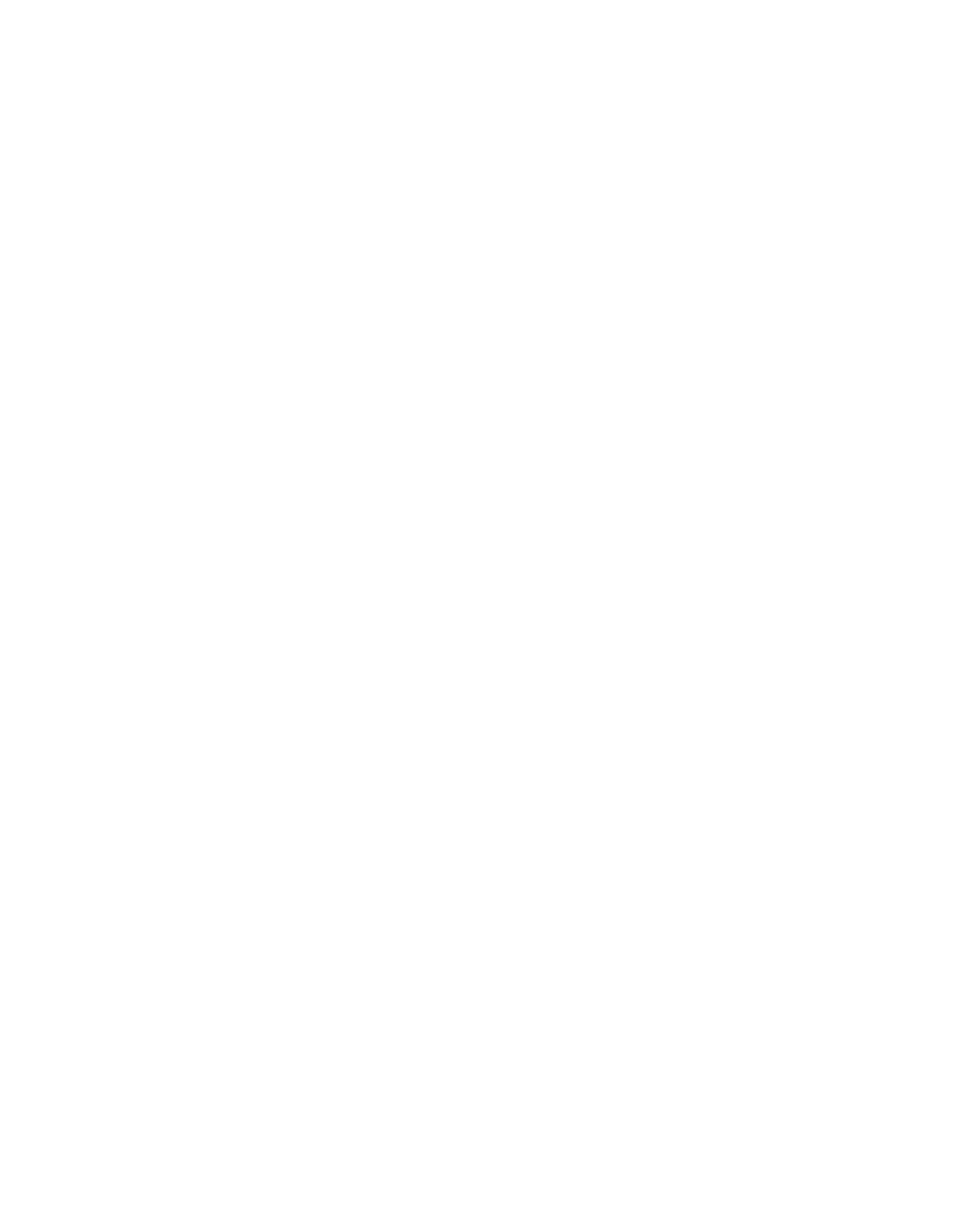

#### **TABLE OF CONTENTS**

#### SECTION **PAGE**

| 1.0        |                                                            |  |
|------------|------------------------------------------------------------|--|
| 2.0        |                                                            |  |
| A.1        |                                                            |  |
| A.2        | Sediment Storage Capacity Plus 2-year Storm Runoff Volume4 |  |
| B.1        |                                                            |  |
| B.2        |                                                            |  |
| <b>B.3</b> |                                                            |  |
| 3.0        |                                                            |  |
| 4.0        |                                                            |  |
|            |                                                            |  |

#### **LIST OF APPENDICES**

| Appendix |  |
|----------|--|
|          |  |

A Sediment Basin & Diversion Swale Routings

**Title**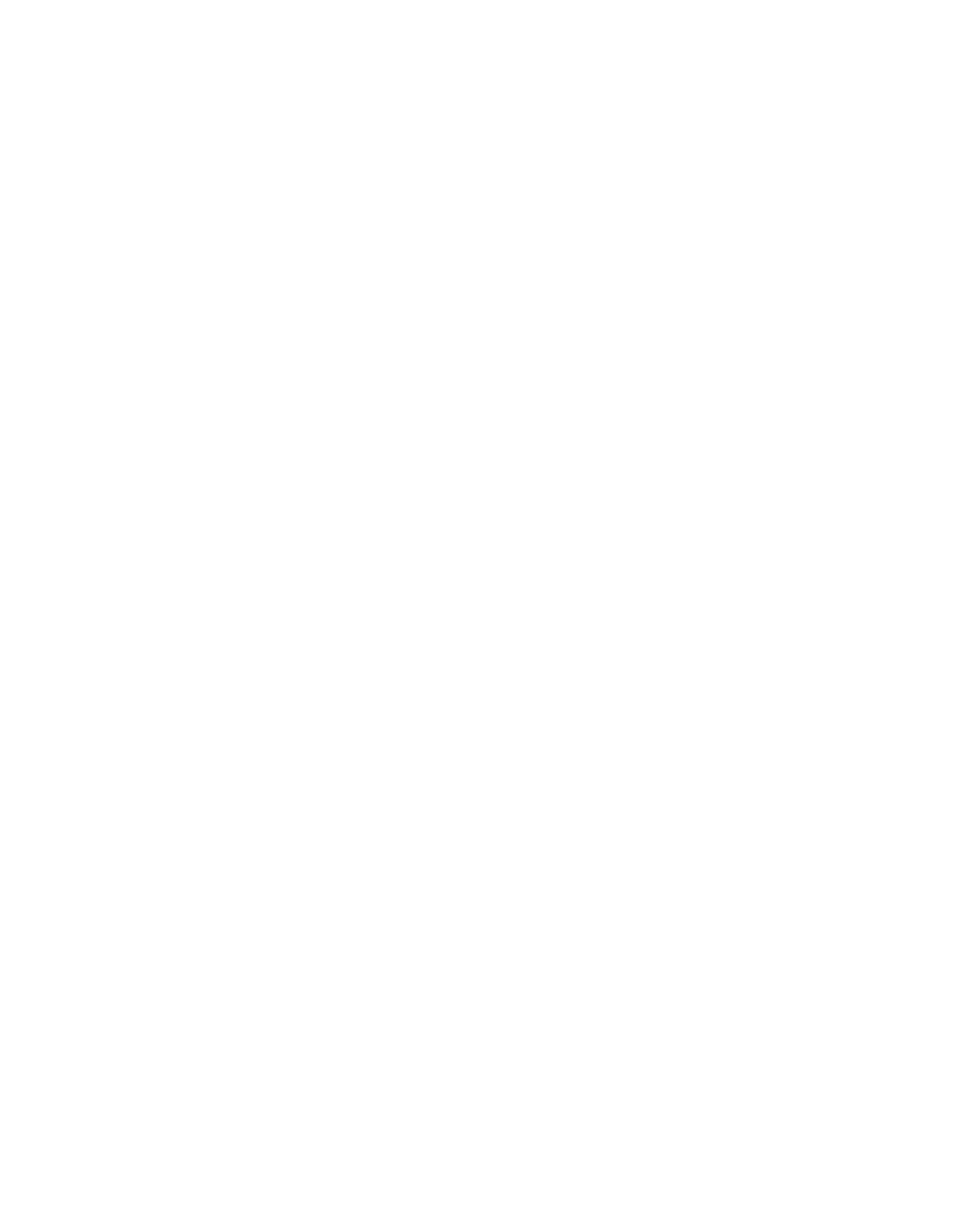

#### **1.0 SEDIMENT BASIN CALCULATIONS**

A temporary sediment basin will be used during construction as a means to increase the amount of sediment capture and increase the water quality of the stormwater run-off. The sediment basin will be located within the footprint of the proposed infiltration basin. Two diversion swales will be used to help convey the runoff into the sediment basin. The following information demonstrates compliance with the Standards for Soil Erosion and Sediment Control in New Jersey Chapter 24 (Standard for Sediment Basin). Appendix A provides all of the required information regarding the design of the Sediment Basin and diversion swales, which were calculated using the TR-20 flood routing method through the HydroCAD software.

The sediment basin will be constructed during the initial phases of construction and will be utilized until development of the site progresses to a point where the proposed permanent infiltration basin can be constructed.

#### **2.0 SHAPE AND DEPTH**

*Sediment Basin Min. Width:*   $W = 10 \times (Q5)^{\frac{1}{2}}$ 

 $W = 10 \times (48.21)^{\frac{1}{2}}$  $W = 69.4$  ft

*Sediment Basin Min. Depth = 4 ft.* 

#### **A.1 TRAP EFFICIENCY**

*Determine minimum basin volume to meet 70% trap efficiency.*  From Curve 26-1 at trap efficiency = 75% (to achieve 75% when sediment is predominantly sand and coarse grained)  $C/I = .04$ 

From Figure 26-1, average annual surface runoff for Wall Township is 22 inches  $I = 21$  in x 1ft/12in x 15.01 ac = 26.27 Ac.-ft  $C = 26.27$  ac-ft  $x \ 0.04 = 1.051$  Ac-ft

| Depth  |         | TE (%)       | C/I  |           | DA     | (in/yr)      |
|--------|---------|--------------|------|-----------|--------|--------------|
| (Feet) | (Ac-ft) | (Curve 24-1) |      | $(Ac-ft)$ | (Acre) | (Figure 24-1 |
|        | .051    | 75.          | በ በ4 | 26 27     | 15.01  |              |

**Total required capacity of sediment basin up to spillway crest = 1.051 ac-ft Total proposed capacity of sediment basin up to spillway crest = 4.271 ac-ft > 1.051 ac-ft The trap efficiency requirements are met.**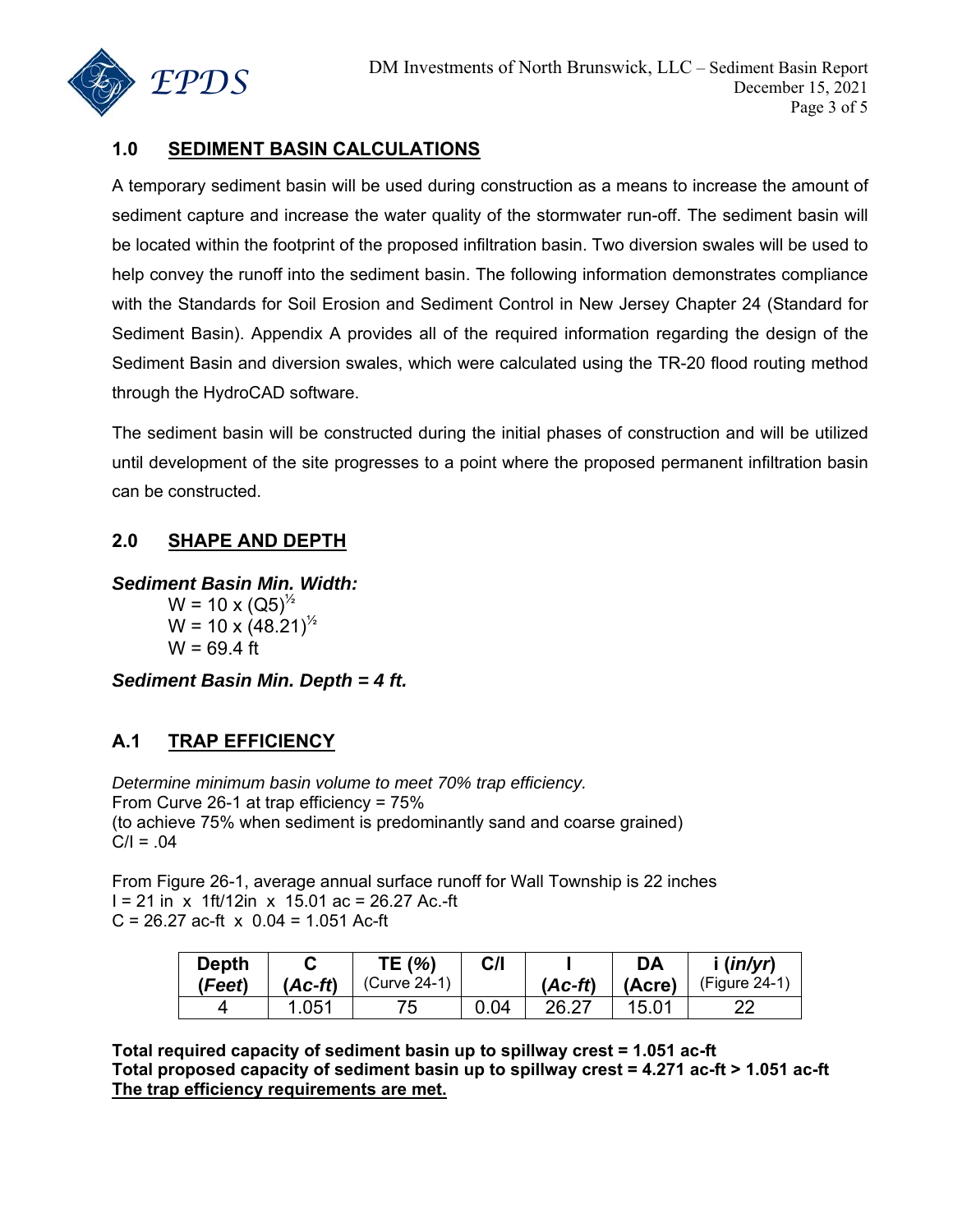

#### **A.2 SEDIMENT STORAGE CAPACITY PLUS 2-YEAR STORM RUNOFF VOLUME**

## *Volume of Sediment trapped in Basin (V) V (Ac.-ft./yr.) = (DA) (A) (DR) (TE) (1/γs) (2,000 lbs/ton) (1/43,560 sf/acre)*

| DA<br>(Acre) | (ton/Ac/yr) | DR (%)<br>(sand) | <b>TE</b><br>(%) | $\mathbf{v}_{\rm e}$<br>(Ibs/ft3) | $(Ac-ft/yr)$ | 2vr<br><b>Runoff</b><br>Vol.<br>$(Ac-ft)$ | Total<br><b>Required</b><br>Capacity<br>$(Ac-ft)$ | Total<br><b>Proposed</b><br>Capacity<br>(Ac-ft) |
|--------------|-------------|------------------|------------------|-----------------------------------|--------------|-------------------------------------------|---------------------------------------------------|-------------------------------------------------|
| 15.01        | 50          | 32.66            | 75               | 85                                | 0.099        | 2.924                                     | 3.023                                             | 4.271                                           |

 $V = (26.93) (50) (0.30) (0.75) (1/100) (2,000) (1/43,560) = 0.099$  Ac.-ft./yr. Temporary Floodwater Storage = (2yr storm volume + Sediment Volume) = 2.924 + 0.099 = **3.023 Ac.-ft./yr** 

#### **Larger of two calculated values = 3.023 Ac-ft. > 1.051 Ac-ft.**

#### **Volume below emergency spillway = 4.271 Ac-ft > 3.023 Ac-ft.**

*The volume provided is greater than the required volume. Capacity requirements are met.* 

#### **B.1 DEWATERING**

The sediment basin will utilize a Faircloth skimmer device which floats on the surface of the water in the basin, drawing cleaner water from the surface. The skimmer device is made of PVC pipe equipped with a float and attached with a flexible coupling to an outlet at the base of the riser. Because the skimmer floats, it rises and falls with the level of the water in the basin and drains only the cleanest top layer of runoff, avoiding the sediment laden water from the submerged volume of the basin. Sediment removal rates from basins equipped with skimmers have been shown to be significantly more effective than with a perforated riser or orifice.

The 8-inch skimmer was designed with a 7-inch orifice diameter in order to allow the sediment basin to completely drain the 2-year design storm runoff in under three (3) days. The skimmer was sized through the manufacturer (below), as well as analyzed through the HydroCAD software (Appendix A).

| Calculate Skimmer Size for Faircloth Skimmer® |               |                                                                                                          |                     |                |  |  |  |  |  |
|-----------------------------------------------|---------------|----------------------------------------------------------------------------------------------------------|---------------------|----------------|--|--|--|--|--|
| Basin Volume in Cubic Feet                    | 216,057 Cu.Ft |                                                                                                          | <b>Skimmer Size</b> | 8.0 lnch       |  |  |  |  |  |
| Days to Drain*                                |               | 3Days                                                                                                    | Orifice Radius      | $3.4$ Inch[es] |  |  |  |  |  |
|                                               |               |                                                                                                          | Orifice Diameter    | 6.8 Inch[es]   |  |  |  |  |  |
| *In NC assume 3 days to drain                 |               | If no results maximum flow rate for a single skimmer is exceeded. More than one skimmer may be required. |                     |                |  |  |  |  |  |

The skimmer will be attached to a corrugated metal riser through a tack-welded Schedule 40 steel pipe set at the bottom of the basin at an elevation of 83.00 ft. The corrugated metal riser will also be equipped with a trash rack and serve as the principal spillway for the sediment basin. A shallow pit will be excavated under the skimmer landing area to accommodate sediment that reaches the outlet end and settles around the skimmer. The pit allows the skimmer to drain the entire volume of the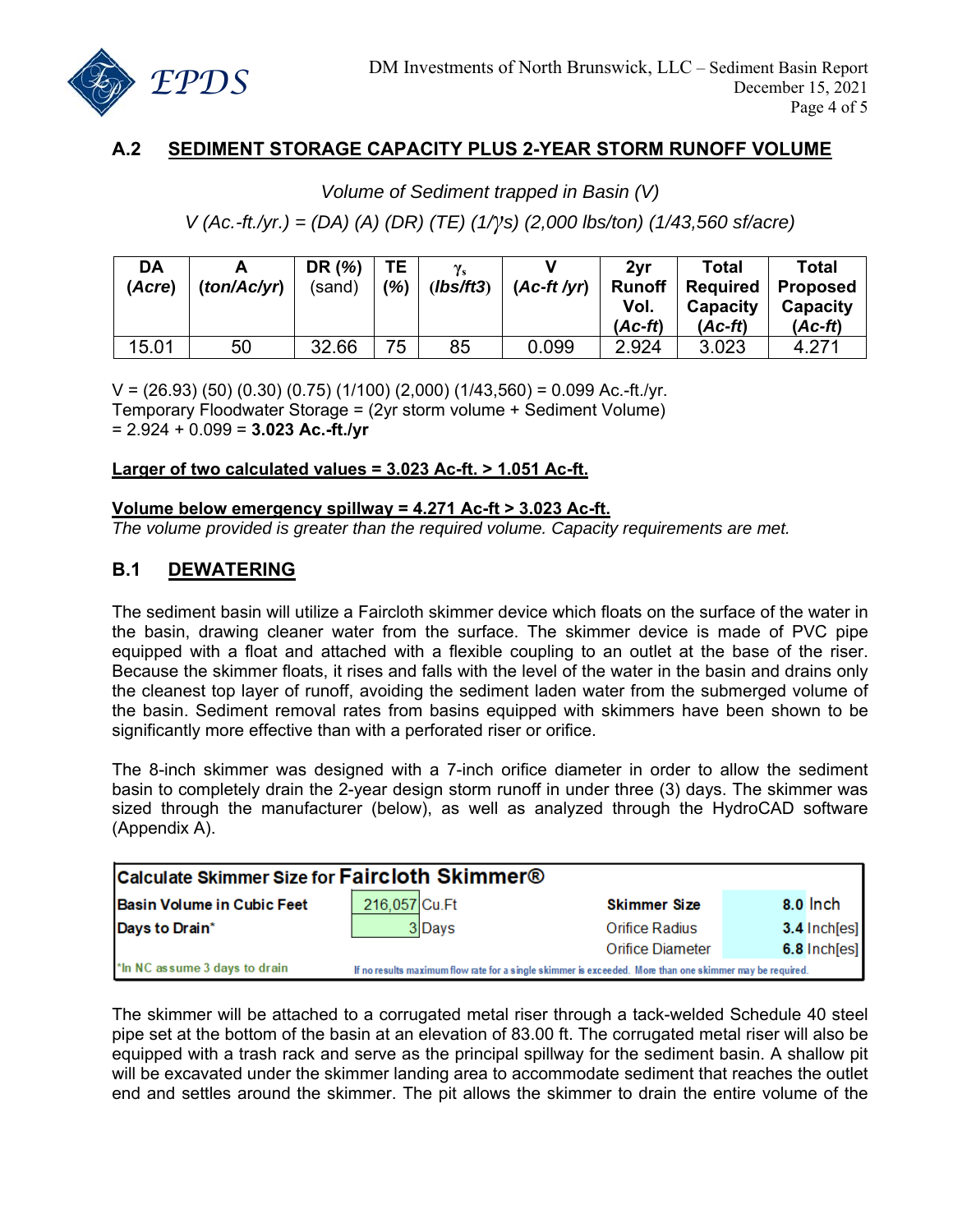

basin while preventing the skimmer from resting on the basin floor when it has been completely drained. The bottom of the pit will be below the invert of the outlet pipe that the skimmer is attached to and maintained regularly throughout the various construction phases of the project.

Details and maintenance notes associated with the Faircloth skimmer device and corrugated metal riser can be found in in the Soil Erosion and Sediment Control Details.

#### **B.2 PRINCIPAL SPILLWAY CREST ELEVATION – TOP OF SEDIMENT RISER**

- a. One (1) foot below the emergency spillway crest elevation  $= 85.50$
- b. Volume of the 2-year storm = 2.924 Ac.-ft Storage below the crest of the emergency spillway sets the principal = 84.19

**Use 84.19** 

#### **B.3 EMERGENCY SPILLWAYS**

Capacity – The minimum capacity of the emergency spillway is sufficient to pass the peak flow from the 25-year 24-hour storm.

#### **3.0 PROPOSED DIVERSION SWALE DESIGN**

Diversion swale #1 has been designed to provide a trapezoidal shape and an *n*-value of 0.025 to represent a "bare" condition. The following table displays each swale's characteristics.

| Swale #                      | <b>Drainage Area</b><br>(Ac.) | <b>Depth</b><br>(f <sub>t</sub> ) | <b>Bottom</b><br>Width (ft.) | Length<br>(f <sub>t</sub> ) | <b>Slope</b> | <b>Side Slope</b><br>(H:V) |
|------------------------------|-------------------------------|-----------------------------------|------------------------------|-----------------------------|--------------|----------------------------|
| <b>Diversion Swale</b><br>#1 | 8.231                         |                                   | 30                           | 521.5                       | 0.77%        | 5:1                        |
| <b>Diversion Swale</b><br>#2 | 2.205                         |                                   | 66                           | 385                         | 1.88%        | 5:1                        |

Calculations have been completed under the 5-year intensity storm per Table 15-1 of the Standards for Soil Erosion and Sediment Control in New Jersey. The diversion swales have been adequately designed to provide stability in the bare condition and have sufficient capacity to convey the generated stormwater runoff to the proposed sediment basin.

The maximum velocity is less than or equal to 2 fps when analyzed under the 5-year design storm in accordance with Table 15-2 of the Standards for Soil Erosion and Sediment Control in New Jersey. Design calculations computed through the HydroCAD software are included in Appendix A while profiles and cross sections for each can be found in the Soil Erosion and Sediment Control Notes and Details.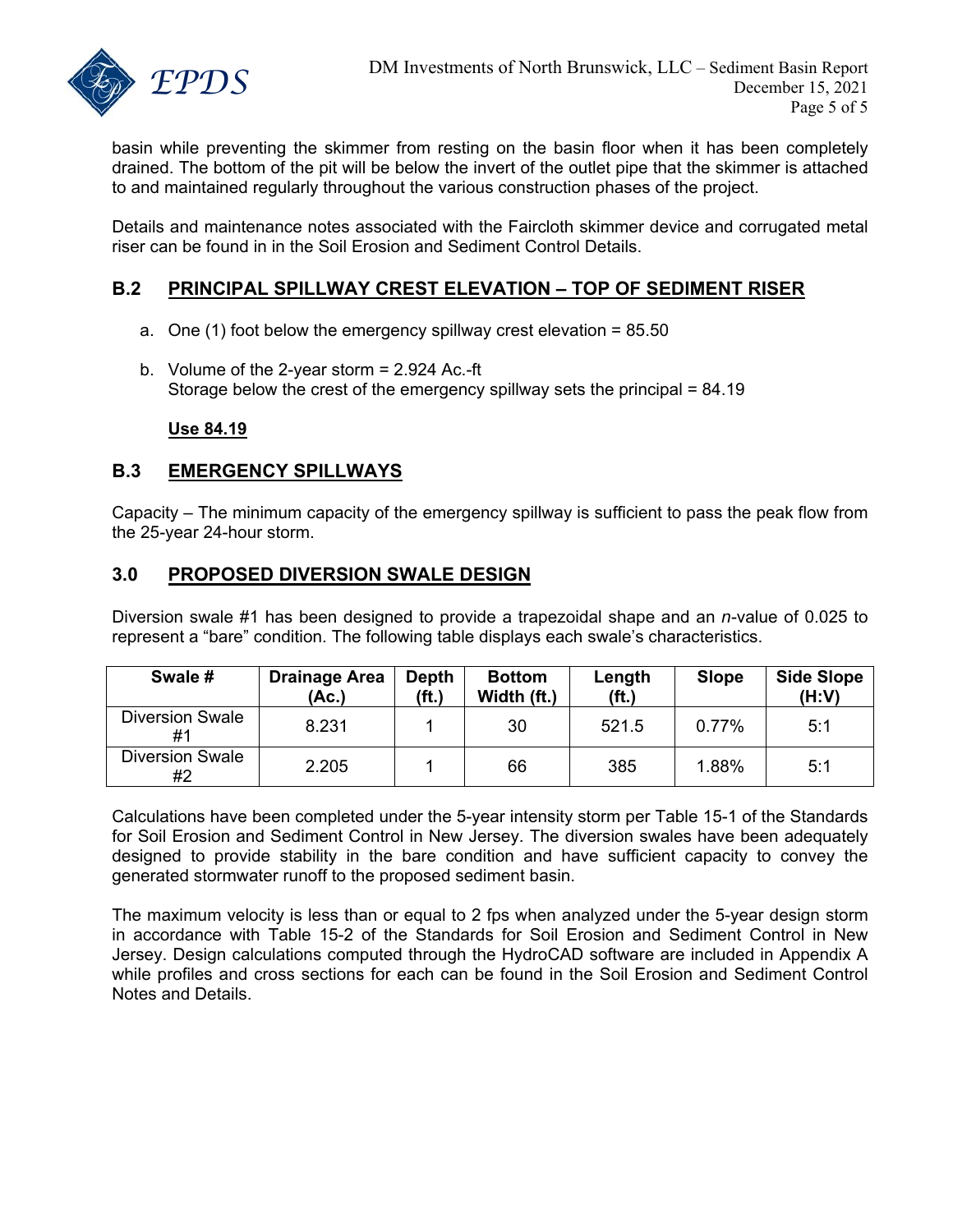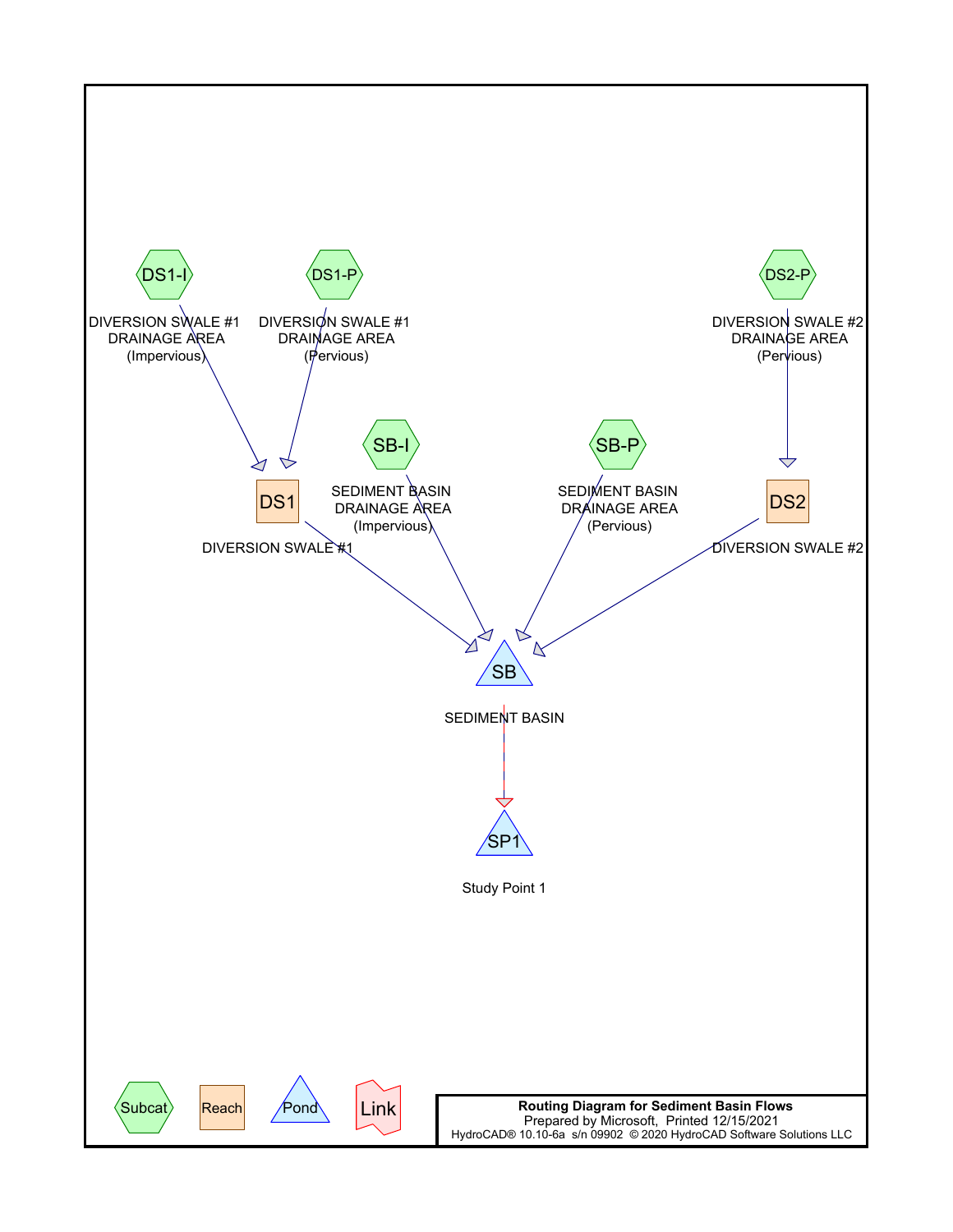### **Sediment Basin Flows**

| Event# | Name                   | Event Storm Type | Curve | Mode    | Duration<br>(hours) | B/B            | Depth<br>(inches) | AMC            |
|--------|------------------------|------------------|-------|---------|---------------------|----------------|-------------------|----------------|
|        | <b>WQ</b>              | NJ DEP 2-hr      |       | Default | 2.00                | - 1            | 1.25              | $\overline{2}$ |
|        | 2 $2 \sqrt{r}$         | NOAA 24-hr       | - D   | Default | 24.00               | - 1            | 3.31              | - 2            |
| 3      | 5 <sub>vr</sub>        | NOAA 24-hr       | - D   | Default | 24.00               | $\overline{1}$ | 4.25              | $\overline{2}$ |
| 4      | 10 <sub>vr</sub>       | NOAA 24-hr       | - D   | Default | 24.00               | -1             | 5.06              | -2             |
|        | $5\quad 25 \text{ yr}$ | NOAA 24-hr       | - D   | Default | 24.00               |                | 6.28              | $\mathcal{P}$  |

#### **Rainfall Events Listing**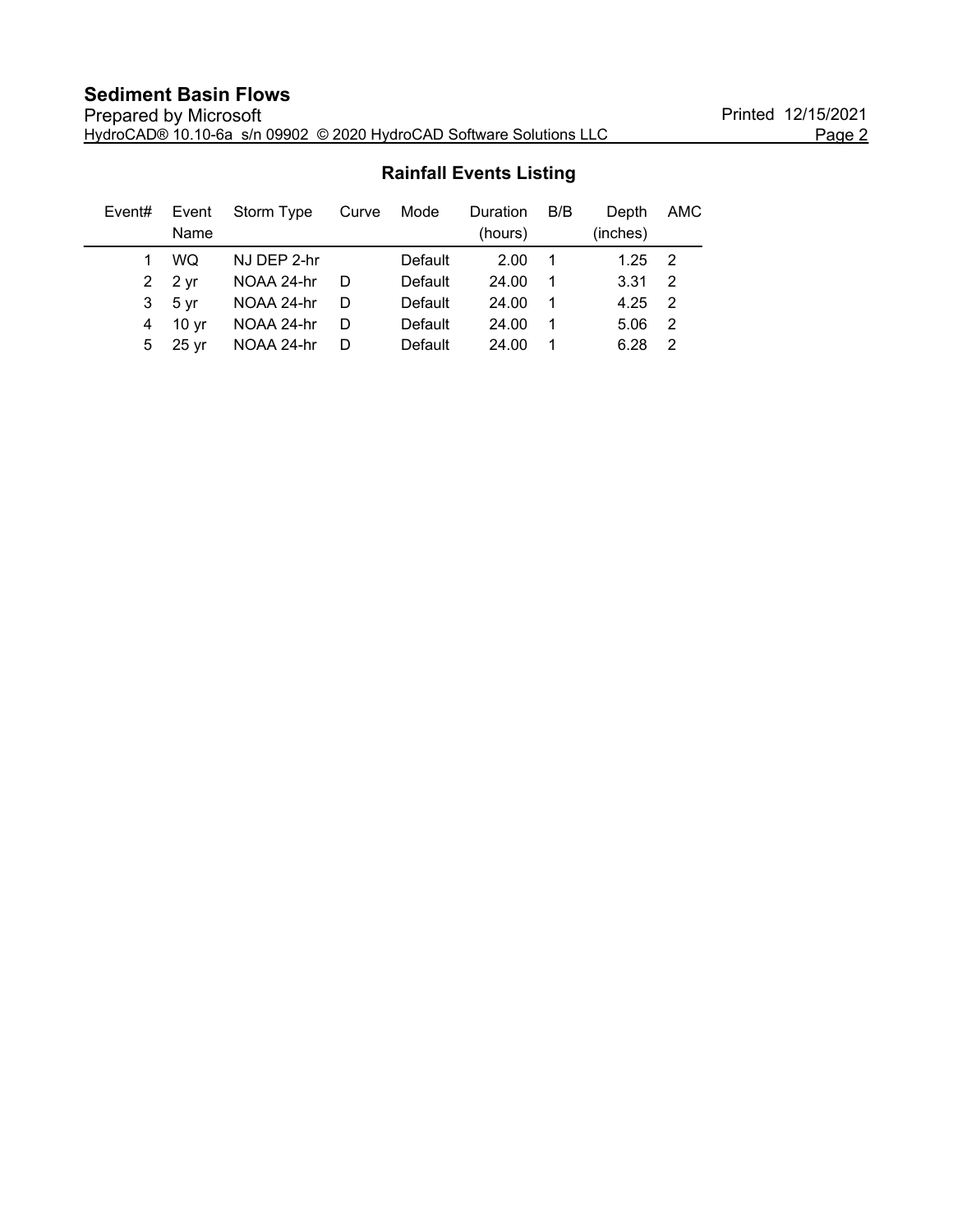#### **Area Listing (all nodes)**

| Area    | CN | Description                                   |
|---------|----|-----------------------------------------------|
| (acres) |    | (subcatchment-numbers)                        |
| 0.340   | 77 | Fallow, bare soil, HSG A (DS2-P)              |
| 1.693   | 86 | Fallow, bare soil, HSG B (DS2-P, SB-P)        |
| 12.153  | 91 | Fallow, bare soil, HSG C (DS1-P, DS2-P, SB-P) |
| 0.824   | 98 | Unconnected pavement, HSG C (DS1-I, SB-I)     |
| 15.010  | 91 | <b>TOTAL AREA</b>                             |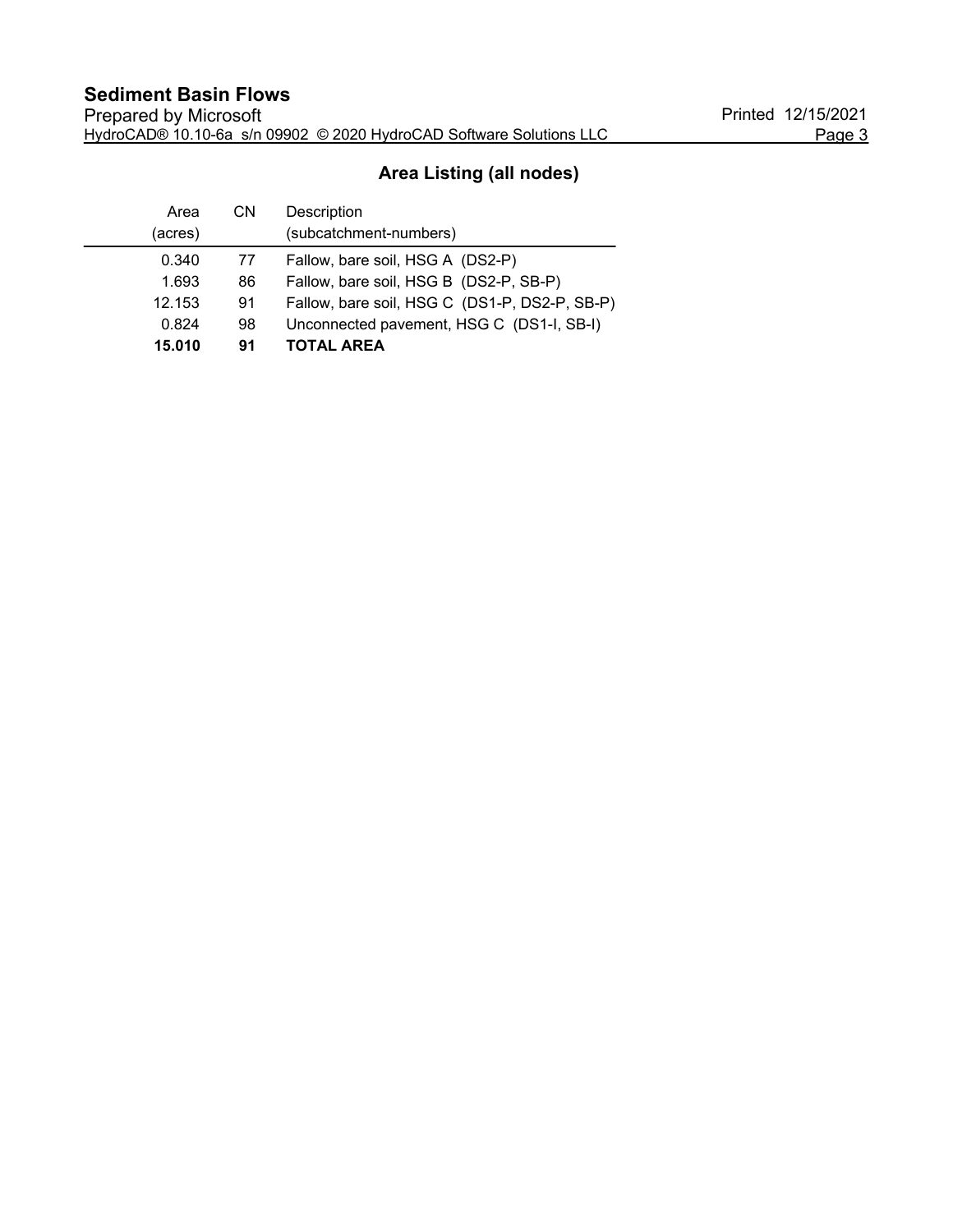#### **Soil Listing (all nodes)**

| Area    | Soil         | Subcatchment                    |
|---------|--------------|---------------------------------|
| (acres) | Group        | <b>Numbers</b>                  |
| 0.340   | HSG A        | DS <sub>2</sub> -P              |
| 1.693   | <b>HSG B</b> | DS2-P, SB-P                     |
| 12.977  | HSG C        | DS1-I, DS1-P, DS2-P, SB-I, SB-P |
| 0.000   | HSG D        |                                 |
| 0.000   | Other        |                                 |
| 15.010  |              | <b>TOTAL AREA</b>               |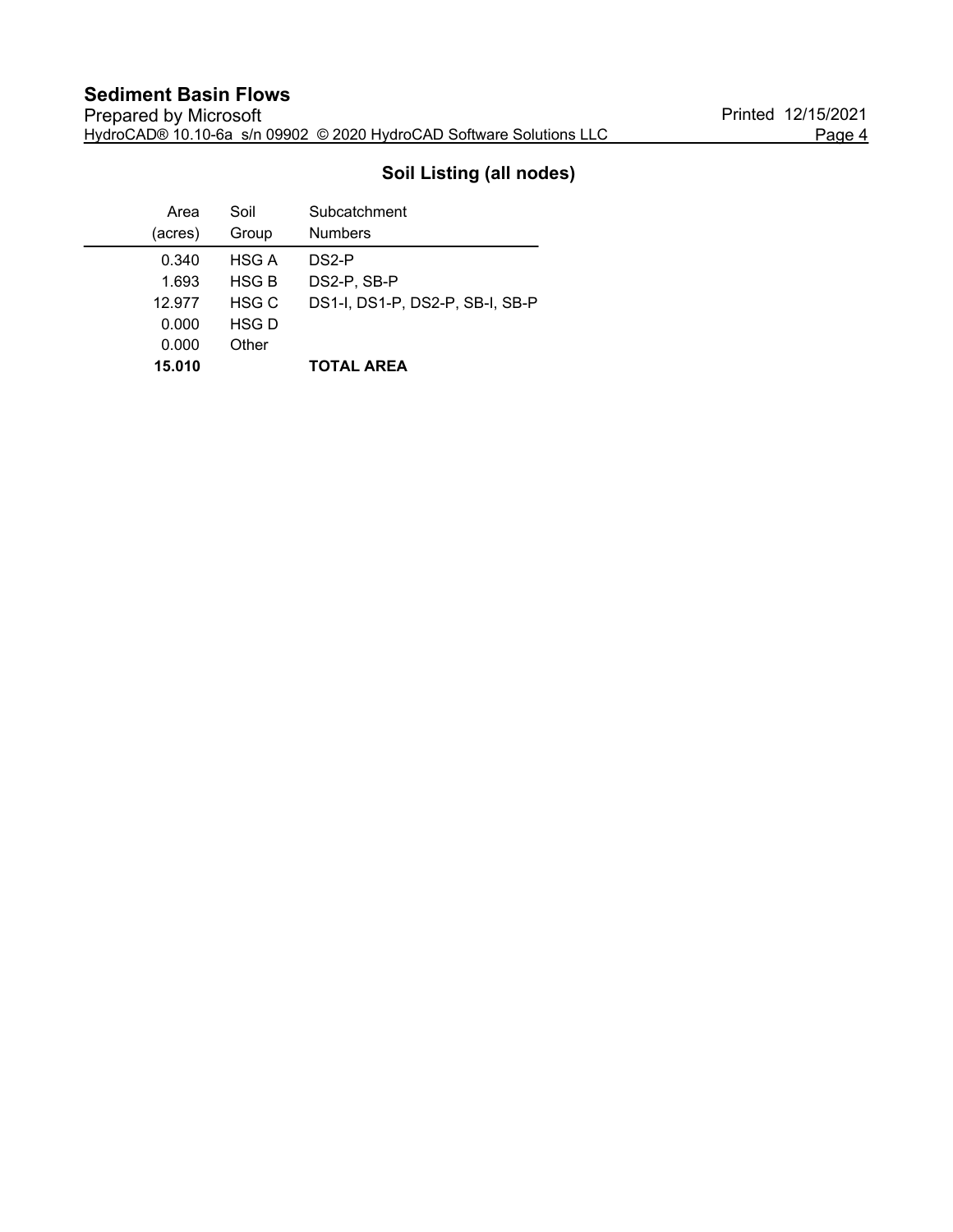| <u>UIUUIIU UUVUIS (UII IIUUUS)</u> |         |         |         |         |         |                                  |                |  |  |  |  |
|------------------------------------|---------|---------|---------|---------|---------|----------------------------------|----------------|--|--|--|--|
| HSG-A                              | HSG-B   | HSG-C   | HSG-D   | Other   | Total   | Ground                           | Subcatchment   |  |  |  |  |
| (acres)                            | (acres) | (acres) | (acres) | (acres) | (acres) | Cover                            | <b>Numbers</b> |  |  |  |  |
| 0.340                              | 1.693   | 12.153  | 0.000   | 0.000   | 14.186  | Fallow, bare soil                | DS1-P,         |  |  |  |  |
|                                    |         |         |         |         |         |                                  | DS2-P,         |  |  |  |  |
|                                    |         |         |         |         |         |                                  | SB-P           |  |  |  |  |
| 0.000                              | 0.000   | 0.824   | 0.000   | 0.000   | 0.824   | Unconnected pavement DS1-I, SB-I |                |  |  |  |  |
| 0.340                              | 1.693   | 12.977  | 0.000   | 0.000   | 15.010  | TOTAL AREA                       |                |  |  |  |  |

#### **Ground Covers (all nodes)**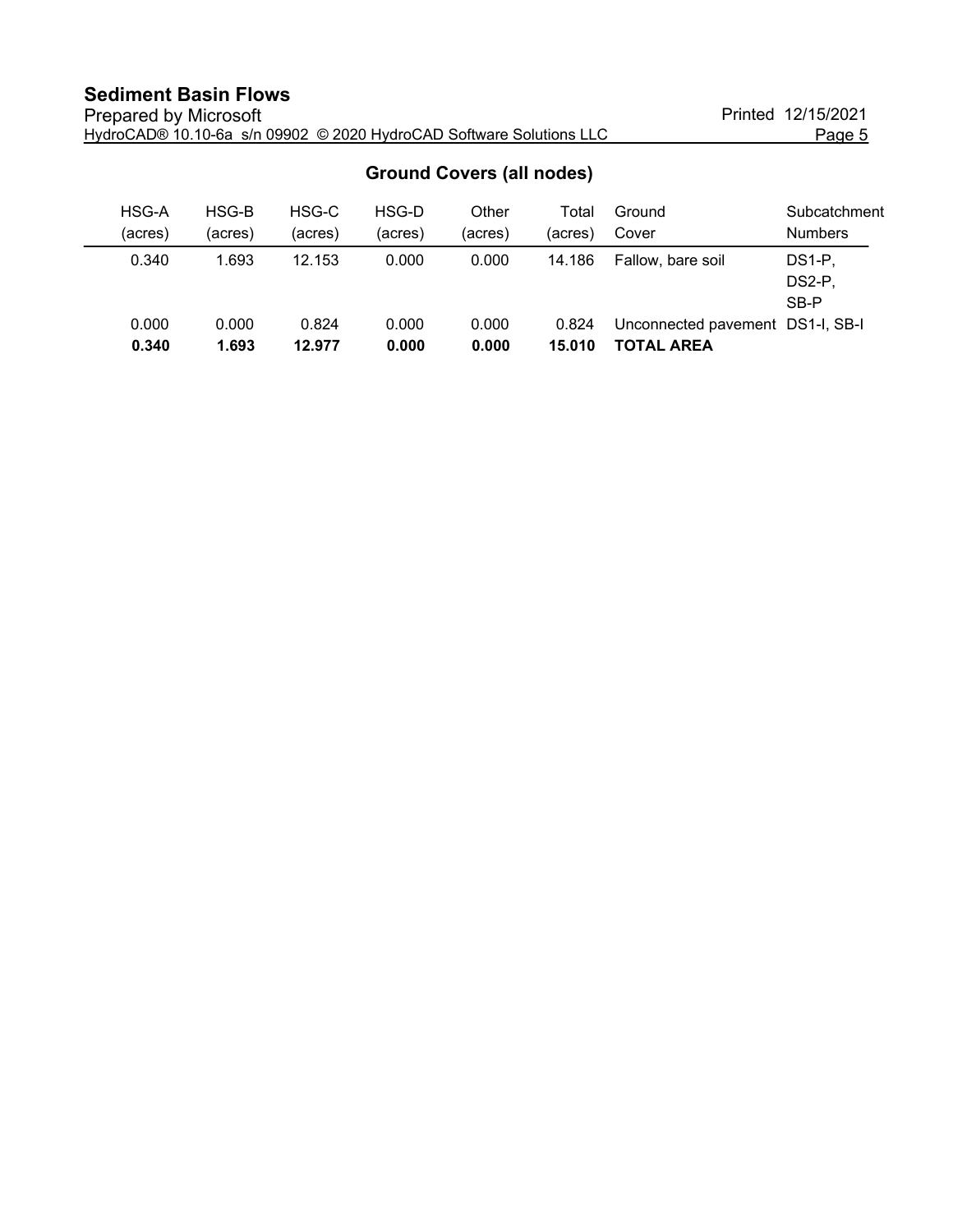#### **Summary for Subcatchment DS1-I: DIVERSION SWALE #1 DRAINAGE AREA (Impervious)**

Runoff =  $1.81 \text{ cfs}$   $\textcircled{a}$   $1.11 \text{ hrs}$ , Volume=  $0.055 \text{ af}$ , Depth=  $1.03$ " Routed to Reach DS1 : DIVERSION SWALE #1

Runoff by SCS TR-20 method, UH=SCS, Weighted-CN, Time Span= 0.00-72.00 hrs, dt= 0.01 hrs NJ DEP 2-hr WQ Rainfall=1.25"

| Area (ac)   | CN                                    |                                | <b>Description</b>   |                             |                                                                                                                   |  |  |  |  |
|-------------|---------------------------------------|--------------------------------|----------------------|-----------------------------|-------------------------------------------------------------------------------------------------------------------|--|--|--|--|
|             | 0.635<br>98                           |                                |                      | Unconnected pavement, HSG C |                                                                                                                   |  |  |  |  |
|             | 0.635                                 |                                |                      | 100.00% Impervious Area     |                                                                                                                   |  |  |  |  |
|             | 0.635<br>100.00% Unconnected          |                                |                      |                             |                                                                                                                   |  |  |  |  |
|             |                                       |                                |                      |                             |                                                                                                                   |  |  |  |  |
| Тc<br>(min) | Length<br>(feet)                      | Slope<br>$({\rm ft}/{\rm ft})$ | Velocity<br>(ft/sec) | Capacity<br>(cfs)           | Description                                                                                                       |  |  |  |  |
| 6.9         |                                       |                                |                      |                             | <b>Direct Entry,</b>                                                                                              |  |  |  |  |
|             |                                       |                                |                      |                             | Subcatchment DS1-I: DIVERSION SWALE #1 DRAINAGE AREA (Impervious)                                                 |  |  |  |  |
|             |                                       |                                |                      | <b>Hydrograph</b>           |                                                                                                                   |  |  |  |  |
|             | 1.81 cfs                              |                                |                      |                             | <b>Runoff</b><br>NJ DEP 2-hr<br>WQ Rainfall=1.25"                                                                 |  |  |  |  |
|             |                                       |                                |                      |                             | Runoff Area=0.635 ac<br>Runoff Volume=0.055 af                                                                    |  |  |  |  |
|             |                                       |                                |                      |                             | Runoff Depth=1.03"                                                                                                |  |  |  |  |
| Flow (cfs)  |                                       |                                |                      |                             | Tc≑6.9 min                                                                                                        |  |  |  |  |
|             |                                       |                                |                      |                             | $CN=98$                                                                                                           |  |  |  |  |
|             |                                       |                                |                      |                             |                                                                                                                   |  |  |  |  |
|             |                                       |                                |                      |                             |                                                                                                                   |  |  |  |  |
|             |                                       |                                |                      |                             |                                                                                                                   |  |  |  |  |
|             |                                       |                                |                      |                             |                                                                                                                   |  |  |  |  |
| $\Omega$    | $\overline{2}$<br>$\overline{4}$<br>6 |                                |                      |                             | 8 10 12 14 16 18 20 22 24 26 28 30 32 34 36 38 40 42 44 46 48 50 52 54 56 58 60 62 64 66 68 70 72<br>Time (hours) |  |  |  |  |
|             |                                       |                                |                      |                             |                                                                                                                   |  |  |  |  |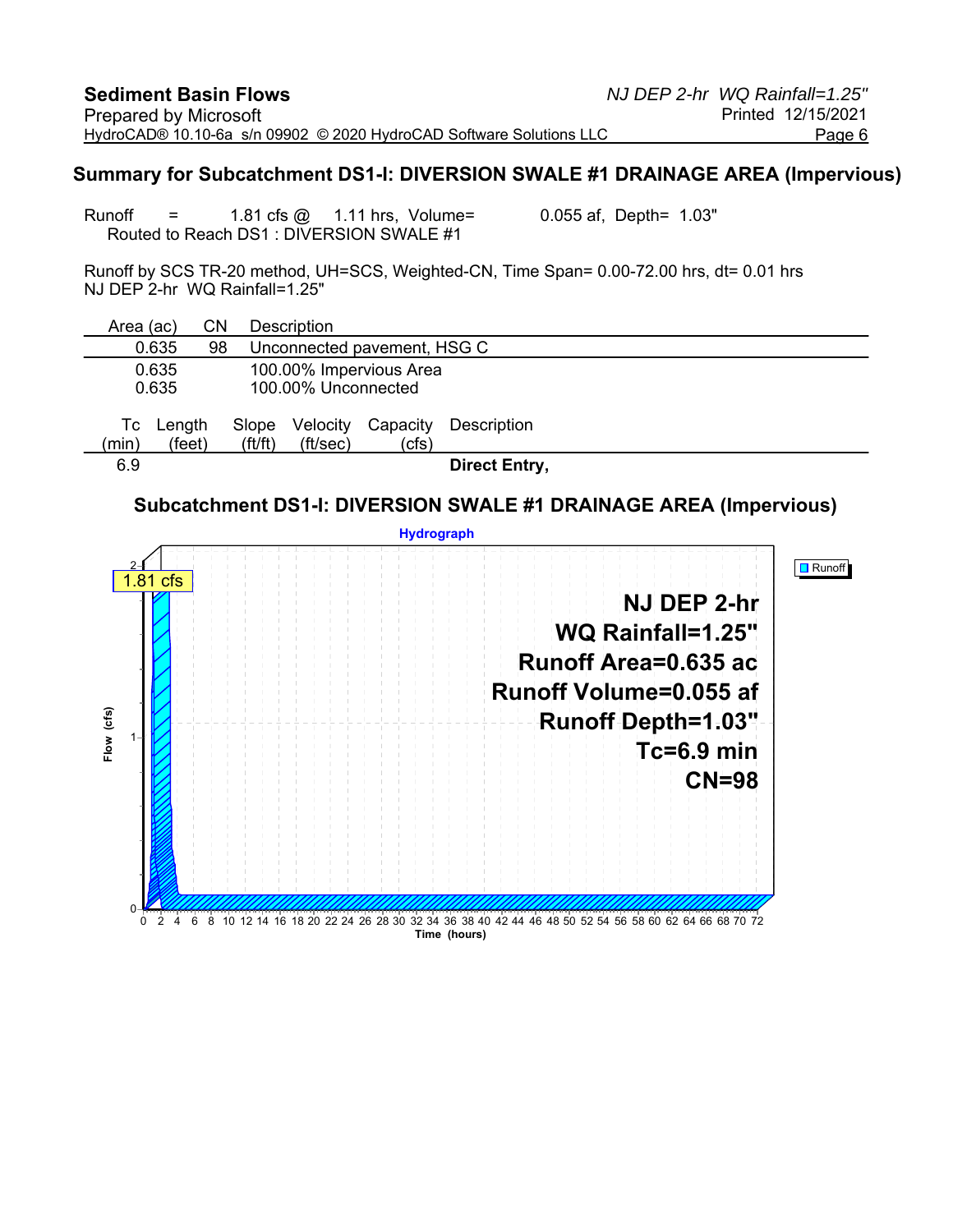#### **Hydrograph for Subcatchment DS1-I: DIVERSION SWALE #1 DRAINAGE AREA (Impervious)**

| Time           | Precip.      | <b>Excess</b> | Runoff       | Time    | Precip.  | <b>Excess</b> | Runoff |
|----------------|--------------|---------------|--------------|---------|----------|---------------|--------|
| (hours)        | (inches)     | (inches)      | (cfs)        | (hours) | (inches) | (inches)      | (cfs)  |
| 0.00           | 0.00         | 0.00          | 0.00         | 53.00   | 1.25     | 1.03          | 0.00   |
| 1.00           | 0.63         | 0.43          | 1.02         | 54.00   | 1.25     | 1.03          | 0.00   |
| 2.00           | 1.25         | 1.03          | 0.06         | 55.00   | 1.25     | 1.03          | 0.00   |
| 3.00           | 1.25         | 1.03          | 0.00         | 56.00   | 1.25     | 1.03          | 0.00   |
| 4.00           | 1.25         | 1.03          | 0.00         | 57.00   | 1.25     | 1.03          | 0.00   |
| 5.00           | 1.25         | 1.03          | 0.00         | 58.00   | 1.25     | 1.03          | 0.00   |
| 6.00           | 1.25         | 1.03          | 0.00         | 59.00   | 1.25     | 1.03          | 0.00   |
| 7.00           | 1.25         | 1.03          | 0.00         | 60.00   | 1.25     | 1.03          | 0.00   |
| 8.00           | 1.25         | 1.03          | 0.00         | 61.00   | 1.25     | 1.03          | 0.00   |
| 9.00           | 1.25         | 1.03          | 0.00         | 62.00   | 1.25     | 1.03          | 0.00   |
| 10.00          | 1.25         | 1.03          | 0.00         | 63.00   | 1.25     | 1.03          | 0.00   |
| 11.00          | 1.25         | 1.03          | 0.00         | 64.00   | 1.25     | 1.03          | 0.00   |
| 12.00          | 1.25         | 1.03          | 0.00         | 65.00   | 1.25     | 1.03          | 0.00   |
| 13.00          | 1.25         | 1.03          | 0.00         | 66.00   | 1.25     | 1.03          | 0.00   |
| 14.00          | 1.25         | 1.03          | 0.00         | 67.00   | 1.25     | 1.03          | 0.00   |
| 15.00          | 1.25         | 1.03          | 0.00         | 68.00   | 1.25     | 1.03          | 0.00   |
| 16.00          | 1.25         | 1.03          | 0.00         | 69.00   | 1.25     | 1.03          | 0.00   |
| 17.00          | 1.25         | 1.03          | 0.00         | 70.00   | 1.25     | 1.03          | 0.00   |
| 18.00          | 1.25         | 1.03          | 0.00         | 71.00   | 1.25     | 1.03          | 0.00   |
| 19.00          | 1.25         | 1.03          | 0.00         | 72.00   | 1.25     | 1.03          | 0.00   |
| 20.00          | 1.25         | 1.03          | 0.00         |         |          |               |        |
| 21.00          | 1.25         | 1.03          | 0.00         |         |          |               |        |
| 22.00          | 1.25         | 1.03          | 0.00         |         |          |               |        |
| 23.00          | 1.25         | 1.03          | 0.00         |         |          |               |        |
| 24.00<br>25.00 | 1.25<br>1.25 | 1.03<br>1.03  | 0.00         |         |          |               |        |
| 26.00          | 1.25         | 1.03          | 0.00<br>0.00 |         |          |               |        |
| 27.00          | 1.25         | 1.03          | 0.00         |         |          |               |        |
| 28.00          | 1.25         | 1.03          | 0.00         |         |          |               |        |
| 29.00          | 1.25         | 1.03          | 0.00         |         |          |               |        |
| 30.00          | 1.25         | 1.03          | 0.00         |         |          |               |        |
| 31.00          | 1.25         | 1.03          | 0.00         |         |          |               |        |
| 32.00          | 1.25         | 1.03          | 0.00         |         |          |               |        |
| 33.00          | 1.25         | 1.03          | 0.00         |         |          |               |        |
| 34.00          | 1.25         | 1.03          | 0.00         |         |          |               |        |
| 35.00          | 1.25         | 1.03          | 0.00         |         |          |               |        |
| 36.00          | 1.25         | 1.03          | 0.00         |         |          |               |        |
| 37.00          | 1.25         | 1.03          | 0.00         |         |          |               |        |
| 38.00          | 1.25         | 1.03          | 0.00         |         |          |               |        |
| 39.00          | 1.25         | 1.03          | 0.00         |         |          |               |        |
| 40.00          | 1.25         | 1.03          | 0.00         |         |          |               |        |
| 41.00          | 1.25         | 1.03          | 0.00         |         |          |               |        |
| 42.00          | 1.25         | 1.03          | 0.00         |         |          |               |        |
| 43.00          | 1.25         | 1.03          | 0.00         |         |          |               |        |
| 44.00          | 1.25         | 1.03          | 0.00         |         |          |               |        |
| 45.00          | 1.25         | 1.03          | 0.00         |         |          |               |        |
| 46.00          | 1.25         | 1.03          | 0.00         |         |          |               |        |
| 47.00          | 1.25         | 1.03          | 0.00         |         |          |               |        |
| 48.00          | 1.25         | 1.03          | 0.00         |         |          |               |        |
| 49.00          | 1.25         | 1.03          | 0.00         |         |          |               |        |
| 50.00          | 1.25         | 1.03          | 0.00         |         |          |               |        |
| 51.00          | 1.25         | 1.03          | 0.00         |         |          |               |        |
| 52.00          | 1.25         | 1.03          | 0.00         |         |          |               |        |
|                |              |               |              |         |          |               |        |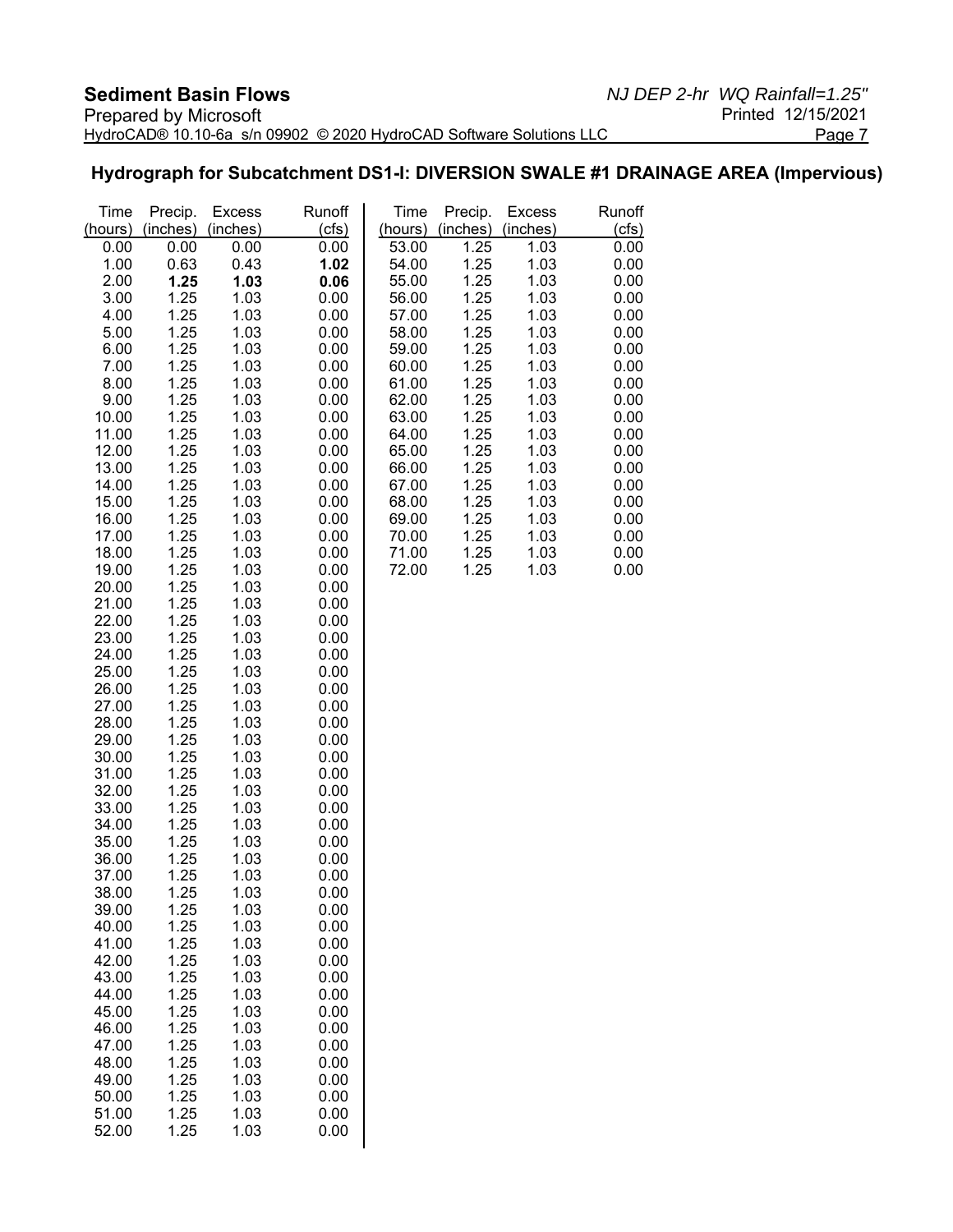#### **Summary for Subcatchment DS1-P: DIVERSION SWALE #1 DRAINAGE AREA (Pervious)**

Runoff  $=$  12.51 cfs  $\omega$  1.13 hrs, Volume= 0.343 af, Depth= 0.54" Routed to Reach DS1 : DIVERSION SWALE #1

Runoff by SCS TR-20 method, UH=SCS, Weighted-CN, Time Span= 0.00-72.00 hrs, dt= 0.01 hrs NJ DEP 2-hr WQ Rainfall=1.25"

|               | Area (ac)        | CN                             | Description           |                          |                                                                              |
|---------------|------------------|--------------------------------|-----------------------|--------------------------|------------------------------------------------------------------------------|
|               | 7.596            | 91                             |                       | Fallow, bare soil, HSG C |                                                                              |
|               | 7.596            |                                | 100,00% Pervious Area |                          |                                                                              |
| Тc<br>(min)   | Length<br>(feet) | Slope<br>$({\rm ft}/{\rm ft})$ | Velocity<br>(ft/sec)  | Capacity<br>(cfs)        | Description                                                                  |
| 1.1           | 100              | 0.0250                         | 1.53                  |                          | <b>Sheet Flow, A-B</b>                                                       |
|               |                  |                                |                       |                          | Smooth surfaces $n = 0.011$ P2= 3.31"                                        |
| 5.1           | 466              | 0.0230                         | 1.52                  |                          | <b>Shallow Concentrated Flow, B-C</b><br>Nearly Bare & Untilled Kv= 10.0 fps |
| 0.7           | 227              | 0.0077                         | 5.65                  | 401.45                   | <b>Channel Flow, C-D</b>                                                     |
|               |                  |                                |                       |                          | Area = $71.0$ sf Perim = $76.2'$ r = $0.93'$                                 |
| $\sim$ $\sim$ | ---              |                                |                       |                          | $n = 0.022$ Earth, clean & straight                                          |

6.9 793 Total

#### **Subcatchment DS1-P: DIVERSION SWALE #1 DRAINAGE AREA (Pervious)**

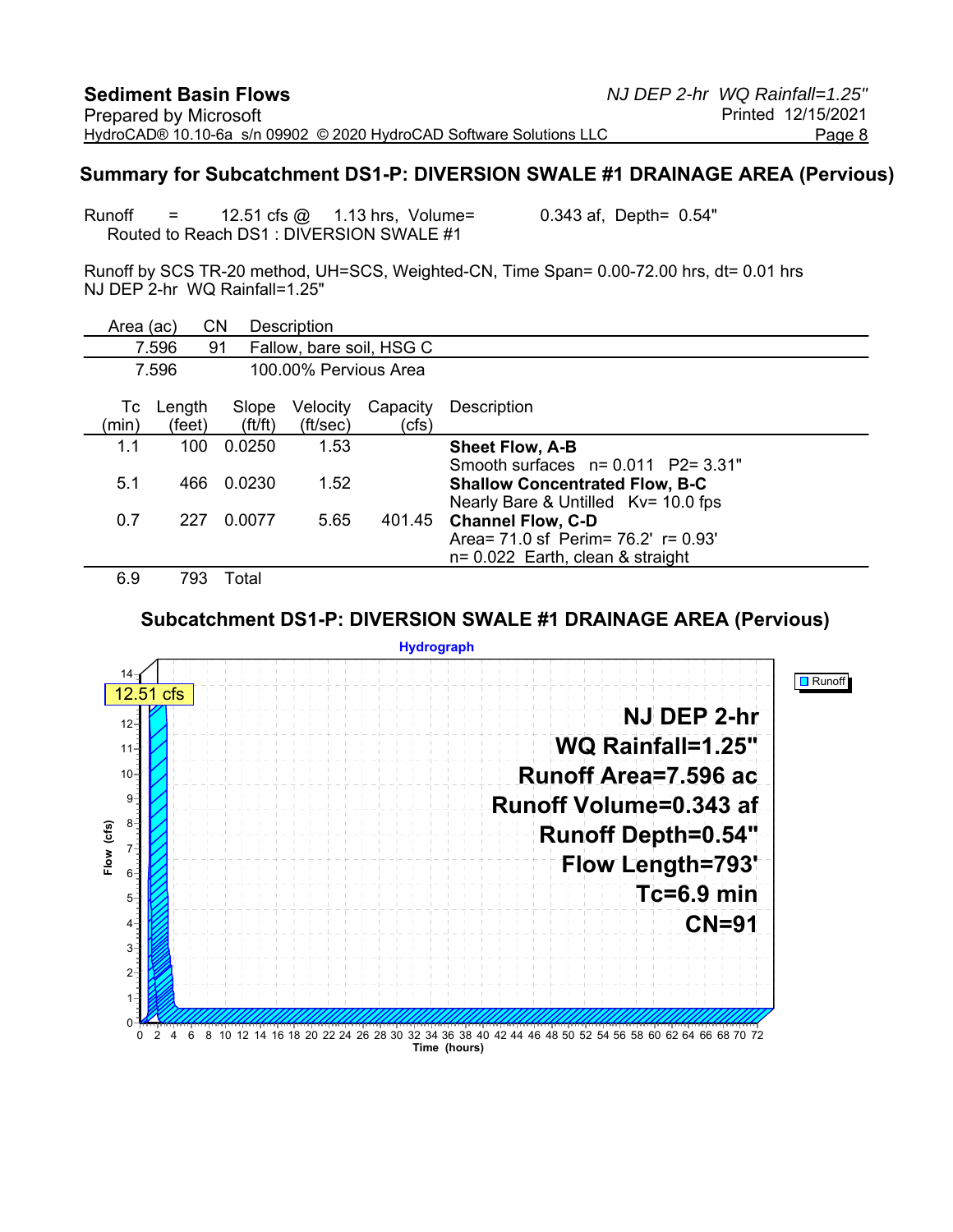#### **Hydrograph for Subcatchment DS1-P: DIVERSION SWALE #1 DRAINAGE AREA (Pervious)**

| Time           | Precip.      | <b>Excess</b> | Runoff       | Time           | Precip.      | <b>Excess</b> | Runoff       |
|----------------|--------------|---------------|--------------|----------------|--------------|---------------|--------------|
| (hours)        | (inches)     | (inches)      | (cls)        | (hours)        | (inches)     | (inches)      | (cfs)        |
| 0.00           | 0.00         | 0.00          | 0.00         | 53.00          | 1.25         | 0.54          | 0.00         |
| 1.00           | 0.63         | 0.13          | 4.07         | 54.00          | 1.25         | 0.54          | 0.00         |
| 2.00           | 1.25         | 0.54          | 0.60         | 55.00          | 1.25         | 0.54          | 0.00         |
| 3.00           | 1.25         | 0.54          | 0.00         | 56.00          | 1.25         | 0.54          | 0.00         |
| 4.00           | 1.25         | 0.54          | 0.00         | 57.00          | 1.25         | 0.54          | 0.00         |
| 5.00           | 1.25         | 0.54          | 0.00         | 58.00          | 1.25         | 0.54          | 0.00         |
| 6.00<br>7.00   | 1.25<br>1.25 | 0.54<br>0.54  | 0.00<br>0.00 | 59.00<br>60.00 | 1.25<br>1.25 | 0.54<br>0.54  | 0.00<br>0.00 |
| 8.00           | 1.25         | 0.54          | 0.00         | 61.00          | 1.25         | 0.54          | 0.00         |
| 9.00           | 1.25         | 0.54          | 0.00         | 62.00          | 1.25         | 0.54          | 0.00         |
| 10.00          | 1.25         | 0.54          | 0.00         | 63.00          | 1.25         | 0.54          | 0.00         |
| 11.00          | 1.25         | 0.54          | 0.00         | 64.00          | 1.25         | 0.54          | 0.00         |
| 12.00          | 1.25         | 0.54          | 0.00         | 65.00          | 1.25         | 0.54          | 0.00         |
| 13.00          | 1.25         | 0.54          | 0.00         | 66.00          | 1.25         | 0.54          | 0.00         |
| 14.00          | 1.25         | 0.54          | 0.00         | 67.00          | 1.25         | 0.54          | 0.00         |
| 15.00          | 1.25         | 0.54          | 0.00         | 68.00          | 1.25         | 0.54          | 0.00         |
| 16.00          | 1.25         | 0.54          | 0.00         | 69.00          | 1.25         | 0.54          | 0.00         |
| 17.00          | 1.25         | 0.54          | 0.00         | 70.00          | 1.25         | 0.54          | 0.00         |
| 18.00          | 1.25         | 0.54          | 0.00         | 71.00          | 1.25         | 0.54          | 0.00         |
| 19.00          | 1.25         | 0.54          | 0.00         | 72.00          | 1.25         | 0.54          | 0.00         |
| 20.00          | 1.25         | 0.54          | 0.00         |                |              |               |              |
| 21.00          | 1.25         | 0.54          | 0.00         |                |              |               |              |
| 22.00          | 1.25         | 0.54          | 0.00         |                |              |               |              |
| 23.00<br>24.00 | 1.25<br>1.25 | 0.54<br>0.54  | 0.00<br>0.00 |                |              |               |              |
| 25.00          | 1.25         | 0.54          | 0.00         |                |              |               |              |
| 26.00          | 1.25         | 0.54          | 0.00         |                |              |               |              |
| 27.00          | 1.25         | 0.54          | 0.00         |                |              |               |              |
| 28.00          | 1.25         | 0.54          | 0.00         |                |              |               |              |
| 29.00          | 1.25         | 0.54          | 0.00         |                |              |               |              |
| 30.00          | 1.25         | 0.54          | 0.00         |                |              |               |              |
| 31.00          | 1.25         | 0.54          | 0.00         |                |              |               |              |
| 32.00          | 1.25         | 0.54          | 0.00         |                |              |               |              |
| 33.00          | 1.25         | 0.54          | 0.00         |                |              |               |              |
| 34.00          | 1.25         | 0.54          | 0.00         |                |              |               |              |
| 35.00          | 1.25         | 0.54          | 0.00         |                |              |               |              |
| 36.00          | 1.25         | 0.54          | 0.00         |                |              |               |              |
| 37.00          | 1.25         | 0.54          | 0.00         |                |              |               |              |
| 38.00<br>39.00 | 1.25<br>1.25 | 0.54<br>0.54  | 0.00<br>0.00 |                |              |               |              |
| 40.00          | 1.25         | 0.54          | 0.00         |                |              |               |              |
| 41.00          | 1.25         | 0.54          | 0.00         |                |              |               |              |
| 42.00          | 1.25         | 0.54          | 0.00         |                |              |               |              |
| 43.00          | 1.25         | 0.54          | 0.00         |                |              |               |              |
| 44.00          | 1.25         | 0.54          | 0.00         |                |              |               |              |
| 45.00          | 1.25         | 0.54          | 0.00         |                |              |               |              |
| 46.00          | 1.25         | 0.54          | 0.00         |                |              |               |              |
| 47.00          | 1.25         | 0.54          | 0.00         |                |              |               |              |
| 48.00          | 1.25         | 0.54          | 0.00         |                |              |               |              |
| 49.00          | 1.25         | 0.54          | 0.00         |                |              |               |              |
| 50.00          | 1.25         | 0.54          | 0.00         |                |              |               |              |
| 51.00<br>52.00 | 1.25<br>1.25 | 0.54<br>0.54  | 0.00<br>0.00 |                |              |               |              |
|                |              |               |              |                |              |               |              |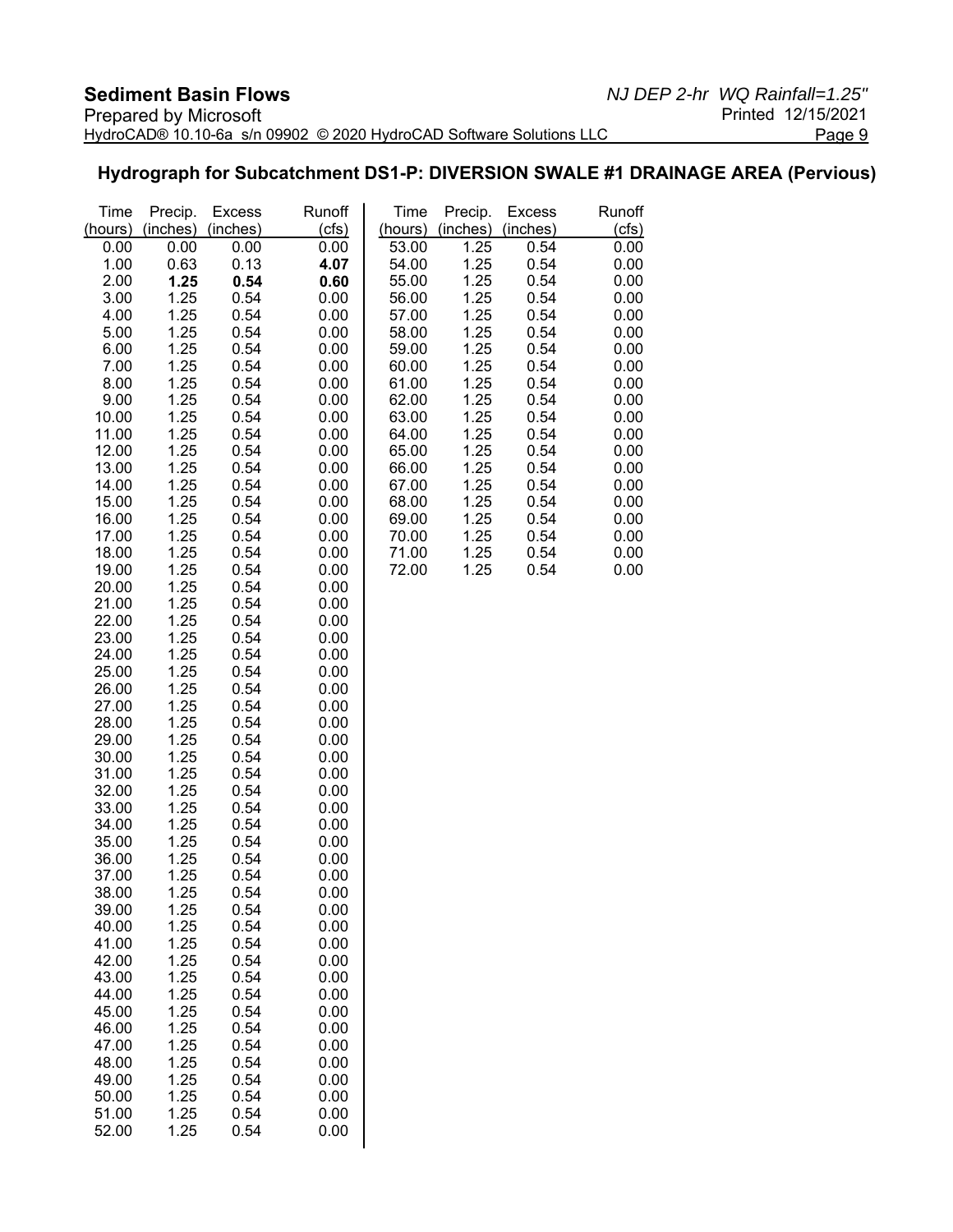#### **Summary for Subcatchment DS2-P: DIVERSION SWALE #2 DRAINAGE AREA (Pervious)**

Runoff  $=$  1.94 cfs  $\omega$  1.17 hrs, Volume= 0.062 af, Depth= 0.33" Routed to Reach DS2 : DIVERSION SWALE #2

Runoff by SCS TR-20 method, UH=SCS, Weighted-CN, Time Span= 0.00-72.00 hrs, dt= 0.01 hrs NJ DEP 2-hr WQ Rainfall=1.25"

| Area (ac)   |                  | <b>CN</b>                      | <b>Description</b>       |                   |                                              |
|-------------|------------------|--------------------------------|--------------------------|-------------------|----------------------------------------------|
|             | 0.340            | 77                             | Fallow, bare soil, HSG A |                   |                                              |
|             | 1.450            | 86                             | Fallow, bare soil, HSG B |                   |                                              |
|             | 0.416            | 91                             | Fallow, bare soil, HSG C |                   |                                              |
|             | 2.206            | 86                             | <b>Weighted Average</b>  |                   |                                              |
|             | 2.206            |                                | 100.00% Pervious Area    |                   |                                              |
| Тc<br>(min) | Length<br>(feet) | Slope<br>$({\rm ft}/{\rm ft})$ | Velocity<br>(ft/sec)     | Capacity<br>(cfs) | Description                                  |
| 3.1         | 100              | 0.0385                         | 0.54                     |                   | <b>Sheet Flow, A-B</b>                       |
|             |                  |                                |                          |                   | Fallow $n = 0.050$ P2= 3.31"                 |
| 6.0         | 445              | 0.0152                         | 1.23                     |                   | <b>Shallow Concentrated Flow, B-C</b>        |
|             |                  |                                |                          |                   | Nearly Bare & Untilled Kv= 10.0 fps          |
| 0.4         | 213              | 0.0188                         | 8.44                     | 295.55            | <b>Channel Flow, C-D</b>                     |
|             |                  |                                |                          |                   | Area = $35.0$ sf Perim = $40.2'$ r = $0.87'$ |
|             |                  |                                |                          |                   | $n = 0.022$ Earth, clean & straight          |
| 9.5         | 758              | Total                          |                          |                   |                                              |

**Subcatchment DS2-P: DIVERSION SWALE #2 DRAINAGE AREA (Pervious)**

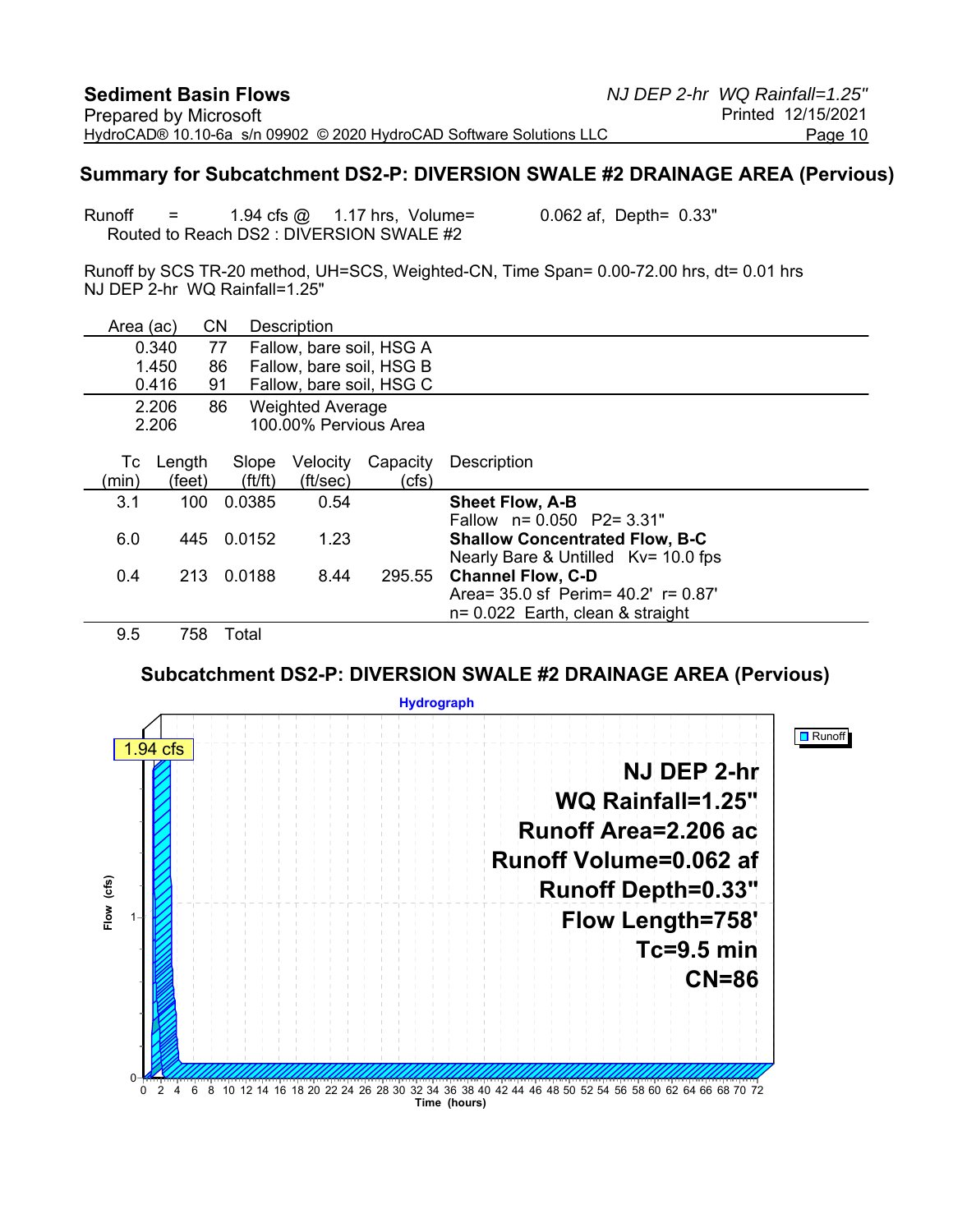#### **Hydrograph for Subcatchment DS2-P: DIVERSION SWALE #2 DRAINAGE AREA (Pervious)**

| Time           | Precip.      | <b>Excess</b> | Runoff       | Time           | Precip.      | <b>Excess</b> | Runoff       |
|----------------|--------------|---------------|--------------|----------------|--------------|---------------|--------------|
| (hours)        | (inches)     | (inches)      | (cts)        | (hours)        | (inches)     | (inches)      | (cfs)        |
| 0.00           | 0.00         | 0.00          | 0.00         | 53.00          | 1.25         | 0.33          | 0.00         |
| 1.00           | 0.63         | 0.05          | 0.13         | 54.00          | 1.25         | 0.33          | 0.00         |
| 2.00           | 1.25         | 0.33          | 0.15         | 55.00          | 1.25         | 0.33          | 0.00         |
| 3.00           | 1.25         | 0.33          | 0.00         | 56.00          | 1.25         | 0.33          | 0.00         |
| 4.00           | 1.25         | 0.33          | 0.00         | 57.00          | 1.25         | 0.33          | 0.00         |
| 5.00           | 1.25         | 0.33          | 0.00         | 58.00          | 1.25         | 0.33          | 0.00         |
| 6.00           | 1.25         | 0.33          | 0.00         | 59.00          | 1.25         | 0.33          | 0.00         |
| 7.00           | 1.25         | 0.33          | 0.00         | 60.00          | 1.25         | 0.33          | 0.00         |
| 8.00           | 1.25         | 0.33          | 0.00         | 61.00          | 1.25         | 0.33          | 0.00         |
| 9.00           | 1.25         | 0.33          | 0.00         | 62.00          | 1.25         | 0.33          | 0.00         |
| 10.00          | 1.25         | 0.33          | 0.00         | 63.00          | 1.25         | 0.33          | 0.00         |
| 11.00          | 1.25         | 0.33          | 0.00         | 64.00          | 1.25         | 0.33          | 0.00         |
| 12.00          | 1.25         | 0.33          | 0.00         | 65.00          | 1.25         | 0.33          | 0.00         |
| 13.00          | 1.25         | 0.33          | 0.00         | 66.00          | 1.25         | 0.33          | 0.00         |
| 14.00          | 1.25         | 0.33          | 0.00         | 67.00          | 1.25         | 0.33          | 0.00         |
| 15.00          | 1.25         | 0.33          | 0.00         | 68.00          | 1.25         | 0.33          | 0.00         |
| 16.00          | 1.25         | 0.33          | 0.00         | 69.00          | 1.25         | 0.33          | 0.00         |
| 17.00<br>18.00 | 1.25         | 0.33          | 0.00         | 70.00          | 1.25<br>1.25 | 0.33          | 0.00         |
| 19.00          | 1.25<br>1.25 | 0.33<br>0.33  | 0.00<br>0.00 | 71.00<br>72.00 | 1.25         | 0.33<br>0.33  | 0.00<br>0.00 |
| 20.00          | 1.25         | 0.33          | 0.00         |                |              |               |              |
| 21.00          | 1.25         | 0.33          | 0.00         |                |              |               |              |
| 22.00          | 1.25         | 0.33          | 0.00         |                |              |               |              |
| 23.00          | 1.25         | 0.33          | 0.00         |                |              |               |              |
| 24.00          | 1.25         | 0.33          | 0.00         |                |              |               |              |
| 25.00          | 1.25         | 0.33          | 0.00         |                |              |               |              |
| 26.00          | 1.25         | 0.33          | 0.00         |                |              |               |              |
| 27.00          | 1.25         | 0.33          | 0.00         |                |              |               |              |
| 28.00          | 1.25         | 0.33          | 0.00         |                |              |               |              |
| 29.00          | 1.25         | 0.33          | 0.00         |                |              |               |              |
| 30.00          | 1.25         | 0.33          | 0.00         |                |              |               |              |
| 31.00          | 1.25         | 0.33          | 0.00         |                |              |               |              |
| 32.00          | 1.25         | 0.33          | 0.00         |                |              |               |              |
| 33.00          | 1.25         | 0.33          | 0.00         |                |              |               |              |
| 34.00          | 1.25         | 0.33          | 0.00         |                |              |               |              |
| 35.00          | 1.25         | 0.33          | 0.00         |                |              |               |              |
| 36.00          | 1.25         | 0.33          | 0.00         |                |              |               |              |
| 37.00          | 1.25         | 0.33          | 0.00         |                |              |               |              |
| 38.00          | 1.25         | 0.33          | 0.00         |                |              |               |              |
| 39.00          | 1.25         | 0.33          | 0.00         |                |              |               |              |
| 40.00          | 1.25         | 0.33          | 0.00         |                |              |               |              |
| 41.00          | 1.25         | 0.33          | 0.00         |                |              |               |              |
| 42.00          | 1.25         | 0.33          | 0.00         |                |              |               |              |
| 43.00          | 1.25         | 0.33          | 0.00         |                |              |               |              |
| 44.00          | 1.25         | 0.33          | 0.00         |                |              |               |              |
| 45.00          | 1.25         | 0.33          | 0.00         |                |              |               |              |
| 46.00          | 1.25         | 0.33          | 0.00         |                |              |               |              |
| 47.00          | 1.25         | 0.33          | 0.00         |                |              |               |              |
| 48.00<br>49.00 | 1.25<br>1.25 | 0.33<br>0.33  | 0.00<br>0.00 |                |              |               |              |
| 50.00          | 1.25         | 0.33          | 0.00         |                |              |               |              |
| 51.00          | 1.25         | 0.33          | 0.00         |                |              |               |              |
| 52.00          | 1.25         | 0.33          | 0.00         |                |              |               |              |
|                |              |               |              |                |              |               |              |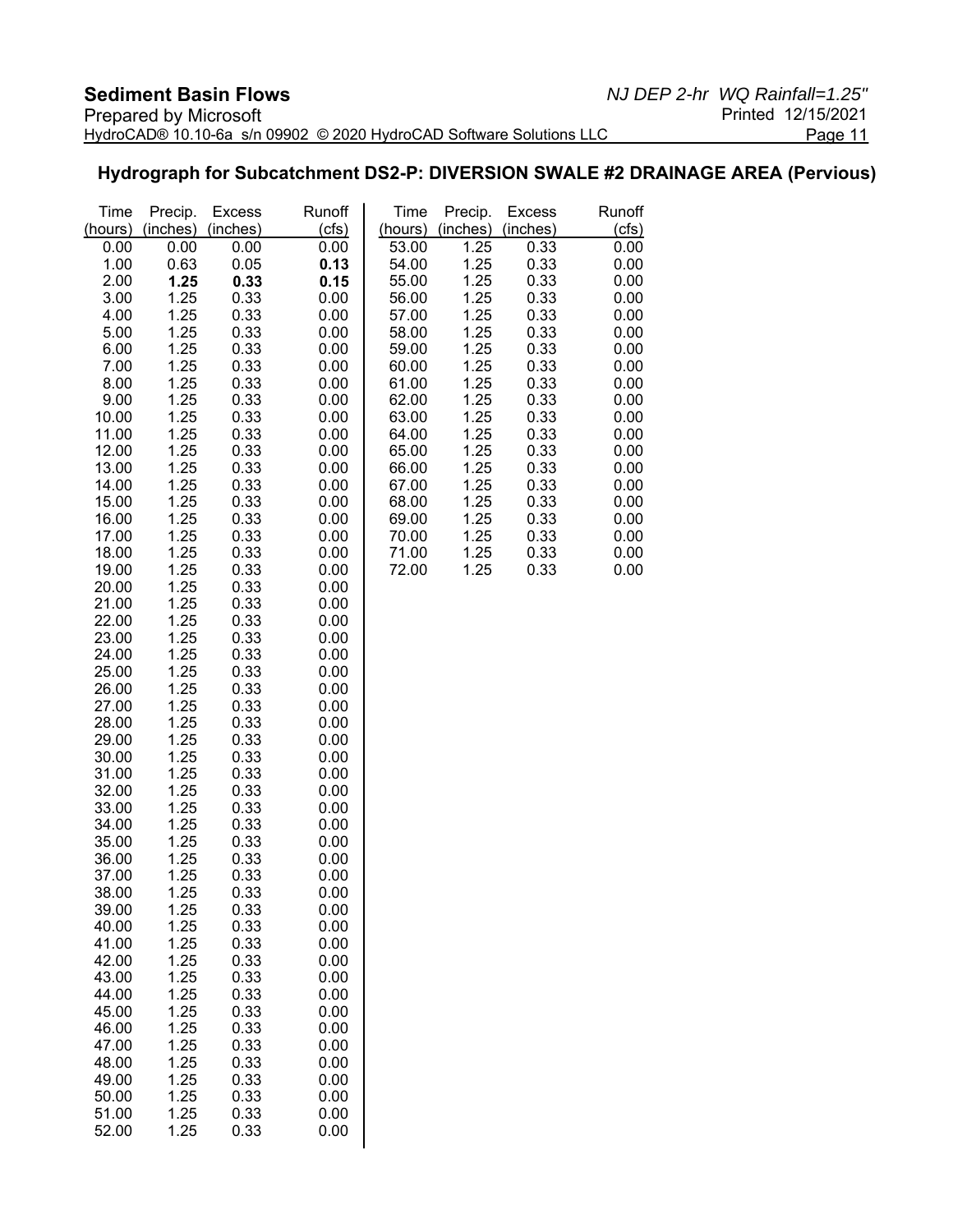#### **Summary for Subcatchment SB-I: SEDIMENT BASIN DRAINAGE AREA (Impervious)**

Runoff  $=$  0.52 cfs  $\omega$  1.13 hrs, Volume= 0.016 af, Depth= 1.03" Routed to Pond SB : SEDIMENT BASIN

Runoff by SCS TR-20 method, UH=SCS, Weighted-CN, Time Span= 0.00-72.00 hrs, dt= 0.01 hrs NJ DEP 2-hr WQ Rainfall=1.25"

| Area (ac)      |                  | CΝ |                                | Description          |                             |                      |
|----------------|------------------|----|--------------------------------|----------------------|-----------------------------|----------------------|
| 0.189          |                  | 98 |                                |                      | Unconnected pavement, HSG C |                      |
| 0.189<br>0.189 |                  |    |                                | 100.00% Unconnected  | 100.00% Impervious Area     |                      |
| Тc<br>(min)    | Length<br>(feet) |    | Slope<br>$({\rm ft}/{\rm ft})$ | Velocity<br>(ft/sec) | Capacity<br>(cfs)           | Description          |
| 8.0            |                  |    |                                |                      |                             | <b>Direct Entry,</b> |

#### **Subcatchment SB-I: SEDIMENT BASIN DRAINAGE AREA (Impervious)**

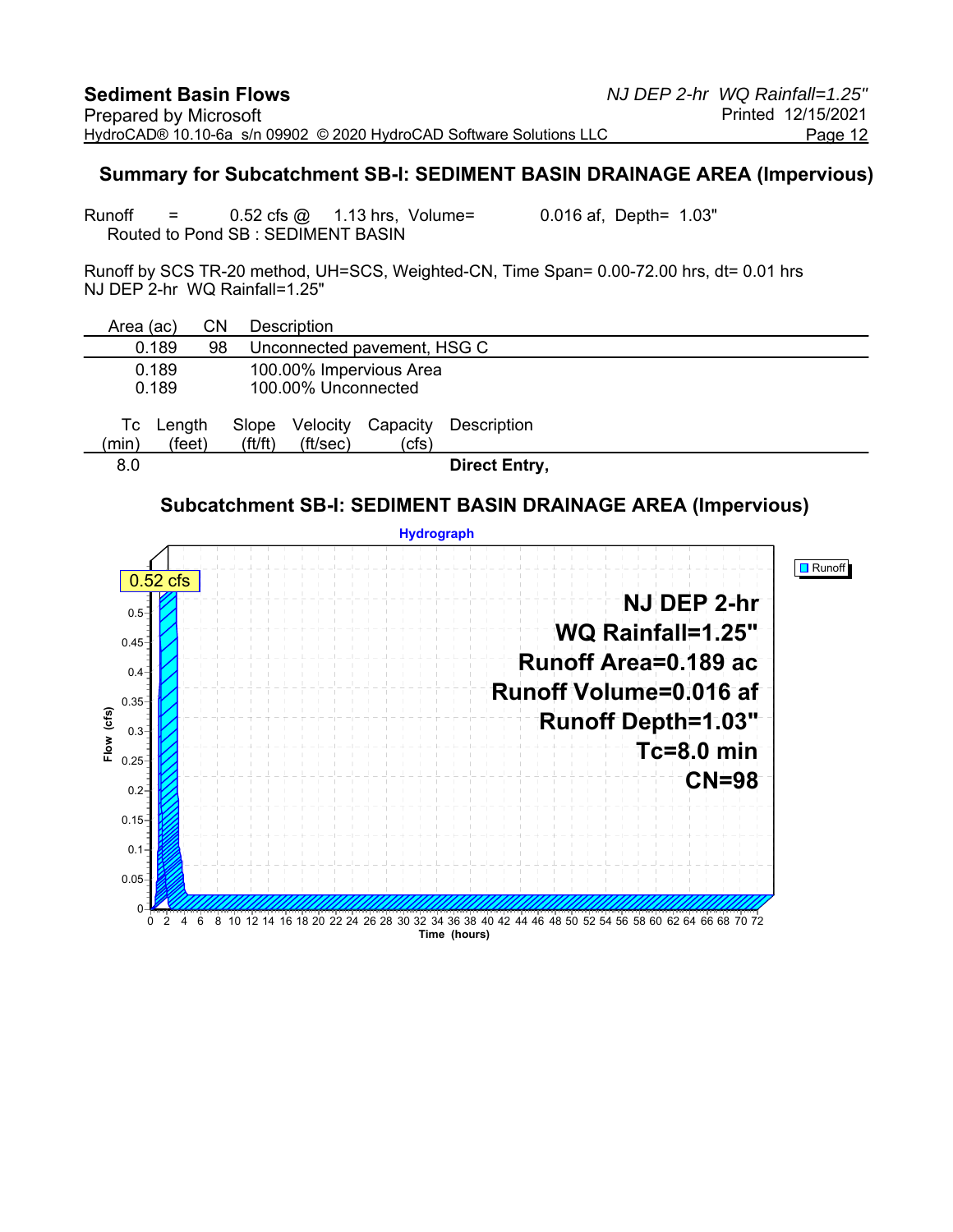#### **Hydrograph for Subcatchment SB-I: SEDIMENT BASIN DRAINAGE AREA (Impervious)**

| Time           | Precip.      | <b>Excess</b> | Runoff       | Time           | Precip.      | <b>Excess</b> | Runoff       |
|----------------|--------------|---------------|--------------|----------------|--------------|---------------|--------------|
| (hours)        | (inches)     | (inches)      | (cts)        | (hours)        | (inches)     | (inches)      | (cfs)        |
| 0.00           | 0.00         | 0.00          | 0.00         | 53.00          | 1.25         | 1.03          | 0.00         |
| 1.00           | 0.63         | 0.43          | 0.26         | 54.00          | 1.25         | 1.03          | 0.00         |
| 2.00           | 1.25         | 1.03          | 0.02         | 55.00          | 1.25         | 1.03          | 0.00         |
| 3.00<br>4.00   | 1.25<br>1.25 | 1.03<br>1.03  | 0.00         | 56.00<br>57.00 | 1.25<br>1.25 | 1.03<br>1.03  | 0.00<br>0.00 |
| 5.00           | 1.25         | 1.03          | 0.00<br>0.00 | 58.00          | 1.25         | 1.03          | 0.00         |
| 6.00           | 1.25         | 1.03          | 0.00         | 59.00          | 1.25         | 1.03          | 0.00         |
| 7.00           | 1.25         | 1.03          | 0.00         | 60.00          | 1.25         | 1.03          | 0.00         |
| 8.00           | 1.25         | 1.03          | 0.00         | 61.00          | 1.25         | 1.03          | 0.00         |
| 9.00           | 1.25         | 1.03          | 0.00         | 62.00          | 1.25         | 1.03          | 0.00         |
| 10.00          | 1.25         | 1.03          | 0.00         | 63.00          | 1.25         | 1.03          | 0.00         |
| 11.00          | 1.25         | 1.03          | 0.00         | 64.00          | 1.25         | 1.03          | 0.00         |
| 12.00          | 1.25         | 1.03          | 0.00         | 65.00          | 1.25         | 1.03          | 0.00         |
| 13.00          | 1.25         | 1.03          | 0.00         | 66.00          | 1.25         | 1.03          | 0.00         |
| 14.00          | 1.25         | 1.03          | 0.00         | 67.00          | 1.25         | 1.03          | 0.00         |
| 15.00          | 1.25         | 1.03          | 0.00         | 68.00          | 1.25         | 1.03          | 0.00         |
| 16.00<br>17.00 | 1.25<br>1.25 | 1.03<br>1.03  | 0.00<br>0.00 | 69.00<br>70.00 | 1.25<br>1.25 | 1.03<br>1.03  | 0.00<br>0.00 |
| 18.00          | 1.25         | 1.03          | 0.00         | 71.00          | 1.25         | 1.03          | 0.00         |
| 19.00          | 1.25         | 1.03          | 0.00         | 72.00          | 1.25         | 1.03          | 0.00         |
| 20.00          | 1.25         | 1.03          | 0.00         |                |              |               |              |
| 21.00          | 1.25         | 1.03          | 0.00         |                |              |               |              |
| 22.00          | 1.25         | 1.03          | 0.00         |                |              |               |              |
| 23.00          | 1.25         | 1.03          | 0.00         |                |              |               |              |
| 24.00          | 1.25         | 1.03          | 0.00         |                |              |               |              |
| 25.00          | 1.25         | 1.03          | 0.00         |                |              |               |              |
| 26.00<br>27.00 | 1.25         | 1.03          | 0.00         |                |              |               |              |
| 28.00          | 1.25<br>1.25 | 1.03<br>1.03  | 0.00<br>0.00 |                |              |               |              |
| 29.00          | 1.25         | 1.03          | 0.00         |                |              |               |              |
| 30.00          | 1.25         | 1.03          | 0.00         |                |              |               |              |
| 31.00          | 1.25         | 1.03          | 0.00         |                |              |               |              |
| 32.00          | 1.25         | 1.03          | 0.00         |                |              |               |              |
| 33.00          | 1.25         | 1.03          | 0.00         |                |              |               |              |
| 34.00          | 1.25         | 1.03          | 0.00         |                |              |               |              |
| 35.00          | 1.25         | 1.03          | 0.00         |                |              |               |              |
| 36.00          | 1.25         | 1.03          | 0.00         |                |              |               |              |
| 37.00<br>38.00 | 1.25<br>1.25 | 1.03<br>1.03  | 0.00<br>0.00 |                |              |               |              |
| 39.00          | 1.25         | 1.03          | 0.00         |                |              |               |              |
| 40.00          | 1.25         | 1.03          | 0.00         |                |              |               |              |
| 41.00          | 1.25         | 1.03          | 0.00         |                |              |               |              |
| 42.00          | 1.25         | 1.03          | 0.00         |                |              |               |              |
| 43.00          | 1.25         | 1.03          | 0.00         |                |              |               |              |
| 44.00          | 1.25         | 1.03          | 0.00         |                |              |               |              |
| 45.00          | 1.25         | 1.03          | 0.00         |                |              |               |              |
| 46.00          | 1.25         | 1.03          | 0.00         |                |              |               |              |
| 47.00          | 1.25         | 1.03<br>1.03  | 0.00         |                |              |               |              |
| 48.00<br>49.00 | 1.25<br>1.25 | 1.03          | 0.00<br>0.00 |                |              |               |              |
| 50.00          | 1.25         | 1.03          | 0.00         |                |              |               |              |
| 51.00          | 1.25         | 1.03          | 0.00         |                |              |               |              |
| 52.00          | 1.25         | 1.03          | 0.00         |                |              |               |              |
|                |              |               |              |                |              |               |              |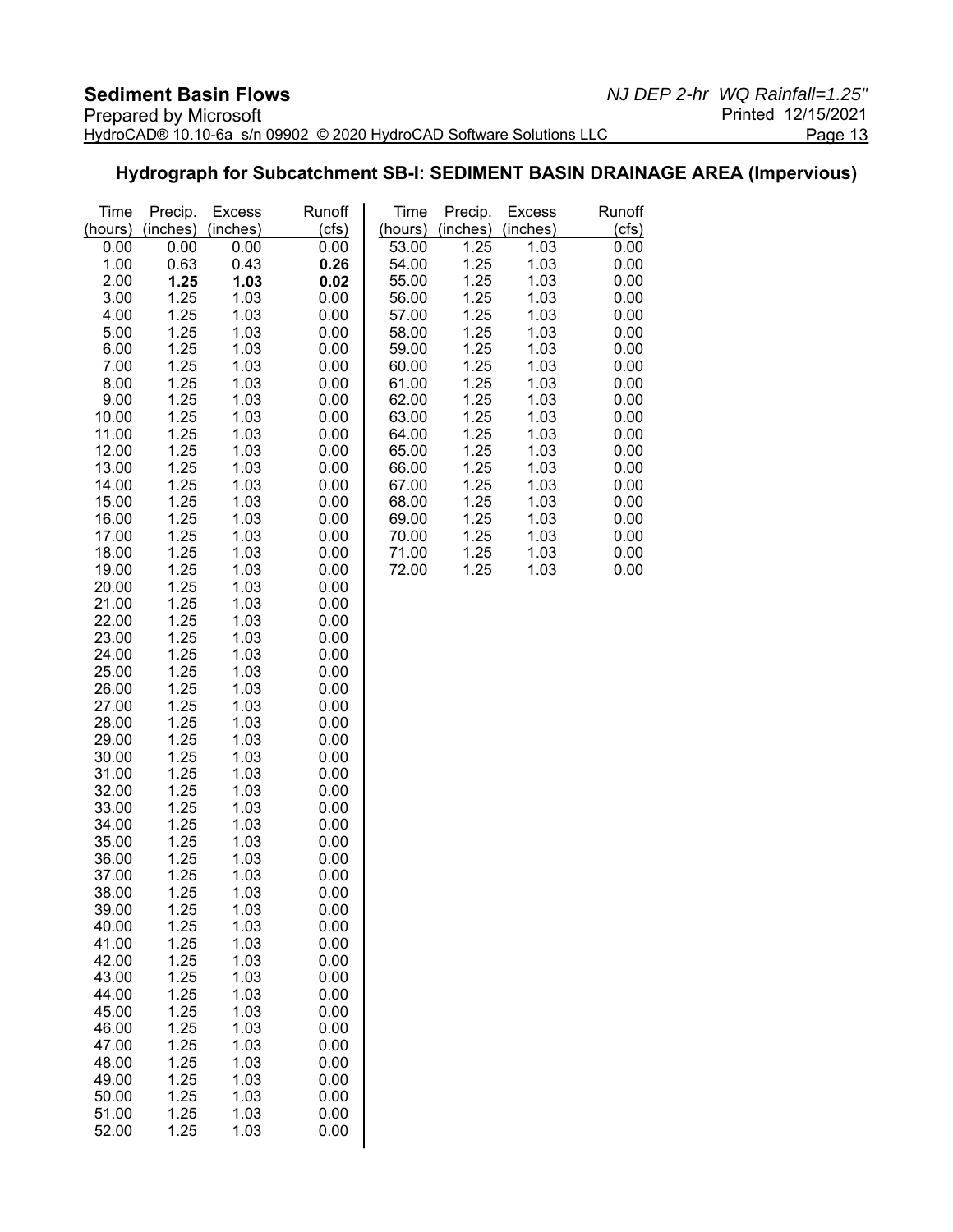#### **Summary for Subcatchment SB-P: SEDIMENT BASIN DRAINAGE AREA (Pervious)**

Runoff  $=$  6.91 cfs  $\omega$  1.14 hrs, Volume= 0.198 af, Depth= 0.54" Routed to Pond SB : SEDIMENT BASIN

Runoff by SCS TR-20 method, UH=SCS, Weighted-CN, Time Span= 0.00-72.00 hrs, dt= 0.01 hrs NJ DEP 2-hr WQ Rainfall=1.25"

| Area (ac) |        | CΝ                    | <b>Description</b>       |          |                                       |
|-----------|--------|-----------------------|--------------------------|----------|---------------------------------------|
|           | 0.243  | 86                    | Fallow, bare soil, HSG B |          |                                       |
|           | 4.141  | 91                    | Fallow, bare soil, HSG C |          |                                       |
|           | 4.384  | 91                    | <b>Weighted Average</b>  |          |                                       |
|           | 4.384  |                       | 100.00% Pervious Area    |          |                                       |
|           |        |                       |                          |          |                                       |
| Тc        | Length | Slope                 | Velocity                 | Capacity | Description                           |
| (min)     | (feet) | $({\rm ft}/{\rm ft})$ | (ft/sec)                 | (cfs)    |                                       |
| 1.2       | 100    | 0.0200                | 1.40                     |          | <b>Sheet Flow, A-B</b>                |
|           |        |                       |                          |          | Smooth surfaces $n = 0.011$ P2= 3.31" |
| 6.8       | 583    | 0.0202                | 1.42                     |          | <b>Shallow Concentrated Flow, B-C</b> |
|           |        |                       |                          |          | Nearly Bare & Untilled Kv= 10.0 fps   |
| 8.0       | 683    | Total                 |                          |          |                                       |

#### **Subcatchment SB-P: SEDIMENT BASIN DRAINAGE AREA (Pervious)**

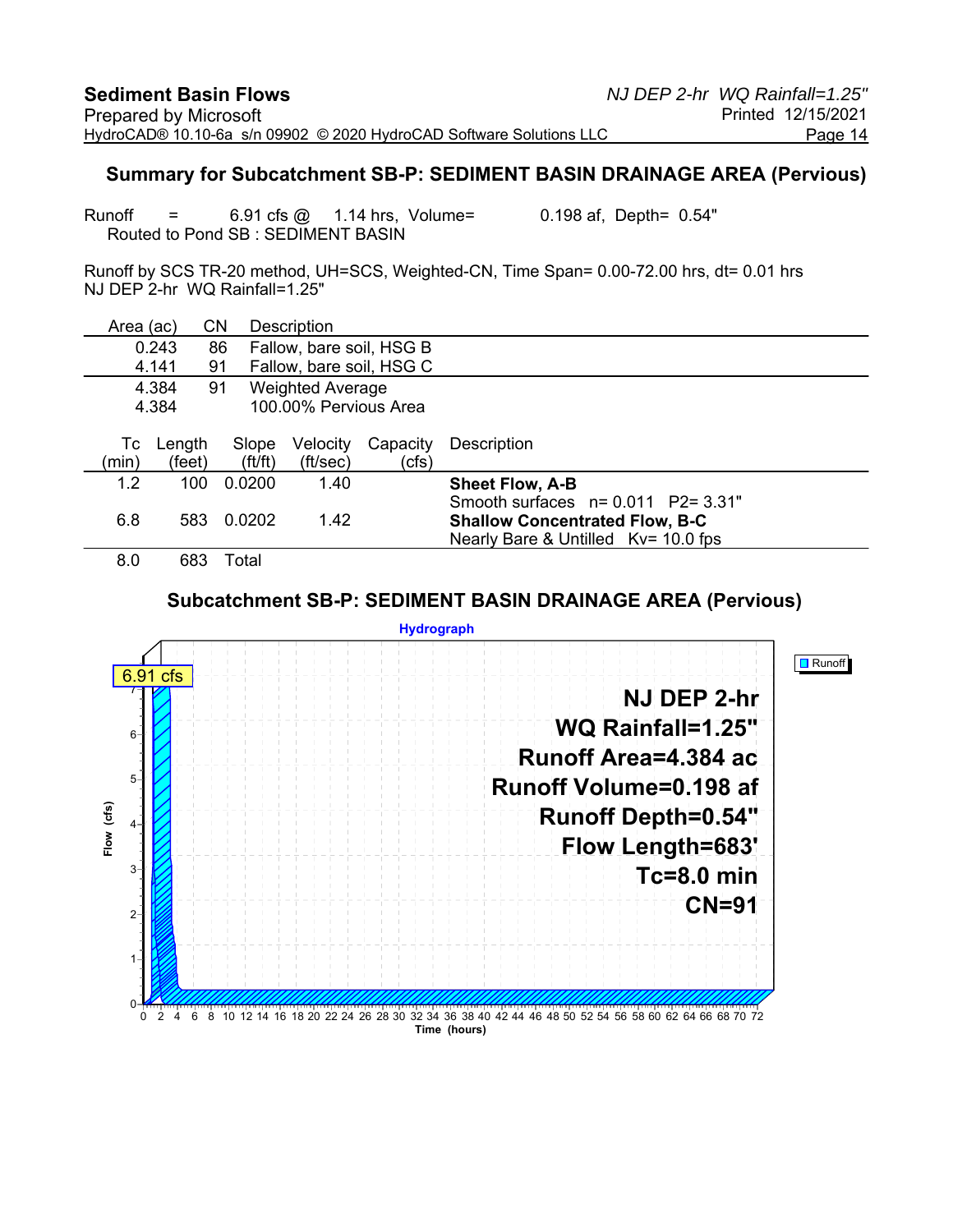#### **Hydrograph for Subcatchment SB-P: SEDIMENT BASIN DRAINAGE AREA (Pervious)**

| Time           | Precip.      | <b>Excess</b> | Runoff       | Time           | Precip.      | <b>Excess</b> | Runoff       |
|----------------|--------------|---------------|--------------|----------------|--------------|---------------|--------------|
| (hours)        | (inches)     | (inches)      | (cts)        | (hours)        | (inches)     | (inches)      | (cts)        |
| 0.00           | 0.00         | 0.00          | 0.00         | 53.00          | 1.25         | 0.54          | 0.00         |
| 1.00           | 0.63         | 0.13          | 1.84         | 54.00          | 1.25         | 0.54          | 0.00         |
| 2.00<br>3.00   | 1.25<br>1.25 | 0.54<br>0.54  | 0.36         | 55.00<br>56.00 | 1.25<br>1.25 | 0.54<br>0.54  | 0.00         |
| 4.00           | 1.25         | 0.54          | 0.00         | 57.00          | 1.25         | 0.54          | 0.00<br>0.00 |
| 5.00           | 1.25         | 0.54          | 0.00<br>0.00 | 58.00          | 1.25         | 0.54          | 0.00         |
| 6.00           | 1.25         | 0.54          | 0.00         | 59.00          | 1.25         | 0.54          | 0.00         |
| 7.00           | 1.25         | 0.54          | 0.00         | 60.00          | 1.25         | 0.54          | 0.00         |
| 8.00           | 1.25         | 0.54          | 0.00         | 61.00          | 1.25         | 0.54          | 0.00         |
| 9.00           | 1.25         | 0.54          | 0.00         | 62.00          | 1.25         | 0.54          | 0.00         |
| 10.00          | 1.25         | 0.54          | 0.00         | 63.00          | 1.25         | 0.54          | 0.00         |
| 11.00          | 1.25         | 0.54          | 0.00         | 64.00          | 1.25         | 0.54          | 0.00         |
| 12.00          | 1.25         | 0.54          | 0.00         | 65.00          | 1.25         | 0.54          | 0.00         |
| 13.00          | 1.25         | 0.54          | 0.00         | 66.00          | 1.25         | 0.54          | 0.00         |
| 14.00          | 1.25         | 0.54          | 0.00         | 67.00          | 1.25         | 0.54          | 0.00         |
| 15.00          | 1.25         | 0.54          | 0.00         | 68.00          | 1.25         | 0.54          | 0.00         |
| 16.00          | 1.25         | 0.54          | 0.00         | 69.00          | 1.25         | 0.54          | 0.00         |
| 17.00          | 1.25         | 0.54          | 0.00         | 70.00          | 1.25         | 0.54          | 0.00         |
| 18.00          | 1.25         | 0.54          | 0.00         | 71.00          | 1.25         | 0.54          | 0.00         |
| 19.00          | 1.25         | 0.54          | 0.00         | 72.00          | 1.25         | 0.54          | 0.00         |
| 20.00          | 1.25         | 0.54          | 0.00         |                |              |               |              |
| 21.00          | 1.25         | 0.54          | 0.00         |                |              |               |              |
| 22.00<br>23.00 | 1.25         | 0.54<br>0.54  | 0.00<br>0.00 |                |              |               |              |
| 24.00          | 1.25<br>1.25 | 0.54          | 0.00         |                |              |               |              |
| 25.00          | 1.25         | 0.54          | 0.00         |                |              |               |              |
| 26.00          | 1.25         | 0.54          | 0.00         |                |              |               |              |
| 27.00          | 1.25         | 0.54          | 0.00         |                |              |               |              |
| 28.00          | 1.25         | 0.54          | 0.00         |                |              |               |              |
| 29.00          | 1.25         | 0.54          | 0.00         |                |              |               |              |
| 30.00          | 1.25         | 0.54          | 0.00         |                |              |               |              |
| 31.00          | 1.25         | 0.54          | 0.00         |                |              |               |              |
| 32.00          | 1.25         | 0.54          | 0.00         |                |              |               |              |
| 33.00          | 1.25         | 0.54          | 0.00         |                |              |               |              |
| 34.00          | 1.25         | 0.54          | 0.00         |                |              |               |              |
| 35.00          | 1.25         | 0.54          | 0.00         |                |              |               |              |
| 36.00          | 1.25         | 0.54          | 0.00         |                |              |               |              |
| 37.00          | 1.25         | 0.54          | 0.00         |                |              |               |              |
| 38.00          | 1.25         | 0.54          | 0.00         |                |              |               |              |
| 39.00<br>40.00 | 1.25<br>1.25 | 0.54<br>0.54  | 0.00<br>0.00 |                |              |               |              |
| 41.00          | 1.25         | 0.54          | 0.00         |                |              |               |              |
| 42.00          | 1.25         | 0.54          | 0.00         |                |              |               |              |
| 43.00          | 1.25         | 0.54          | 0.00         |                |              |               |              |
| 44.00          | 1.25         | 0.54          | 0.00         |                |              |               |              |
| 45.00          | 1.25         | 0.54          | 0.00         |                |              |               |              |
| 46.00          | 1.25         | 0.54          | 0.00         |                |              |               |              |
| 47.00          | 1.25         | 0.54          | 0.00         |                |              |               |              |
| 48.00          | 1.25         | 0.54          | 0.00         |                |              |               |              |
| 49.00          | 1.25         | 0.54          | 0.00         |                |              |               |              |
| 50.00          | 1.25         | 0.54          | 0.00         |                |              |               |              |
| 51.00          | 1.25         | 0.54          | 0.00         |                |              |               |              |
| 52.00          | 1.25         | 0.54          | 0.00         |                |              |               |              |
|                |              |               |              |                |              |               |              |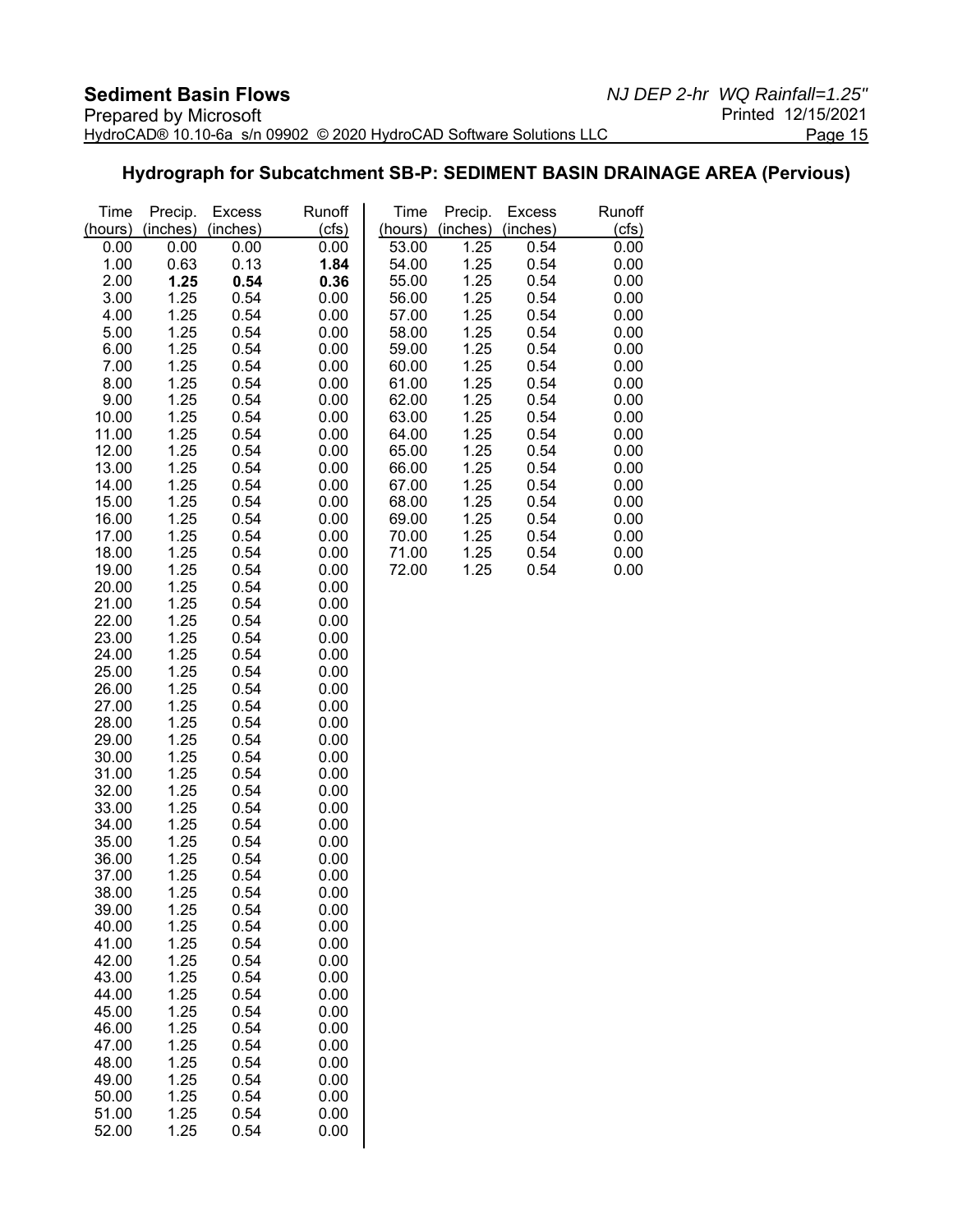#### **Summary for Reach DS1: DIVERSION SWALE #1**

Inflow Area = 8.231 ac, 7.71% Impervious, Inflow Depth = 0.58" for WQ event Inflow = 14.30 cfs @ 1.13 hrs, Volume= 0.398 af<br>Outflow = 11.37 cfs @ 1.18 hrs, Volume= 0.398 af, Outflow  $=$  11.37 cfs  $\omega$  1.18 hrs, Volume= 0.398 af, Atten= 20%, Lag= 3.2 min Routed to Pond SB : SEDIMENT BASIN

Routing by Dyn-Stor-Ind method, Time Span= 0.00-72.00 hrs, dt= 0.01 hrs / 2 Max. Velocity= 1.43 fps, Min. Travel Time= 6.1 min Avg. Velocity = 0.54 fps, Avg. Travel Time= 16.1 min

Peak Storage= 4,154 cf @ 1.18 hrs Average Depth at Peak Storage= 0.12' , Surface Width= 67.20' Bank-Full Depth= 2.00' Flow Area= 152.0 sf, Capacity= 1,310.42 cfs

66.00' x 2.00' deep channel, n= 0.022 Earth, clean & straight Side Slope Z-value= 5.0 '/' Top Width= 86.00' Length= 521.5' Slope= 0.0077 '/' Inlet Invert= 87.00', Outlet Invert= 83.00'



#### **Reach DS1: DIVERSION SWALE #1 Hydrograph I** Inflow  $|$  14.30 cfs **D** Outflow **Inflow Area=8.231 ac** 15 14 **Avg. Flow Depth=0.12'** 13 11.37 cfs **Max Vel=1.43 fps** 11 **n=0.022** 10  $(cfs)$ 9 **Flow (cfs) L=521.5'** 8  $\sum_{k=1}^{\infty}$ **S=0.0077 '/'** 7 **Capacity=1,310.42 cfs** 6 5 4 3 2 1  $\mathbf{0}$ 0 2 4 6 8 10 12 14 16 18 20 22 24 26 28 30 32 34 36 38 40 42 44 46 48 50 52 54 56 58 60 62 64 66 68 70 72 **Time (hours)**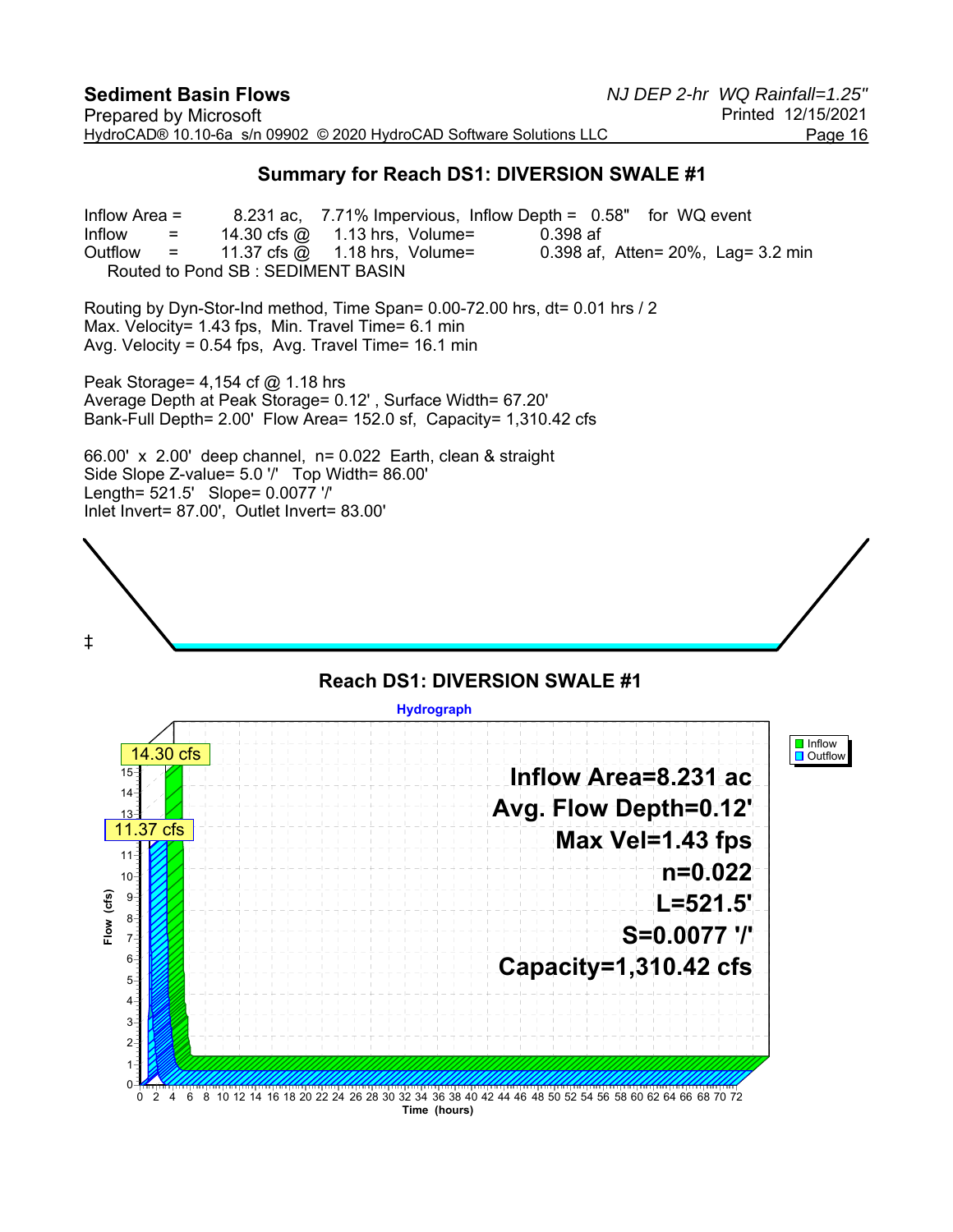#### **Hydrograph for Reach DS1: DIVERSION SWALE #1**

| Time    | Inflow | Storage      | Elevation       | Outflow |
|---------|--------|--------------|-----------------|---------|
| (hours) | (cfs)  | (cubic-feet) | $(\text{feet})$ | (cts)   |
| 0.00    | 0.00   | 0            | 87.00           | 0.00    |
| 2.00    | 0.67   | 1,030        | 87.03           | 1.19    |
| 4.00    | 0.00   | 3            | 87.00           | 0.00    |
| 6.00    | 0.00   | 0            | 87.00           | 0.00    |
| 8.00    | 0.00   | 0            | 87.00           | 0.00    |
| 10.00   | 0.00   | 0            | 87.00           | 0.00    |
| 12.00   | 0.00   | 0            | 87.00           | 0.00    |
| 14.00   | 0.00   | 0            | 87.00           | 0.00    |
| 16.00   | 0.00   | 0            | 87.00           | 0.00    |
| 18.00   | 0.00   | 0            | 87.00           | 0.00    |
| 20.00   | 0.00   | 0            | 87.00           | 0.00    |
| 22.00   | 0.00   | 0            | 87.00           | 0.00    |
| 24.00   | 0.00   | 0            | 87.00           | 0.00    |
| 26.00   | 0.00   | 0            | 87.00           | 0.00    |
| 28.00   | 0.00   | 0            | 87.00           | 0.00    |
| 30.00   | 0.00   | 0            | 87.00           | 0.00    |
| 32.00   | 0.00   | 0            | 87.00           | 0.00    |
| 34.00   | 0.00   | 0            | 87.00           | 0.00    |
| 36.00   | 0.00   | 0            | 87.00           | 0.00    |
| 38.00   | 0.00   | 0            | 87.00           | 0.00    |
| 40.00   | 0.00   | 0            | 87.00           | 0.00    |
| 42.00   | 0.00   | 0            | 87.00           | 0.00    |
| 44.00   | 0.00   | 0            | 87.00           | 0.00    |
| 46.00   | 0.00   | 0            | 87.00           | 0.00    |
| 48.00   | 0.00   | 0            | 87.00           | 0.00    |
| 50.00   | 0.00   | 0            | 87.00           | 0.00    |
| 52.00   | 0.00   | 0            | 87.00           | 0.00    |
| 54.00   | 0.00   | 0            | 87.00           | 0.00    |
| 56.00   | 0.00   | 0            | 87.00           | 0.00    |
| 58.00   | 0.00   | 0            | 87.00           | 0.00    |
| 60.00   | 0.00   | 0            | 87.00           | 0.00    |
| 62.00   | 0.00   | 0            | 87.00           | 0.00    |
| 64.00   | 0.00   | 0            | 87.00           | 0.00    |
| 66.00   | 0.00   | 0            | 87.00           | 0.00    |
| 68.00   | 0.00   | 0            | 87.00           | 0.00    |
| 70.00   | 0.00   | 0            | 87.00           | 0.00    |
| 72.00   | 0.00   | 0            | 87.00           | 0.00    |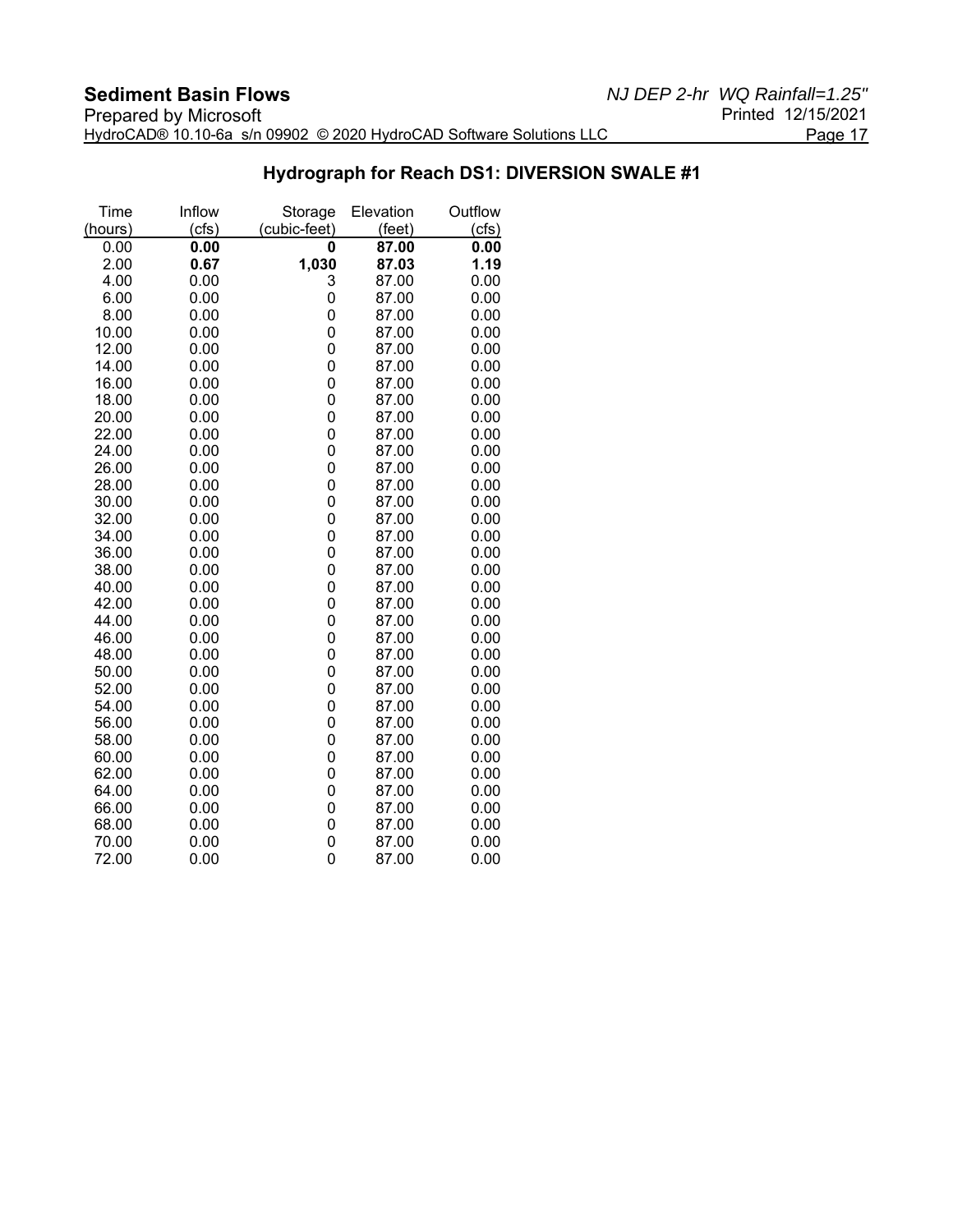#### **Summary for Reach DS2: DIVERSION SWALE #2**

Inflow Area = 2.206 ac, 0.00% Impervious, Inflow Depth = 0.33" for WQ event Inflow  $=$  1.94 cfs  $\omega$  1.17 hrs, Volume= 0.062 af Outflow  $=$  1.82 cfs  $\omega$  1.21 hrs, Volume= 0.062 af, Atten= 6%, Lag= 2.1 min Routed to Pond SB : SEDIMENT BASIN

Routing by Dyn-Stor-Ind method, Time Span= 0.00-72.00 hrs, dt= 0.01 hrs / 2 Max. Velocity= 1.23 fps, Min. Travel Time= 2.9 min Avg. Velocity = 0.59 fps, Avg. Travel Time= 6.0 min

Peak Storage=  $314$  cf  $@$  1.21 hrs Average Depth at Peak Storage= 0.05' , Surface Width= 30.49' Bank-Full Depth= 1.00' Flow Area= 35.0 sf, Capacity= 295.54 cfs

30.00' x 1.00' deep channel, n= 0.022 Earth, clean & straight Side Slope Z-value= 5.0 '/' Top Width= 40.00' Length= 212.8' Slope= 0.0188 '/' Inlet Invert= 87.00', Outlet Invert= 83.00'



#### **Reach DS2: DIVERSION SWALE #2 Hydrograph I** Inflow 1.94 cfs **D** Outflow **Inflow Area=2.206 ac**  $1.82 \text{ cfs}$ **Avg. Flow Depth=0.05' Max Vel=1.23 fps n=0.022**  $(cfs)$ **Flow (cfs) L=212.8'**  $\frac{8}{10}$ **S=0.0188 '/'** 1 **Capacity=295.54 cfs** 0 0 2 4 6 8 10 12 14 16 18 20 22 24 26 28 30 32 34 36 38 40 42 44 46 48 50 52 54 56 58 60 62 64 66 68 70 72 **Time (hours)**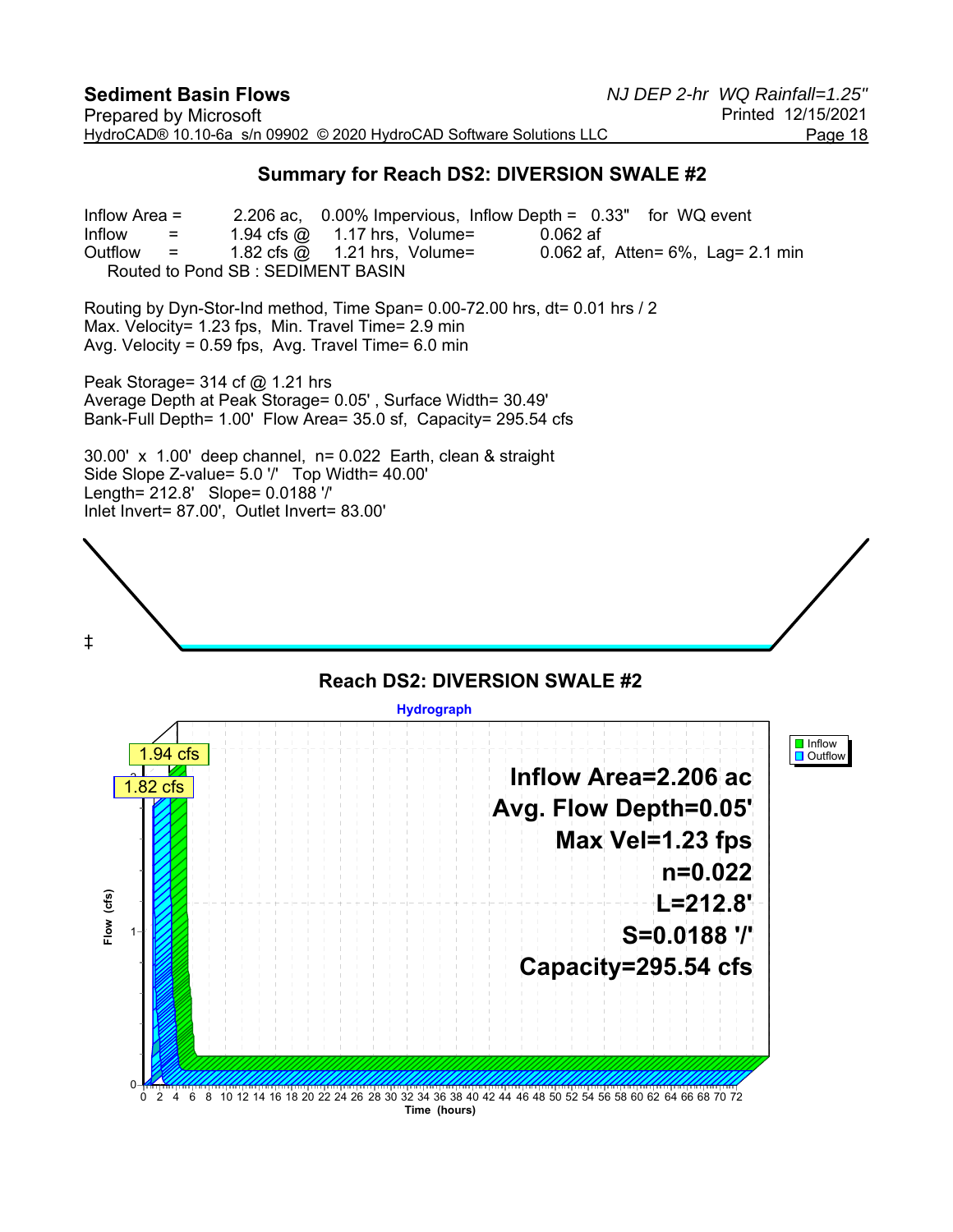#### **Hydrograph for Reach DS2: DIVERSION SWALE #2**

| Time         | Inflow       | Storage      | Elevation      | Outflow      |
|--------------|--------------|--------------|----------------|--------------|
| (hours)      | (cfs)        | (cubic-feet) | (feet)         | (cts)        |
| 0.00         | 0.00         | 0            | 87.00          | 0.00         |
| 2.00         | 0.15         | 81           | 87.01          | 0.20         |
| 4.00         | 0.00<br>0.00 | 0<br>0       | 87.00          | 0.00         |
| 6.00<br>8.00 | 0.00         | 0            | 87.00<br>87.00 | 0.00<br>0.00 |
| 10.00        | 0.00         | 0            | 87.00          | 0.00         |
| 12.00        | 0.00         | 0            | 87.00          | 0.00         |
| 14.00        | 0.00         | 0            | 87.00          | 0.00         |
| 16.00        | 0.00         | 0            | 87.00          | 0.00         |
| 18.00        | 0.00         | 0            | 87.00          | 0.00         |
| 20.00        | 0.00         | 0            | 87.00          | 0.00         |
| 22.00        | 0.00         | 0            | 87.00          | 0.00         |
| 24.00        | 0.00         | 0            | 87.00          | 0.00         |
| 26.00        | 0.00         | 0            | 87.00          | 0.00         |
| 28.00        | 0.00         | 0            | 87.00          | 0.00         |
| 30.00        | 0.00         | 0            | 87.00          | 0.00         |
| 32.00        | 0.00         | 0            | 87.00          | 0.00         |
| 34.00        | 0.00         | 0            | 87.00          | 0.00         |
| 36.00        | 0.00         | 0            | 87.00          | 0.00         |
| 38.00        | 0.00         | 0            | 87.00          | 0.00         |
| 40.00        | 0.00         | 0            | 87.00          | 0.00         |
| 42.00        | 0.00         | 0            | 87.00          | 0.00         |
| 44.00        | 0.00         | 0            | 87.00          | 0.00         |
| 46.00        | 0.00         | 0            | 87.00          | 0.00         |
| 48.00        | 0.00         | 0            | 87.00          | 0.00         |
| 50.00        | 0.00         | 0            | 87.00          | 0.00         |
| 52.00        | 0.00         | 0            | 87.00          | 0.00         |
| 54.00        | 0.00         | 0            | 87.00          | 0.00         |
| 56.00        | 0.00         | 0            | 87.00          | 0.00         |
| 58.00        | 0.00         | 0            | 87.00          | 0.00         |
| 60.00        | 0.00         | 0            | 87.00          | 0.00         |
| 62.00        | 0.00         | 0            | 87.00          | 0.00         |
| 64.00        | 0.00         | 0            | 87.00          | 0.00         |
| 66.00        | 0.00         | 0            | 87.00          | 0.00         |
| 68.00        | 0.00         | 0            | 87.00          | 0.00         |
| 70.00        | 0.00         | 0            | 87.00          | 0.00         |
| 72.00        | 0.00         | 0            | 87.00          | 0.00         |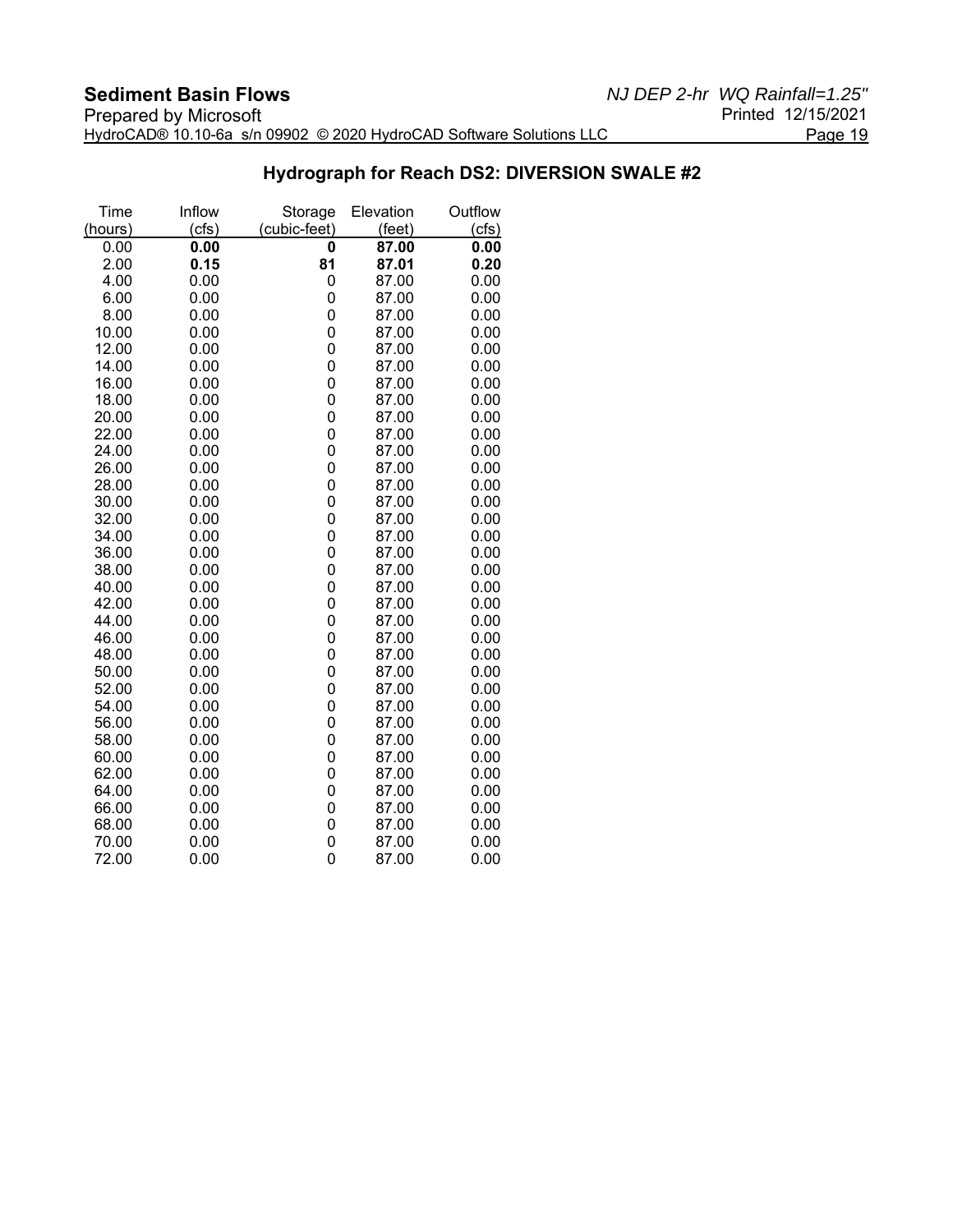#### **Summary for Pond SB: SEDIMENT BASIN**

Inflow Area = 15.010 ac, 5.49% Impervious, Inflow Depth = 0.54" for WQ event Inflow  $=$  19.90 cfs  $\omega$  1.17 hrs, Volume= 0.674 af Outflow = 1.13 cfs @ 1.09 hrs, Volume= 0.674 af, Atten= 94%, Lag= 0.0 min Primary = 1.13 cfs @ 1.09 hrs, Volume= 0.674 af Routed to Pond SP1 : Study Point 1 Secondary =  $0.00$  cfs  $\omega = 0.00$  hrs, Volume=  $0.000$  af Routed to Pond SP1 : Study Point 1

Routing by Dyn-Stor-Ind method, Time Span= 0.00-72.00 hrs, dt= 0.01 hrs / 2 Peak Elev= 83.48' @ 2.11 hrs Surf.Area= 1.122 ac Storage= 0.536 af

Plug-Flow detention time= (not calculated: outflow precedes inflow) Center-of-Mass det. time= 185.5 min ( 268.5 - 83.0 )

| Volume                     | Invert    |                      | Avail.Storage |                          | <b>Storage Description</b>                                                                                                         |
|----------------------------|-----------|----------------------|---------------|--------------------------|------------------------------------------------------------------------------------------------------------------------------------|
| #1                         | 83.00'    |                      | 4.960 af      |                          | Custom Stage Data (Prismatic)Listed below (Recalc)                                                                                 |
| <b>Elevation</b><br>(feet) |           | Surf.Area<br>(acres) |               | Inc.Store<br>(acre-feet) | Cum.Store<br>(acre-feet)                                                                                                           |
| 83.00                      |           | 1.086                |               | 0.000                    | 0.000                                                                                                                              |
| 84.00                      |           | 1.161                |               | 1.124                    | 1.124                                                                                                                              |
| 85.00                      |           | 1.239                |               | 1.200                    | 2.323                                                                                                                              |
| 86.00                      |           | 1.318                |               | 1.278                    | 3.602                                                                                                                              |
| 87.00                      |           | 1.398                |               | 1.358                    | 4.960                                                                                                                              |
| Device                     | Routing   |                      | Invert        |                          | <b>Outlet Devices</b>                                                                                                              |
| #1                         | Primary   |                      | 82.00'        |                          | 12.0" Round Culvert                                                                                                                |
|                            |           |                      |               |                          | L= $51.2'$ Box, $30-75^\circ$ wingwalls, square crown, Ke= 0.400<br>Inlet / Outlet Invert= 82.00' / 81.24' S= 0.0148 '/' Cc= 0.900 |
|                            |           |                      |               |                          | n= 0.012 Corrugated PP, smooth interior, Flow Area= 0.79 sf                                                                        |
| #2                         | Device 1  |                      | 83.00'        |                          | 1.134 cfs Skimmer                                                                                                                  |
| #3                         | Device 1  |                      | 84.19'        |                          | 24.0" Horiz. Principal Spillway (Riser) C= 0.600                                                                                   |
|                            |           |                      |               |                          | Limited to weir flow at low heads                                                                                                  |
| #4                         | Secondary |                      | 86.50'        |                          | 10.0' long x 11.5' breadth Emergency Spillway                                                                                      |
|                            |           |                      |               |                          | Head (feet) 0.20 0.40 0.60 0.80 1.00 1.20 1.40 1.60<br>Coef. (English) 2.55 2.60 2.70 2.67 2.67 2.67 2.66 2.64                     |
|                            |           |                      |               |                          |                                                                                                                                    |
|                            |           |                      |               |                          |                                                                                                                                    |

**Primary OutFlow** Max=1.13 cfs @ 1.09 hrs HW=83.05' TW=0.00' (Dynamic Tailwater)

**1=Culvert** (Passes 1.13 cfs of 2.99 cfs potential flow)

**2=Skimmer** (Constant Controls 1.13 cfs)

**3=Principal Spillway (Riser)** ( Controls 0.00 cfs)

**Secondary OutFlow** Max=0.00 cfs @ 0.00 hrs HW=83.00' TW=0.00' (Dynamic Tailwater) **4=Emergency Spillway** ( Controls 0.00 cfs)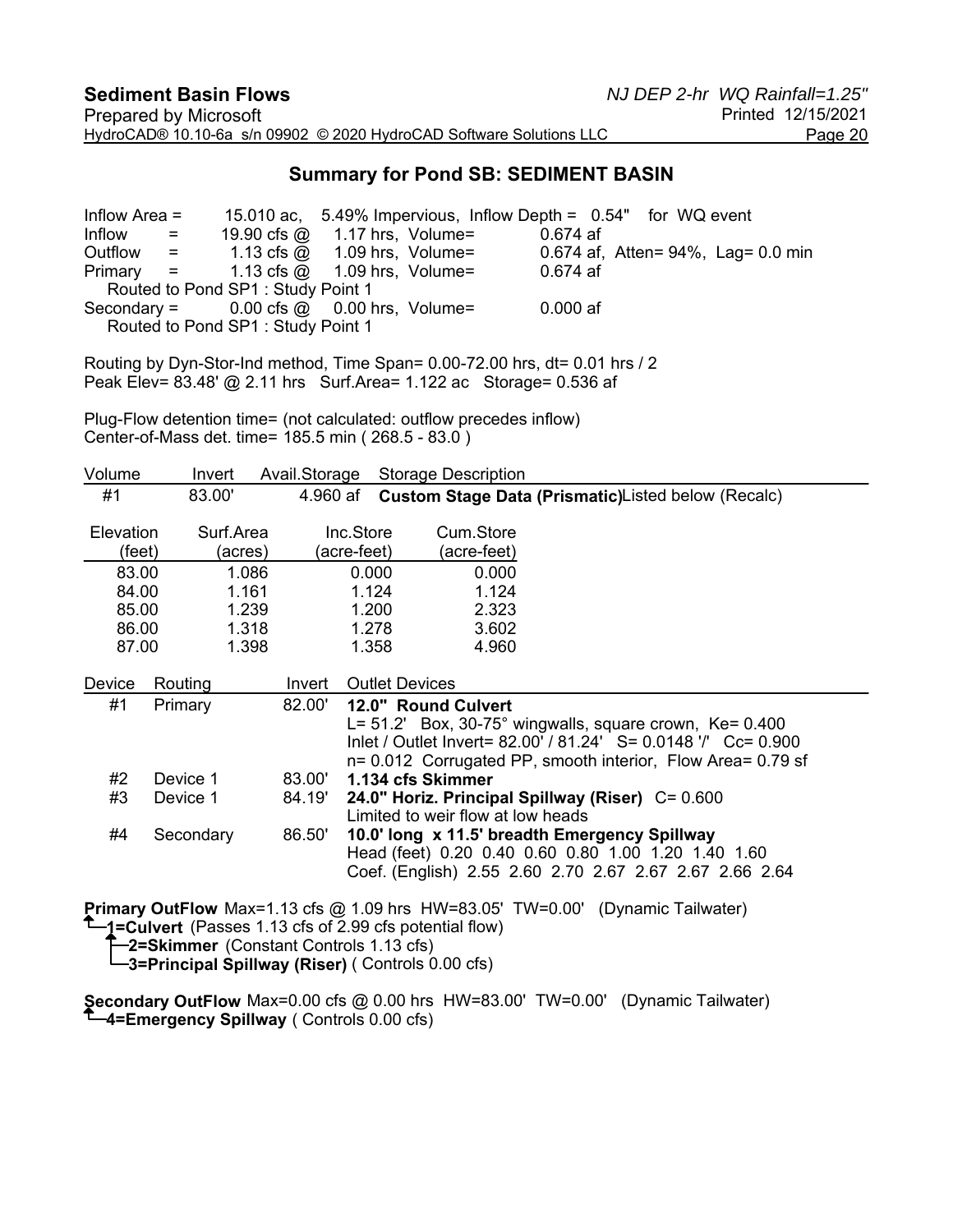### **Pond SB: SEDIMENT BASIN**

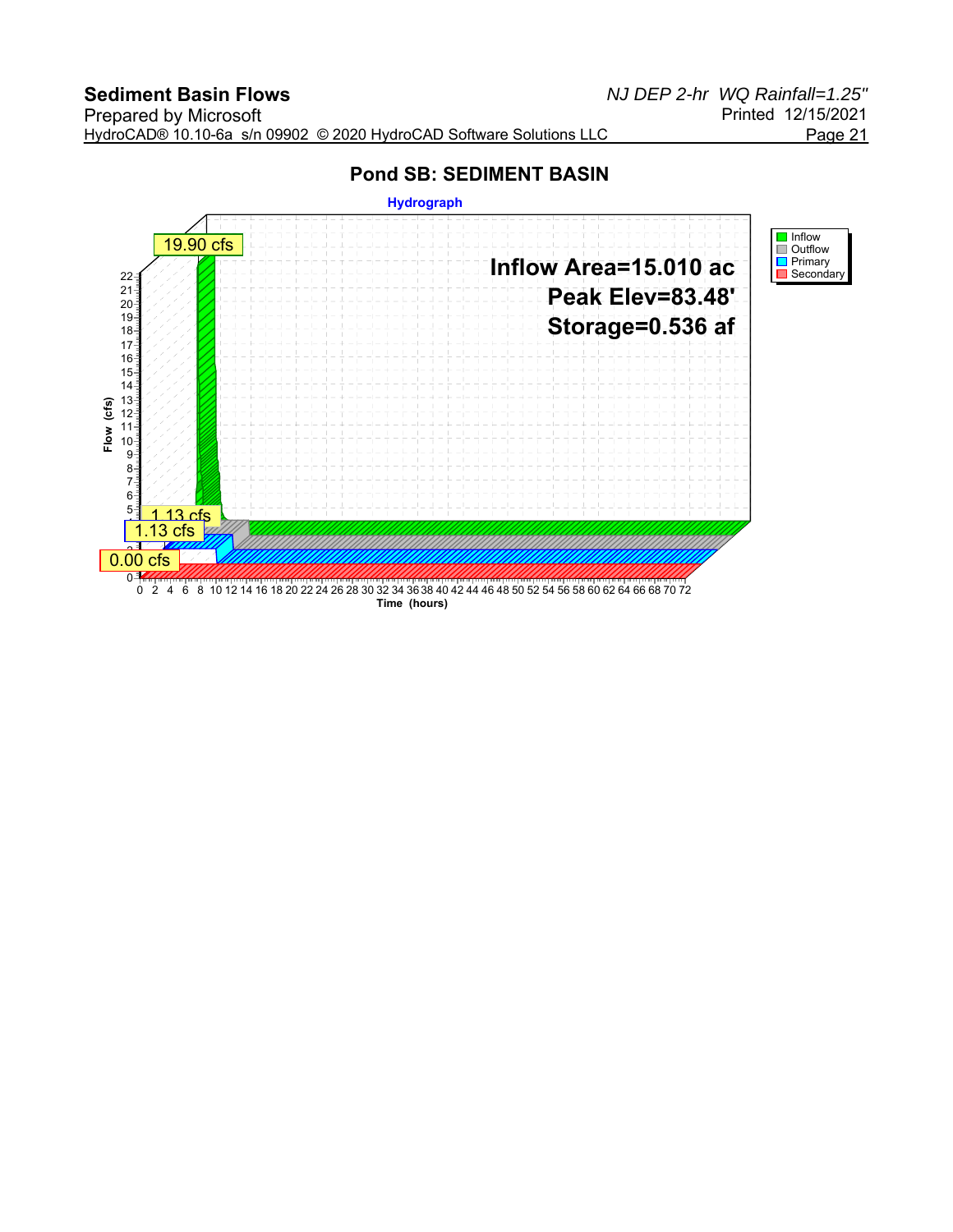| _____________________________                                       |                    |
|---------------------------------------------------------------------|--------------------|
| Prepared by Microsoft                                               | Printed 12/15/2021 |
| HydroCAD® 10.10-6a s/n 09902 © 2020 HydroCAD Software Solutions LLC | Page 22            |

#### **Hydrograph for Pond SB: SEDIMENT BASIN**

| Time    | Inflow | Storage     | Elevation | Outflow | Primary | Secondary |
|---------|--------|-------------|-----------|---------|---------|-----------|
| (hours) | (cfs)  | (acre-feet) | (feet)    | (cfs)   | (cts)   | (cfs)     |
| 0.00    | 0.00   | 0.000       | 83.00     | 0.00    | 0.00    | 0.00      |
| 2.00    | 1.78   | 0.532       | 83.48     | 1.13    | 1.13    | 0.00      |
| 4.00    | 0.00   | 0.381       | 83.35     | 1.13    | 1.13    | 0.00      |
| 6.00    | 0.00   | 0.194       | 83.18     | 1.13    | 1.13    | 0.00      |
| 8.00    | 0.00   | 0.007       | 83.01     | 1.13    | 1.13    | 0.00      |
| 10.00   | 0.00   | 0.000       | 83.00     | 0.00    | 0.00    | 0.00      |
| 12.00   | 0.00   | 0.000       | 83.00     | 0.00    | 0.00    | 0.00      |
| 14.00   | 0.00   | 0.000       | 83.00     | 0.00    | 0.00    | 0.00      |
| 16.00   | 0.00   | 0.000       | 83.00     | 0.00    | 0.00    | 0.00      |
| 18.00   | 0.00   | 0.000       | 83.00     | 0.00    | 0.00    | 0.00      |
| 20.00   | 0.00   | 0.000       | 83.00     | 0.00    | 0.00    | 0.00      |
| 22.00   | 0.00   | 0.000       | 83.00     | 0.00    | 0.00    | 0.00      |
| 24.00   | 0.00   | 0.000       | 83.00     | 0.00    | 0.00    | 0.00      |
| 26.00   | 0.00   | 0.000       | 83.00     | 0.00    | 0.00    | 0.00      |
| 28.00   | 0.00   | 0.000       | 83.00     | 0.00    | 0.00    | 0.00      |
| 30.00   | 0.00   | 0.000       | 83.00     | 0.00    | 0.00    | 0.00      |
| 32.00   | 0.00   | 0.000       | 83.00     | 0.00    | 0.00    | 0.00      |
| 34.00   | 0.00   | 0.000       | 83.00     | 0.00    | 0.00    | 0.00      |
| 36.00   | 0.00   | 0.000       | 83.00     | 0.00    | 0.00    | 0.00      |
| 38.00   | 0.00   | 0.000       | 83.00     | 0.00    | 0.00    | 0.00      |
| 40.00   | 0.00   | 0.000       | 83.00     | 0.00    | 0.00    | 0.00      |
| 42.00   | 0.00   | 0.000       | 83.00     | 0.00    | 0.00    | 0.00      |
| 44.00   | 0.00   | 0.000       | 83.00     | 0.00    | 0.00    | 0.00      |
| 46.00   | 0.00   | 0.000       | 83.00     | 0.00    | 0.00    | 0.00      |
| 48.00   | 0.00   | 0.000       | 83.00     | 0.00    | 0.00    | 0.00      |
| 50.00   | 0.00   | 0.000       | 83.00     | 0.00    | 0.00    | 0.00      |
| 52.00   | 0.00   | 0.000       | 83.00     | 0.00    | 0.00    | 0.00      |
| 54.00   | 0.00   | 0.000       | 83.00     | 0.00    | 0.00    | 0.00      |
| 56.00   | 0.00   | 0.000       | 83.00     | 0.00    | 0.00    | 0.00      |
| 58.00   | 0.00   | 0.000       | 83.00     | 0.00    | 0.00    | 0.00      |
| 60.00   | 0.00   | 0.000       | 83.00     | 0.00    | 0.00    | 0.00      |
| 62.00   | 0.00   | 0.000       | 83.00     | 0.00    | 0.00    | 0.00      |
| 64.00   | 0.00   | 0.000       | 83.00     | 0.00    | 0.00    | 0.00      |
| 66.00   | 0.00   | 0.000       | 83.00     | 0.00    | 0.00    | 0.00      |
| 68.00   | 0.00   | 0.000       | 83.00     | 0.00    | 0.00    | 0.00      |
| 70.00   | 0.00   | 0.000       | 83.00     | 0.00    | 0.00    | 0.00      |
| 72.00   | 0.00   | 0.000       | 83.00     | 0.00    | 0.00    | 0.00      |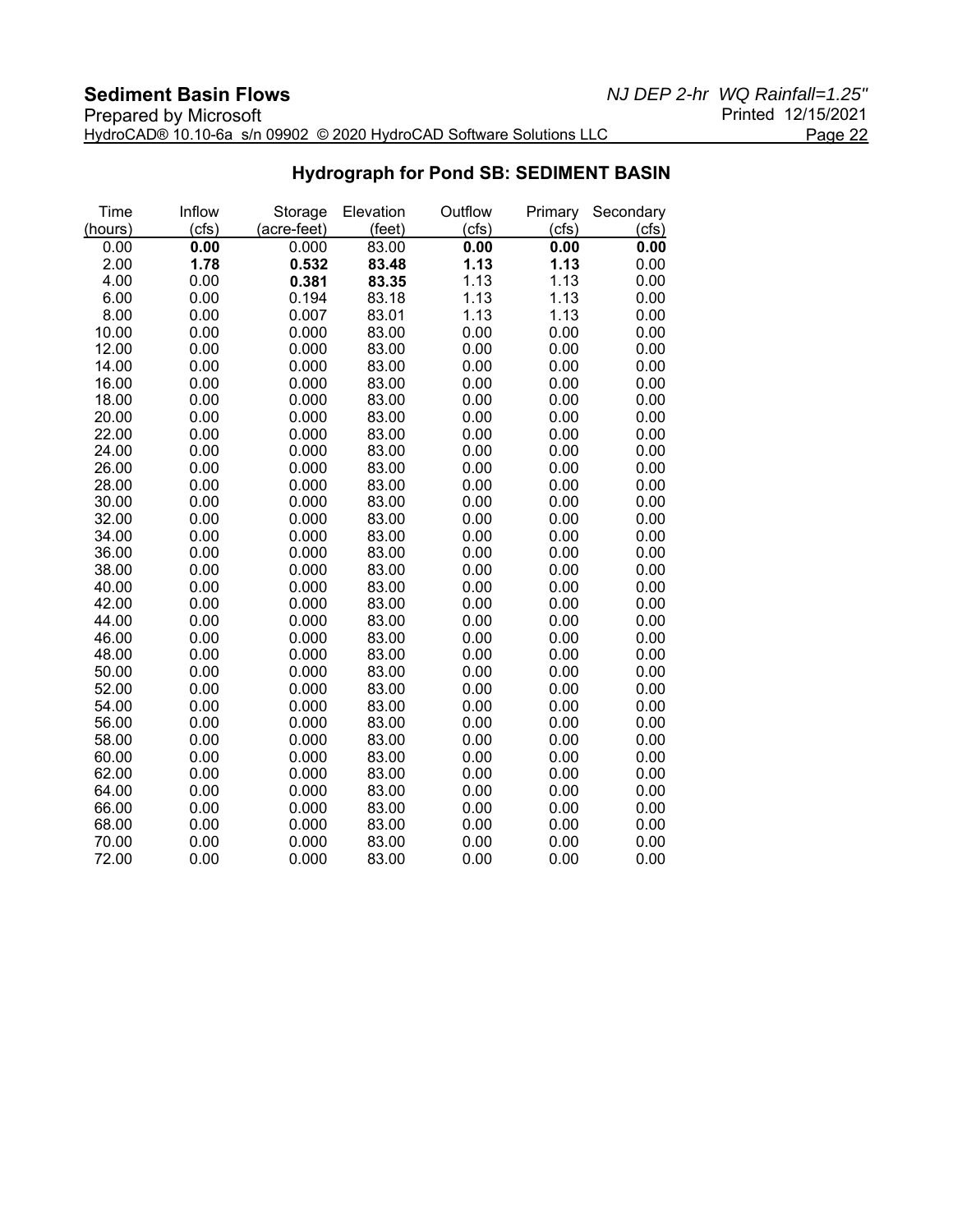#### **Summary for Pond SP1: Study Point 1**

| Inflow Area $=$ |                                   | 15.010 ac, $5.49\%$ Impervious, Inflow Depth = $0.54"$ for WQ event |          |                                       |
|-----------------|-----------------------------------|---------------------------------------------------------------------|----------|---------------------------------------|
| Inflow          | and the state of the state of the | $1.13 \text{ cfs} \text{ @ } 1.09 \text{ hrs}$ , Volume=            | 0.674 af |                                       |
| $Primary =$     |                                   | 1.13 cfs $\omega$ 1.09 hrs, Volume=                                 |          | 0.674 af, Atten= $0\%$ , Lag= 0.0 min |

Routing by Dyn-Stor-Ind method, Time Span= 0.00-72.00 hrs, dt= 0.01 hrs / 2

# **Hydrograph** Inflow Primary  $13<sub>cfs</sub>$ 1.13 cfs**Inflow Area=15.010 ac** 1 Flow (cfs) **Flow (cfs)**  $\Omega$ 0 2 4 6 8 10 12 14 16 18 20 22 24 26 28 30 32 34 36 38 40 42 44 46 48 50 52 54 56 58 60 62 64 66 68 70 72 **Time (hours)**

#### **Pond SP1: Study Point 1**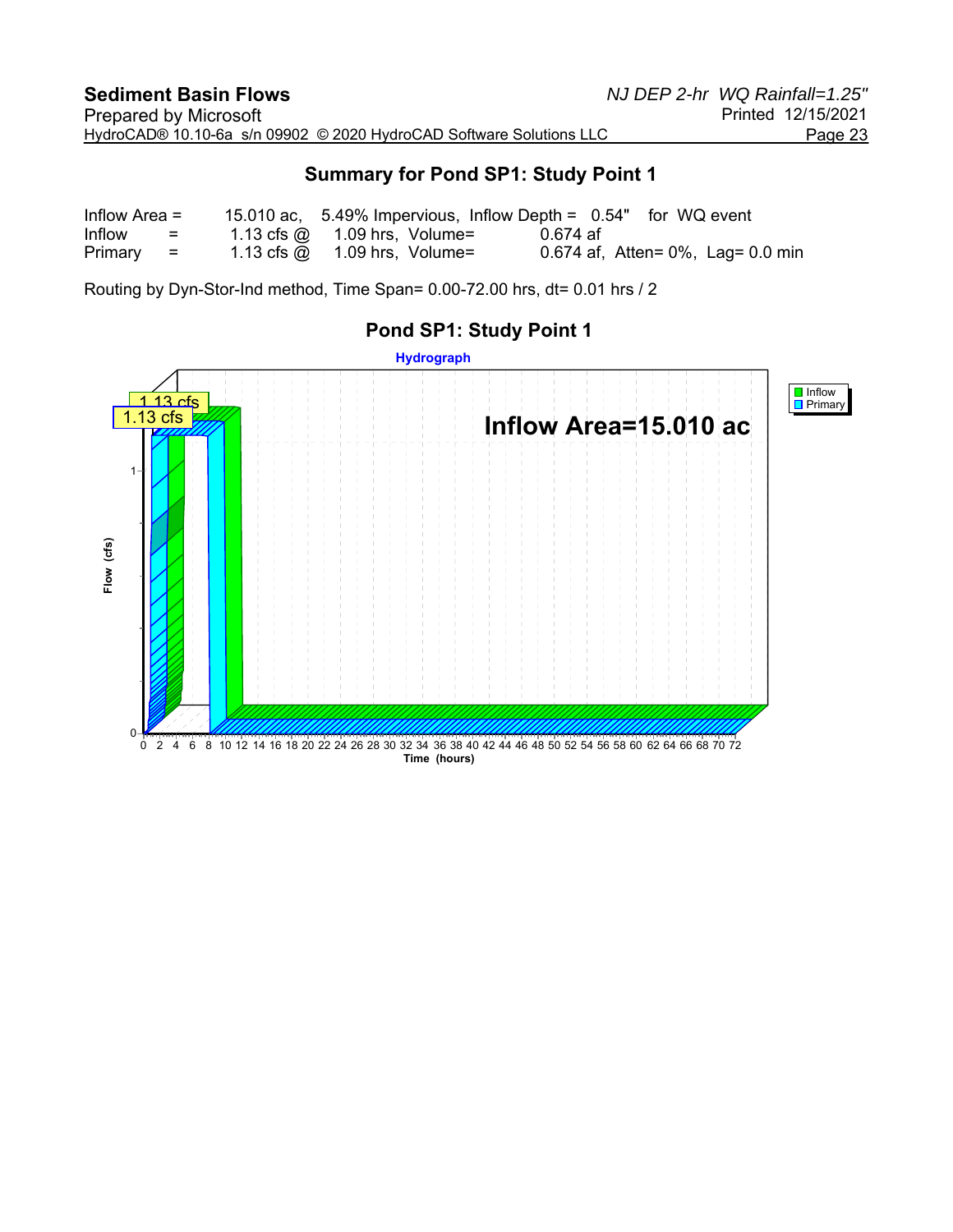| Prepared by Microsoft                                               | Printed 12/15/2021 |
|---------------------------------------------------------------------|--------------------|
| HydroCAD® 10.10-6a s/n 09902 © 2020 HydroCAD Software Solutions LLC | Page 24            |

**Hydrograph for Pond SP1: Study Point 1**

| Time<br>(hours) | Inflow<br>(cts) | Elevation<br>(feet) | Primary<br>(cfs) | Time<br>(hours) | Inflow<br>(cfs) | Elevation<br>(feet) | Primary<br>(cfs) |
|-----------------|-----------------|---------------------|------------------|-----------------|-----------------|---------------------|------------------|
| 0.00            | 0.00            |                     | 0.00             | 53.00           | 0.00            |                     | 0.00             |
|                 |                 |                     |                  |                 |                 |                     |                  |
| 1.00            | 1.13            |                     | 1.13             | 54.00           | 0.00            |                     | 0.00             |
| 2.00            | 1.13            |                     | 1.13             | 55.00           | 0.00            |                     | 0.00             |
| 3.00            | 1.13            |                     | 1.13             | 56.00           | 0.00            |                     | 0.00             |
| 4.00            | 1.13            |                     | 1.13             | 57.00           | 0.00            |                     | 0.00             |
| 5.00            | 1.13            |                     | 1.13             | 58.00           | 0.00            |                     | 0.00             |
| 6.00            | 1.13            |                     | 1.13             | 59.00           | 0.00            |                     | 0.00             |
| 7.00            | 1.13            |                     | 1.13             | 60.00           | 0.00            |                     | 0.00             |
| 8.00            | 1.13            |                     | 1.13             | 61.00           | 0.00            |                     | 0.00             |
| 9.00            | 0.00            |                     | 0.00             | 62.00           | 0.00            |                     | 0.00             |
| 10.00           | 0.00            |                     | 0.00             | 63.00           | 0.00            |                     | 0.00             |
| 11.00           | 0.00            |                     | 0.00             | 64.00           | 0.00            |                     | 0.00             |
| 12.00           | 0.00            |                     | 0.00             | 65.00           | 0.00            |                     | 0.00             |
| 13.00           | 0.00            |                     | 0.00             | 66.00           | 0.00            |                     | 0.00             |
| 14.00           | 0.00            |                     | 0.00             | 67.00           | 0.00            |                     | 0.00             |
| 15.00           | 0.00            |                     | 0.00             | 68.00           | 0.00            |                     | 0.00             |
| 16.00           | 0.00            |                     | 0.00             | 69.00           | 0.00            |                     | 0.00             |
| 17.00           | 0.00            |                     | 0.00             | 70.00           | 0.00            |                     | 0.00             |
| 18.00           | 0.00            |                     | 0.00             | 71.00           | 0.00            |                     | 0.00             |
| 19.00           | 0.00            |                     | 0.00             | 72.00           | 0.00            |                     | 0.00             |
| 20.00           | 0.00            |                     | 0.00             |                 |                 |                     |                  |
| 21.00           | 0.00            |                     | 0.00             |                 |                 |                     |                  |
| 22.00           | 0.00            |                     | 0.00             |                 |                 |                     |                  |
| 23.00           | 0.00            |                     | 0.00             |                 |                 |                     |                  |
| 24.00           | 0.00            |                     | 0.00             |                 |                 |                     |                  |
| 25.00           | 0.00            |                     | 0.00             |                 |                 |                     |                  |
|                 | 0.00            |                     | 0.00             |                 |                 |                     |                  |
| 26.00           |                 |                     |                  |                 |                 |                     |                  |
| 27.00           | 0.00            |                     | 0.00             |                 |                 |                     |                  |
| 28.00           | 0.00            |                     | 0.00             |                 |                 |                     |                  |
| 29.00           | 0.00            |                     | 0.00             |                 |                 |                     |                  |
| 30.00           | 0.00            |                     | 0.00             |                 |                 |                     |                  |
| 31.00           | 0.00            |                     | 0.00             |                 |                 |                     |                  |
| 32.00           | 0.00            |                     | 0.00             |                 |                 |                     |                  |
| 33.00           | 0.00            |                     | 0.00             |                 |                 |                     |                  |
| 34.00           | 0.00            |                     | 0.00             |                 |                 |                     |                  |
| 35.00           | 0.00            |                     | 0.00             |                 |                 |                     |                  |
| 36.00           | 0.00            |                     | 0.00             |                 |                 |                     |                  |
| 37.00           | 0.00            |                     | 0.00             |                 |                 |                     |                  |
| 38.00           | 0.00            |                     | 0.00             |                 |                 |                     |                  |
| 39.00           | 0.00            |                     | 0.00             |                 |                 |                     |                  |
| 40.00           | 0.00            |                     | 0.00             |                 |                 |                     |                  |
| 41.00           | 0.00            |                     | 0.00             |                 |                 |                     |                  |
| 42.00           | 0.00            |                     | 0.00             |                 |                 |                     |                  |
| 43.00           | 0.00            |                     | 0.00             |                 |                 |                     |                  |
| 44.00           | 0.00            |                     | 0.00             |                 |                 |                     |                  |
| 45.00           | 0.00            |                     | 0.00             |                 |                 |                     |                  |
| 46.00           | 0.00            |                     | 0.00             |                 |                 |                     |                  |
| 47.00           | 0.00            |                     | 0.00             |                 |                 |                     |                  |
| 48.00           | 0.00            |                     | 0.00             |                 |                 |                     |                  |
| 49.00           | 0.00            |                     | 0.00             |                 |                 |                     |                  |
| 50.00           | 0.00            |                     | 0.00             |                 |                 |                     |                  |
| 51.00           | 0.00            |                     | 0.00             |                 |                 |                     |                  |
| 52.00           | 0.00            |                     | 0.00             |                 |                 |                     |                  |
|                 |                 |                     |                  |                 |                 |                     |                  |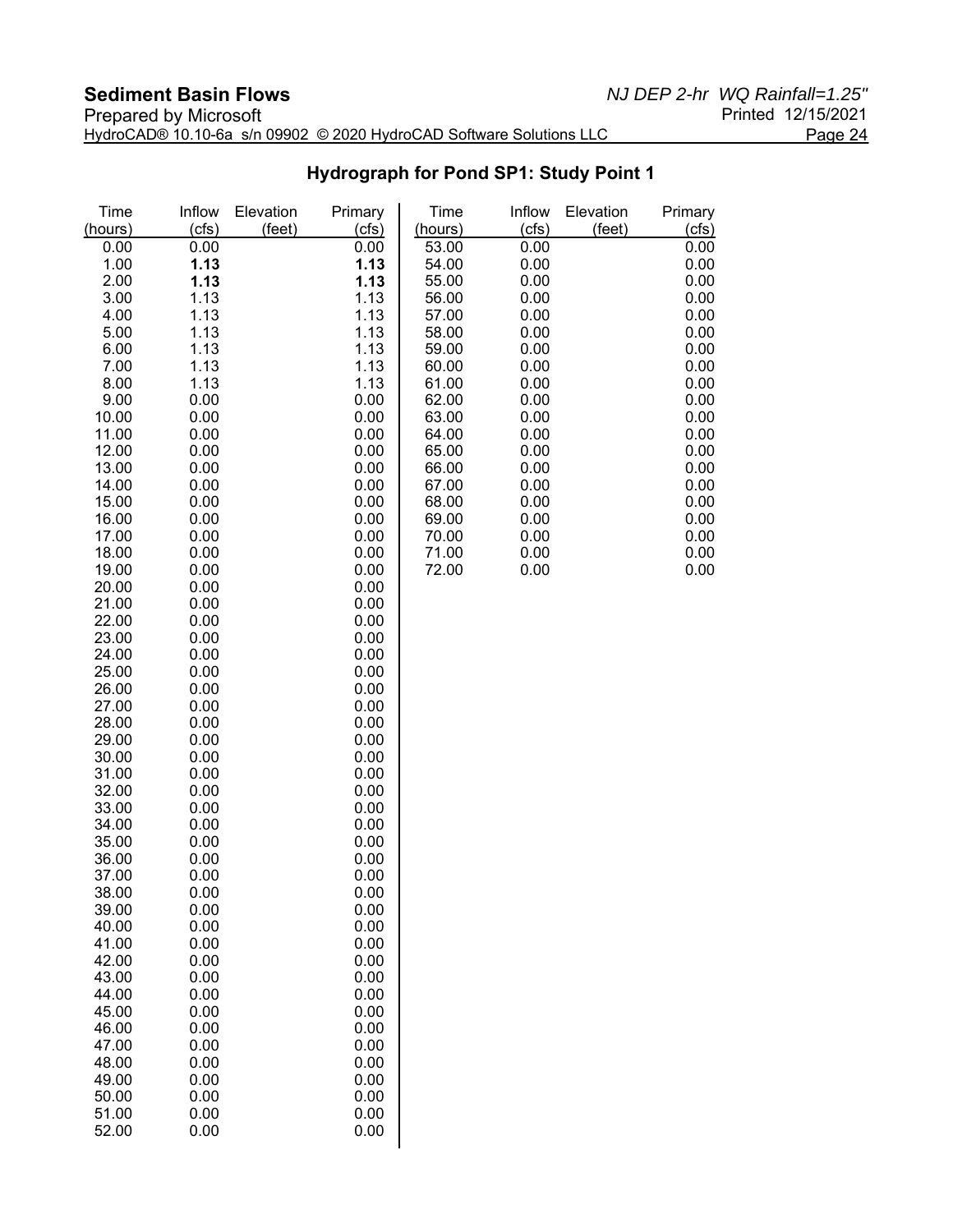#### **Summary for Subcatchment DS1-I: DIVERSION SWALE #1 DRAINAGE AREA (Impervious)**

Runoff  $=$  1.93 cfs  $\textcircled{a}$  12.14 hrs, Volume= 0.163 af, Depth= 3.08" Routed to Reach DS1 : DIVERSION SWALE #1

Runoff by SCS TR-20 method, UH=SCS, Weighted-CN, Time Span= 0.00-72.00 hrs, dt= 0.01 hrs NOAA 24-hr D 2 yr Rainfall=3.31"

| Area (ac)   |                  | CΝ |                                | <b>Description</b>          |                         |                      |  |  |
|-------------|------------------|----|--------------------------------|-----------------------------|-------------------------|----------------------|--|--|
|             | 0.635            | 98 |                                | Unconnected pavement, HSG C |                         |                      |  |  |
|             | 0.635<br>0.635   |    |                                | 100.00% Unconnected         | 100.00% Impervious Area |                      |  |  |
| Tc<br>(min) | Length<br>(feet) |    | Slope<br>$({\rm ft}/{\rm ft})$ | Velocity<br>(ft/sec)        | Capacity<br>(cfs)       | Description          |  |  |
| 6.9         |                  |    |                                |                             |                         | <b>Direct Entry,</b> |  |  |

#### **Subcatchment DS1-I: DIVERSION SWALE #1 DRAINAGE AREA (Impervious)**

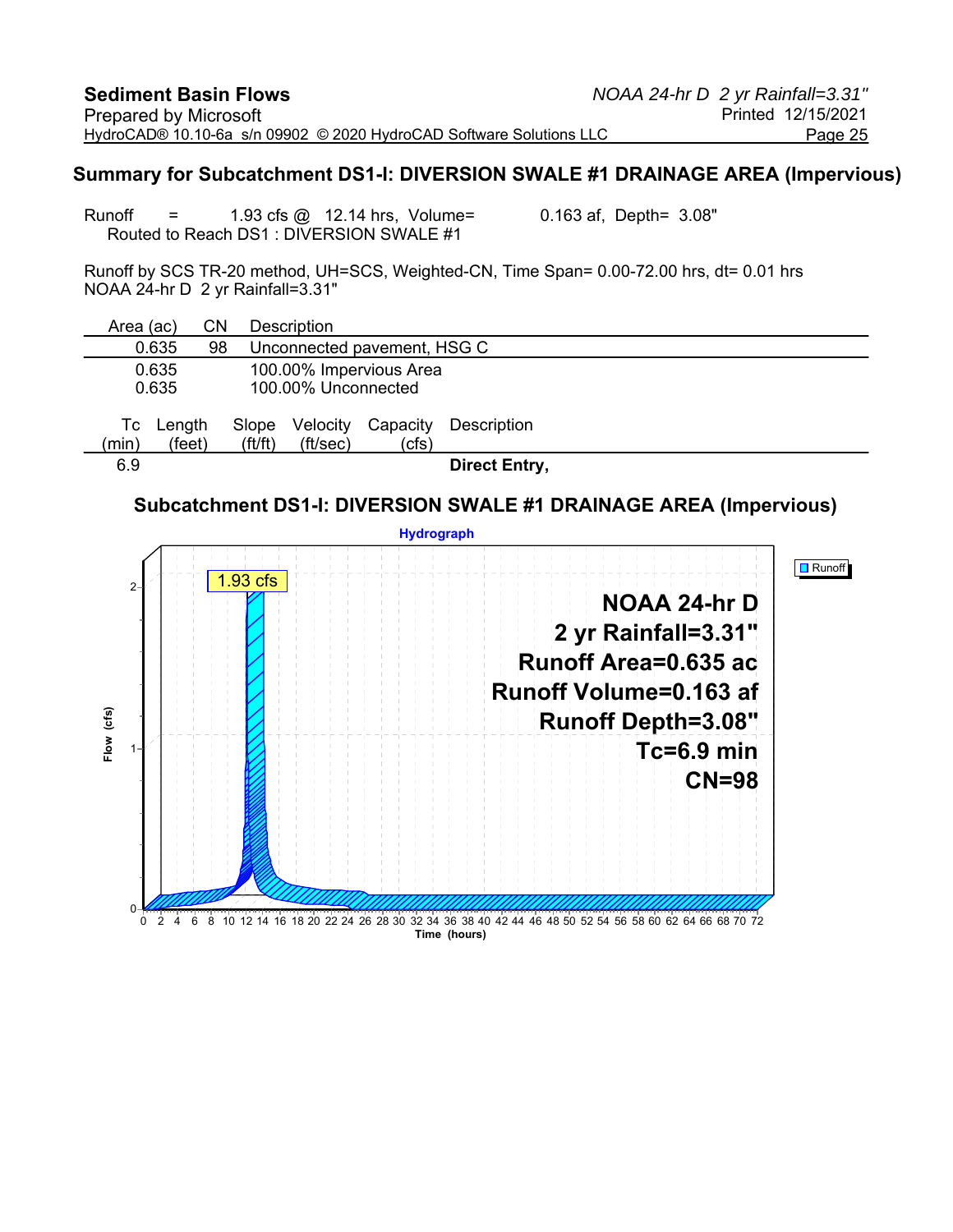#### **Hydrograph for Subcatchment DS1-I: DIVERSION SWALE #1 DRAINAGE AREA (Impervious)**

| Time           | Precip.      | <b>Excess</b> | Runoff       | Time           | Precip.      | <b>Excess</b> | Runoff       |
|----------------|--------------|---------------|--------------|----------------|--------------|---------------|--------------|
| (hours)        | (inches)     | (inches)      | (cls)        | (hours)        | (inches)     | (inches)      | (cfs)        |
| 0.00           | 0.00         | 0.00          | 0.00         | 53.00          | 3.31         | 3.08          | 0.00         |
| 1.00           | 0.04         | 0.00          | 0.00         | 54.00          | 3.31         | 3.08          | 0.00         |
| 2.00           | 0.08         | 0.01          | 0.01         | 55.00          | 3.31         | 3.08          | 0.00         |
| 3.00           | 0.12         | 0.02          | 0.01         | 56.00          | 3.31         | 3.08          | 0.00         |
| 4.00           | 0.17         | 0.05          | 0.02         | 57.00          | 3.31         | 3.08          | 0.00         |
| 5.00           | 0.23         | 0.09          | 0.02         | 58.00          | 3.31         | 3.08          | 0.00         |
| 6.00           | 0.28         | 0.13          | 0.03         | 59.00          | 3.31         | 3.08          | 0.00         |
| 7.00           | 0.35         | 0.19          | 0.04         | 60.00          | 3.31         | 3.08          | 0.00         |
| 8.00           | 0.43         | 0.25          | 0.05         | 61.00          | 3.31         | 3.08          | 0.00         |
| 9.00           | 0.53         | 0.34          | 0.06         | 62.00          | 3.31         | 3.08          | 0.00         |
| 10.00          | 0.66         | 0.46          | 0.09         | 63.00          | 3.31         | 3.08          | 0.00         |
| 11.00          | 0.86         | 0.66          | 0.16         | 64.00          | 3.31         | 3.08          | 0.00         |
| 12.00          | 1.59         | 1.36          | 1.03         | 65.00          | 3.31         | 3.08          | 0.00         |
| 13.00          | 2.45         | 2.22          | 0.21         | 66.00          | 3.31         | 3.08          | 0.00         |
| 14.00          | 2.65         | 2.42          | 0.10         | 67.00          | 3.31         | 3.08          | 0.00         |
| 15.00          | 2.78         | 2.55<br>2.65  | 0.07         | 68.00          | 3.31<br>3.31 | 3.08<br>3.08  | 0.00         |
| 16.00<br>17.00 | 2.88<br>2.96 | 2.73          | 0.06<br>0.05 | 69.00<br>70.00 | 3.31         | 3.08          | 0.00<br>0.00 |
| 18.00          | 3.03         | 2.80          | 0.04         | 71.00          | 3.31         | 3.08          | 0.00         |
| 19.00          | 3.08         | 2.85          | 0.03         | 72.00          | 3.31         | 3.08          | 0.00         |
| 20.00          | 3.14         | 2.90          | 0.03         |                |              |               |              |
| 21.00          | 3.19         | 2.95          | 0.03         |                |              |               |              |
| 22.00          | 3.23         | 3.00          | 0.03         |                |              |               |              |
| 23.00          | 3.27         | 3.04          | 0.03         |                |              |               |              |
| 24.00          | 3.31         | 3.08          | 0.02         |                |              |               |              |
| 25.00          | 3.31         | 3.08          | 0.00         |                |              |               |              |
| 26.00          | 3.31         | 3.08          | 0.00         |                |              |               |              |
| 27.00          | 3.31         | 3.08          | 0.00         |                |              |               |              |
| 28.00          | 3.31         | 3.08          | 0.00         |                |              |               |              |
| 29.00          | 3.31         | 3.08          | 0.00         |                |              |               |              |
| 30.00          | 3.31         | 3.08          | 0.00         |                |              |               |              |
| 31.00          | 3.31         | 3.08          | 0.00         |                |              |               |              |
| 32.00          | 3.31         | 3.08          | 0.00         |                |              |               |              |
| 33.00          | 3.31         | 3.08          | 0.00         |                |              |               |              |
| 34.00          | 3.31         | 3.08          | 0.00         |                |              |               |              |
| 35.00          | 3.31         | 3.08          | 0.00         |                |              |               |              |
| 36.00          | 3.31         | 3.08          | 0.00         |                |              |               |              |
| 37.00          | 3.31         | 3.08          | 0.00         |                |              |               |              |
| 38.00          | 3.31         | 3.08          | 0.00         |                |              |               |              |
| 39.00          | 3.31         | 3.08          | 0.00         |                |              |               |              |
| 40.00          | 3.31         | 3.08          | 0.00         |                |              |               |              |
| 41.00          | 3.31         | 3.08          | 0.00         |                |              |               |              |
| 42.00          | 3.31         | 3.08          | 0.00         |                |              |               |              |
| 43.00          | 3.31         | 3.08          | 0.00         |                |              |               |              |
| 44.00          | 3.31         | 3.08          | 0.00         |                |              |               |              |
| 45.00          | 3.31         | 3.08          | 0.00         |                |              |               |              |
| 46.00          | 3.31         | 3.08          | 0.00         |                |              |               |              |
| 47.00<br>48.00 | 3.31<br>3.31 | 3.08<br>3.08  | 0.00<br>0.00 |                |              |               |              |
| 49.00          | 3.31         | 3.08          | 0.00         |                |              |               |              |
| 50.00          | 3.31         | 3.08          | 0.00         |                |              |               |              |
| 51.00          | 3.31         | 3.08          | 0.00         |                |              |               |              |
| 52.00          | 3.31         | 3.08          | 0.00         |                |              |               |              |
|                |              |               |              |                |              |               |              |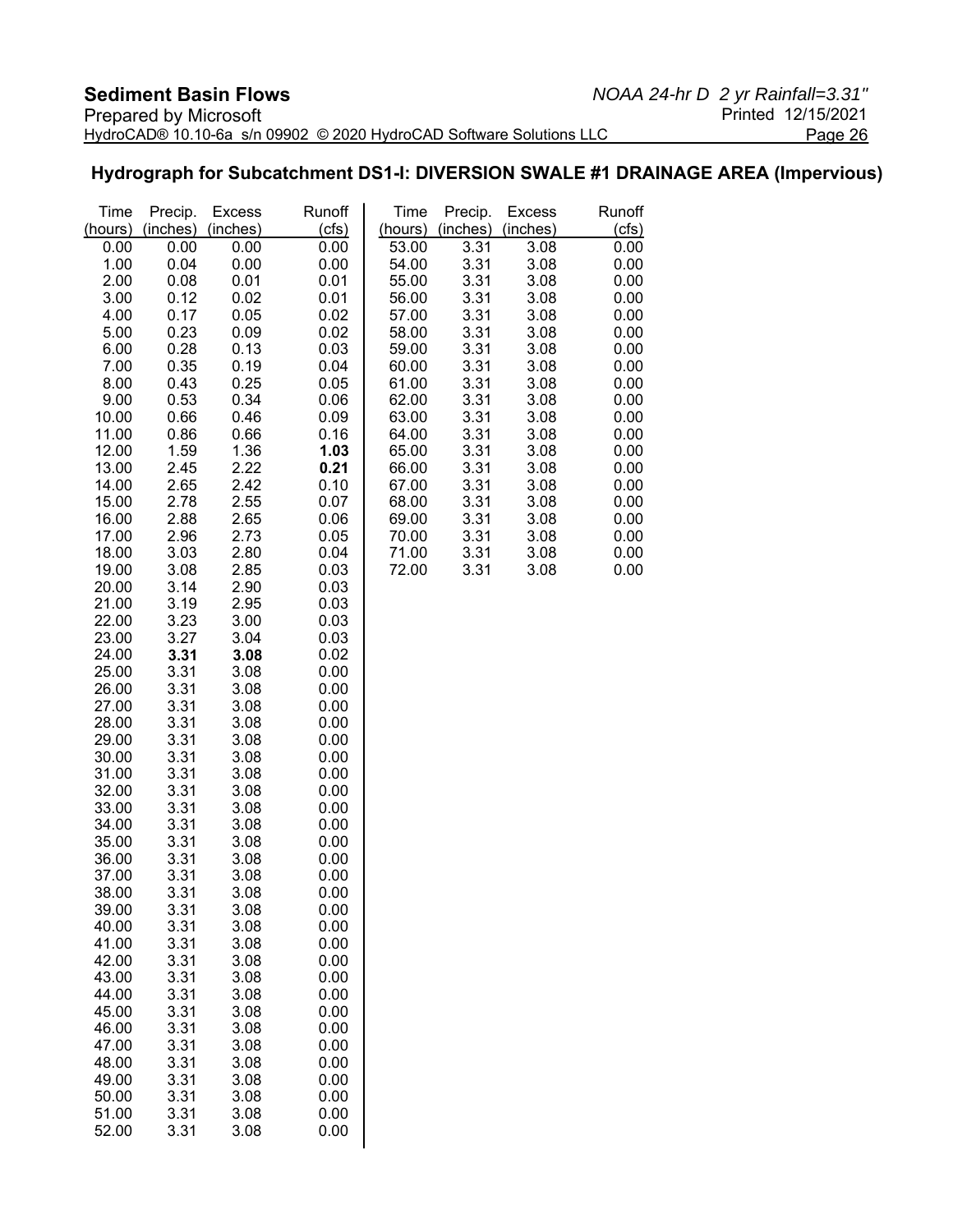#### **Summary for Subcatchment DS1-P: DIVERSION SWALE #1 DRAINAGE AREA (Pervious)**

Runoff  $=$  19.78 cfs  $\textcircled{a}$  12.14 hrs, Volume= 1.495 af, Depth= 2.36" Routed to Reach DS1 : DIVERSION SWALE #1

Runoff by SCS TR-20 method, UH=SCS, Weighted-CN, Time Span= 0.00-72.00 hrs, dt= 0.01 hrs NOAA 24-hr D 2 yr Rainfall=3.31"

| Area (ac)   |                  | CN                             | Description           |                          |                                                                                                                       |
|-------------|------------------|--------------------------------|-----------------------|--------------------------|-----------------------------------------------------------------------------------------------------------------------|
|             | 7.596            | 91                             |                       | Fallow, bare soil, HSG C |                                                                                                                       |
|             | 7.596            |                                | 100.00% Pervious Area |                          |                                                                                                                       |
| Тc<br>(min) | Length<br>(feet) | Slope<br>$({\rm ft}/{\rm ft})$ | Velocity<br>(ft/sec)  | Capacity<br>(cfs)        | Description                                                                                                           |
| 1.1         | 100              | 0.0250                         | 1.53                  |                          | <b>Sheet Flow, A-B</b>                                                                                                |
| 5.1         | 466              | 0.0230                         | 1.52                  |                          | Smooth surfaces $n = 0.011$ P2= 3.31"<br><b>Shallow Concentrated Flow, B-C</b><br>Nearly Bare & Untilled Kv= 10.0 fps |
| 0.7         | 227              | 0.0077                         | 5.65                  | 401.45                   | <b>Channel Flow, C-D</b><br>Area = 71.0 sf Perim = 76.2' r = 0.93'<br>$n = 0.022$ Earth, clean & straight             |
| 69          | 793.             | Total                          |                       |                          |                                                                                                                       |

#### **Subcatchment DS1-P: DIVERSION SWALE #1 DRAINAGE AREA (Pervious)**

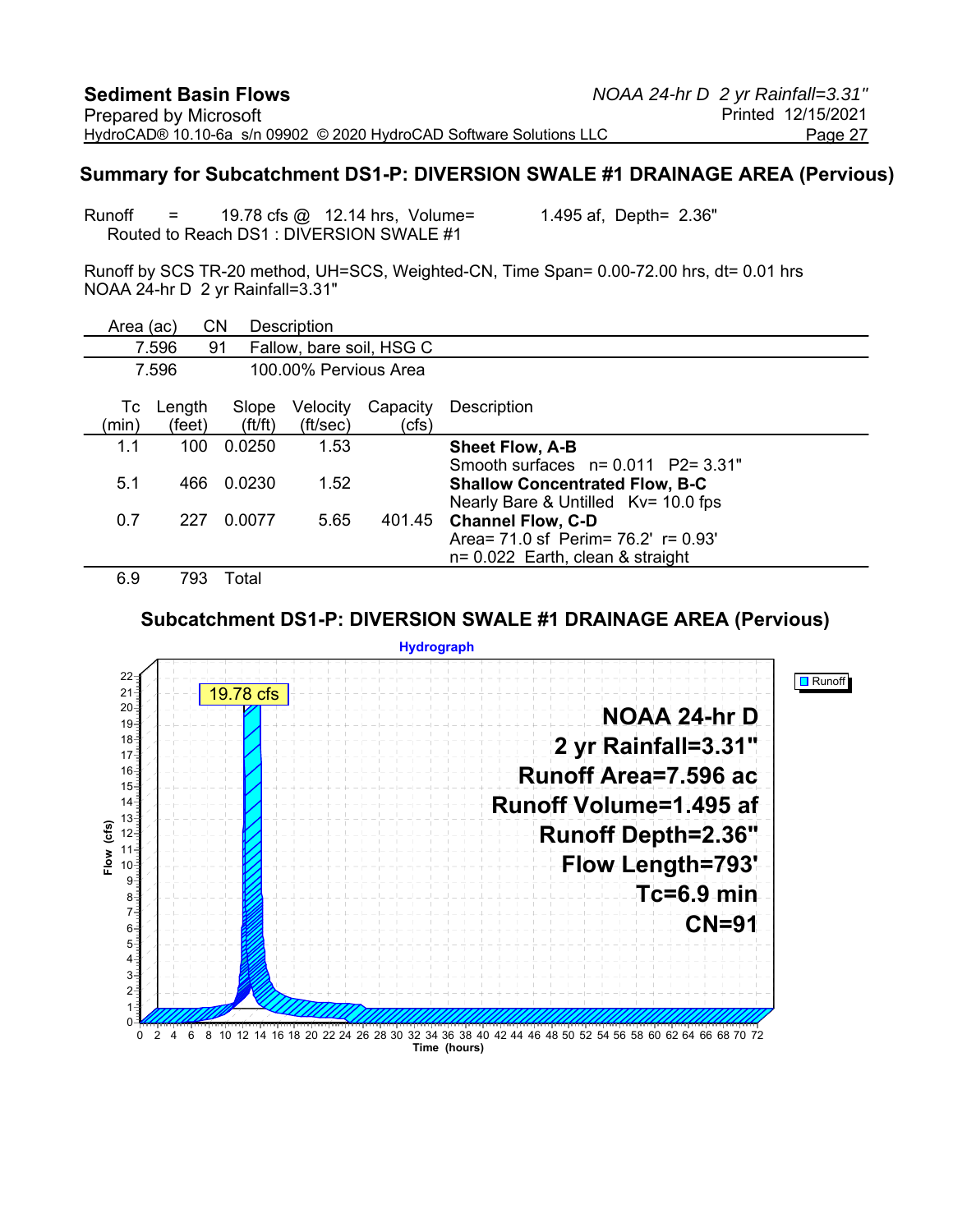#### **Hydrograph for Subcatchment DS1-P: DIVERSION SWALE #1 DRAINAGE AREA (Pervious)**

| Time           | Precip.      | <b>Excess</b> | Runoff       | Time           | Precip.      | <b>Excess</b> | Runoff       |
|----------------|--------------|---------------|--------------|----------------|--------------|---------------|--------------|
| (hours)        | (inches)     | (inches)      | (cts)        | (hours)        | (inches)     | (inches)      | (cfs)        |
| 0.00           | 0.00         | 0.00          | 0.00         | 53.00          | 3.31         | 2.36          | 0.00         |
| 1.00           | 0.04         | 0.00          | 0.00         | 54.00          | 3.31         | 2.36          | 0.00         |
| 2.00           | 0.08         | 0.00          | 0.00         | 55.00          | 3.31         | 2.36          | 0.00         |
| 3.00           | 0.12         | 0.00          | 0.00         | 56.00          | 3.31         | 2.36          | 0.00         |
| 4.00           | 0.17         | 0.00          | 0.00         | 57.00          | 3.31         | 2.36          | 0.00         |
| 5.00           | 0.23         | 0.00          | 0.02         | 58.00          | 3.31         | 2.36          | 0.00         |
| 6.00           | 0.28         | 0.01          | 0.06         | 59.00          | 3.31         | 2.36          | 0.00         |
| 7.00           | 0.35         | 0.02          | 0.13         | 60.00          | 3.31         | 2.36          | 0.00         |
| 8.00           | 0.43         | 0.04          | 0.22         | 61.00          | 3.31         | 2.36          | 0.00         |
| 9.00           | 0.53         | 0.08          | 0.33         | 62.00          | 3.31         | 2.36          | 0.00         |
| 10.00<br>11.00 | 0.66<br>0.86 | 0.15<br>0.27  | 0.61<br>1.28 | 63.00<br>64.00 | 3.31<br>3.31 | 2.36<br>2.36  | 0.00<br>0.00 |
| 12.00          | 1.59         | 0.81          | 9.98         | 65.00          | 3.31         | 2.36          | 0.00         |
| 13.00          | 2.45         | 1.56          | 2.28         | 66.00          | 3.31         | 2.36          | 0.00         |
| 14.00          | 2.65         | 1.75          | 1.14         | 67.00          | 3.31         | 2.36          | 0.00         |
| 15.00          | 2.78         | 1.87          | 0.78         | 68.00          | 3.31         | 2.36          | 0.00         |
| 16.00          | 2.88         | 1.96          | 0.64         | 69.00          | 3.31         | 2.36          | 0.00         |
| 17.00          | 2.96         | 2.04          | 0.53         | 70.00          | 3.31         | 2.36          | 0.00         |
| 18.00          | 3.03         | 2.10          | 0.43         | 71.00          | 3.31         | 2.36          | 0.00         |
| 19.00          | 3.08         | 2.15          | 0.39         | 72.00          | 3.31         | 2.36          | 0.00         |
| 20.00          | 3.14         | 2.20          | 0.37         |                |              |               |              |
| 21.00          | 3.19         | 2.24          | 0.34         |                |              |               |              |
| 22.00          | 3.23         | 2.29          | 0.32         |                |              |               |              |
| 23.00          | 3.27         | 2.33          | 0.29         |                |              |               |              |
| 24.00          | 3.31         | 2.36          | 0.26         |                |              |               |              |
| 25.00          | 3.31         | 2.36          | 0.00         |                |              |               |              |
| 26.00          | 3.31         | 2.36          | 0.00         |                |              |               |              |
| 27.00          | 3.31         | 2.36          | 0.00         |                |              |               |              |
| 28.00          | 3.31         | 2.36          | 0.00         |                |              |               |              |
| 29.00          | 3.31         | 2.36          | 0.00         |                |              |               |              |
| 30.00          | 3.31         | 2.36          | 0.00         |                |              |               |              |
| 31.00          | 3.31         | 2.36          | 0.00         |                |              |               |              |
| 32.00          | 3.31         | 2.36          | 0.00         |                |              |               |              |
| 33.00          | 3.31         | 2.36          | 0.00         |                |              |               |              |
| 34.00          | 3.31         | 2.36<br>2.36  | 0.00         |                |              |               |              |
| 35.00<br>36.00 | 3.31<br>3.31 | 2.36          | 0.00<br>0.00 |                |              |               |              |
| 37.00          | 3.31         | 2.36          | 0.00         |                |              |               |              |
| 38.00          | 3.31         | 2.36          | 0.00         |                |              |               |              |
| 39.00          | 3.31         | 2.36          | 0.00         |                |              |               |              |
| 40.00          | 3.31         | 2.36          | 0.00         |                |              |               |              |
| 41.00          | 3.31         | 2.36          | 0.00         |                |              |               |              |
| 42.00          | 3.31         | 2.36          | 0.00         |                |              |               |              |
| 43.00          | 3.31         | 2.36          | 0.00         |                |              |               |              |
| 44.00          | 3.31         | 2.36          | 0.00         |                |              |               |              |
| 45.00          | 3.31         | 2.36          | 0.00         |                |              |               |              |
| 46.00          | 3.31         | 2.36          | 0.00         |                |              |               |              |
| 47.00          | 3.31         | 2.36          | 0.00         |                |              |               |              |
| 48.00          | 3.31         | 2.36          | 0.00         |                |              |               |              |
| 49.00          | 3.31         | 2.36          | 0.00         |                |              |               |              |
| 50.00          | 3.31         | 2.36          | 0.00         |                |              |               |              |
| 51.00          | 3.31         | 2.36          | 0.00         |                |              |               |              |
| 52.00          | 3.31         | 2.36          | 0.00         |                |              |               |              |
|                |              |               |              |                |              |               |              |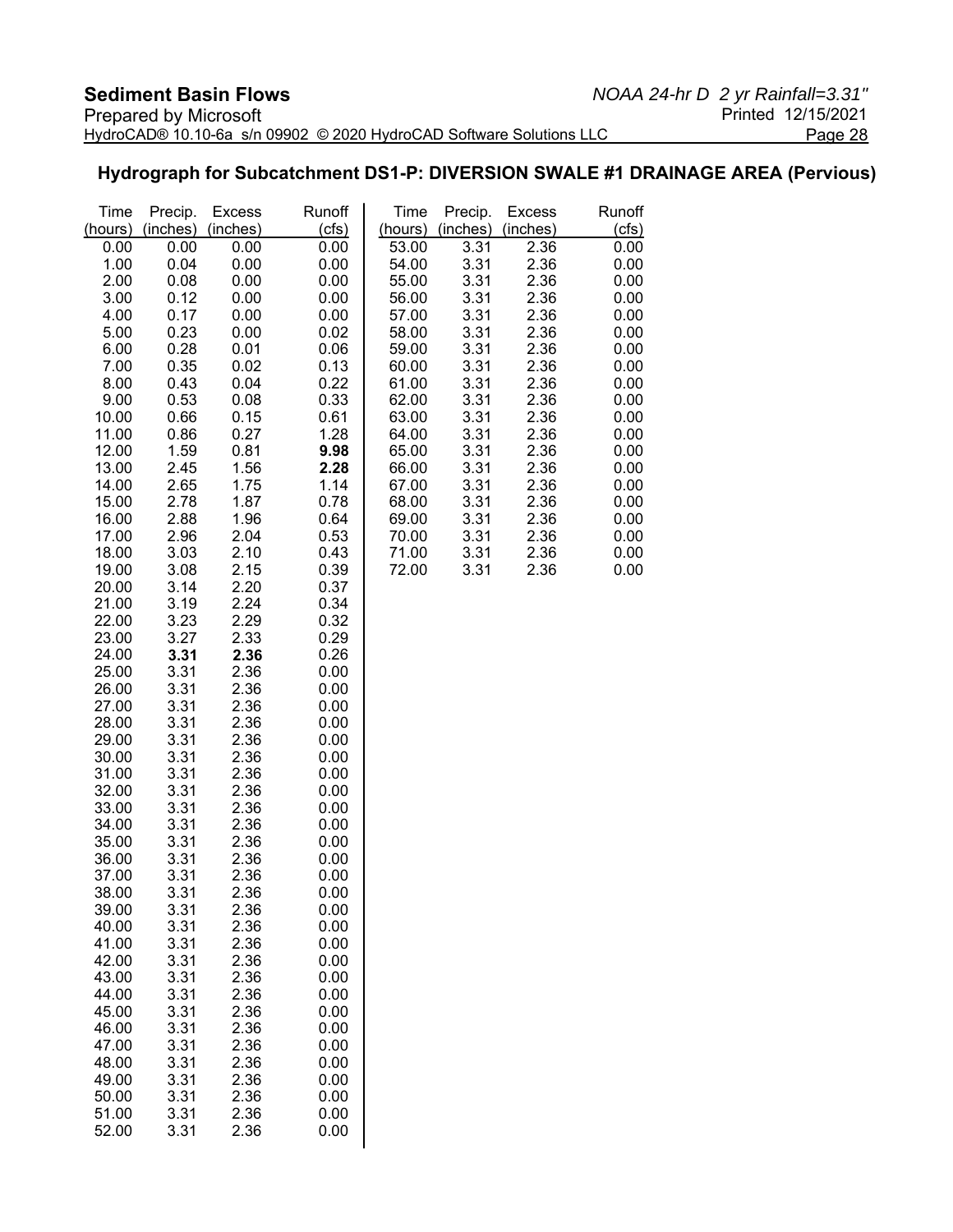#### **Summary for Subcatchment DS2-P: DIVERSION SWALE #2 DRAINAGE AREA (Pervious)**

Runoff  $=$  4.38 cfs  $\omega$  12.17 hrs, Volume= 0.355 af, Depth= 1.93" Routed to Reach DS2 : DIVERSION SWALE #2

Runoff by SCS TR-20 method, UH=SCS, Weighted-CN, Time Span= 0.00-72.00 hrs, dt= 0.01 hrs NOAA 24-hr D 2 yr Rainfall=3.31"

| Area (ac) |        | CΝ                    | Description              |          |                                        |
|-----------|--------|-----------------------|--------------------------|----------|----------------------------------------|
|           | 0.340  | 77                    | Fallow, bare soil, HSG A |          |                                        |
|           | 1.450  | 86                    | Fallow, bare soil, HSG B |          |                                        |
|           | 0.416  | 91                    | Fallow, bare soil, HSG C |          |                                        |
|           | 2.206  | 86                    | <b>Weighted Average</b>  |          |                                        |
|           | 2.206  |                       | 100.00% Pervious Area    |          |                                        |
| Тc        | Length | Slope                 | Velocity                 | Capacity | Description                            |
| (min)     | (feet) | $({\rm ft}/{\rm ft})$ | (ft/sec)                 | (cfs)    |                                        |
| 3.1       | 100    | 0.0385                | 0.54                     |          | <b>Sheet Flow, A-B</b>                 |
|           |        |                       |                          |          | Fallow $n = 0.050$ P2= 3.31"           |
| 6.0       | 445    | 0.0152                | 1.23                     |          | <b>Shallow Concentrated Flow, B-C</b>  |
|           |        |                       |                          |          | Nearly Bare & Untilled Kv= 10.0 fps    |
| 0.4       | 213    | 0.0188                | 8.44                     | 295.55   | <b>Channel Flow, C-D</b>               |
|           |        |                       |                          |          | Area = 35.0 sf Perim = 40.2' r = 0.87' |
|           |        |                       |                          |          | $n = 0.022$ Earth, clean & straight    |
| 9.5       | 758    | Total                 |                          |          |                                        |

**Subcatchment DS2-P: DIVERSION SWALE #2 DRAINAGE AREA (Pervious)**

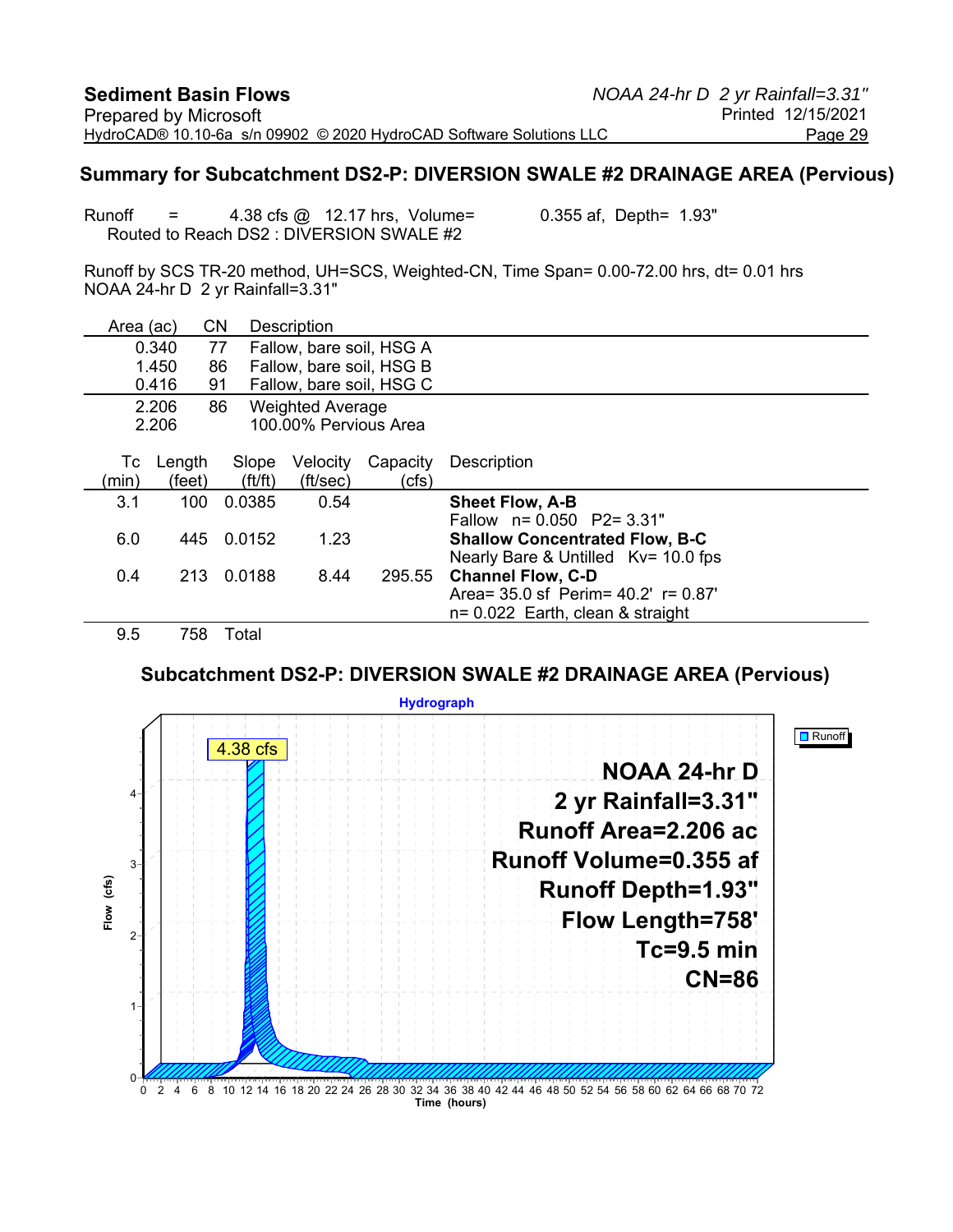### **Hydrograph for Subcatchment DS2-P: DIVERSION SWALE #2 DRAINAGE AREA (Pervious)**

| Time           | Precip.      | <b>Excess</b><br>(inches) | Runoff       | Time           | Precip.      | <b>Excess</b> | Runoff       |
|----------------|--------------|---------------------------|--------------|----------------|--------------|---------------|--------------|
| (hours)        | (inches)     |                           | (cts)        | (hours)        | (inches)     | (inches)      | (cfs)        |
| 0.00           | 0.00         | 0.00                      | 0.00         | 53.00          | 3.31         | 1.93          | 0.00         |
| 1.00           | 0.04         | 0.00                      | 0.00         | 54.00          | 3.31         | 1.93          | 0.00         |
| 2.00           | 0.08         | 0.00                      | 0.00         | 55.00          | 3.31         | 1.93          | 0.00         |
| 3.00           | 0.12         | 0.00                      | 0.00         | 56.00          | 3.31         | 1.93          | 0.00         |
| 4.00           | 0.17         | 0.00                      | 0.00         | 57.00          | 3.31         | 1.93          | 0.00         |
| 5.00           | 0.23         | 0.00                      | 0.00         | 58.00          | 3.31         | 1.93          | 0.00         |
| 6.00           | 0.28         | 0.00                      | 0.00         | 59.00          | 3.31         | 1.93          | 0.00         |
| 7.00           | 0.35         | 0.00                      | 0.00         | 60.00          | 3.31         | 1.93          | 0.00         |
| 8.00           | 0.43         | 0.01                      | 0.02         | 61.00          | 3.31         | 1.93          | 0.00         |
| 9.00<br>10.00  | 0.53<br>0.66 | 0.02<br>0.06              | 0.04<br>0.10 | 62.00<br>63.00 | 3.31<br>3.31 | 1.93<br>1.93  | 0.00<br>0.00 |
| 11.00          | 0.86         | 0.13                      | 0.24         | 64.00          | 3.31         | 1.93          | 0.00         |
| 12.00          | 1.59         | 0.55                      | 1.89         | 65.00          | 3.31         | 1.93          | 0.00         |
| 13.00          | 2.45         | 1.20                      | 0.62         | 66.00          | 3.31         | 1.93          | 0.00         |
| 14.00          | 2.65         | 1.37                      | 0.30         | 67.00          | 3.31         | 1.93          | 0.00         |
| 15.00          | 2.78         | 1.48                      | 0.21         | 68.00          | 3.31         | 1.93          | 0.00         |
| 16.00          | 2.88         | 1.56                      | 0.17         | 69.00          | 3.31         | 1.93          | 0.00         |
| 17.00          | 2.96         | 1.63                      | 0.14         | 70.00          | 3.31         | 1.93          | 0.00         |
| 18.00          | 3.03         | 1.69                      | 0.12         | 71.00          | 3.31         | 1.93          | 0.00         |
| 19.00          | 3.08         | 1.73                      | 0.11         | 72.00          | 3.31         | 1.93          | 0.00         |
| 20.00          | 3.14         | 1.78                      | 0.10         |                |              |               |              |
| 21.00          | 3.19         | 1.82                      | 0.09         |                |              |               |              |
| 22.00          | 3.23         | 1.86                      | 0.09         |                |              |               |              |
| 23.00          | 3.27         | 1.90                      | 0.08         |                |              |               |              |
| 24.00          | 3.31         | 1.93                      | 0.07         |                |              |               |              |
| 25.00          | 3.31         | 1.93                      | 0.00         |                |              |               |              |
| 26.00          | 3.31         | 1.93                      | 0.00         |                |              |               |              |
| 27.00          | 3.31         | 1.93                      | 0.00         |                |              |               |              |
| 28.00          | 3.31         | 1.93                      | 0.00         |                |              |               |              |
| 29.00          | 3.31         | 1.93                      | 0.00         |                |              |               |              |
| 30.00          | 3.31         | 1.93                      | 0.00         |                |              |               |              |
| 31.00          | 3.31         | 1.93                      | 0.00         |                |              |               |              |
| 32.00          | 3.31         | 1.93                      | 0.00         |                |              |               |              |
| 33.00          | 3.31         | 1.93                      | 0.00         |                |              |               |              |
| 34.00          | 3.31         | 1.93                      | 0.00         |                |              |               |              |
| 35.00<br>36.00 | 3.31<br>3.31 | 1.93<br>1.93              | 0.00<br>0.00 |                |              |               |              |
| 37.00          | 3.31         | 1.93                      | 0.00         |                |              |               |              |
| 38.00          | 3.31         | 1.93                      | 0.00         |                |              |               |              |
| 39.00          | 3.31         | 1.93                      | 0.00         |                |              |               |              |
| 40.00          | 3.31         | 1.93                      | 0.00         |                |              |               |              |
| 41.00          | 3.31         | 1.93                      | 0.00         |                |              |               |              |
| 42.00          | 3.31         | 1.93                      | 0.00         |                |              |               |              |
| 43.00          | 3.31         | 1.93                      | 0.00         |                |              |               |              |
| 44.00          | 3.31         | 1.93                      | 0.00         |                |              |               |              |
| 45.00          | 3.31         | 1.93                      | 0.00         |                |              |               |              |
| 46.00          | 3.31         | 1.93                      | 0.00         |                |              |               |              |
| 47.00          | 3.31         | 1.93                      | 0.00         |                |              |               |              |
| 48.00          | 3.31         | 1.93                      | 0.00         |                |              |               |              |
| 49.00          | 3.31         | 1.93                      | 0.00         |                |              |               |              |
| 50.00          | 3.31         | 1.93                      | 0.00         |                |              |               |              |
| 51.00          | 3.31         | 1.93                      | 0.00         |                |              |               |              |
| 52.00          | 3.31         | 1.93                      | 0.00         |                |              |               |              |
|                |              |                           |              |                |              |               |              |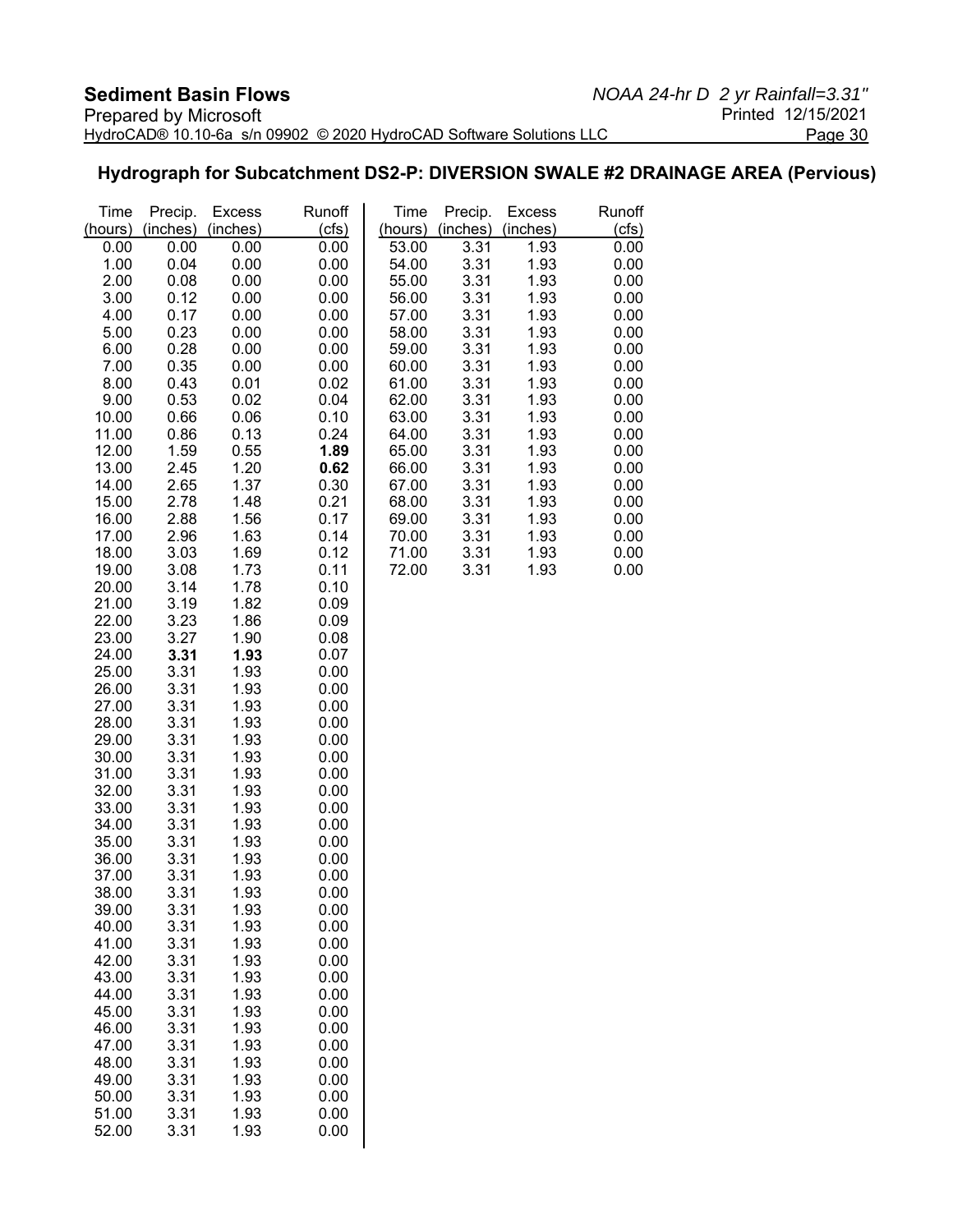#### **Summary for Subcatchment SB-I: SEDIMENT BASIN DRAINAGE AREA (Impervious)**

Runoff = 0.55 cfs @ 12.15 hrs, Volume= 0.048 af, Depth= 3.08" Routed to Pond SB : SEDIMENT BASIN

Runoff by SCS TR-20 method, UH=SCS, Weighted-CN, Time Span= 0.00-72.00 hrs, dt= 0.01 hrs NOAA 24-hr D 2 yr Rainfall=3.31"

| Area (ac)      |                  | CΝ |                                | Description                 |                         |                      |  |  |  |
|----------------|------------------|----|--------------------------------|-----------------------------|-------------------------|----------------------|--|--|--|
| 0.189          |                  | 98 |                                | Unconnected pavement, HSG C |                         |                      |  |  |  |
| 0.189<br>0.189 |                  |    |                                | 100.00% Unconnected         | 100.00% Impervious Area |                      |  |  |  |
| Tc<br>(min)    | Length<br>(feet) |    | Slope<br>$({\rm ft}/{\rm ft})$ | Velocity<br>(ft/sec)        | Capacity<br>(cfs)       | Description          |  |  |  |
| 8.0            |                  |    |                                |                             |                         | <b>Direct Entry,</b> |  |  |  |

### **Subcatchment SB-I: SEDIMENT BASIN DRAINAGE AREA (Impervious)**

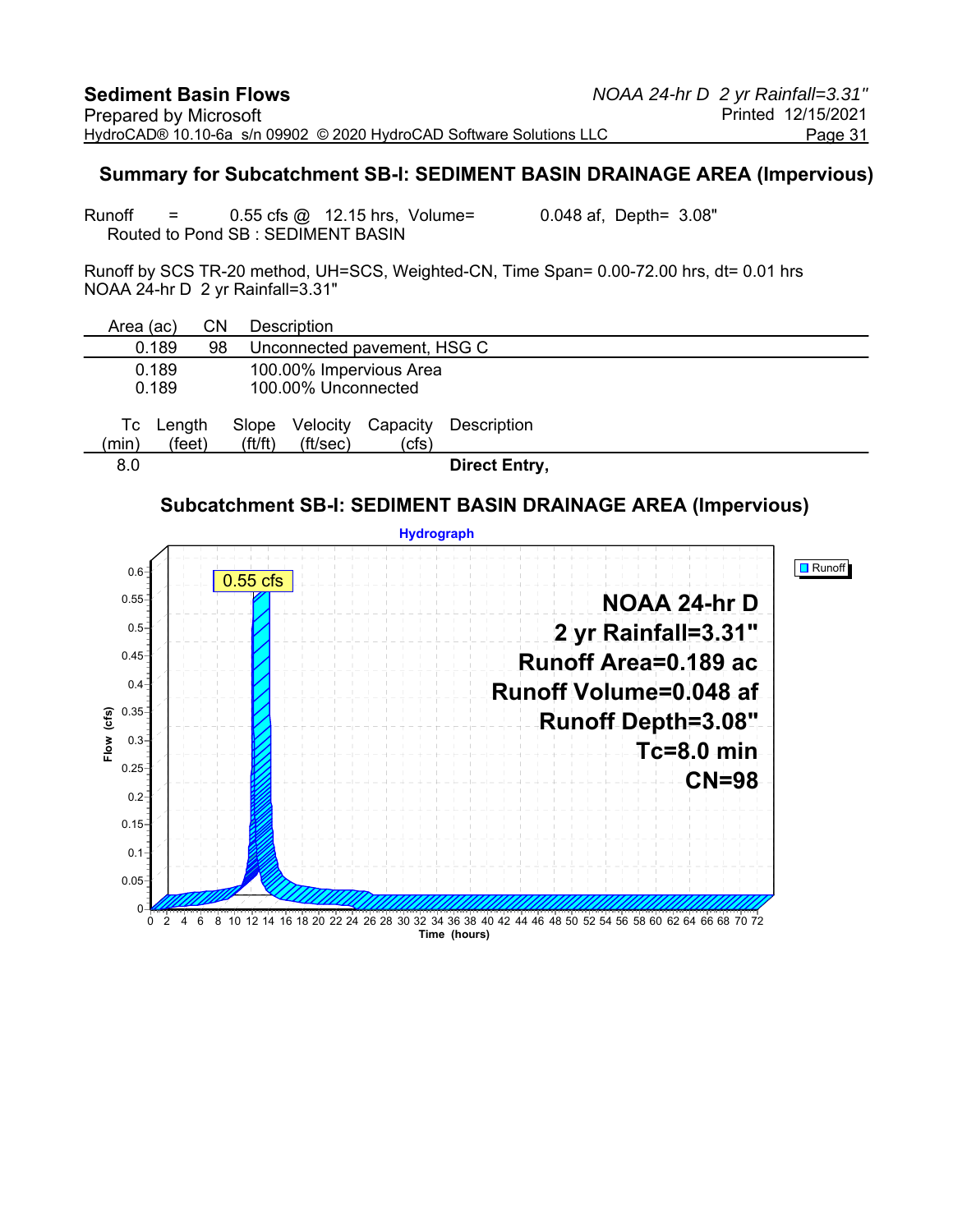### **Hydrograph for Subcatchment SB-I: SEDIMENT BASIN DRAINAGE AREA (Impervious)**

| Time           | Precip.      | <b>Excess</b> | Runoff       | Time           | Precip.      | <b>Excess</b> | Runoff       |
|----------------|--------------|---------------|--------------|----------------|--------------|---------------|--------------|
| (hours)        | (inches)     | (inches)      | (cts)        | (hours)        | (inches)     | (inches)      | (cfs)        |
| 0.00           | 0.00         | 0.00          | 0.00         | 53.00          | 3.31         | 3.08          | 0.00         |
| 1.00           | 0.04         | 0.00          | 0.00         | 54.00          | 3.31         | 3.08          | 0.00         |
| 2.00<br>3.00   | 0.08<br>0.12 | 0.01<br>0.02  | 0.00<br>0.00 | 55.00<br>56.00 | 3.31<br>3.31 | 3.08<br>3.08  | 0.00<br>0.00 |
| 4.00           | 0.17         | 0.05          | 0.01         | 57.00          | 3.31         | 3.08          | 0.00         |
| 5.00           | 0.23         | 0.09          | 0.01         | 58.00          | 3.31         | 3.08          | 0.00         |
| 6.00           | 0.28         | 0.13          | 0.01         | 59.00          | 3.31         | 3.08          | 0.00         |
| 7.00           | 0.35         | 0.19          | 0.01         | 60.00          | 3.31         | 3.08          | 0.00         |
| 8.00           | 0.43         | 0.25          | 0.01         | 61.00          | 3.31         | 3.08          | 0.00         |
| 9.00           | 0.53         | 0.34          | 0.02         | 62.00          | 3.31         | 3.08          | 0.00         |
| 10.00          | 0.66         | 0.46          | 0.03         | 63.00          | 3.31         | 3.08          | 0.00         |
| 11.00          | 0.86         | 0.66          | 0.05         | 64.00          | 3.31         | 3.08          | 0.00         |
| 12.00          | 1.59         | 1.36          | 0.28         | 65.00          | 3.31         | 3.08          | 0.00         |
| 13.00<br>14.00 | 2.45<br>2.65 | 2.22<br>2.42  | 0.06<br>0.03 | 66.00<br>67.00 | 3.31<br>3.31 | 3.08<br>3.08  | 0.00<br>0.00 |
| 15.00          | 2.78         | 2.55          | 0.02         | 68.00          | 3.31         | 3.08          | 0.00         |
| 16.00          | 2.88         | 2.65          | 0.02         | 69.00          | 3.31         | 3.08          | 0.00         |
| 17.00          | 2.96         | 2.73          | 0.01         | 70.00          | 3.31         | 3.08          | 0.00         |
| 18.00          | 3.03         | 2.80          | 0.01         | 71.00          | 3.31         | 3.08          | 0.00         |
| 19.00          | 3.08         | 2.85          | 0.01         | 72.00          | 3.31         | 3.08          | 0.00         |
| 20.00          | 3.14         | 2.90          | 0.01         |                |              |               |              |
| 21.00          | 3.19         | 2.95          | 0.01         |                |              |               |              |
| 22.00          | 3.23         | 3.00          | 0.01         |                |              |               |              |
| 23.00<br>24.00 | 3.27<br>3.31 | 3.04<br>3.08  | 0.01<br>0.01 |                |              |               |              |
| 25.00          | 3.31         | 3.08          | 0.00         |                |              |               |              |
| 26.00          | 3.31         | 3.08          | 0.00         |                |              |               |              |
| 27.00          | 3.31         | 3.08          | 0.00         |                |              |               |              |
| 28.00          | 3.31         | 3.08          | 0.00         |                |              |               |              |
| 29.00          | 3.31         | 3.08          | 0.00         |                |              |               |              |
| 30.00          | 3.31         | 3.08          | 0.00         |                |              |               |              |
| 31.00          | 3.31         | 3.08          | 0.00         |                |              |               |              |
| 32.00<br>33.00 | 3.31<br>3.31 | 3.08<br>3.08  | 0.00<br>0.00 |                |              |               |              |
| 34.00          | 3.31         | 3.08          | 0.00         |                |              |               |              |
| 35.00          | 3.31         | 3.08          | 0.00         |                |              |               |              |
| 36.00          | 3.31         | 3.08          | 0.00         |                |              |               |              |
| 37.00          | 3.31         | 3.08          | 0.00         |                |              |               |              |
| 38.00          | 3.31         | 3.08          | 0.00         |                |              |               |              |
| 39.00          | 3.31         | 3.08          | 0.00         |                |              |               |              |
| 40.00          | 3.31         | 3.08          | 0.00         |                |              |               |              |
| 41.00<br>42.00 | 3.31<br>3.31 | 3.08<br>3.08  | 0.00<br>0.00 |                |              |               |              |
| 43.00          | 3.31         | 3.08          | 0.00         |                |              |               |              |
| 44.00          | 3.31         | 3.08          | 0.00         |                |              |               |              |
| 45.00          | 3.31         | 3.08          | 0.00         |                |              |               |              |
| 46.00          | 3.31         | 3.08          | 0.00         |                |              |               |              |
| 47.00          | 3.31         | 3.08          | 0.00         |                |              |               |              |
| 48.00          | 3.31         | 3.08          | 0.00         |                |              |               |              |
| 49.00          | 3.31         | 3.08          | 0.00         |                |              |               |              |
| 50.00<br>51.00 | 3.31<br>3.31 | 3.08<br>3.08  | 0.00<br>0.00 |                |              |               |              |
| 52.00          | 3.31         | 3.08          | 0.00         |                |              |               |              |
|                |              |               |              |                |              |               |              |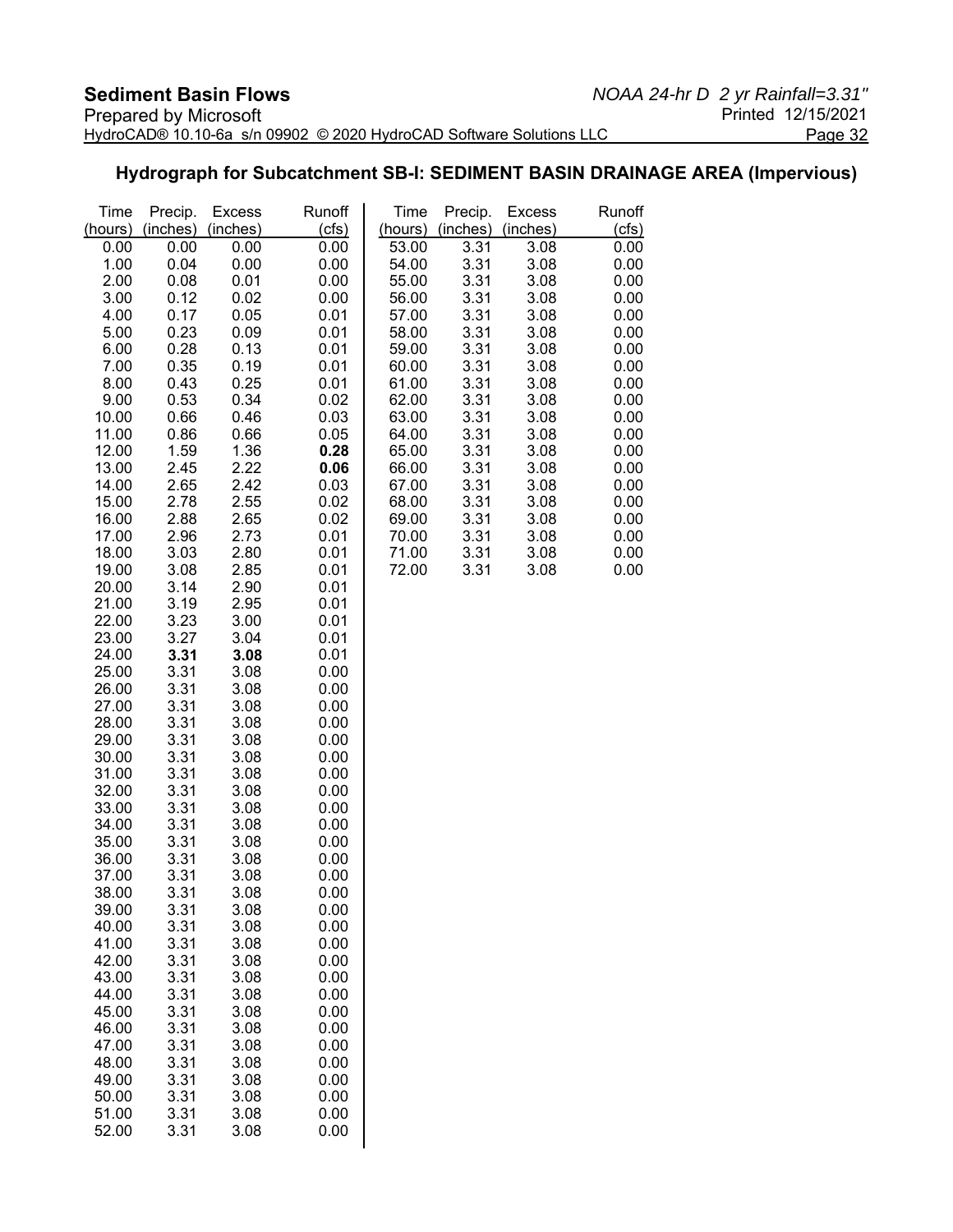#### **Summary for Subcatchment SB-P: SEDIMENT BASIN DRAINAGE AREA (Pervious)**

Runoff = 10.95 cfs @ 12.15 hrs, Volume= 0.863 af, Depth= 2.36" Routed to Pond SB : SEDIMENT BASIN

Runoff by SCS TR-20 method, UH=SCS, Weighted-CN, Time Span= 0.00-72.00 hrs, dt= 0.01 hrs NOAA 24-hr D 2 yr Rainfall=3.31"

| Area (ac)                               |        | CΝ                    | <b>Description</b>       |          |                                       |
|-----------------------------------------|--------|-----------------------|--------------------------|----------|---------------------------------------|
|                                         | 0.243  | 86                    | Fallow, bare soil, HSG B |          |                                       |
| 4.141<br>Fallow, bare soil, HSG C<br>91 |        |                       |                          |          |                                       |
| 4.384<br><b>Weighted Average</b><br>91  |        |                       |                          |          |                                       |
|                                         | 4.384  |                       | 100.00% Pervious Area    |          |                                       |
|                                         |        |                       |                          |          |                                       |
| Тc                                      | Length | Slope                 | Velocity                 | Capacity | Description                           |
| (min)                                   | (feet) | $({\rm ft}/{\rm ft})$ | (ft/sec)                 | (cfs)    |                                       |
| 1.2                                     | 100    | 0.0200                | 1.40                     |          | <b>Sheet Flow, A-B</b>                |
|                                         |        |                       |                          |          | Smooth surfaces $n = 0.011$ P2= 3.31" |
| 6.8                                     | 583    | 0.0202                | 1.42                     |          | <b>Shallow Concentrated Flow, B-C</b> |
|                                         |        |                       |                          |          | Nearly Bare & Untilled Kv= 10.0 fps   |
| 8.0                                     | 683    | Total                 |                          |          |                                       |

#### **Subcatchment SB-P: SEDIMENT BASIN DRAINAGE AREA (Pervious)**

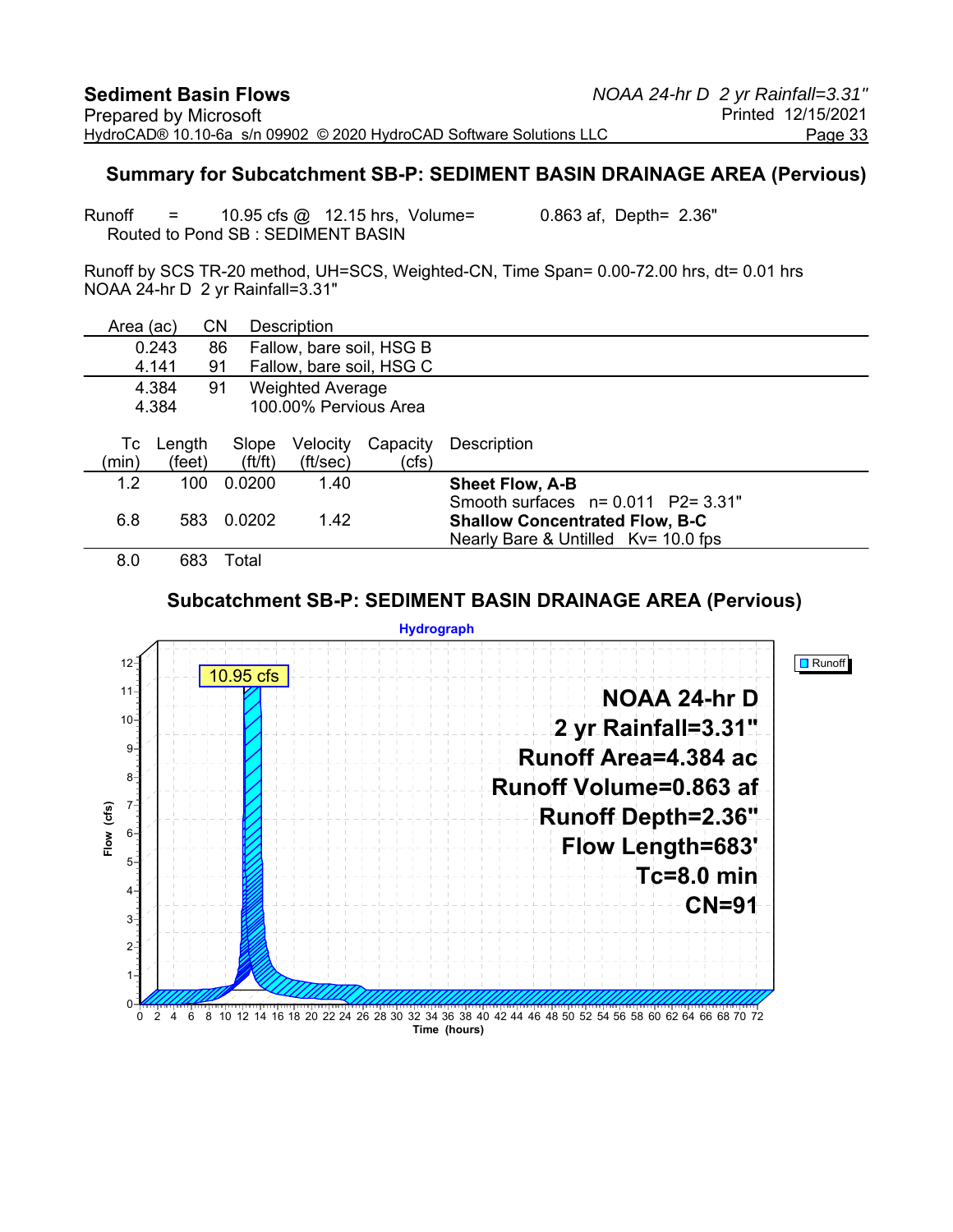### **Hydrograph for Subcatchment SB-P: SEDIMENT BASIN DRAINAGE AREA (Pervious)**

| Time           | Precip.      | <b>Excess</b> | Runoff       | Time           | Precip.      | <b>Excess</b> | Runoff       |
|----------------|--------------|---------------|--------------|----------------|--------------|---------------|--------------|
| (hours)        | (inches)     | (inches)      | (cfs)        | (hours)        | (inches)     | (inches)      | (cfs)        |
| 0.00           | 0.00         | 0.00          | 0.00         | 53.00          | 3.31         | 2.36          | 0.00         |
| 1.00           | 0.04         | 0.00          | 0.00         | 54.00          | 3.31         | 2.36          | 0.00         |
| 2.00           | 0.08         | 0.00          | 0.00         | 55.00          | 3.31         | 2.36          | 0.00         |
| 3.00           | 0.12         | 0.00          | 0.00         | 56.00          | 3.31         | 2.36          | 0.00         |
| 4.00           | 0.17         | 0.00          | 0.00         | 57.00          | 3.31         | 2.36          | 0.00         |
| 5.00           | 0.23         | 0.00          | 0.01         | 58.00          | 3.31         | 2.36          | 0.00         |
| 6.00           | 0.28         | 0.01          | 0.04         | 59.00          | 3.31         | 2.36          | 0.00         |
| 7.00           | 0.35         | 0.02          | 0.07         | 60.00          | 3.31         | 2.36          | 0.00         |
| 8.00           | 0.43         | 0.04          | 0.13         | 61.00          | 3.31         | 2.36          | 0.00         |
| 9.00           | 0.53         | 0.08          | 0.19         | 62.00          | 3.31         | 2.36          | 0.00         |
| 10.00          | 0.66         | 0.15          | 0.35         | 63.00          | 3.31         | 2.36          | 0.00         |
| 11.00          | 0.86         | 0.27          | 0.73         | 64.00          | 3.31         | 2.36          | 0.00         |
| 12.00          | 1.59         | 0.81          | 5.27         | 65.00          | 3.31         | 2.36          | 0.00         |
| 13.00          | 2.45         | 1.56          | 1.34         | 66.00          | 3.31         | 2.36          | 0.00         |
| 14.00<br>15.00 | 2.65         | 1.75          | 0.66         | 67.00          | 3.31<br>3.31 | 2.36          | 0.00         |
| 16.00          | 2.78<br>2.88 | 1.87<br>1.96  | 0.45<br>0.37 | 68.00<br>69.00 | 3.31         | 2.36<br>2.36  | 0.00<br>0.00 |
| 17.00          | 2.96         | 2.04          | 0.31         | 70.00          | 3.31         | 2.36          | 0.00         |
| 18.00          | 3.03         | 2.10          | 0.25         | 71.00          | 3.31         | 2.36          | 0.00         |
| 19.00          | 3.08         | 2.15          | 0.23         | 72.00          | 3.31         | 2.36          | 0.00         |
| 20.00          | 3.14         | 2.20          | 0.21         |                |              |               |              |
| 21.00          | 3.19         | 2.24          | 0.20         |                |              |               |              |
| 22.00          | 3.23         | 2.29          | 0.18         |                |              |               |              |
| 23.00          | 3.27         | 2.33          | 0.17         |                |              |               |              |
| 24.00          | 3.31         | 2.36          | 0.15         |                |              |               |              |
| 25.00          | 3.31         | 2.36          | 0.00         |                |              |               |              |
| 26.00          | 3.31         | 2.36          | 0.00         |                |              |               |              |
| 27.00          | 3.31         | 2.36          | 0.00         |                |              |               |              |
| 28.00          | 3.31         | 2.36          | 0.00         |                |              |               |              |
| 29.00          | 3.31         | 2.36          | 0.00         |                |              |               |              |
| 30.00          | 3.31         | 2.36          | 0.00         |                |              |               |              |
| 31.00          | 3.31         | 2.36          | 0.00         |                |              |               |              |
| 32.00          | 3.31         | 2.36          | 0.00         |                |              |               |              |
| 33.00          | 3.31         | 2.36          | 0.00         |                |              |               |              |
| 34.00          | 3.31         | 2.36          | 0.00         |                |              |               |              |
| 35.00          | 3.31         | 2.36          | 0.00         |                |              |               |              |
| 36.00          | 3.31         | 2.36          | 0.00         |                |              |               |              |
| 37.00          | 3.31         | 2.36          | 0.00         |                |              |               |              |
| 38.00          | 3.31         | 2.36          | 0.00         |                |              |               |              |
| 39.00          | 3.31         | 2.36          | 0.00         |                |              |               |              |
| 40.00          | 3.31         | 2.36          | 0.00         |                |              |               |              |
| 41.00          | 3.31         | 2.36          | 0.00         |                |              |               |              |
| 42.00          | 3.31         | 2.36          | 0.00         |                |              |               |              |
| 43.00          | 3.31         | 2.36          | 0.00         |                |              |               |              |
| 44.00          | 3.31         | 2.36          | 0.00         |                |              |               |              |
| 45.00          | 3.31         | 2.36          | 0.00         |                |              |               |              |
| 46.00          | 3.31         | 2.36          | 0.00         |                |              |               |              |
| 47.00          | 3.31         | 2.36          | 0.00         |                |              |               |              |
| 48.00<br>49.00 | 3.31<br>3.31 | 2.36<br>2.36  | 0.00<br>0.00 |                |              |               |              |
| 50.00          | 3.31         | 2.36          | 0.00         |                |              |               |              |
| 51.00          | 3.31         | 2.36          | 0.00         |                |              |               |              |
| 52.00          | 3.31         | 2.36          | 0.00         |                |              |               |              |
|                |              |               |              |                |              |               |              |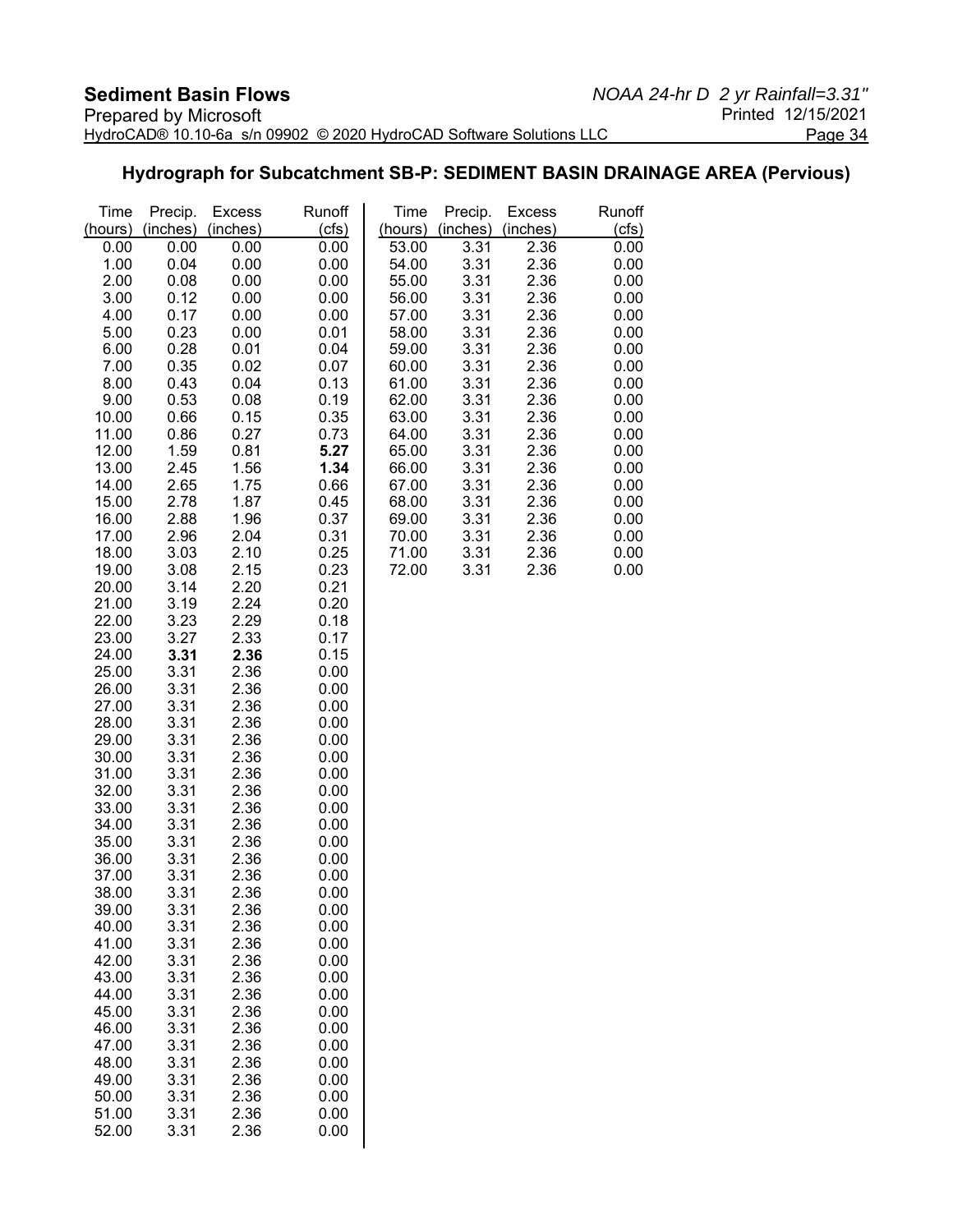#### **Summary for Reach DS1: DIVERSION SWALE #1**

Inflow Area = 8.231 ac, 7.71% Impervious, Inflow Depth = 2.42" for 2 yr event Inflow  $=$  21.71 cfs @ 12.14 hrs, Volume= 1.658 af Outflow  $=$  19.16 cfs  $\textcircled{a}$  12.17 hrs, Volume= 1.658 af, Atten= 12%, Lag= 2.1 min Routed to Pond SB : SEDIMENT BASIN

Routing by Dyn-Stor-Ind method, Time Span= 0.00-72.00 hrs, dt= 0.01 hrs / 2 Max. Velocity= 1.75 fps, Min. Travel Time= 5.0 min Avg. Velocity = 0.50 fps, Avg. Travel Time= 17.3 min

Peak Storage= 5,693 cf @ 12.17 hrs Average Depth at Peak Storage= 0.16' , Surface Width= 67.63' Bank-Full Depth= 2.00' Flow Area= 152.0 sf, Capacity= 1,310.42 cfs

66.00' x 2.00' deep channel, n= 0.022 Earth, clean & straight Side Slope Z-value= 5.0 '/' Top Width= 86.00' Length= 521.5' Slope= 0.0077 '/' Inlet Invert= 87.00', Outlet Invert= 83.00'



# **Reach DS1: DIVERSION SWALE #1**

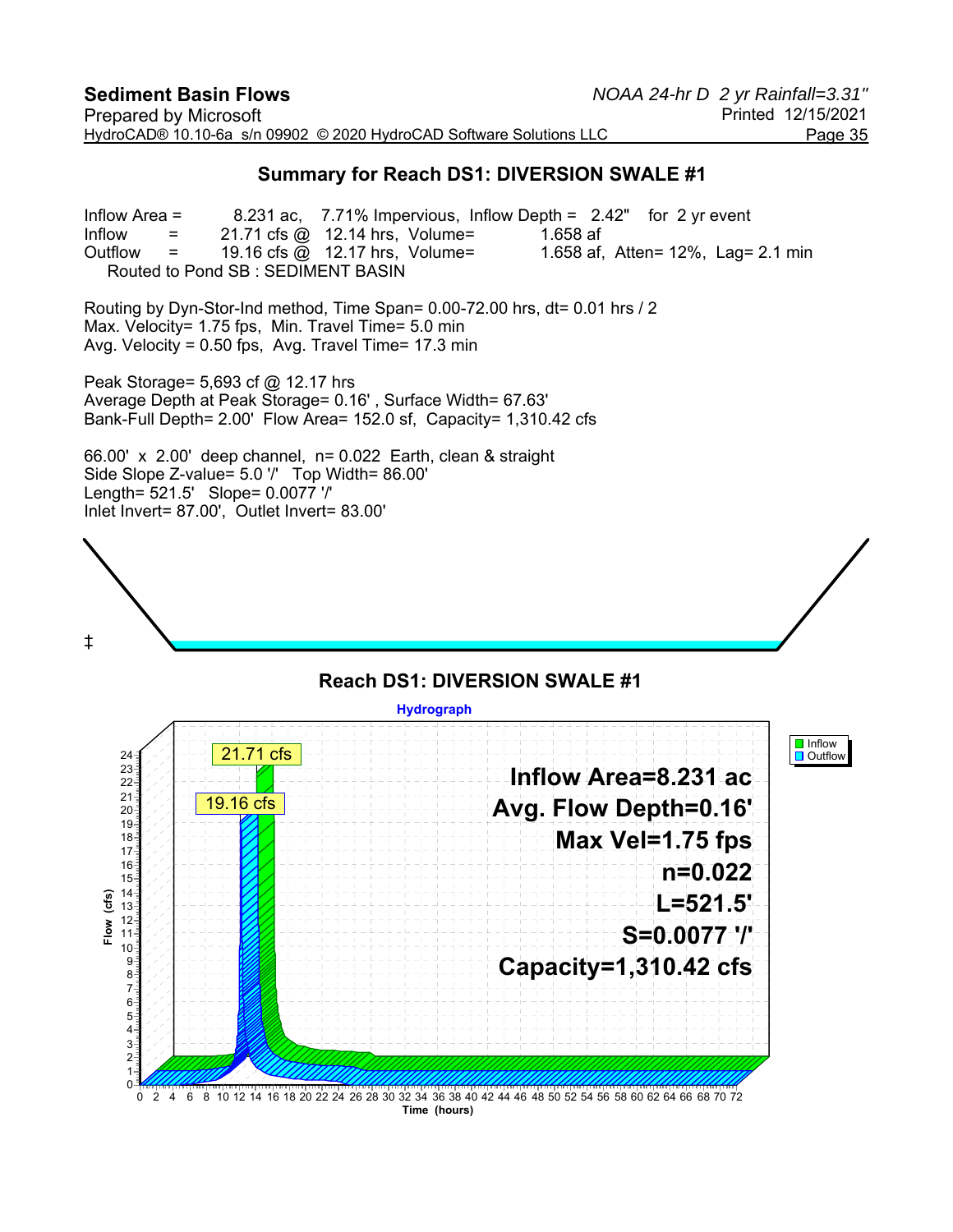### **Hydrograph for Reach DS1: DIVERSION SWALE #1**

| Time    | Inflow | Storage      | Elevation | Outflow |
|---------|--------|--------------|-----------|---------|
| (hours) | (cfs)  | (cubic-feet) | (feet)    | (cts)   |
| 0.00    | 0.00   | 0            | 87.00     | 0.00    |
| 2.00    | 0.01   | 6            | 87.00     | 0.00    |
| 4.00    | 0.02   | 22           | 87.00     | 0.02    |
| 6.00    | 0.09   | 91           | 87.00     | 0.08    |
| 8.00    | 0.27   | 282          | 87.01     | 0.24    |
| 10.00   | 0.70   | 705          | 87.02     | 0.60    |
| 12.00   | 11.01  | 3,317        | 87.10     | 7.86    |
| 14.00   | 1.24   | 1,102        | 87.03     | 1.32    |
| 16.00   | 0.69   | 765          | 87.02     | 0.71    |
| 18.00   | 0.47   | 605          | 87.02     | 0.51    |
| 20.00   | 0.40   | 490          | 87.01     | 0.41    |
| 22.00   | 0.34   | 422          | 87.01     | 0.35    |
| 24.00   | 0.29   | 354          | 87.01     | 0.30    |
| 26.00   | 0.00   | 1            | 87.00     | 0.00    |
| 28.00   | 0.00   | 0            | 87.00     | 0.00    |
| 30.00   | 0.00   | 0            | 87.00     | 0.00    |
| 32.00   | 0.00   | 0            | 87.00     | 0.00    |
| 34.00   | 0.00   | 0            | 87.00     | 0.00    |
| 36.00   | 0.00   | 0            | 87.00     | 0.00    |
| 38.00   | 0.00   | 0            | 87.00     | 0.00    |
| 40.00   | 0.00   | 0            | 87.00     | 0.00    |
| 42.00   | 0.00   | 0            | 87.00     | 0.00    |
| 44.00   | 0.00   | 0            | 87.00     | 0.00    |
| 46.00   | 0.00   | 0            | 87.00     | 0.00    |
| 48.00   | 0.00   | 0            | 87.00     | 0.00    |
| 50.00   | 0.00   | 0            | 87.00     | 0.00    |
| 52.00   | 0.00   | 0            | 87.00     | 0.00    |
| 54.00   | 0.00   | 0            | 87.00     | 0.00    |
| 56.00   | 0.00   | 0            | 87.00     | 0.00    |
| 58.00   | 0.00   | 0            | 87.00     | 0.00    |
| 60.00   | 0.00   | 0            | 87.00     | 0.00    |
| 62.00   | 0.00   | 0            | 87.00     | 0.00    |
| 64.00   | 0.00   | 0            | 87.00     | 0.00    |
| 66.00   | 0.00   | 0            | 87.00     | 0.00    |
| 68.00   | 0.00   | 0            | 87.00     | 0.00    |
| 70.00   | 0.00   | 0            | 87.00     | 0.00    |
| 72.00   | 0.00   | 0            | 87.00     | 0.00    |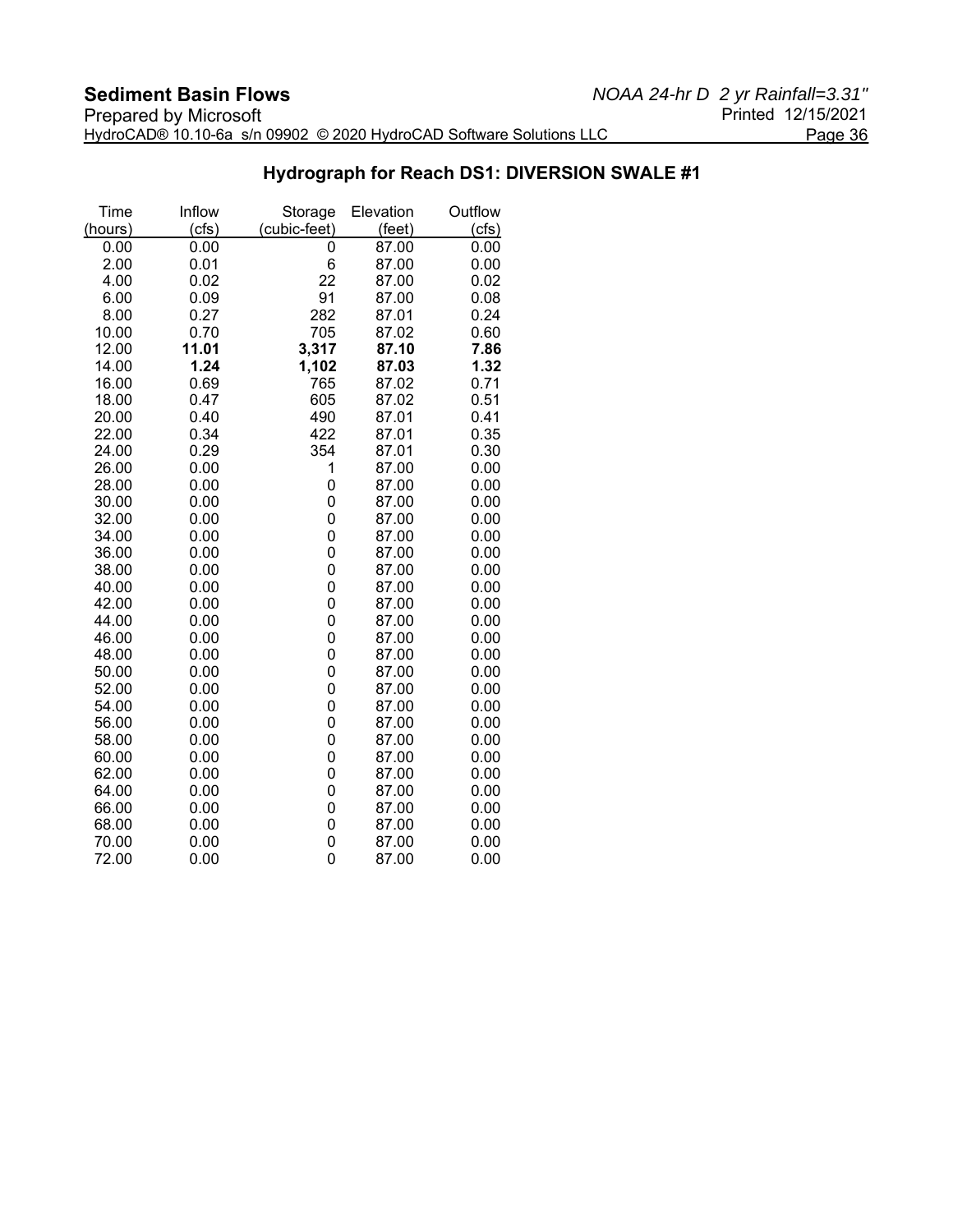#### **Summary for Reach DS2: DIVERSION SWALE #2**

Inflow Area = 2.206 ac, 0.00% Impervious, Inflow Depth = 1.93" for 2 yr event Inflow  $=$  4.38 cfs @ 12.17 hrs, Volume= 0.355 af Outflow  $=$  4.26 cfs  $\omega$  12.19 hrs, Volume= 0.355 af, Atten= 3%, Lag= 1.2 min Routed to Pond SB : SEDIMENT BASIN

Routing by Dyn-Stor-Ind method, Time Span= 0.00-72.00 hrs, dt= 0.01 hrs / 2 Max. Velocity= 1.72 fps, Min. Travel Time= 2.1 min Avg. Velocity =  $0.52$  fps, Avg. Travel Time=  $6.8$  min

Peak Storage= 526 cf @ 12.19 hrs Average Depth at Peak Storage= 0.08' , Surface Width= 30.81' Bank-Full Depth= 1.00' Flow Area= 35.0 sf, Capacity= 295.54 cfs

30.00' x 1.00' deep channel, n= 0.022 Earth, clean & straight Side Slope Z-value= 5.0 '/' Top Width= 40.00' Length= 212.8' Slope= 0.0188 '/' Inlet Invert= 87.00', Outlet Invert= 83.00'



#### **Reach DS2: DIVERSION SWALE #2 Hydrograph I** Inflow 4.38 cfs **D** Outflow **Inflow Area=2.206 ac** 4.26 cfs**Avg. Flow Depth=0.08'** 4 **Max Vel=1.72 fps n=0.022** 3  $(cfs)$ **Flow (cfs) L=212.8'** Flow **S=0.0188 '/'** 2 **Capacity=295.54 cfs** 1 0 0 2 4 6 8 10 12 14 16 18 20 22 24 26 28 30 32 34 36 38 40 42 44 46 48 50 52 54 56 58 60 62 64 66 68 70 72 **Time (hours)**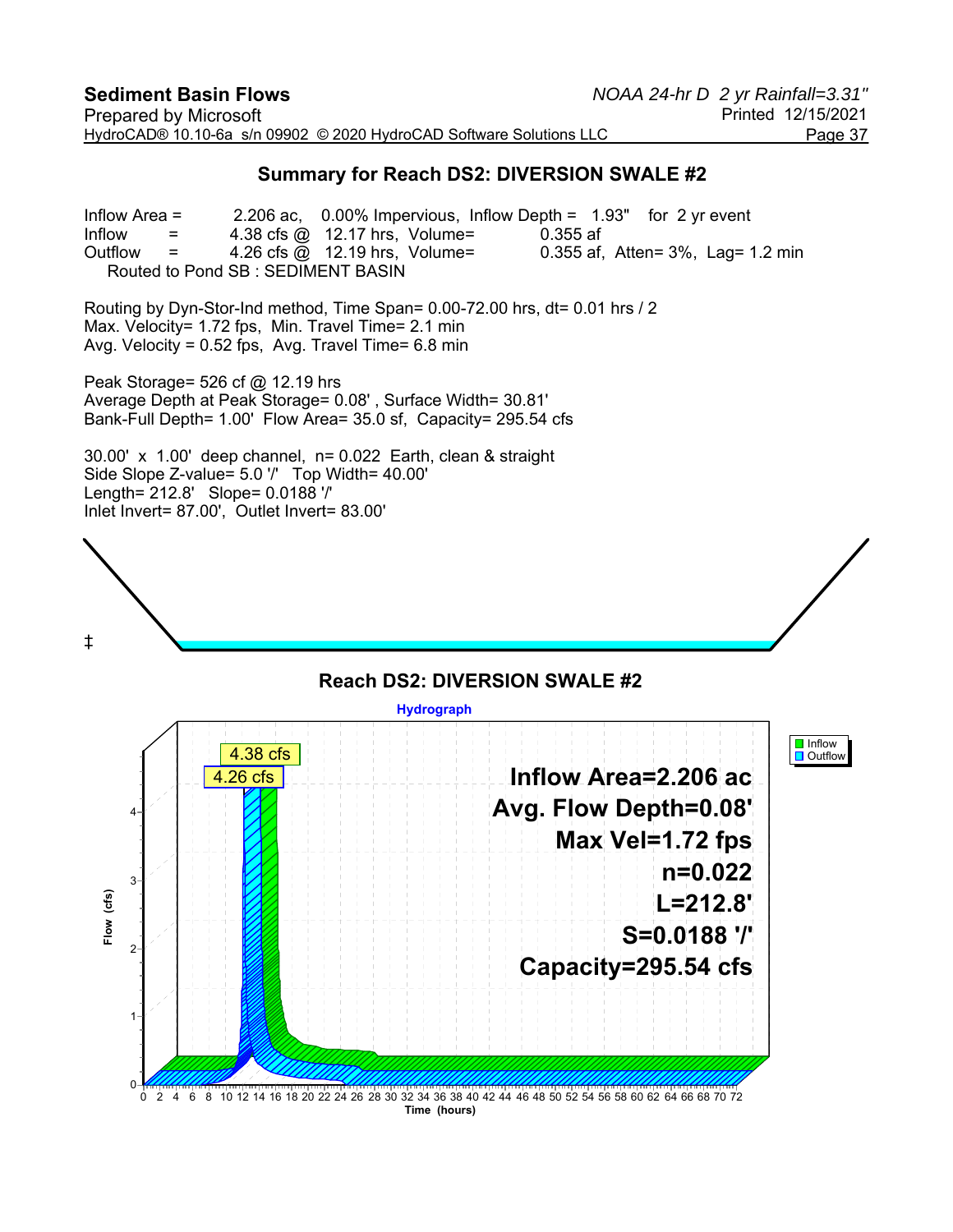### **Hydrograph for Reach DS2: DIVERSION SWALE #2**

| Time           | Inflow       | Storage      | Elevation      | Outflow      |
|----------------|--------------|--------------|----------------|--------------|
| (hours)        | (cfs)        | (cubic-feet) | (feet)         | (cts)        |
| 0.00           | 0.00         | 0            | 87.00          | 0.00         |
| 2.00           | 0.00         | 0            | 87.00          | 0.00         |
| 4.00           | 0.00         | 0            | 87.00          | 0.00         |
| 6.00           | 0.00         | 0            | 87.00          | 0.00         |
| 8.00           | 0.02         | 8            | 87.00          | 0.02         |
| 10.00          | 0.10         | 44           | 87.01          | 0.09         |
| 12.00          | 1.89         | 292          | 87.05          | 1.62         |
| 14.00          | 0.30         | 105          | 87.02          | 0.31         |
| 16.00          | 0.17         | 74           | 87.01          | 0.17         |
| 18.00          | 0.12         | 59           | 87.01          | 0.12         |
| 20.00          | 0.10         | 49           | 87.01          | 0.10         |
| 22.00          | 0.09         | 43           | 87.01          | 0.09         |
| 24.00          | 0.07         | 36           | 87.01          | 0.07         |
| 26.00          | 0.00         | 0            | 87.00          | 0.00         |
| 28.00          | 0.00         | 0            | 87.00          | 0.00         |
| 30.00          | 0.00         | 0            | 87.00          | 0.00         |
| 32.00          | 0.00         | 0            | 87.00          | 0.00         |
| 34.00          | 0.00         | 0            | 87.00          | 0.00         |
| 36.00          | 0.00         | 0            | 87.00          | 0.00         |
| 38.00          | 0.00         | 0            | 87.00          | 0.00         |
| 40.00          | 0.00         | 0            | 87.00          | 0.00         |
| 42.00          | 0.00         | 0            | 87.00          | 0.00         |
| 44.00          | 0.00         | 0            | 87.00          | 0.00         |
| 46.00          | 0.00         | 0            | 87.00          | 0.00         |
| 48.00          | 0.00         | 0            | 87.00          | 0.00         |
| 50.00<br>52.00 | 0.00<br>0.00 | 0<br>0       | 87.00<br>87.00 | 0.00<br>0.00 |
| 54.00          | 0.00         | 0            | 87.00          | 0.00         |
| 56.00          | 0.00         | 0            | 87.00          | 0.00         |
| 58.00          | 0.00         | 0            | 87.00          | 0.00         |
| 60.00          | 0.00         | 0            | 87.00          | 0.00         |
| 62.00          | 0.00         | 0            | 87.00          | 0.00         |
| 64.00          | 0.00         | 0            | 87.00          | 0.00         |
| 66.00          | 0.00         | 0            | 87.00          | 0.00         |
| 68.00          | 0.00         | 0            | 87.00          | 0.00         |
| 70.00          | 0.00         | 0            | 87.00          | 0.00         |
| 72.00          | 0.00         | 0            | 87.00          | 0.00         |
|                |              |              |                |              |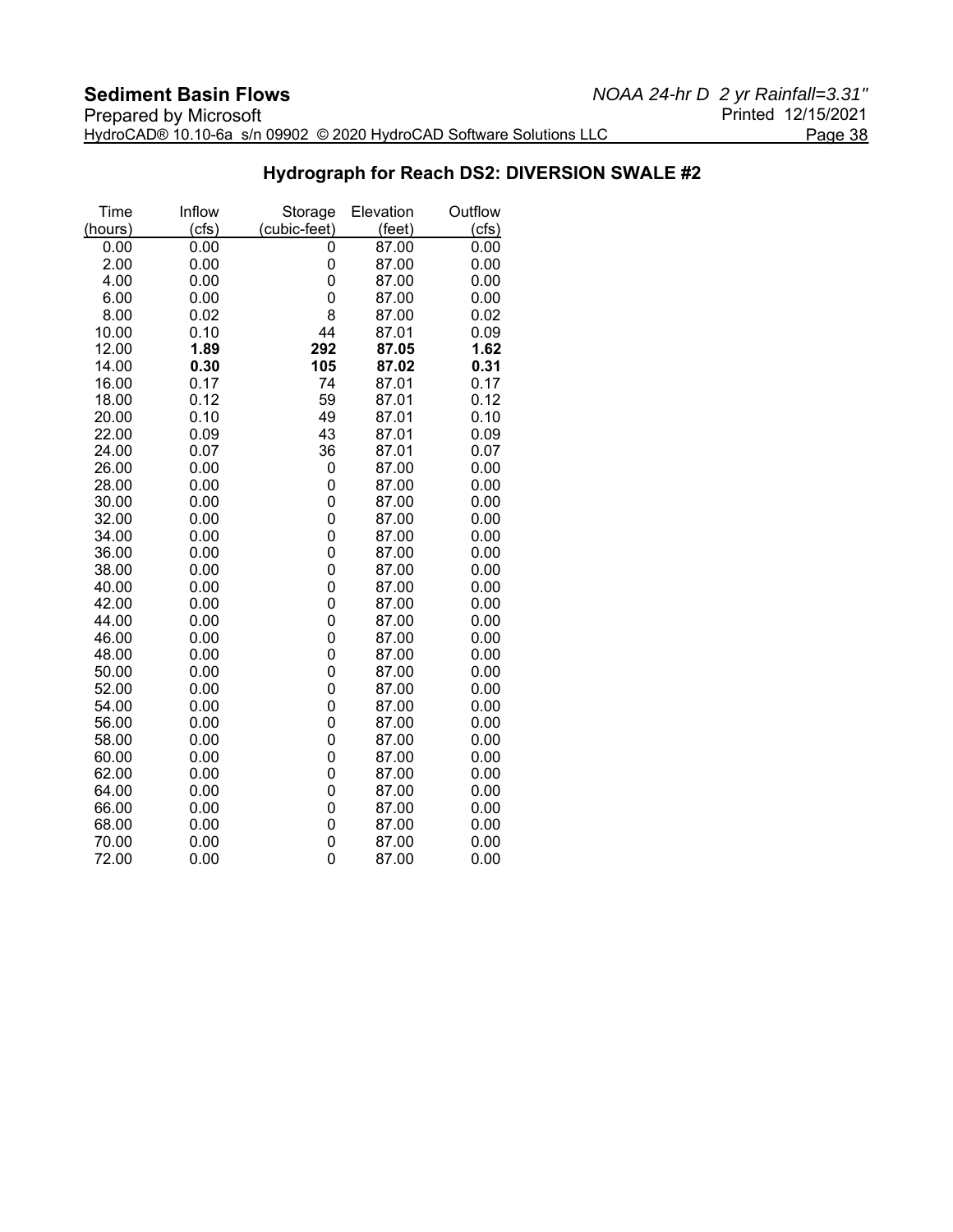#### **Summary for Pond SB: SEDIMENT BASIN**

Inflow Area = 15.010 ac, 5.49% Impervious, Inflow Depth = 2.34" for 2 yr event  $Inform 2.52<sup>2</sup> = 34.46 cfs @ 12.17 hrs, Volume= 2.924 af$ Outflow = 2.24 cfs @ 14.11 hrs, Volume= 2.924 af, Atten= 94%, Lag= 116.7 min Primary = 2.24 cfs @ 14.11 hrs, Volume= 2.924 af Routed to Pond SP1 : Study Point 1 Secondary =  $0.00$  cfs  $\omega = 0.00$  hrs, Volume=  $0.000$  af Routed to Pond SP1 : Study Point 1

Routing by Dyn-Stor-Ind method, Time Span= 0.00-72.00 hrs, dt= 0.01 hrs / 2 Peak Elev= 84.33' @ 14.11 hrs Surf.Area= 1.187 ac Storage= 1.514 af

Plug-Flow detention time= (not calculated: outflow precedes inflow) Center-of-Mass det. time= 483.3 min ( 1,299.2 - 815.9 )

| Volume                     | Invert    |         | Avail.Storage |                                                                                                                                                                 | <b>Storage Description</b>        |                                                                                                                                                                                                                                                                                                                                                             |                                                                                                                               |  |
|----------------------------|-----------|---------|---------------|-----------------------------------------------------------------------------------------------------------------------------------------------------------------|-----------------------------------|-------------------------------------------------------------------------------------------------------------------------------------------------------------------------------------------------------------------------------------------------------------------------------------------------------------------------------------------------------------|-------------------------------------------------------------------------------------------------------------------------------|--|
| #1                         | 83.00'    |         | 4.960 af      |                                                                                                                                                                 |                                   | Custom Stage Data (Prismatic)Listed below (Recalc)                                                                                                                                                                                                                                                                                                          |                                                                                                                               |  |
| <b>Elevation</b><br>(feet) | Surf.Area | (acres) | (acre-feet)   | Inc.Store                                                                                                                                                       | Cum.Store<br>(acre-feet)          |                                                                                                                                                                                                                                                                                                                                                             |                                                                                                                               |  |
| 83.00                      |           | 1.086   |               | 0.000                                                                                                                                                           | 0.000                             |                                                                                                                                                                                                                                                                                                                                                             |                                                                                                                               |  |
| 84.00                      |           | 1.161   |               | 1.124                                                                                                                                                           | 1.124                             |                                                                                                                                                                                                                                                                                                                                                             |                                                                                                                               |  |
| 85.00                      |           | 1.239   |               | 1.200                                                                                                                                                           | 2.323                             |                                                                                                                                                                                                                                                                                                                                                             |                                                                                                                               |  |
| 86.00                      |           | 1.318   |               | 1.278                                                                                                                                                           | 3.602                             |                                                                                                                                                                                                                                                                                                                                                             |                                                                                                                               |  |
| 87.00                      |           | 1.398   |               | 1.358                                                                                                                                                           | 4.960                             |                                                                                                                                                                                                                                                                                                                                                             |                                                                                                                               |  |
| Device                     | Routing   |         | Invert        | <b>Outlet Devices</b>                                                                                                                                           |                                   |                                                                                                                                                                                                                                                                                                                                                             |                                                                                                                               |  |
| #1                         | Primary   |         | 82.00'        |                                                                                                                                                                 | 12.0" Round Culvert               |                                                                                                                                                                                                                                                                                                                                                             |                                                                                                                               |  |
|                            |           |         |               |                                                                                                                                                                 |                                   | L= $51.2'$ Box, $30-75°$ wingwalls, square crown, Ke= 0.400                                                                                                                                                                                                                                                                                                 | Inlet / Outlet Invert= 82.00' / 81.24' S= 0.0148 '/' Cc= 0.900<br>n= 0.012 Corrugated PP, smooth interior, Flow Area= 0.79 sf |  |
| #2                         | Device 1  |         | 83.00'        | 1.134 cfs Skimmer                                                                                                                                               |                                   |                                                                                                                                                                                                                                                                                                                                                             |                                                                                                                               |  |
| #3                         | Device 1  |         | 84.19'        |                                                                                                                                                                 | Limited to weir flow at low heads | 24.0" Horiz. Principal Spillway (Riser) C= 0.600                                                                                                                                                                                                                                                                                                            |                                                                                                                               |  |
| #4                         | Secondary |         | 86.50'        | 10.0' long x 11.5' breadth Emergency Spillway<br>Head (feet) 0.20 0.40 0.60 0.80 1.00 1.20 1.40 1.60<br>Coef. (English) 2.55 2.60 2.70 2.67 2.67 2.67 2.66 2.64 |                                   |                                                                                                                                                                                                                                                                                                                                                             |                                                                                                                               |  |
|                            |           |         |               |                                                                                                                                                                 |                                   | $\mathcal{L}$ $\mathcal{L}$ $\mathcal{L}$ $\mathcal{L}$ $\mathcal{L}$ $\mathcal{L}$ $\mathcal{L}$ $\mathcal{L}$ $\mathcal{L}$ $\mathcal{L}$ $\mathcal{L}$ $\mathcal{L}$ $\mathcal{L}$ $\mathcal{L}$ $\mathcal{L}$ $\mathcal{L}$ $\mathcal{L}$ $\mathcal{L}$ $\mathcal{L}$ $\mathcal{L}$ $\mathcal{L}$ $\mathcal{L}$ $\mathcal{L}$ $\mathcal{L}$ $\mathcal{$ |                                                                                                                               |  |

**Primary OutFlow** Max=2.24 cfs @ 14.11 hrs HW=84.33' TW=0.00' (Dynamic Tailwater)

**1=Culvert** (Passes 2.24 cfs of 5.48 cfs potential flow)

**2=Skimmer** (Constant Controls 1.13 cfs)

**3=Principal Spillway (Riser)** (Weir Controls 1.11 cfs @ 1.23 fps)

**Secondary OutFlow** Max=0.00 cfs @ 0.00 hrs HW=83.00' TW=0.00' (Dynamic Tailwater) **4=Emergency Spillway** ( Controls 0.00 cfs)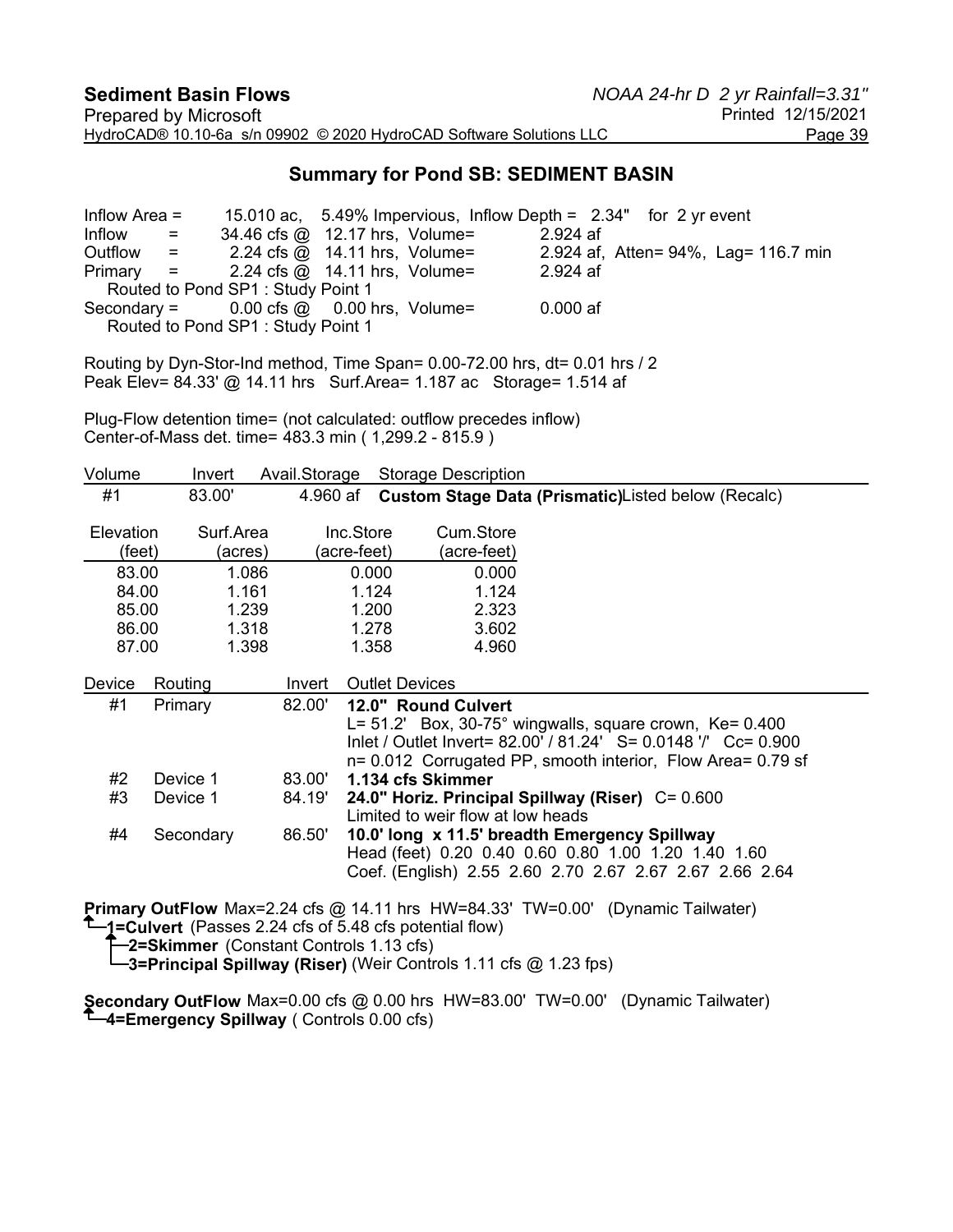### **Pond SB: SEDIMENT BASIN**

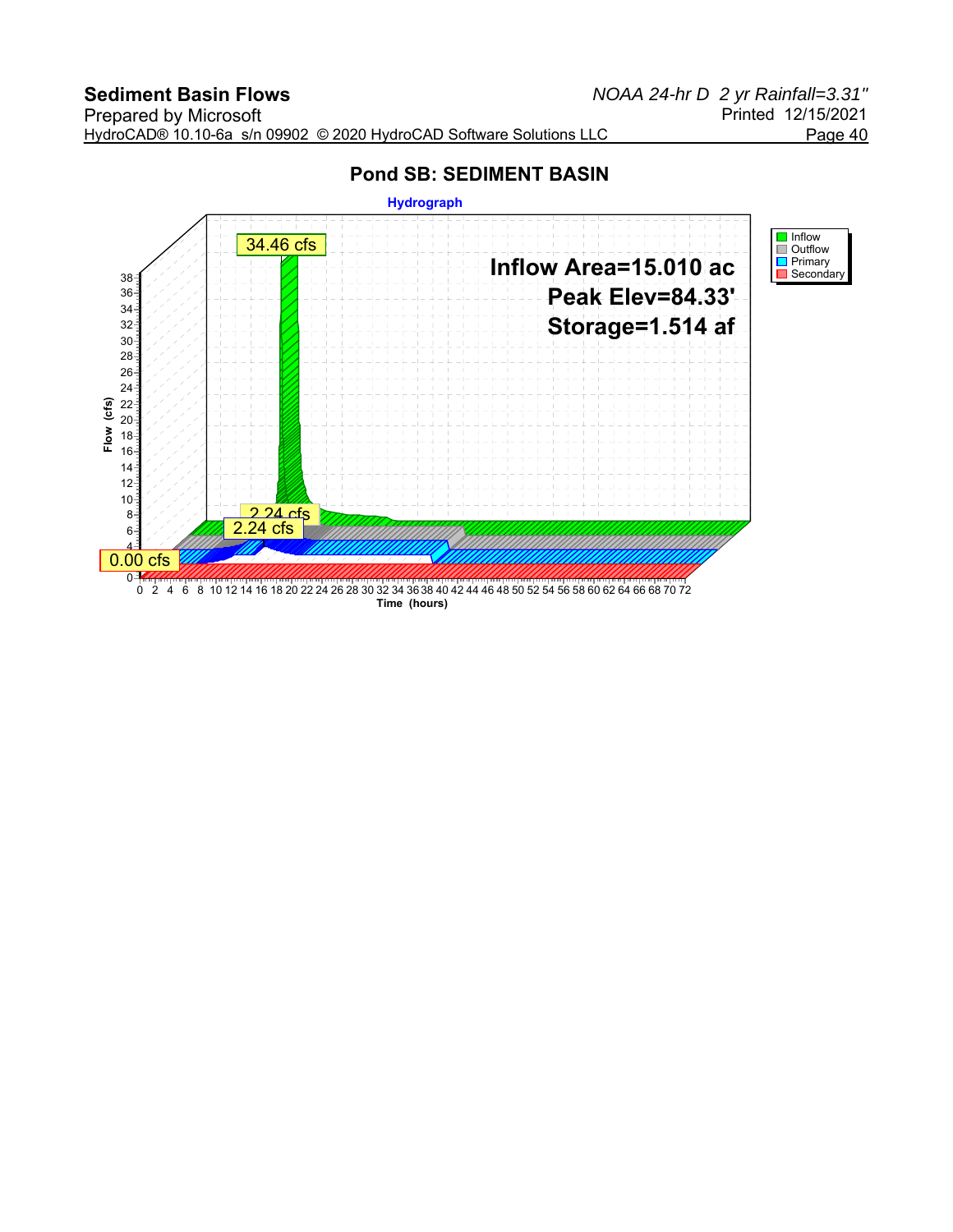#### **Sediment Basin Flows**<br>*NOAA 24-hr D 2 yr Rainfall=3.31"*<br>Printed 12/15/2021 Prepared by Microsoft **Printed 12/15/2021** HydroCAD® 10.10-6a s/n 09902 © 2020 HydroCAD Software Solutions LLC Page 41

| Time    | Inflow | Storage     | Elevation | Outflow | Primary | Secondary |
|---------|--------|-------------|-----------|---------|---------|-----------|
| (hours) | (cfs)  | (acre-feet) | (feet)    | (cfs)   | (cfs)   | (cfs)     |
| 0.00    | 0.00   | 0.000       | 83.00     | 0.00    | 0.00    | 0.00      |
| 2.00    | 0.01   | 0.000       | 83.00     | 0.01    | 0.01    | 0.00      |
| 4.00    | 0.02   | 0.000       | 83.00     | 0.02    | 0.02    | 0.00      |
| 6.00    | 0.12   | 0.000       | 83.00     | 0.12    | 0.12    | 0.00      |
| 8.00    | 0.39   | 0.000       | 83.00     | 0.39    | 0.39    | 0.00      |
| 10.00   | 1.07   | 0.000       | 83.00     | 1.06    | 1.06    | 0.00      |
| 12.00   | 15.03  | 0.363       | 83.33     | 1.13    | 1.13    | 0.00      |
| 14.00   | 2.33   | 1.513       | 84.33     | 2.24    | 2.24    | 0.00      |
| 16.00   | 1.27   | 1.455       | 84.28     | 1.71    | 1.71    | 0.00      |
| 18.00   | 0.89   | 1.389       | 84.23     | 1.28    | 1.28    | 0.00      |
| 20.00   | 0.73   | 1.325       | 84.17     | 1.13    | 1.13    | 0.00      |
| 22.00   | 0.63   | 1.250       | 84.11     | 1.13    | 1.13    | 0.00      |
| 24.00   | 0.53   | 1.158       | 84.03     | 1.13    | 1.13    | 0.00      |
| 26.00   | 0.00   | 0.985       | 83.88     | 1.13    | 1.13    | 0.00      |
| 28.00   | 0.00   | 0.797       | 83.72     | 1.13    | 1.13    | 0.00      |
| 30.00   | 0.00   | 0.610       | 83.55     | 1.13    | 1.13    | 0.00      |
| 32.00   | 0.00   | 0.422       | 83.38     | 1.13    | 1.13    | 0.00      |
| 34.00   | 0.00   | 0.235       | 83.21     | 1.13    | 1.13    | 0.00      |
| 36.00   | 0.00   | 0.048       | 83.04     | 1.13    | 1.13    | 0.00      |
| 38.00   | 0.00   | 0.000       | 83.00     | 0.00    | 0.00    | 0.00      |
| 40.00   | 0.00   | 0.000       | 83.00     | 0.00    | 0.00    | 0.00      |
| 42.00   | 0.00   | 0.000       | 83.00     | 0.00    | 0.00    | 0.00      |
| 44.00   | 0.00   | 0.000       | 83.00     | 0.00    | 0.00    | 0.00      |
| 46.00   | 0.00   | 0.000       | 83.00     | 0.00    | 0.00    | 0.00      |
| 48.00   | 0.00   | 0.000       | 83.00     | 0.00    | 0.00    | 0.00      |
| 50.00   | 0.00   | 0.000       | 83.00     | 0.00    | 0.00    | 0.00      |
| 52.00   | 0.00   | 0.000       | 83.00     | 0.00    | 0.00    | 0.00      |
| 54.00   | 0.00   | 0.000       | 83.00     | 0.00    | 0.00    | 0.00      |
| 56.00   | 0.00   | 0.000       | 83.00     | 0.00    | 0.00    | 0.00      |
| 58.00   | 0.00   | 0.000       | 83.00     | 0.00    | 0.00    | 0.00      |
| 60.00   | 0.00   | 0.000       | 83.00     | 0.00    | 0.00    | 0.00      |
| 62.00   | 0.00   | 0.000       | 83.00     | 0.00    | 0.00    | 0.00      |
| 64.00   | 0.00   | 0.000       | 83.00     | 0.00    | 0.00    | 0.00      |
| 66.00   | 0.00   | 0.000       | 83.00     | 0.00    | 0.00    | 0.00      |
| 68.00   | 0.00   | 0.000       | 83.00     | 0.00    | 0.00    | 0.00      |
| 70.00   | 0.00   | 0.000       | 83.00     | 0.00    | 0.00    | 0.00      |
| 72.00   | 0.00   | 0.000       | 83.00     | 0.00    | 0.00    | 0.00      |

### **Hydrograph for Pond SB: SEDIMENT BASIN**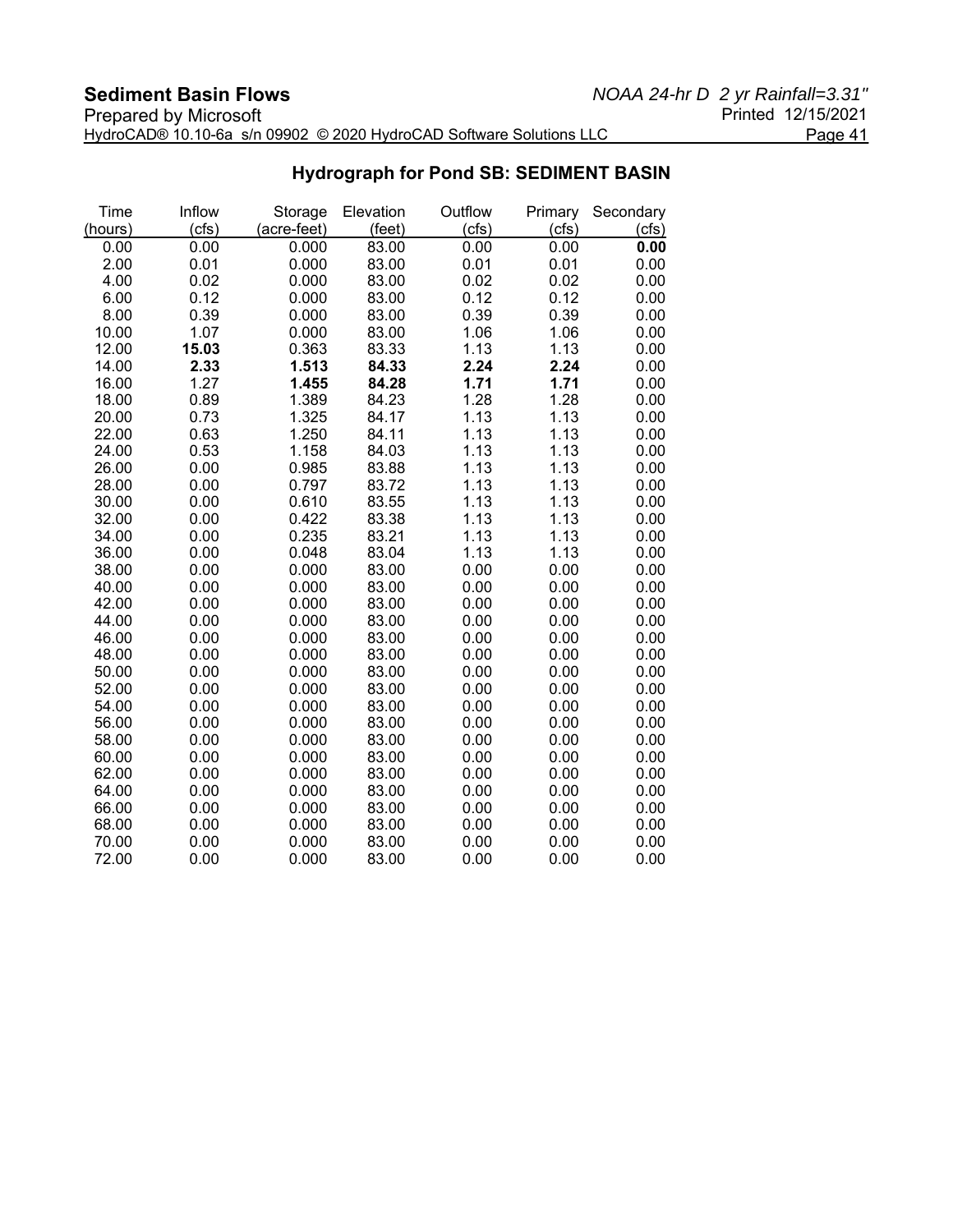### **Summary for Pond SP1: Study Point 1**

| Inflow Area $=$ |                           |                                                       |          | 15.010 ac, 5.49% Impervious, Inflow Depth = $2.34"$ for 2 yr event |
|-----------------|---------------------------|-------------------------------------------------------|----------|--------------------------------------------------------------------|
| Inflow          | $\mathbf{r} = \mathbf{r}$ | $2.24 \text{ cfs} \textcircled{a}$ 14.11 hrs, Volume= | 2.924 af |                                                                    |
| $Primary =$     |                           | 2.24 cfs $\omega$ 14.11 hrs, Volume=                  |          | 2.924 af, Atten= $0\%$ , Lag= 0.0 min                              |

Routing by Dyn-Stor-Ind method, Time Span= 0.00-72.00 hrs, dt= 0.01 hrs / 2



## **Pond SP1: Study Point 1**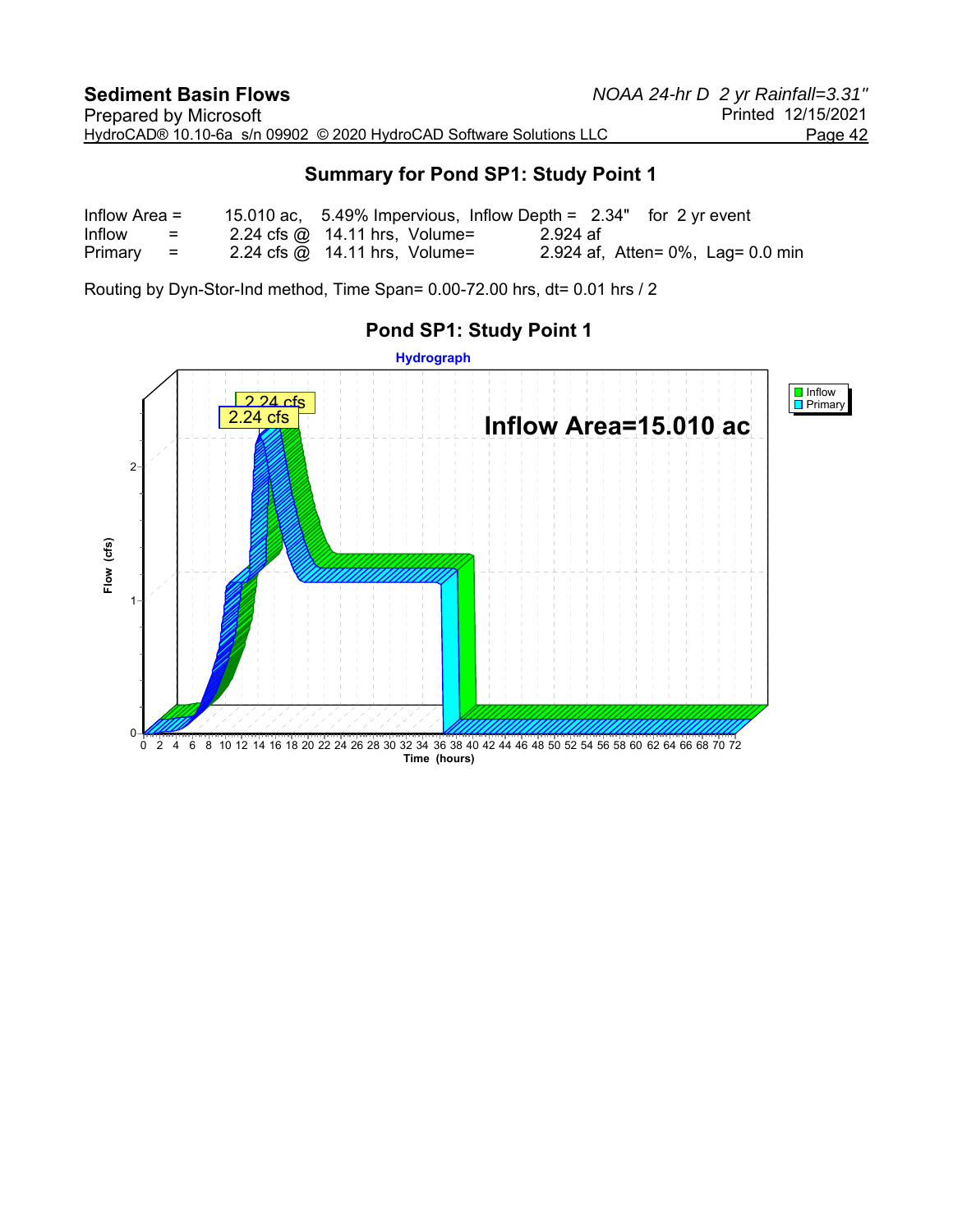| Prepared by Microsoft                                               | Printed 12/15/2021 |
|---------------------------------------------------------------------|--------------------|
| HydroCAD® 10.10-6a s/n 09902 © 2020 HydroCAD Software Solutions LLC | Page 43            |

## **Hydrograph for Pond SP1: Study Point 1**

| Time<br>(hours) | Inflow<br>(cfs) | Elevation<br>(feet) | Primary<br>(cfs) | Time<br>(hours) | Inflow<br>(cfs) | Elevation<br>(feet) | Primary<br>(cfs) |
|-----------------|-----------------|---------------------|------------------|-----------------|-----------------|---------------------|------------------|
| 0.00            | 0.00            |                     | 0.00             | 53.00           | 0.00            |                     | 0.00             |
| 1.00            | 0.00            |                     | 0.00             | 54.00           | 0.00            |                     | 0.00             |
| 2.00            | 0.01            |                     | 0.01             | 55.00           | 0.00            |                     | 0.00             |
| 3.00            | 0.02            |                     | 0.02             | 56.00           | 0.00            |                     | 0.00             |
| 4.00            | 0.02            |                     | 0.02             | 57.00           | 0.00            |                     | 0.00             |
| 5.00            | 0.05            |                     | 0.05             | 58.00           | 0.00            |                     | 0.00             |
| 6.00            | 0.12            |                     | 0.12             | 59.00           | 0.00            |                     | 0.00             |
| 7.00            | 0.23            |                     | 0.23             | 60.00           | 0.00            |                     | 0.00             |
| 8.00            | 0.39            |                     | 0.39             | 61.00           | 0.00            |                     | 0.00             |
| 9.00            | 0.60            |                     | 0.60             | 62.00           | 0.00            |                     | 0.00             |
| 10.00           | 1.06            |                     | 1.06             | 63.00           | 0.00            |                     | 0.00             |
| 11.00           | 1.13            |                     | 1.13             | 64.00           | 0.00            |                     | 0.00             |
| 12.00<br>13.00  | 1.13<br>1.39    |                     | 1.13<br>1.39     | 65.00           | 0.00            |                     | 0.00<br>0.00     |
| 14.00           | 2.24            |                     | 2.24             | 66.00<br>67.00  | 0.00<br>0.00    |                     | 0.00             |
| 15.00           | 2.06            |                     | 2.06             | 68.00           | 0.00            |                     | 0.00             |
| 16.00           | 1.71            |                     | 1.71             | 69.00           | 0.00            |                     | 0.00             |
| 17.00           | 1.47            |                     | 1.47             | 70.00           | 0.00            |                     | 0.00             |
| 18.00           | 1.28            |                     | 1.28             | 71.00           | 0.00            |                     | 0.00             |
| 19.00           | 1.15            |                     | 1.15             | 72.00           | 0.00            |                     | 0.00             |
| 20.00           | 1.13            |                     | 1.13             |                 |                 |                     |                  |
| 21.00           | 1.13            |                     | 1.13             |                 |                 |                     |                  |
| 22.00           | 1.13            |                     | 1.13             |                 |                 |                     |                  |
| 23.00           | 1.13            |                     | 1.13             |                 |                 |                     |                  |
| 24.00           | 1.13            |                     | 1.13             |                 |                 |                     |                  |
| 25.00           | 1.13            |                     | 1.13             |                 |                 |                     |                  |
| 26.00           | 1.13            |                     | 1.13             |                 |                 |                     |                  |
| 27.00           | 1.13            |                     | 1.13             |                 |                 |                     |                  |
| 28.00<br>29.00  | 1.13<br>1.13    |                     | 1.13<br>1.13     |                 |                 |                     |                  |
| 30.00           | 1.13            |                     | 1.13             |                 |                 |                     |                  |
| 31.00           | 1.13            |                     | 1.13             |                 |                 |                     |                  |
| 32.00           | 1.13            |                     | 1.13             |                 |                 |                     |                  |
| 33.00           | 1.13            |                     | 1.13             |                 |                 |                     |                  |
| 34.00           | 1.13            |                     | 1.13             |                 |                 |                     |                  |
| 35.00           | 1.13            |                     | 1.13             |                 |                 |                     |                  |
| 36.00           | 1.13            |                     | 1.13             |                 |                 |                     |                  |
| 37.00           | 0.00            |                     | 0.00             |                 |                 |                     |                  |
| 38.00           | 0.00            |                     | 0.00             |                 |                 |                     |                  |
| 39.00           | 0.00            |                     | 0.00             |                 |                 |                     |                  |
| 40.00           | 0.00            |                     | 0.00             |                 |                 |                     |                  |
| 41.00<br>42.00  | 0.00<br>0.00    |                     | 0.00<br>0.00     |                 |                 |                     |                  |
| 43.00           | 0.00            |                     | 0.00             |                 |                 |                     |                  |
| 44.00           | 0.00            |                     | 0.00             |                 |                 |                     |                  |
| 45.00           | 0.00            |                     | 0.00             |                 |                 |                     |                  |
| 46.00           | 0.00            |                     | 0.00             |                 |                 |                     |                  |
| 47.00           | 0.00            |                     | 0.00             |                 |                 |                     |                  |
| 48.00           | 0.00            |                     | 0.00             |                 |                 |                     |                  |
| 49.00           | 0.00            |                     | 0.00             |                 |                 |                     |                  |
| 50.00           | 0.00            |                     | 0.00             |                 |                 |                     |                  |
| 51.00           | 0.00            |                     | 0.00             |                 |                 |                     |                  |
| 52.00           | 0.00            |                     | 0.00             |                 |                 |                     |                  |
|                 |                 |                     |                  |                 |                 |                     |                  |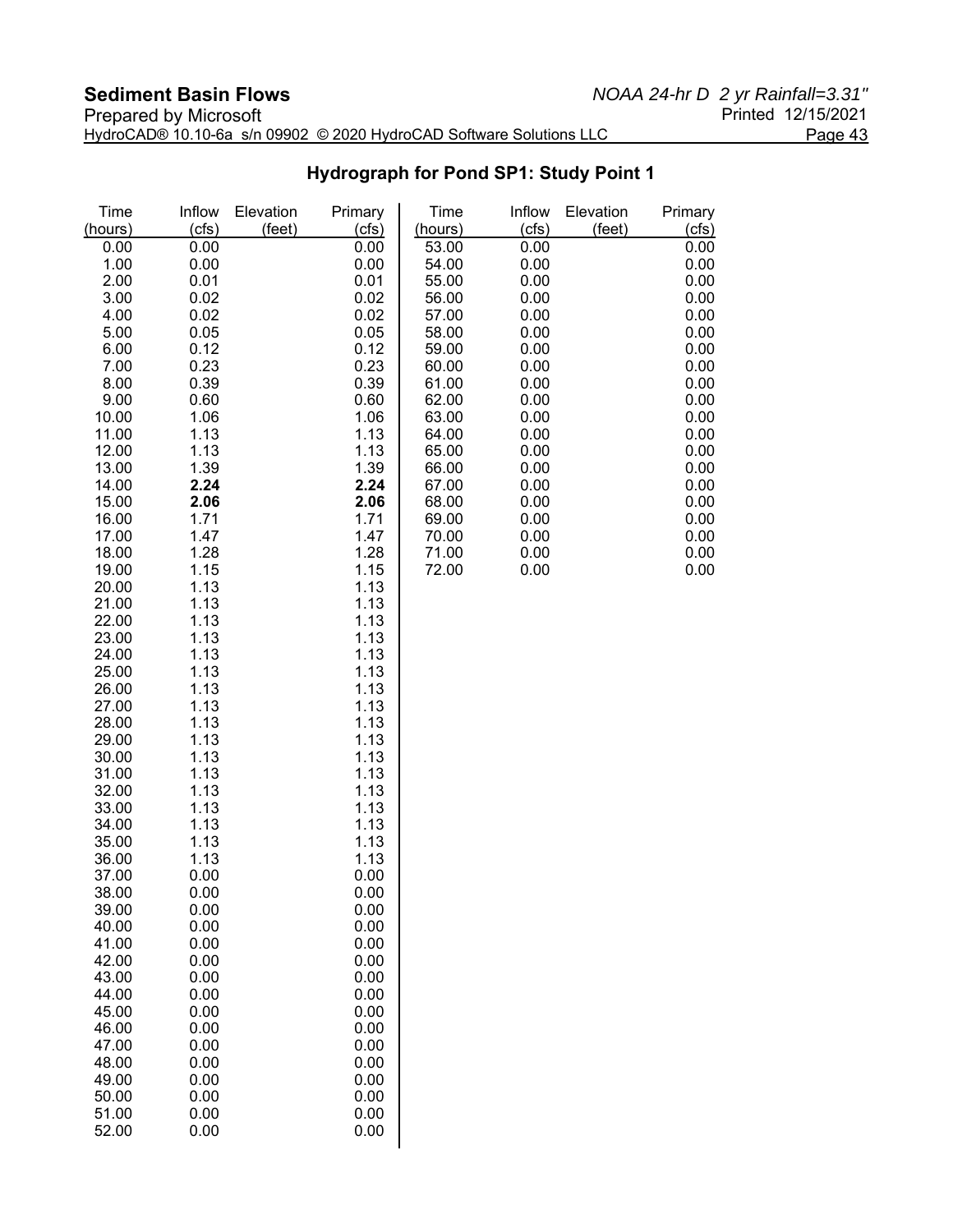#### **Summary for Subcatchment DS1-I: DIVERSION SWALE #1 DRAINAGE AREA (Impervious)**

Runoff  $=$  2.50 cfs  $\omega$  12.14 hrs, Volume= 0.212 af, Depth= 4.01" Routed to Reach DS1 : DIVERSION SWALE #1

Runoff by SCS TR-20 method, UH=SCS, Weighted-CN, Time Span= 0.00-72.00 hrs, dt= 0.01 hrs NOAA 24-hr D 5 yr Rainfall=4.25"

| Area (ac) |        | СN |                       | <b>Description</b>  |                             |               |
|-----------|--------|----|-----------------------|---------------------|-----------------------------|---------------|
| 0.635     |        | 98 |                       |                     | Unconnected pavement, HSG C |               |
| 0.635     |        |    |                       |                     | 100.00% Impervious Area     |               |
| 0.635     |        |    |                       | 100.00% Unconnected |                             |               |
| l c       | Length |    | Slope                 | Velocity            | Capacity                    | Description   |
| (min)     | (feet) |    | $({\rm ft}/{\rm ft})$ | (ft/sec)            | (cfs)                       |               |
| 6.9       |        |    |                       |                     |                             | Direct Entry, |
|           |        |    |                       |                     |                             |               |

### **Subcatchment DS1-I: DIVERSION SWALE #1 DRAINAGE AREA (Impervious)**

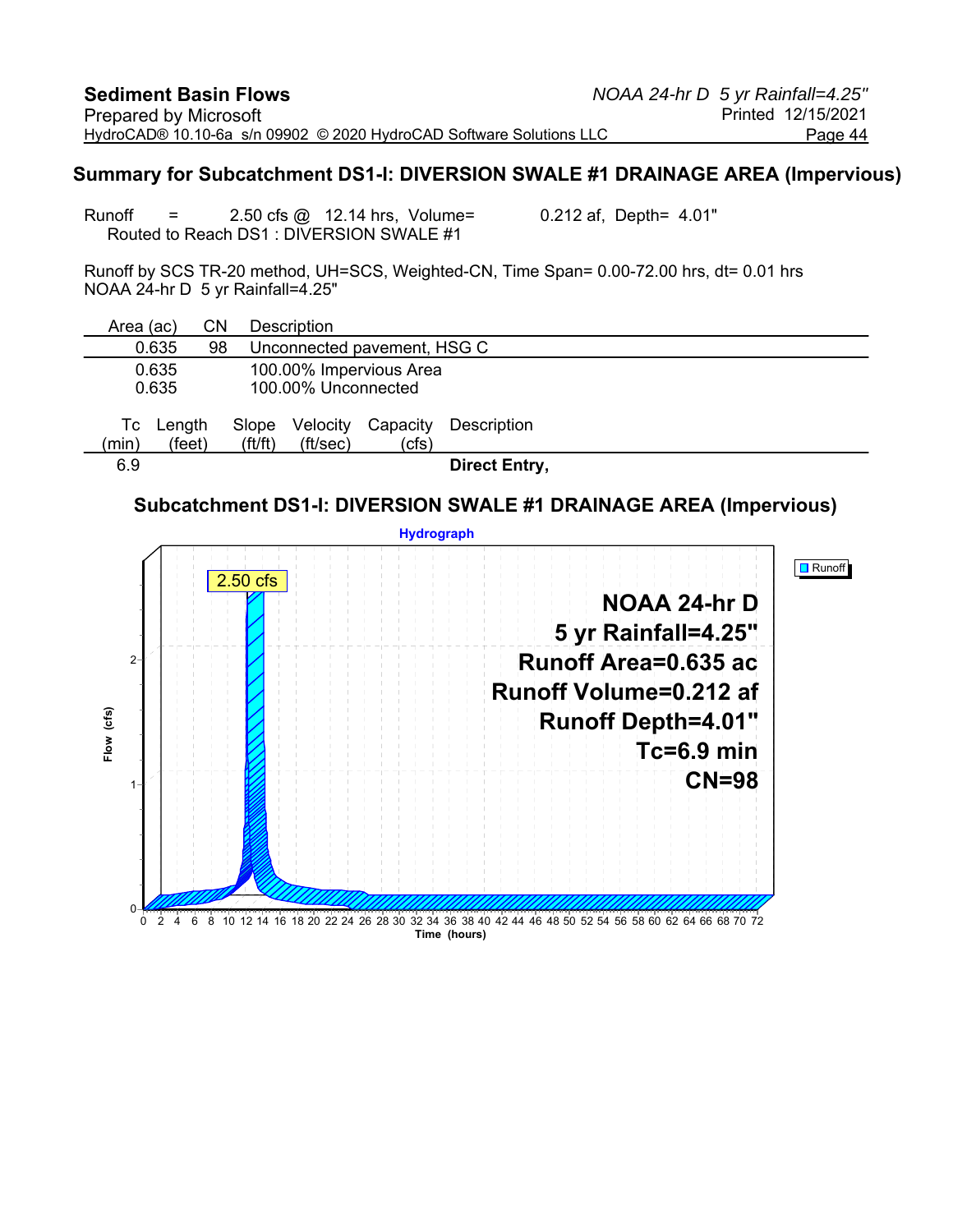## **Hydrograph for Subcatchment DS1-I: DIVERSION SWALE #1 DRAINAGE AREA (Impervious)**

| Time           | Precip.      | <b>Excess</b> | Runoff       | Time           | Precip.      | <b>Excess</b> | Runoff       |
|----------------|--------------|---------------|--------------|----------------|--------------|---------------|--------------|
| (hours)        | (inches)     | (inches)      | (cfs)        | (hours)        | (inches)     | (inches)      | (cfs)        |
| 0.00           | 0.00         | 0.00          | 0.00         | 53.00          | 4.25         | 4.01          | 0.00         |
| 1.00           | 0.05         | 0.00          | 0.00         | 54.00          | 4.25         | 4.01          | 0.00         |
| 2.00           | 0.10         | 0.01          | 0.01         | 55.00          | 4.25         | 4.01          | 0.00         |
| 3.00           | 0.16         | 0.04          | 0.02         | 56.00          | 4.25         | 4.01          | 0.00         |
| 4.00           | 0.22         | 0.09          | 0.03         | 57.00          | 4.25         | 4.01          | 0.00         |
| 5.00           | 0.29         | 0.14          | 0.04         | 58.00          | 4.25         | 4.01          | 0.00         |
| 6.00<br>7.00   | 0.36<br>0.45 | 0.20<br>0.27  | 0.04<br>0.05 | 59.00<br>60.00 | 4.25<br>4.25 | 4.01<br>4.01  | 0.00<br>0.00 |
| 8.00           | 0.55         | 0.36          | 0.07         | 61.00          | 4.25         | 4.01          | 0.00         |
| 9.00           | 0.67         | 0.48          | 0.08         | 62.00          | 4.25         | 4.01          | 0.00         |
| 10.00          | 0.84         | 0.64          | 0.12         | 63.00          | 4.25         | 4.01          | 0.00         |
| 11.00          | 1.10         | 0.89          | 0.21         | 64.00          | 4.25         | 4.01          | 0.00         |
| 12.00          | 2.04         | 1.81          | 1.33         | 65.00          | 4.25         | 4.01          | 0.00         |
| 13.00          | 3.15         | 2.91          | 0.27         | 66.00          | 4.25         | 4.01          | 0.00         |
| 14.00          | 3.41         | 3.17          | 0.13         | 67.00          | 4.25         | 4.01          | 0.00         |
| 15.00          | 3.58         | 3.34          | 0.09         | 68.00          | 4.25         | 4.01          | 0.00         |
| 16.00          | 3.70         | 3.46          | 0.07         | 69.00          | 4.25         | 4.01          | 0.00         |
| 17.00          | 3.80         | 3.57          | 0.06         | 70.00          | 4.25         | 4.01          | 0.00         |
| 18.00          | 3.89         | 3.65          | 0.05         | 71.00          | 4.25         | 4.01          | 0.00         |
| 19.00          | 3.96         | 3.72          | 0.04         | 72.00          | 4.25         | 4.01          | 0.00         |
| 20.00          | 4.03         | 3.79          | 0.04         |                |              |               |              |
| 21.00          | 4.09         | 3.85          | 0.04         |                |              |               |              |
| 22.00<br>23.00 | 4.15         | 3.91          | 0.04         |                |              |               |              |
| 24.00          | 4.20<br>4.25 | 3.97<br>4.01  | 0.03<br>0.03 |                |              |               |              |
| 25.00          | 4.25         | 4.01          | 0.00         |                |              |               |              |
| 26.00          | 4.25         | 4.01          | 0.00         |                |              |               |              |
| 27.00          | 4.25         | 4.01          | 0.00         |                |              |               |              |
| 28.00          | 4.25         | 4.01          | 0.00         |                |              |               |              |
| 29.00          | 4.25         | 4.01          | 0.00         |                |              |               |              |
| 30.00          | 4.25         | 4.01          | 0.00         |                |              |               |              |
| 31.00          | 4.25         | 4.01          | 0.00         |                |              |               |              |
| 32.00          | 4.25         | 4.01          | 0.00         |                |              |               |              |
| 33.00          | 4.25         | 4.01          | 0.00         |                |              |               |              |
| 34.00          | 4.25         | 4.01          | 0.00         |                |              |               |              |
| 35.00          | 4.25         | 4.01          | 0.00         |                |              |               |              |
| 36.00          | 4.25         | 4.01          | 0.00         |                |              |               |              |
| 37.00          | 4.25         | 4.01          | 0.00         |                |              |               |              |
| 38.00<br>39.00 | 4.25         | 4.01          | 0.00         |                |              |               |              |
| 40.00          | 4.25<br>4.25 | 4.01<br>4.01  | 0.00<br>0.00 |                |              |               |              |
| 41.00          | 4.25         | 4.01          | 0.00         |                |              |               |              |
| 42.00          | 4.25         | 4.01          | 0.00         |                |              |               |              |
| 43.00          | 4.25         | 4.01          | 0.00         |                |              |               |              |
| 44.00          | 4.25         | 4.01          | 0.00         |                |              |               |              |
| 45.00          | 4.25         | 4.01          | 0.00         |                |              |               |              |
| 46.00          | 4.25         | 4.01          | 0.00         |                |              |               |              |
| 47.00          | 4.25         | 4.01          | 0.00         |                |              |               |              |
| 48.00          | 4.25         | 4.01          | 0.00         |                |              |               |              |
| 49.00          | 4.25         | 4.01          | 0.00         |                |              |               |              |
| 50.00          | 4.25         | 4.01          | 0.00         |                |              |               |              |
| 51.00          | 4.25         | 4.01          | 0.00         |                |              |               |              |
| 52.00          | 4.25         | 4.01          | 0.00         |                |              |               |              |
|                |              |               |              |                |              |               |              |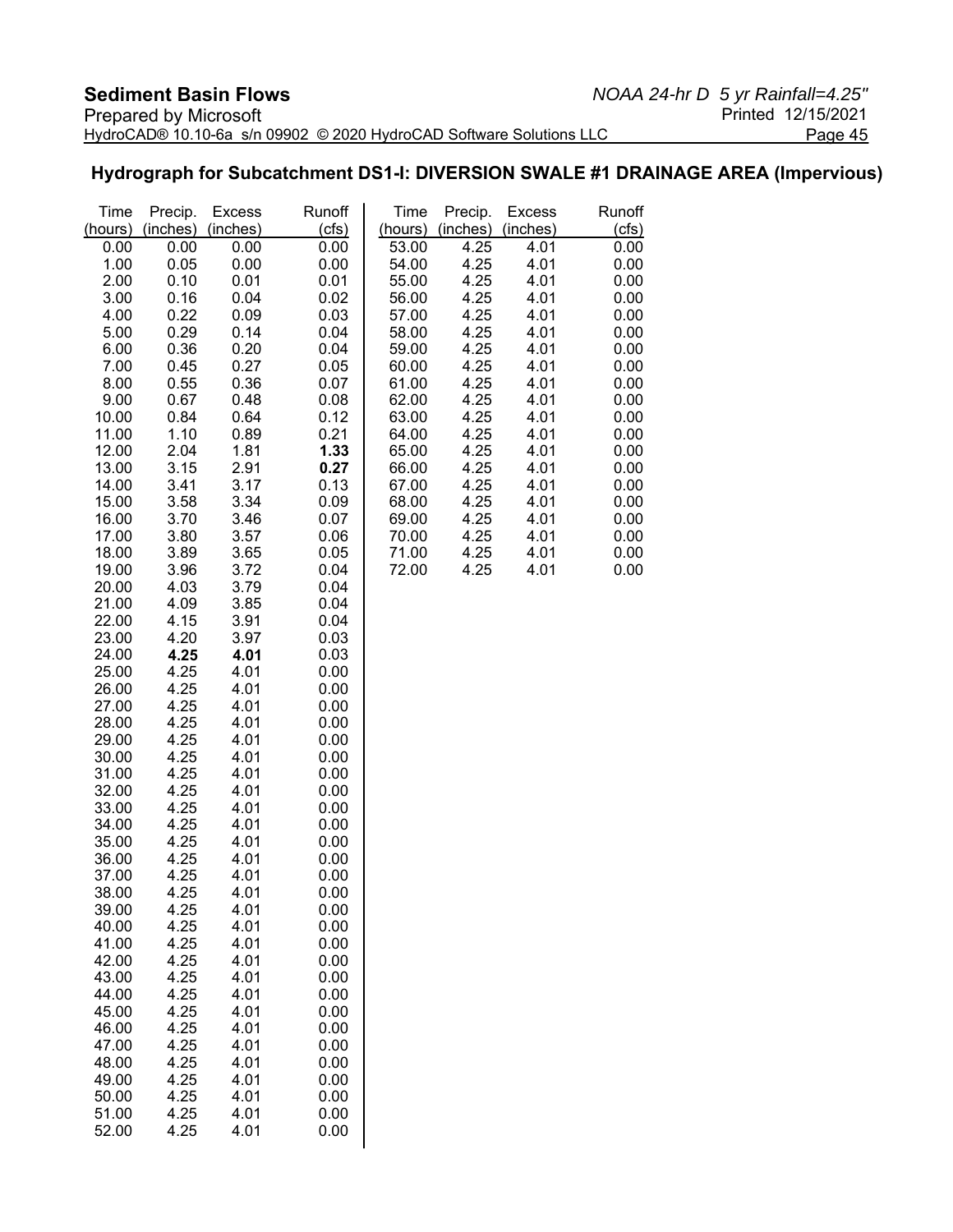#### **Summary for Subcatchment DS1-P: DIVERSION SWALE #1 DRAINAGE AREA (Pervious)**

Runoff = 26.79 cfs @ 12.14 hrs, Volume= 2.062 af, Depth= 3.26" Routed to Reach DS1 : DIVERSION SWALE #1

Runoff by SCS TR-20 method, UH=SCS, Weighted-CN, Time Span= 0.00-72.00 hrs, dt= 0.01 hrs NOAA 24-hr D 5 yr Rainfall=4.25"

| Area (ac)   |                          | CΝ              | Description              |                   |                                                                 |
|-------------|--------------------------|-----------------|--------------------------|-------------------|-----------------------------------------------------------------|
|             | 7.596                    | 91              | Fallow, bare soil, HSG C |                   |                                                                 |
|             | 7.596                    |                 | 100.00% Pervious Area    |                   |                                                                 |
| Тc<br>(min) | Length<br>(feet)         | Slope<br>ft/ft) | Velocity<br>(ft/sec)     | Capacity<br>(cfs) | Description                                                     |
| 1.1         | 100                      | 0.0250          | 1.53                     |                   | <b>Sheet Flow, A-B</b>                                          |
|             |                          |                 |                          |                   | Smooth surfaces $n = 0.011$ P2= 3.31"                           |
| 5.1         | 466                      | 0.0230          | 1.52                     |                   | <b>Shallow Concentrated Flow, B-C</b>                           |
| 0.7         | 227                      | 0.0077          | 5.65                     | 401.45            | Nearly Bare & Untilled Kv= 10.0 fps<br><b>Channel Flow, C-D</b> |
|             |                          |                 |                          |                   | Area = 71.0 sf Perim = 76.2' r = 0.93'                          |
|             |                          |                 |                          |                   | $n = 0.022$ Earth, clean & straight                             |
| <u>_</u>    | $\overline{\phantom{a}}$ | —               |                          |                   |                                                                 |

6.9 793 Total

#### **Subcatchment DS1-P: DIVERSION SWALE #1 DRAINAGE AREA (Pervious)**

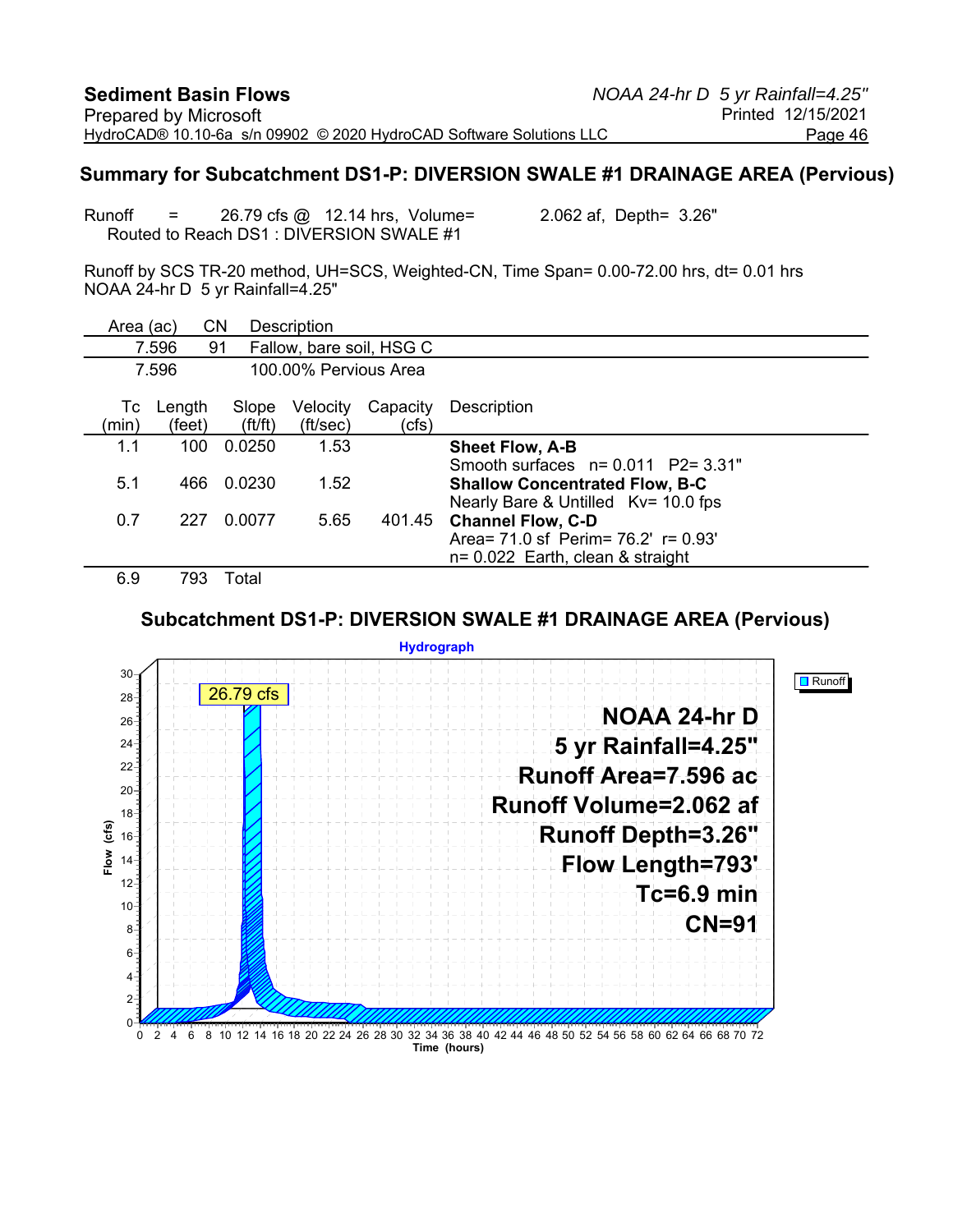### **Hydrograph for Subcatchment DS1-P: DIVERSION SWALE #1 DRAINAGE AREA (Pervious)**

| Time           | Precip.      | <b>Excess</b> | Runoff       | Time           | Precip.      | <b>Excess</b> | Runoff       |
|----------------|--------------|---------------|--------------|----------------|--------------|---------------|--------------|
| (hours)        | (inches)     | (inches)      | (cfs)        | (hours)        | (inches)     | (inches)      | (cfs)        |
| 0.00           | 0.00         | 0.00          | 0.00         | 53.00          | 4.25         | 3.26          | 0.00         |
| 1.00           | 0.05         | 0.00          | 0.00         | 54.00          | 4.25         | 3.26          | 0.00         |
| 2.00           | 0.10         | 0.00          | 0.00         | 55.00          | 4.25         | 3.26          | 0.00         |
| 3.00           | 0.16         | 0.00          | 0.00         | 56.00          | 4.25         | 3.26          | 0.00         |
| 4.00           | 0.22         | 0.00          | 0.02         | 57.00          | 4.25         | 3.26          | 0.00         |
| 5.00           | 0.29         | 0.01          | 0.08         | 58.00          | 4.25         | 3.26          | 0.00         |
| 6.00           | 0.36         | 0.02          | 0.15         | 59.00          | 4.25         | 3.26          | 0.00         |
| 7.00           | 0.45         | 0.05          | 0.25         | 60.00          | 4.25         | 3.26          | 0.00         |
| 8.00           | 0.55         | 0.09          | 0.38         | 61.00          | 4.25         | 3.26          | 0.00         |
| 9.00<br>10.00  | 0.67<br>0.84 | 0.15<br>0.25  | 0.53<br>0.93 | 62.00<br>63.00 | 4.25<br>4.25 | 3.26<br>3.26  | 0.00<br>0.00 |
| 11.00          | 1.10         | 0.43          | 1.88         | 64.00          | 4.25         | 3.26          | 0.00         |
| 12.00          | 2.04         | 1.20          | 13.74        | 65.00          | 4.25         | 3.26          | 0.00         |
| 13.00          | 3.15         | 2.21          | 3.02         | 66.00          | 4.25         | 3.26          | 0.00         |
| 14.00          | 3.41         | 2.45          | 1.51         | 67.00          | 4.25         | 3.26          | 0.00         |
| 15.00          | 3.58         | 2.61          | 1.03         | 68.00          | 4.25         | 3.26          | 0.00         |
| 16.00          | 3.70         | 2.73          | 0.84         | 69.00          | 4.25         | 3.26          | 0.00         |
| 17.00          | 3.80         | 2.83          | 0.70         | 70.00          | 4.25         | 3.26          | 0.00         |
| 18.00          | 3.89         | 2.91          | 0.57         | 71.00          | 4.25         | 3.26          | 0.00         |
| 19.00          | 3.96         | 2.98          | 0.52         | 72.00          | 4.25         | 3.26          | 0.00         |
| 20.00          | 4.03         | 3.04          | 0.48         |                |              |               |              |
| 21.00          | 4.09         | 3.10          | 0.45         |                |              |               |              |
| 22.00          | 4.15         | 3.16          | 0.41         |                |              |               |              |
| 23.00          | 4.20         | 3.21          | 0.38         |                |              |               |              |
| 24.00          | 4.25         | 3.26          | 0.35         |                |              |               |              |
| 25.00          | 4.25         | 3.26          | 0.00         |                |              |               |              |
| 26.00          | 4.25         | 3.26          | 0.00         |                |              |               |              |
| 27.00          | 4.25         | 3.26          | 0.00         |                |              |               |              |
| 28.00<br>29.00 | 4.25<br>4.25 | 3.26          | 0.00<br>0.00 |                |              |               |              |
| 30.00          | 4.25         | 3.26<br>3.26  | 0.00         |                |              |               |              |
| 31.00          | 4.25         | 3.26          | 0.00         |                |              |               |              |
| 32.00          | 4.25         | 3.26          | 0.00         |                |              |               |              |
| 33.00          | 4.25         | 3.26          | 0.00         |                |              |               |              |
| 34.00          | 4.25         | 3.26          | 0.00         |                |              |               |              |
| 35.00          | 4.25         | 3.26          | 0.00         |                |              |               |              |
| 36.00          | 4.25         | 3.26          | 0.00         |                |              |               |              |
| 37.00          | 4.25         | 3.26          | 0.00         |                |              |               |              |
| 38.00          | 4.25         | 3.26          | 0.00         |                |              |               |              |
| 39.00          | 4.25         | 3.26          | 0.00         |                |              |               |              |
| 40.00          | 4.25         | 3.26          | 0.00         |                |              |               |              |
| 41.00          | 4.25         | 3.26          | 0.00         |                |              |               |              |
| 42.00          | 4.25         | 3.26          | 0.00         |                |              |               |              |
| 43.00          | 4.25         | 3.26          | 0.00         |                |              |               |              |
| 44.00          | 4.25         | 3.26          | 0.00         |                |              |               |              |
| 45.00<br>46.00 | 4.25         | 3.26          | 0.00         |                |              |               |              |
| 47.00          | 4.25<br>4.25 | 3.26<br>3.26  | 0.00<br>0.00 |                |              |               |              |
| 48.00          | 4.25         | 3.26          | 0.00         |                |              |               |              |
| 49.00          | 4.25         | 3.26          | 0.00         |                |              |               |              |
| 50.00          | 4.25         | 3.26          | 0.00         |                |              |               |              |
| 51.00          | 4.25         | 3.26          | 0.00         |                |              |               |              |
| 52.00          | 4.25         | 3.26          | 0.00         |                |              |               |              |
|                |              |               |              |                |              |               |              |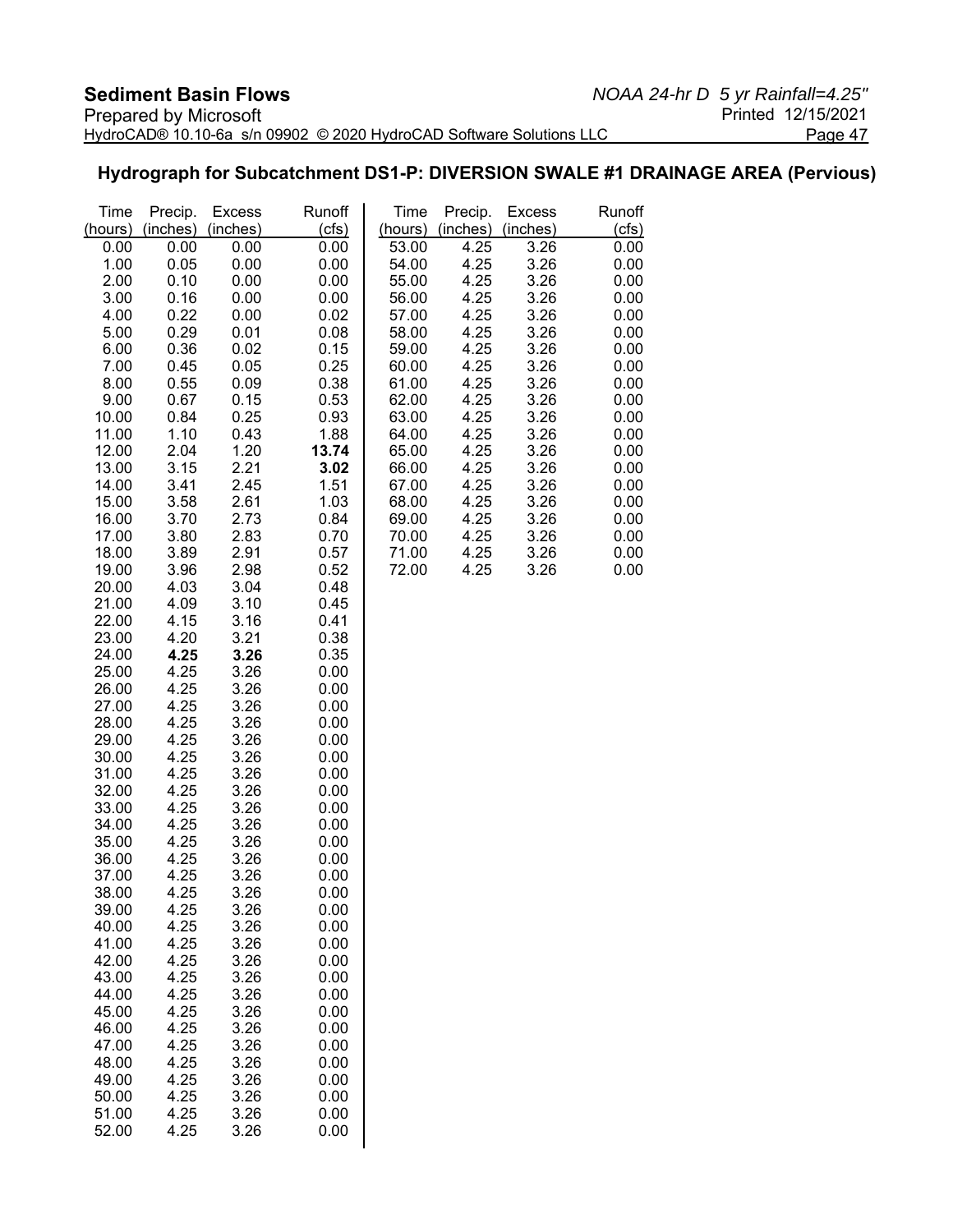#### **Summary for Subcatchment DS2-P: DIVERSION SWALE #2 DRAINAGE AREA (Pervious)**

Runoff = 6.22 cfs @ 12.17 hrs, Volume= 0.510 af, Depth= 2.77" Routed to Reach DS2 : DIVERSION SWALE #2

Runoff by SCS TR-20 method, UH=SCS, Weighted-CN, Time Span= 0.00-72.00 hrs, dt= 0.01 hrs NOAA 24-hr D 5 yr Rainfall=4.25"

| Area (ac) |        | CΝ                    | Description              |          |                                           |
|-----------|--------|-----------------------|--------------------------|----------|-------------------------------------------|
|           | 0.340  | 77                    | Fallow, bare soil, HSG A |          |                                           |
|           | 1.450  | 86                    | Fallow, bare soil, HSG B |          |                                           |
|           | 0.416  | 91                    | Fallow, bare soil, HSG C |          |                                           |
|           | 2.206  | 86                    | <b>Weighted Average</b>  |          |                                           |
|           | 2.206  |                       | 100.00% Pervious Area    |          |                                           |
|           |        |                       |                          |          |                                           |
| Тc        | Length | Slope                 | Velocity                 | Capacity | Description                               |
| (min)     | (feet) | $({\rm ft}/{\rm ft})$ | (ft/sec)                 | (cfs)    |                                           |
| 3.1       | 100    | 0.0385                | 0.54                     |          | <b>Sheet Flow, A-B</b>                    |
|           |        |                       |                          |          | Fallow n= 0.050 P2= 3.31"                 |
| 6.0       | 445    | 0.0152                | 1.23                     |          | <b>Shallow Concentrated Flow, B-C</b>     |
|           |        |                       |                          |          | Nearly Bare & Untilled Kv= 10.0 fps       |
| 0.4       | 213    | 0.0188                | 8.44                     | 295.55   | <b>Channel Flow, C-D</b>                  |
|           |        |                       |                          |          | Area= $35.0$ sf Perim= $40.2'$ r= $0.87'$ |
|           |        |                       |                          |          | $n = 0.022$ Earth, clean & straight       |
| 9.5       | 758    | Total                 |                          |          |                                           |

**Subcatchment DS2-P: DIVERSION SWALE #2 DRAINAGE AREA (Pervious)**

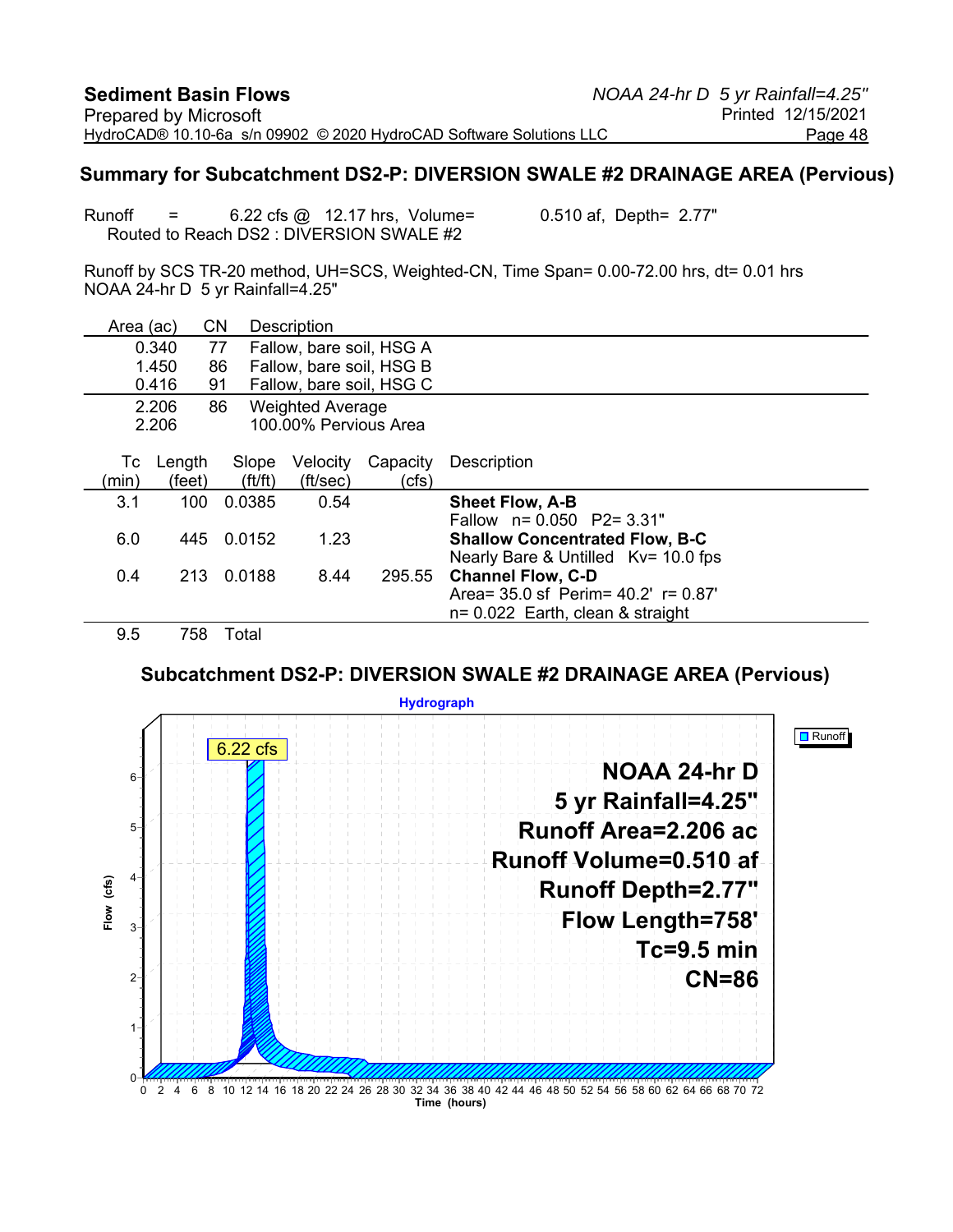## **Hydrograph for Subcatchment DS2-P: DIVERSION SWALE #2 DRAINAGE AREA (Pervious)**

| Time           | Precip.      | <b>Excess</b> | Runoff       | Time           | Precip.      | <b>Excess</b>    | Runoff       |
|----------------|--------------|---------------|--------------|----------------|--------------|------------------|--------------|
| (hours)        | (inches)     | (inches)      | (cts)        | (hours)        | (inches)     | (inches)<br>2.77 | (cfs)        |
| 0.00<br>1.00   | 0.00<br>0.05 | 0.00<br>0.00  | 0.00<br>0.00 | 53.00<br>54.00 | 4.25<br>4.25 | 2.77             | 0.00<br>0.00 |
| 2.00           | 0.10         | 0.00          | 0.00         | 55.00          | 4.25         | 2.77             | 0.00         |
| 3.00           | 0.16         | 0.00          | 0.00         | 56.00          | 4.25         | 2.77             | 0.00         |
| 4.00           | 0.22         | 0.00          | 0.00         | 57.00          | 4.25         | 2.77             | 0.00         |
| 5.00           | 0.29         | 0.00          | 0.00         | 58.00          | 4.25         | 2.77             | 0.00         |
| 6.00           | 0.36         | 0.00          | 0.01         | 59.00          | 4.25         | 2.77             | 0.00         |
| 7.00           | 0.45         | 0.01          | 0.02         | 60.00          | 4.25         | 2.77             | 0.00         |
| 8.00           | 0.55         | 0.03          | 0.05         | 61.00          | 4.25         | 2.77             | 0.00         |
| 9.00           | 0.67         | 0.06          | 0.09         | 62.00          | 4.25         | 2.77             | 0.00         |
| 10.00          | 0.84         | 0.12          | 0.17         | 63.00          | 4.25         | 2.77             | 0.00         |
| 11.00          | 1.10         | 0.25          | 0.39         | 64.00          | 4.25         | 2.77             | 0.00         |
| 12.00          | 2.04         | 0.88          | 2.77         | 65.00          | 4.25         | 2.77             | 0.00         |
| 13.00          | 3.15         | 1.79          | 0.84         | 66.00          | 4.25         | 2.77             | 0.00         |
| 14.00<br>15.00 | 3.41<br>3.58 | 2.02<br>2.17  | 0.41<br>0.29 | 67.00<br>68.00 | 4.25<br>4.25 | 2.77<br>2.77     | 0.00<br>0.00 |
| 16.00          | 3.70         | 2.27          | 0.23         | 69.00          | 4.25         | 2.77             | 0.00         |
| 17.00          | 3.80         | 2.37          | 0.19         | 70.00          | 4.25         | 2.77             | 0.00         |
| 18.00          | 3.89         | 2.44          | 0.16         | 71.00          | 4.25         | 2.77             | 0.00         |
| 19.00          | 3.96         | 2.51          | 0.14         | 72.00          | 4.25         | 2.77             | 0.00         |
| 20.00          | 4.03         | 2.57          | 0.13         |                |              |                  |              |
| 21.00          | 4.09         | 2.63          | 0.12         |                |              |                  |              |
| 22.00          | 4.15         | 2.68          | 0.11         |                |              |                  |              |
| 23.00          | 4.20         | 2.73          | 0.11         |                |              |                  |              |
| 24.00<br>25.00 | 4.25<br>4.25 | 2.77<br>2.77  | 0.10<br>0.00 |                |              |                  |              |
| 26.00          | 4.25         | 2.77          | 0.00         |                |              |                  |              |
| 27.00          | 4.25         | 2.77          | 0.00         |                |              |                  |              |
| 28.00          | 4.25         | 2.77          | 0.00         |                |              |                  |              |
| 29.00          | 4.25         | 2.77          | 0.00         |                |              |                  |              |
| 30.00          | 4.25         | 2.77          | 0.00         |                |              |                  |              |
| 31.00          | 4.25         | 2.77          | 0.00         |                |              |                  |              |
| 32.00          | 4.25         | 2.77          | 0.00         |                |              |                  |              |
| 33.00          | 4.25         | 2.77          | 0.00         |                |              |                  |              |
| 34.00<br>35.00 | 4.25<br>4.25 | 2.77<br>2.77  | 0.00<br>0.00 |                |              |                  |              |
| 36.00          | 4.25         | 2.77          | 0.00         |                |              |                  |              |
| 37.00          | 4.25         | 2.77          | 0.00         |                |              |                  |              |
| 38.00          | 4.25         | 2.77          | 0.00         |                |              |                  |              |
| 39.00          | 4.25         | 2.77          | 0.00         |                |              |                  |              |
| 40.00          | 4.25         | 2.77          | 0.00         |                |              |                  |              |
| 41.00          | 4.25         | 2.77          | 0.00         |                |              |                  |              |
| 42.00          | 4.25         | 2.77          | 0.00         |                |              |                  |              |
| 43.00          | 4.25         | 2.77          | 0.00         |                |              |                  |              |
| 44.00<br>45.00 | 4.25<br>4.25 | 2.77          | 0.00<br>0.00 |                |              |                  |              |
| 46.00          | 4.25         | 2.77<br>2.77  | 0.00         |                |              |                  |              |
| 47.00          | 4.25         | 2.77          | 0.00         |                |              |                  |              |
| 48.00          | 4.25         | 2.77          | 0.00         |                |              |                  |              |
| 49.00          | 4.25         | 2.77          | 0.00         |                |              |                  |              |
| 50.00          | 4.25         | 2.77          | 0.00         |                |              |                  |              |
| 51.00          | 4.25         | 2.77          | 0.00         |                |              |                  |              |
| 52.00          | 4.25         | 2.77          | 0.00         |                |              |                  |              |
|                |              |               |              |                |              |                  |              |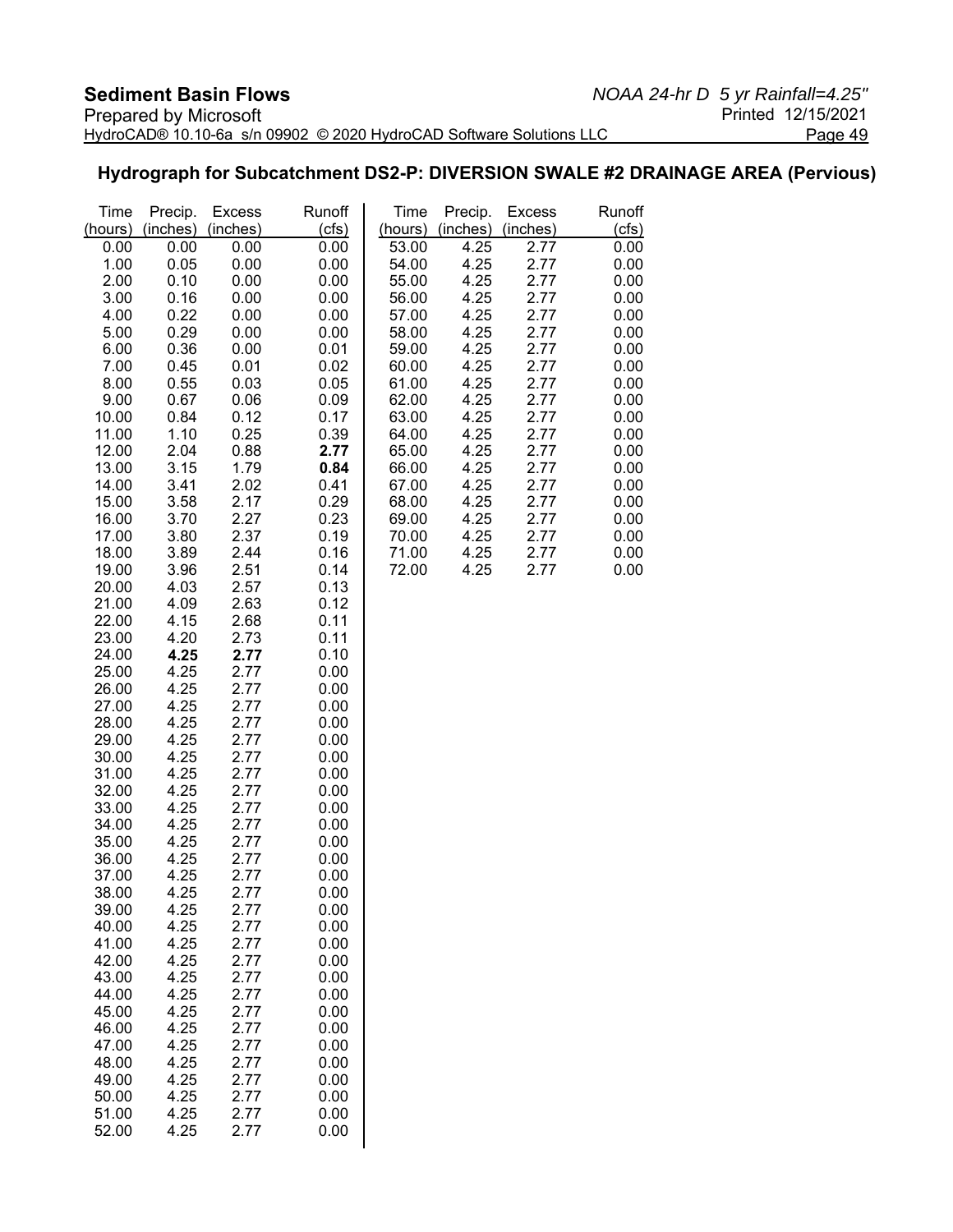#### **Summary for Subcatchment SB-I: SEDIMENT BASIN DRAINAGE AREA (Impervious)**

Runoff  $=$  0.71 cfs  $\omega$  12.15 hrs, Volume= 0.063 af, Depth= 4.01" Routed to Pond SB : SEDIMENT BASIN

Runoff by SCS TR-20 method, UH=SCS, Weighted-CN, Time Span= 0.00-72.00 hrs, dt= 0.01 hrs NOAA 24-hr D 5 yr Rainfall=4.25"

| Area (ac)   |                  | CΝ |                                | <b>Description</b>          |                         |                      |  |  |
|-------------|------------------|----|--------------------------------|-----------------------------|-------------------------|----------------------|--|--|
|             | 0.189            | 98 |                                | Unconnected pavement, HSG C |                         |                      |  |  |
|             | 0.189<br>0.189   |    |                                | 100.00% Unconnected         | 100.00% Impervious Area |                      |  |  |
| Tc<br>(min) | Length<br>(feet) |    | Slope<br>$({\rm ft}/{\rm ft})$ | Velocity<br>(ft/sec)        | Capacity<br>(cfs)       | Description          |  |  |
| 8.0         |                  |    |                                |                             |                         | <b>Direct Entry,</b> |  |  |

### **Subcatchment SB-I: SEDIMENT BASIN DRAINAGE AREA (Impervious)**

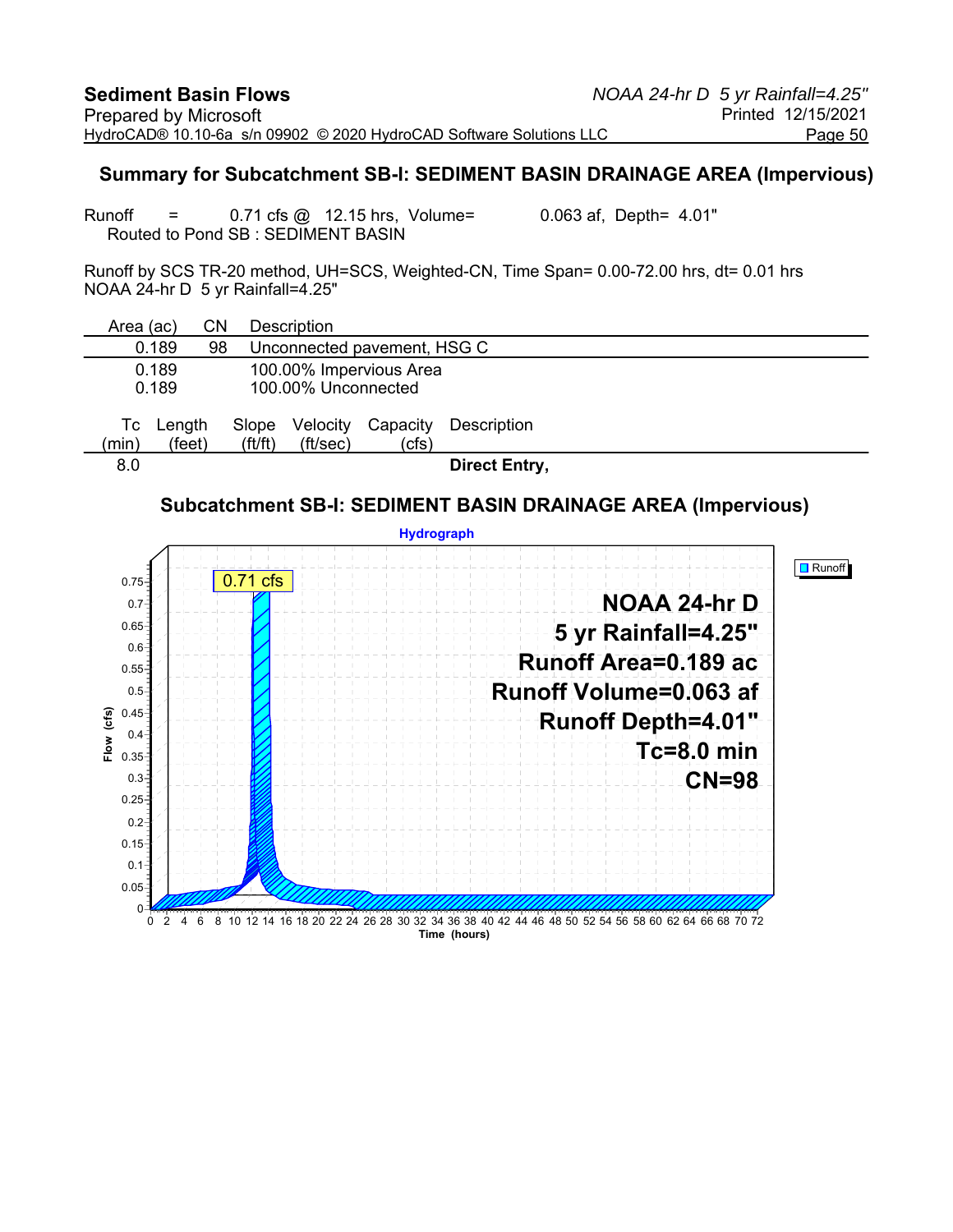### **Hydrograph for Subcatchment SB-I: SEDIMENT BASIN DRAINAGE AREA (Impervious)**

| Time           | Precip.      | <b>Excess</b> | Runoff       | Time           | Precip.      | <b>Excess</b> | Runoff       |
|----------------|--------------|---------------|--------------|----------------|--------------|---------------|--------------|
| (hours)        | (inches)     | (inches)      | (cts)        | (hours)        | (inches)     | (inches)      | (cfs)        |
| 0.00           | 0.00         | 0.00          | 0.00         | 53.00          | 4.25         | 4.01          | 0.00         |
| 1.00           | 0.05         | 0.00          | 0.00         | 54.00          | 4.25         | 4.01          | 0.00         |
| 2.00           | 0.10         | 0.01          | 0.00         | 55.00          | 4.25         | 4.01          | 0.00         |
| 3.00           | 0.16         | 0.04          | 0.01         | 56.00          | 4.25         | 4.01          | 0.00         |
| 4.00           | 0.22         | 0.09          | 0.01         | 57.00          | 4.25         | 4.01          | 0.00         |
| 5.00           | 0.29         | 0.14          | 0.01         | 58.00          | 4.25         | 4.01          | 0.00         |
| 6.00           | 0.36         | 0.20          | 0.01         | 59.00          | 4.25         | 4.01          | 0.00         |
| 7.00           | 0.45         | 0.27          | 0.02         | 60.00          | 4.25         | 4.01          | 0.00         |
| 8.00           | 0.55         | 0.36          | 0.02         | 61.00          | 4.25         | 4.01          | 0.00         |
| 9.00<br>10.00  | 0.67<br>0.84 | 0.48          | 0.02         | 62.00<br>63.00 | 4.25<br>4.25 | 4.01<br>4.01  | 0.00<br>0.00 |
| 11.00          | 1.10         | 0.64<br>0.89  | 0.04<br>0.06 | 64.00          | 4.25         | 4.01          | 0.00         |
| 12.00          | 2.04         | 1.81          | 0.36         | 65.00          | 4.25         | 4.01          | 0.00         |
| 13.00          | 3.15         | 2.91          | 0.08         | 66.00          | 4.25         | 4.01          | 0.00         |
| 14.00          | 3.41         | 3.17          | 0.04         | 67.00          | 4.25         | 4.01          | 0.00         |
| 15.00          | 3.58         | 3.34          | 0.03         | 68.00          | 4.25         | 4.01          | 0.00         |
| 16.00          | 3.70         | 3.46          | 0.02         | 69.00          | 4.25         | 4.01          | 0.00         |
| 17.00          | 3.80         | 3.57          | 0.02         | 70.00          | 4.25         | 4.01          | 0.00         |
| 18.00          | 3.89         | 3.65          | 0.01         | 71.00          | 4.25         | 4.01          | 0.00         |
| 19.00          | 3.96         | 3.72          | 0.01         | 72.00          | 4.25         | 4.01          | 0.00         |
| 20.00          | 4.03         | 3.79          | 0.01         |                |              |               |              |
| 21.00          | 4.09         | 3.85          | 0.01         |                |              |               |              |
| 22.00          | 4.15         | 3.91          | 0.01         |                |              |               |              |
| 23.00          | 4.20         | 3.97          | 0.01         |                |              |               |              |
| 24.00          | 4.25         | 4.01          | 0.01         |                |              |               |              |
| 25.00          | 4.25         | 4.01          | 0.00         |                |              |               |              |
| 26.00          | 4.25         | 4.01          | 0.00         |                |              |               |              |
| 27.00<br>28.00 | 4.25<br>4.25 | 4.01<br>4.01  | 0.00<br>0.00 |                |              |               |              |
| 29.00          | 4.25         | 4.01          | 0.00         |                |              |               |              |
| 30.00          | 4.25         | 4.01          | 0.00         |                |              |               |              |
| 31.00          | 4.25         | 4.01          | 0.00         |                |              |               |              |
| 32.00          | 4.25         | 4.01          | 0.00         |                |              |               |              |
| 33.00          | 4.25         | 4.01          | 0.00         |                |              |               |              |
| 34.00          | 4.25         | 4.01          | 0.00         |                |              |               |              |
| 35.00          | 4.25         | 4.01          | 0.00         |                |              |               |              |
| 36.00          | 4.25         | 4.01          | 0.00         |                |              |               |              |
| 37.00          | 4.25         | 4.01          | 0.00         |                |              |               |              |
| 38.00          | 4.25         | 4.01          | 0.00         |                |              |               |              |
| 39.00          | 4.25         | 4.01          | 0.00         |                |              |               |              |
| 40.00          | 4.25         | 4.01          | 0.00         |                |              |               |              |
| 41.00          | 4.25         | 4.01          | 0.00         |                |              |               |              |
| 42.00          | 4.25         | 4.01          | 0.00         |                |              |               |              |
| 43.00          | 4.25         | 4.01          | 0.00<br>0.00 |                |              |               |              |
| 44.00          | 4.25<br>4.25 | 4.01          |              |                |              |               |              |
| 45.00<br>46.00 | 4.25         | 4.01<br>4.01  | 0.00<br>0.00 |                |              |               |              |
| 47.00          | 4.25         | 4.01          | 0.00         |                |              |               |              |
| 48.00          | 4.25         | 4.01          | 0.00         |                |              |               |              |
| 49.00          | 4.25         | 4.01          | 0.00         |                |              |               |              |
| 50.00          | 4.25         | 4.01          | 0.00         |                |              |               |              |
| 51.00          | 4.25         | 4.01          | 0.00         |                |              |               |              |
| 52.00          | 4.25         | 4.01          | 0.00         |                |              |               |              |
|                |              |               |              |                |              |               |              |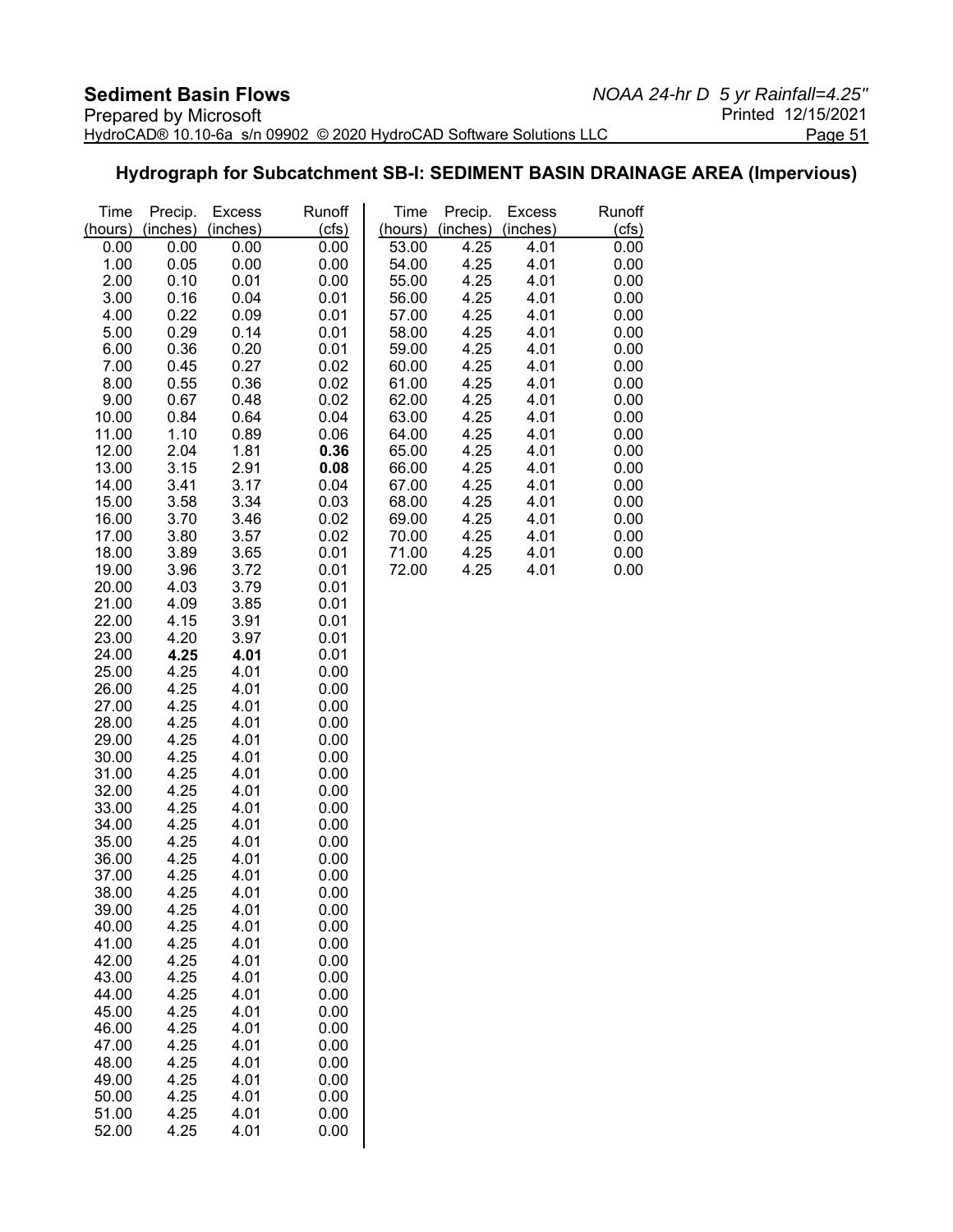#### **Summary for Subcatchment SB-P: SEDIMENT BASIN DRAINAGE AREA (Pervious)**

Runoff = 14.84 cfs @ 12.15 hrs, Volume= 1.190 af, Depth= 3.26" Routed to Pond SB : SEDIMENT BASIN

Runoff by SCS TR-20 method, UH=SCS, Weighted-CN, Time Span= 0.00-72.00 hrs, dt= 0.01 hrs NOAA 24-hr D 5 yr Rainfall=4.25"

| Area (ac)                              |                  | CΝ                             | Description              |                   |                                                                                                                     |  |
|----------------------------------------|------------------|--------------------------------|--------------------------|-------------------|---------------------------------------------------------------------------------------------------------------------|--|
|                                        | 0.243            | 86                             | Fallow, bare soil, HSG B |                   |                                                                                                                     |  |
|                                        | 4.141            | 91                             | Fallow, bare soil, HSG C |                   |                                                                                                                     |  |
| 4.384<br><b>Weighted Average</b><br>91 |                  |                                |                          |                   |                                                                                                                     |  |
|                                        | 4.384            |                                | 100.00% Pervious Area    |                   |                                                                                                                     |  |
| Тc<br>(min)                            | Length<br>(feet) | Slope<br>$({\rm ft}/{\rm ft})$ | Velocity<br>(ft/sec)     | Capacity<br>(cfs) | Description                                                                                                         |  |
| 1.2                                    | 100              | 0.0200                         | 1.40                     |                   | <b>Sheet Flow, A-B</b>                                                                                              |  |
| 6.8                                    | 583              | 0.0202                         | 1.42                     |                   | Smooth surfaces $n=0.011$ P2= 3.31"<br><b>Shallow Concentrated Flow, B-C</b><br>Nearly Bare & Untilled Kv= 10.0 fps |  |
| 8.0                                    | 683              | Total                          |                          |                   |                                                                                                                     |  |

#### **Subcatchment SB-P: SEDIMENT BASIN DRAINAGE AREA (Pervious)**

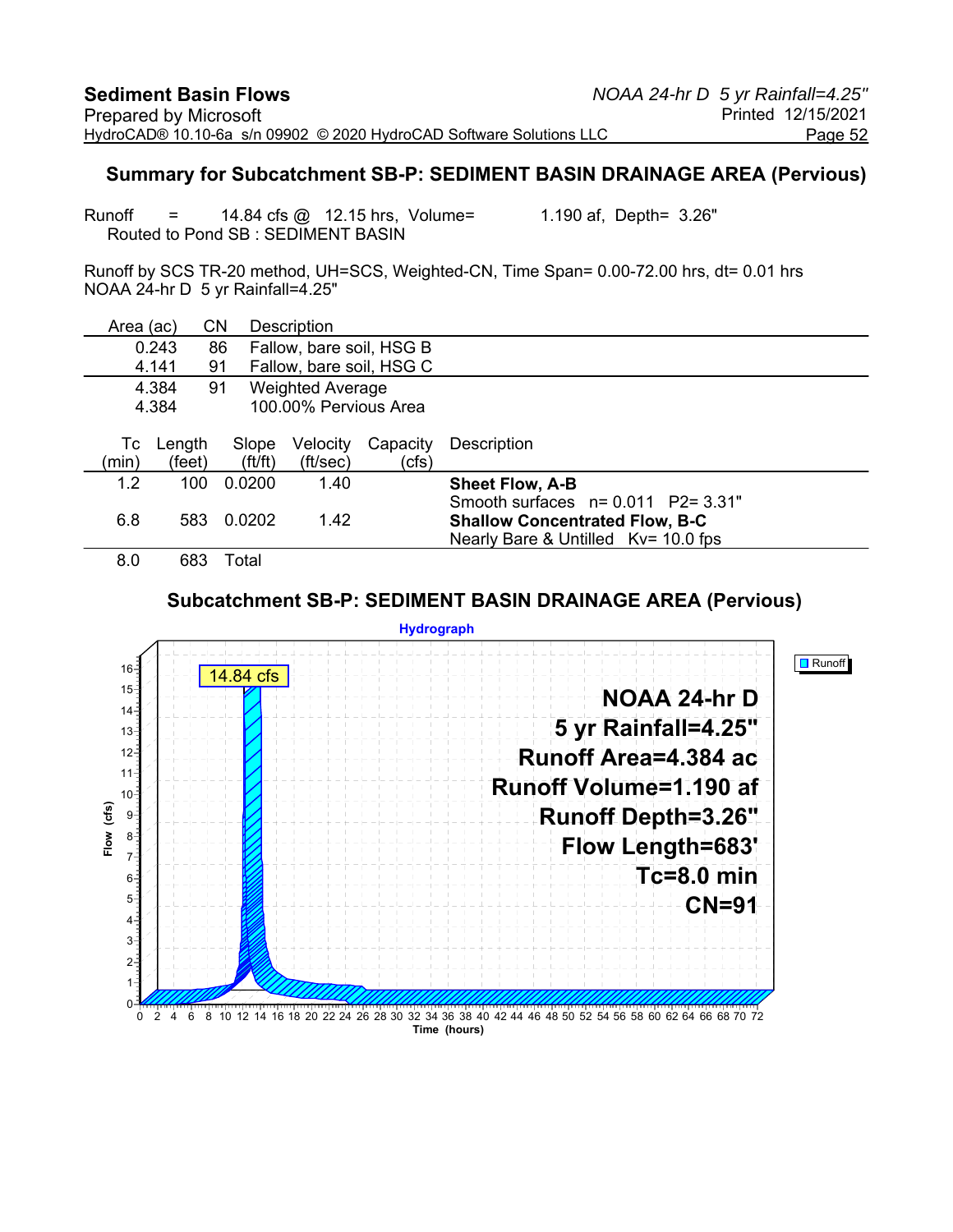### **Hydrograph for Subcatchment SB-P: SEDIMENT BASIN DRAINAGE AREA (Pervious)**

| Time           | Precip.      | <b>Excess</b> | Runoff       | Time           | Precip.      | <b>Excess</b> | Runoff       |
|----------------|--------------|---------------|--------------|----------------|--------------|---------------|--------------|
| (hours)        | (inches)     | (inches)      | (cfs)        | (hours)        | (inches)     | (inches)      | (cfs)        |
| 0.00           | 0.00         | 0.00          | 0.00         | 53.00          | 4.25         | 3.26          | 0.00         |
| 1.00           | 0.05         | 0.00          | 0.00         | 54.00          | 4.25         | 3.26          | 0.00         |
| 2.00           | 0.10         | 0.00          | 0.00         | 55.00          | 4.25         | 3.26          | 0.00         |
| 3.00           | 0.16         | 0.00          | 0.00         | 56.00          | 4.25         | 3.26          | 0.00         |
| 4.00           | 0.22         | 0.00          | 0.01         | 57.00          | 4.25         | 3.26          | 0.00         |
| 5.00           | 0.29         | 0.01          | 0.05         | 58.00          | 4.25         | 3.26          | 0.00         |
| 6.00           | 0.36         | 0.02          | 0.08         | 59.00          | 4.25         | 3.26          | 0.00         |
| 7.00           | 0.45         | 0.05          | 0.14         | 60.00          | 4.25         | 3.26          | 0.00         |
| 8.00           | 0.55         | 0.09          | 0.22         | 61.00          | 4.25         | 3.26          | 0.00         |
| 9.00<br>10.00  | 0.67<br>0.84 | 0.15<br>0.25  | 0.31<br>0.53 | 62.00<br>63.00 | 4.25<br>4.25 | 3.26<br>3.26  | 0.00<br>0.00 |
| 11.00          | 1.10         | 0.43          | 1.07         | 64.00          | 4.25         | 3.26          | 0.00         |
| 12.00          | 2.04         | 1.20          | 7.26         | 65.00          | 4.25         | 3.26          | 0.00         |
| 13.00          | 3.15         | 2.21          | 1.78         | 66.00          | 4.25         | 3.26          | 0.00         |
| 14.00          | 3.41         | 2.45          | 0.88         | 67.00          | 4.25         | 3.26          | 0.00         |
| 15.00          | 3.58         | 2.61          | 0.60         | 68.00          | 4.25         | 3.26          | 0.00         |
| 16.00          | 3.70         | 2.73          | 0.49         | 69.00          | 4.25         | 3.26          | 0.00         |
| 17.00          | 3.80         | 2.83          | 0.41         | 70.00          | 4.25         | 3.26          | 0.00         |
| 18.00          | 3.89         | 2.91          | 0.33         | 71.00          | 4.25         | 3.26          | 0.00         |
| 19.00          | 3.96         | 2.98          | 0.30         | 72.00          | 4.25         | 3.26          | 0.00         |
| 20.00          | 4.03         | 3.04          | 0.28         |                |              |               |              |
| 21.00          | 4.09         | 3.10          | 0.26         |                |              |               |              |
| 22.00          | 4.15         | 3.16          | 0.24         |                |              |               |              |
| 23.00          | 4.20         | 3.21          | 0.22         |                |              |               |              |
| 24.00          | 4.25         | 3.26          | 0.20         |                |              |               |              |
| 25.00          | 4.25         | 3.26          | 0.00         |                |              |               |              |
| 26.00          | 4.25         | 3.26          | 0.00         |                |              |               |              |
| 27.00          | 4.25         | 3.26          | 0.00         |                |              |               |              |
| 28.00          | 4.25         | 3.26          | 0.00         |                |              |               |              |
| 29.00          | 4.25         | 3.26          | 0.00         |                |              |               |              |
| 30.00          | 4.25         | 3.26          | 0.00         |                |              |               |              |
| 31.00<br>32.00 | 4.25<br>4.25 | 3.26<br>3.26  | 0.00<br>0.00 |                |              |               |              |
| 33.00          | 4.25         | 3.26          | 0.00         |                |              |               |              |
| 34.00          | 4.25         | 3.26          | 0.00         |                |              |               |              |
| 35.00          | 4.25         | 3.26          | 0.00         |                |              |               |              |
| 36.00          | 4.25         | 3.26          | 0.00         |                |              |               |              |
| 37.00          | 4.25         | 3.26          | 0.00         |                |              |               |              |
| 38.00          | 4.25         | 3.26          | 0.00         |                |              |               |              |
| 39.00          | 4.25         | 3.26          | 0.00         |                |              |               |              |
| 40.00          | 4.25         | 3.26          | 0.00         |                |              |               |              |
| 41.00          | 4.25         | 3.26          | 0.00         |                |              |               |              |
| 42.00          | 4.25         | 3.26          | 0.00         |                |              |               |              |
| 43.00          | 4.25         | 3.26          | 0.00         |                |              |               |              |
| 44.00          | 4.25         | 3.26          | 0.00         |                |              |               |              |
| 45.00          | 4.25         | 3.26          | 0.00         |                |              |               |              |
| 46.00          | 4.25         | 3.26          | 0.00         |                |              |               |              |
| 47.00          | 4.25         | 3.26          | 0.00         |                |              |               |              |
| 48.00          | 4.25         | 3.26          | 0.00         |                |              |               |              |
| 49.00<br>50.00 | 4.25<br>4.25 | 3.26<br>3.26  | 0.00<br>0.00 |                |              |               |              |
| 51.00          | 4.25         | 3.26          | 0.00         |                |              |               |              |
| 52.00          | 4.25         | 3.26          | 0.00         |                |              |               |              |
|                |              |               |              |                |              |               |              |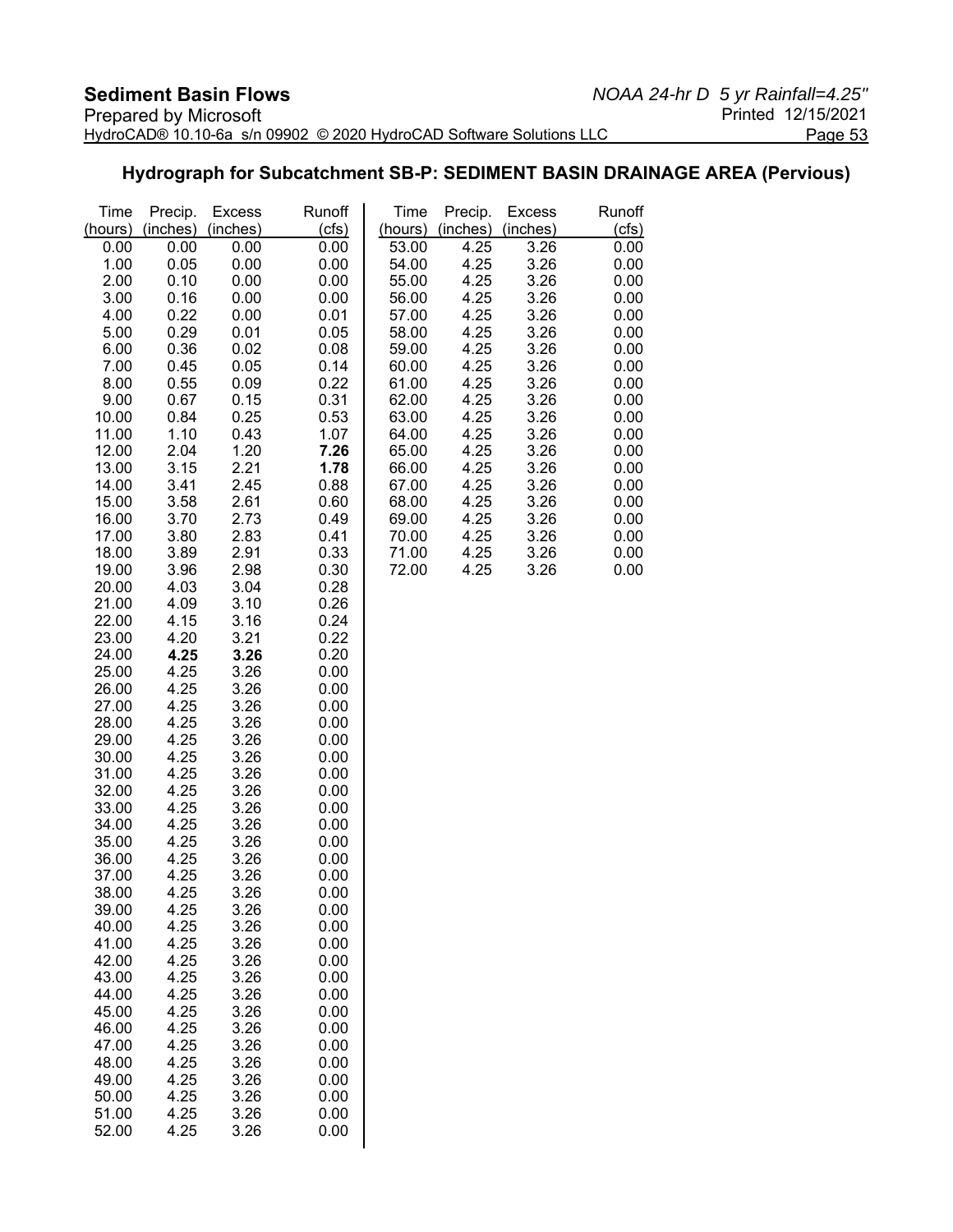#### **Summary for Reach DS1: DIVERSION SWALE #1**

Inflow Area = 8.231 ac, 7.71% Impervious, Inflow Depth = 3.32" for 5 yr event Inflow  $=$  29.29 cfs @ 12.14 hrs, Volume= 2.274 af Outflow  $=$  26.38 cfs  $\textcircled{a}$  12.17 hrs, Volume= 2.274 af, Atten= 10%, Lag= 1.9 min Routed to Pond SB : SEDIMENT BASIN

Routing by Dyn-Stor-Ind method, Time Span= 0.00-72.00 hrs, dt= 0.01 hrs / 2 Max. Velocity= 1.99 fps, Min. Travel Time= 4.4 min Avg. Velocity = 0.53 fps, Avg. Travel Time= 16.4 min

Peak Storage= 6,914 cf @ 12.17 hrs Average Depth at Peak Storage= 0.20' , Surface Width= 67.98' Bank-Full Depth= 2.00' Flow Area= 152.0 sf, Capacity= 1,310.42 cfs

66.00' x 2.00' deep channel, n= 0.022 Earth, clean & straight Side Slope Z-value= 5.0 '/' Top Width= 86.00' Length= 521.5' Slope= 0.0077 '/' Inlet Invert= 87.00', Outlet Invert= 83.00'



#### **Reach DS1: DIVERSION SWALE #1**

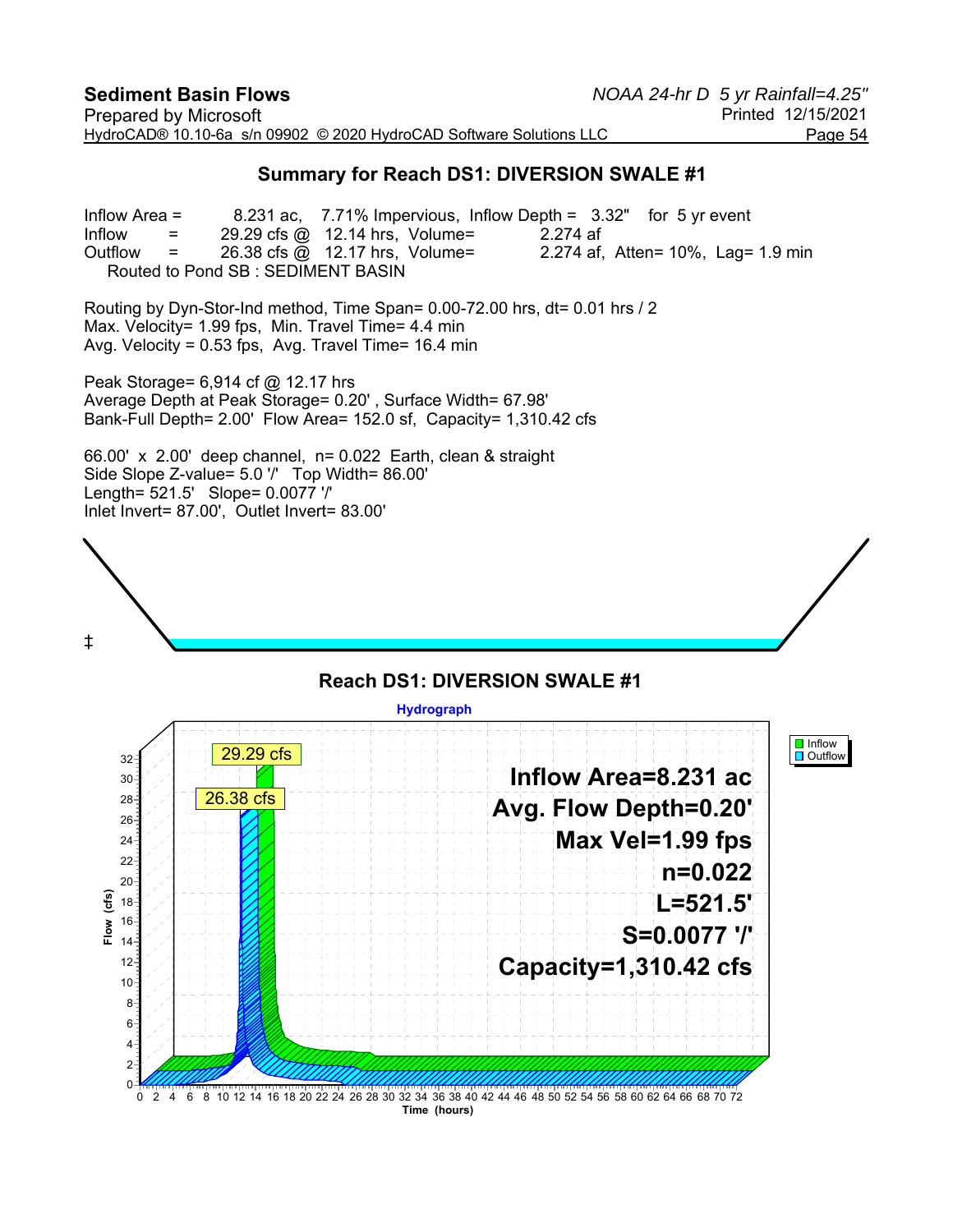### **Hydrograph for Reach DS1: DIVERSION SWALE #1**

| Time    | Inflow | Storage        | Elevation | Outflow |
|---------|--------|----------------|-----------|---------|
| (hours) | (cfs)  | (cubic-feet)   | (feet)    | (cts)   |
| 0.00    | 0.00   | 0              | 87.00     | 0.00    |
| 2.00    | 0.01   | 12             | 87.00     | 0.01    |
| 4.00    | 0.05   | 40             | 87.00     | 0.03    |
| 6.00    | 0.19   | 194            | 87.01     | 0.16    |
| 8.00    | 0.45   | 476            | 87.01     | 0.40    |
| 10.00   | 1.05   | 910            | 87.03     | 0.98    |
| 12.00   | 15.07  | 4,107          | 87.12     | 11.17   |
| 14.00   | 1.64   | 1,326          | 87.04     | 1.73    |
| 16.00   | 0.91   | 888            | 87.03     | 0.94    |
| 18.00   | 0.62   | 724            | 87.02     | 0.64    |
| 20.00   | 0.52   | 642            | 87.02     | 0.54    |
| 22.00   | 0.45   | 553            | 87.02     | 0.46    |
| 24.00   | 0.38   | 463            | 87.01     | 0.39    |
| 26.00   | 0.00   | 2              | 87.00     | 0.00    |
| 28.00   | 0.00   | 0              | 87.00     | 0.00    |
| 30.00   | 0.00   | 0              | 87.00     | 0.00    |
| 32.00   | 0.00   | 0              | 87.00     | 0.00    |
| 34.00   | 0.00   | 0              | 87.00     | 0.00    |
| 36.00   | 0.00   | 0              | 87.00     | 0.00    |
| 38.00   | 0.00   | $\overline{0}$ | 87.00     | 0.00    |
| 40.00   | 0.00   | 0              | 87.00     | 0.00    |
| 42.00   | 0.00   | 0              | 87.00     | 0.00    |
| 44.00   | 0.00   | $\overline{0}$ | 87.00     | 0.00    |
| 46.00   | 0.00   | 0              | 87.00     | 0.00    |
| 48.00   | 0.00   | 0              | 87.00     | 0.00    |
| 50.00   | 0.00   | 0              | 87.00     | 0.00    |
| 52.00   | 0.00   | 0              | 87.00     | 0.00    |
| 54.00   | 0.00   | 0              | 87.00     | 0.00    |
| 56.00   | 0.00   | 0              | 87.00     | 0.00    |
| 58.00   | 0.00   | 0              | 87.00     | 0.00    |
| 60.00   | 0.00   | 0              | 87.00     | 0.00    |
| 62.00   | 0.00   | 0              | 87.00     | 0.00    |
| 64.00   | 0.00   | 0              | 87.00     | 0.00    |
| 66.00   | 0.00   | 0              | 87.00     | 0.00    |
| 68.00   | 0.00   | 0              | 87.00     | 0.00    |
| 70.00   | 0.00   | 0              | 87.00     | 0.00    |
| 72.00   | 0.00   | 0              | 87.00     | 0.00    |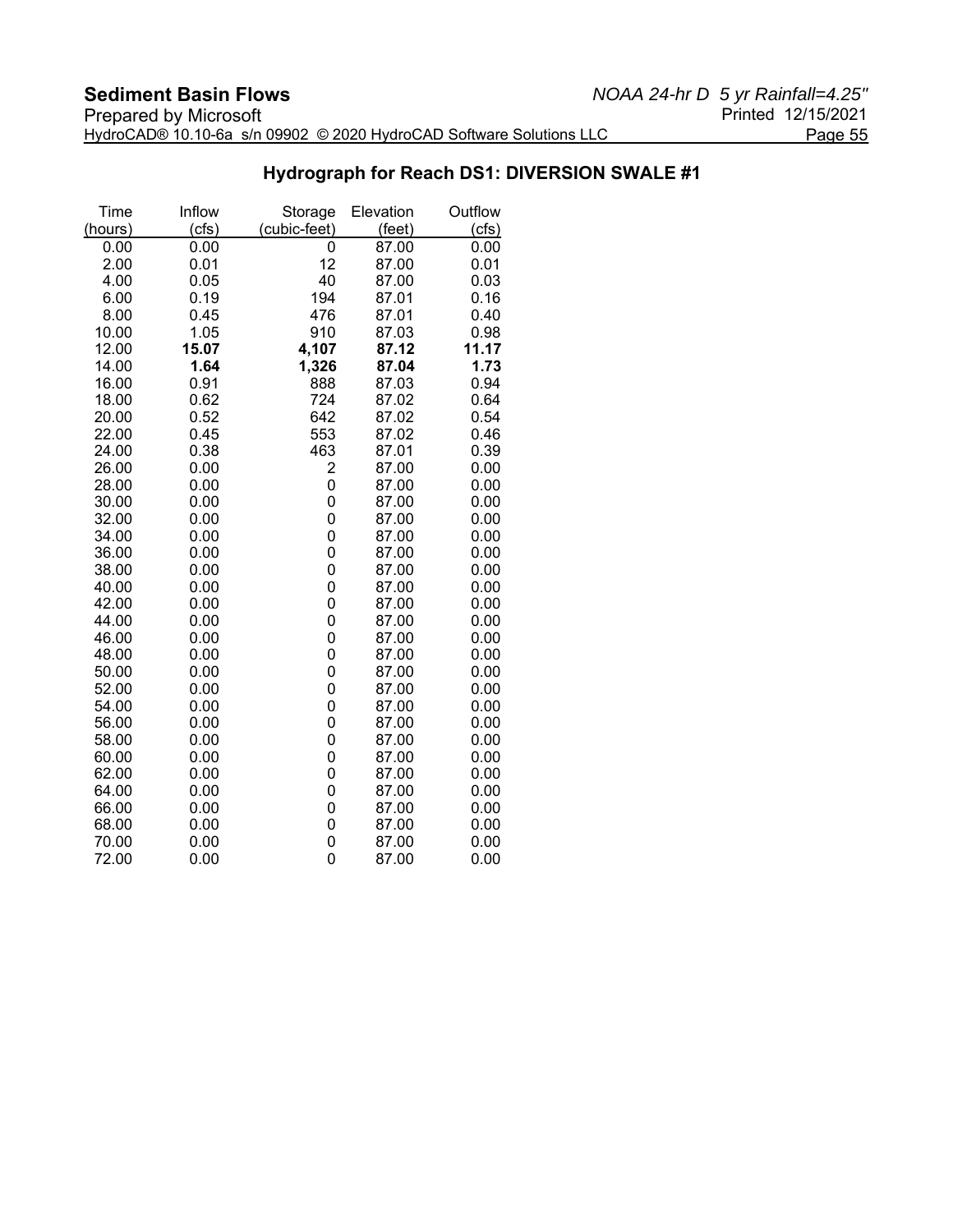#### **Summary for Reach DS2: DIVERSION SWALE #2**

Inflow Area = 2.206 ac, 0.00% Impervious, Inflow Depth = 2.77" for 5 yr event Inflow  $=$  6.22 cfs @ 12.17 hrs, Volume= 0.510 af Outflow  $=$  6.09 cfs  $\omega$  12.18 hrs, Volume= 0.510 af, Atten= 2%, Lag= 1.0 min Routed to Pond SB : SEDIMENT BASIN

Routing by Dyn-Stor-Ind method, Time Span= 0.00-72.00 hrs, dt= 0.01 hrs / 2 Max. Velocity= 1.98 fps, Min. Travel Time= 1.8 min Avg. Velocity =  $0.56$  fps, Avg. Travel Time=  $6.4$  min

Peak Storage= 654 cf @ 12.18 hrs Average Depth at Peak Storage= 0.10' , Surface Width= 31.01' Bank-Full Depth= 1.00' Flow Area= 35.0 sf, Capacity= 295.54 cfs

30.00' x 1.00' deep channel, n= 0.022 Earth, clean & straight Side Slope Z-value= 5.0 '/' Top Width= 40.00' Length= 212.8' Slope= 0.0188 '/' Inlet Invert= 87.00', Outlet Invert= 83.00'



#### **Reach DS2: DIVERSION SWALE #2 Hydrograph I** Inflow 6.22 cfs **D** Outflow **Inflow Area=2.206 ac** 6.09 cfs6 **Avg. Flow Depth=0.10' Max Vel=1.98 fps** 5 **n=0.022**  $(cfs)$ 4 **Flow (cfs) L=212.8'** Flow **S=0.0188 '/'** 3 **Capacity=295.54 cfs** 2 1  $\Omega$ 0 2 4 6 8 10 12 14 16 18 20 22 24 26 28 30 32 34 36 38 40 42 44 46 48 50 52 54 56 58 60 62 64 66 68 70 72 **Time (hours)**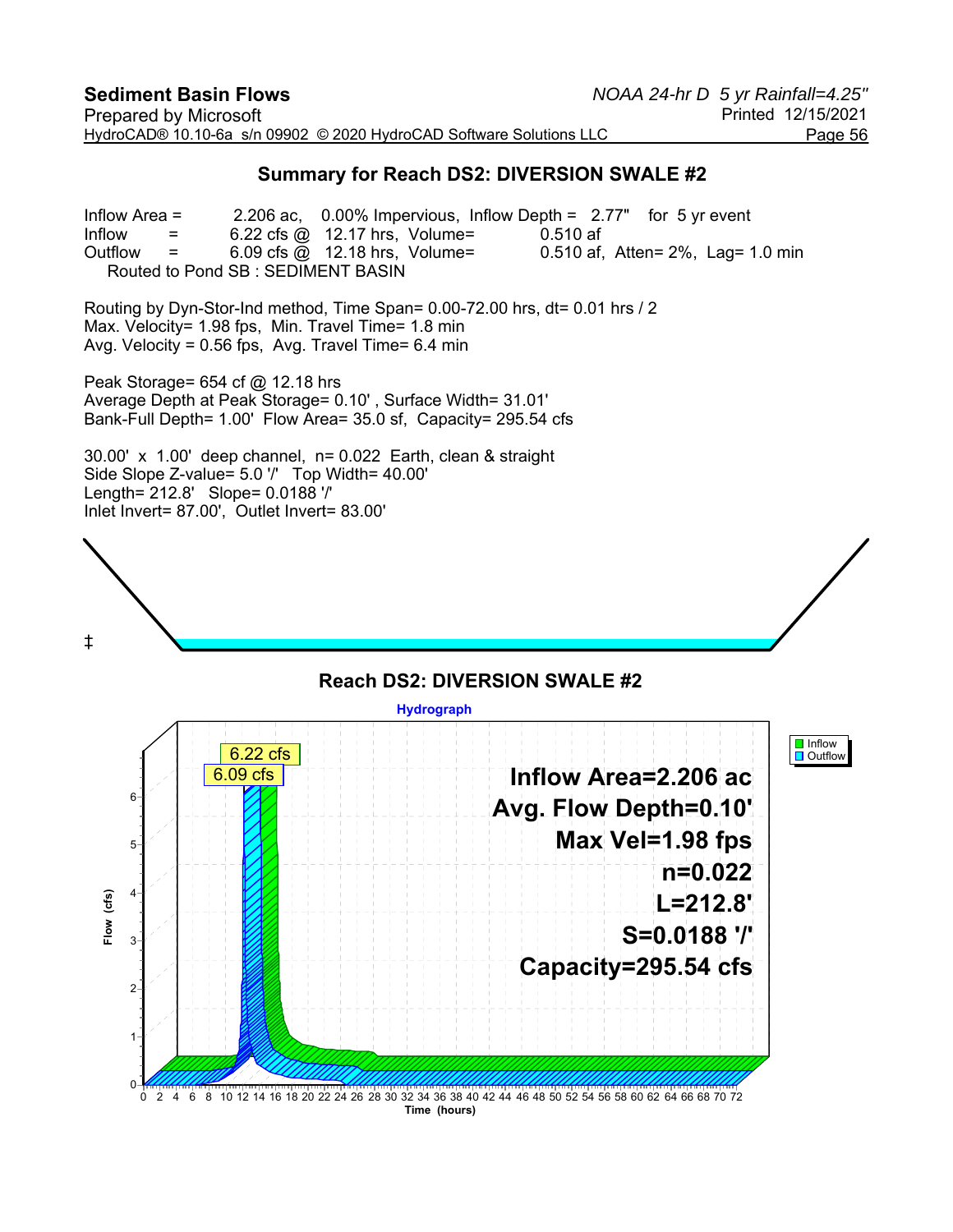### **Hydrograph for Reach DS2: DIVERSION SWALE #2**

| Time    | Inflow | Storage        | Elevation | Outflow |
|---------|--------|----------------|-----------|---------|
| (hours) | (cfs)  | (cubic-feet)   | (feet)    | (cts)   |
| 0.00    | 0.00   | 0              | 87.00     | 0.00    |
| 2.00    | 0.00   | 0              | 87.00     | 0.00    |
| 4.00    | 0.00   | 0              | 87.00     | 0.00    |
| 6.00    | 0.01   | $\overline{2}$ | 87.00     | 0.00    |
| 8.00    | 0.05   | 24             | 87.00     | 0.05    |
| 10.00   | 0.17   | 73             | 87.01     | 0.17    |
| 12.00   | 2.77   | 373            | 87.06     | 2.42    |
| 14.00   | 0.41   | 130            | 87.02     | 0.42    |
| 16.00   | 0.23   | 88             | 87.01     | 0.23    |
| 18.00   | 0.16   | 71             | 87.01     | 0.16    |
| 20.00   | 0.13   | 65             | 87.01     | 0.13    |
| 22.00   | 0.11   | 57             | 87.01     | 0.12    |
| 24.00   | 0.10   | 48             | 87.01     | 0.10    |
| 26.00   | 0.00   | 0              | 87.00     | 0.00    |
| 28.00   | 0.00   | 0              | 87.00     | 0.00    |
| 30.00   | 0.00   | 0              | 87.00     | 0.00    |
| 32.00   | 0.00   | 0              | 87.00     | 0.00    |
| 34.00   | 0.00   | 0              | 87.00     | 0.00    |
| 36.00   | 0.00   | 0              | 87.00     | 0.00    |
| 38.00   | 0.00   | 0              | 87.00     | 0.00    |
| 40.00   | 0.00   | 0              | 87.00     | 0.00    |
| 42.00   | 0.00   | 0              | 87.00     | 0.00    |
| 44.00   | 0.00   | 0              | 87.00     | 0.00    |
| 46.00   | 0.00   | 0              | 87.00     | 0.00    |
| 48.00   | 0.00   | 0              | 87.00     | 0.00    |
| 50.00   | 0.00   | 0              | 87.00     | 0.00    |
| 52.00   | 0.00   | 0              | 87.00     | 0.00    |
| 54.00   | 0.00   | 0              | 87.00     | 0.00    |
| 56.00   | 0.00   | 0              | 87.00     | 0.00    |
| 58.00   | 0.00   | 0              | 87.00     | 0.00    |
| 60.00   | 0.00   | 0              | 87.00     | 0.00    |
| 62.00   | 0.00   | 0              | 87.00     | 0.00    |
| 64.00   | 0.00   | 0              | 87.00     | 0.00    |
| 66.00   | 0.00   | 0              | 87.00     | 0.00    |
| 68.00   | 0.00   | 0              | 87.00     | 0.00    |
| 70.00   | 0.00   | 0              | 87.00     | 0.00    |
| 72.00   | 0.00   | 0              | 87.00     | 0.00    |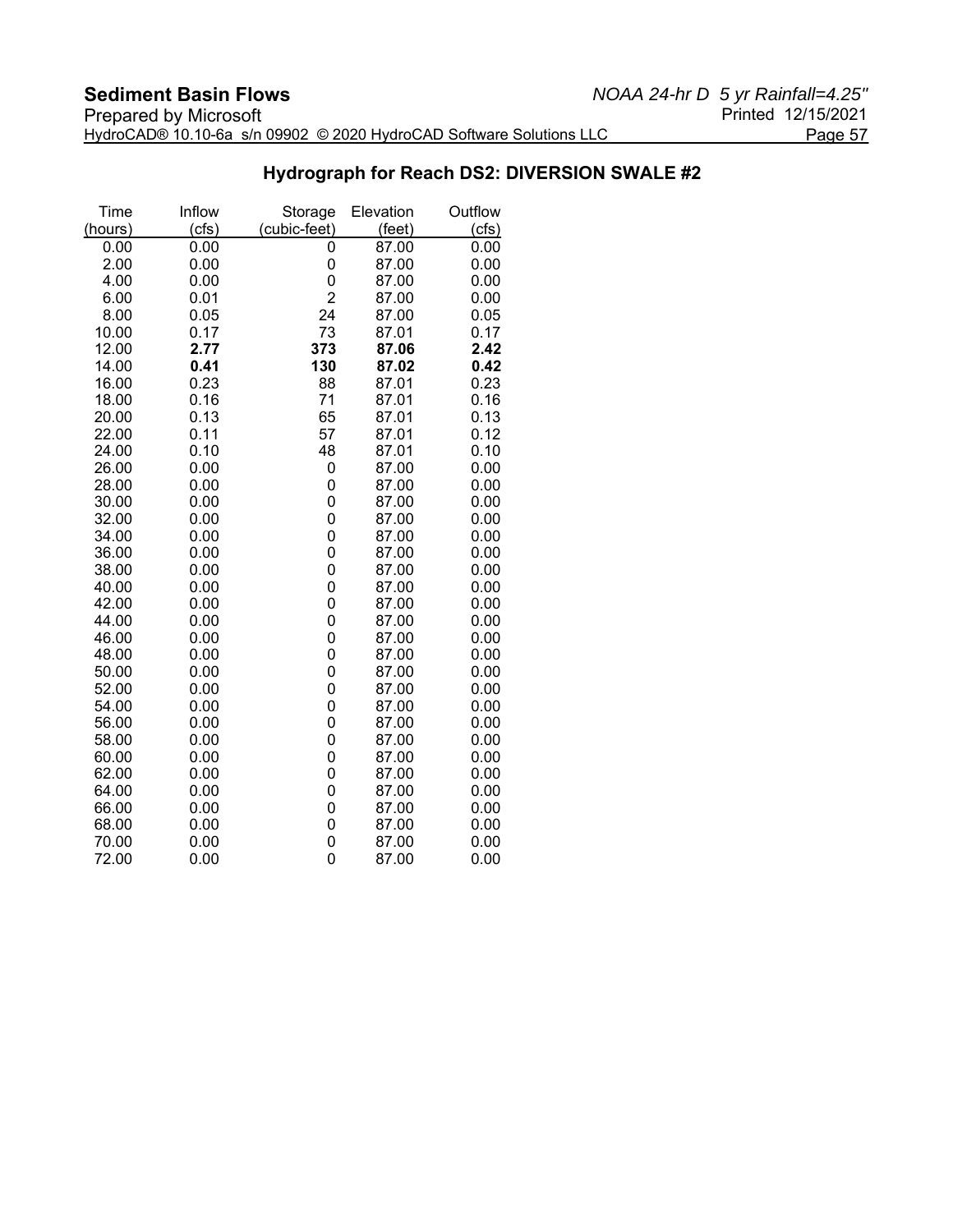#### **Summary for Pond SB: SEDIMENT BASIN**

Inflow Area = 15.010 ac, 5.49% Impervious, Inflow Depth = 3.23" for 5 yr event Inflow  $=$  47.51 cfs @ 12.16 hrs, Volume=  $4.037$  af Outflow = 5.83 cfs @ 13.09 hrs, Volume= 4.037 af, Atten= 88%, Lag= 55.5 min Primary = 5.83 cfs @ 13.09 hrs, Volume= 4.037 af Routed to Pond SP1 : Study Point 1 Secondary =  $0.00$  cfs  $\omega = 0.00$  hrs, Volume=  $0.000$  af Routed to Pond SP1 : Study Point 1

Routing by Dyn-Stor-Ind method, Time Span= 0.00-72.00 hrs, dt= 0.01 hrs / 2 Peak Elev= 84.61' @ 13.09 hrs Surf.Area= 1.209 ac Storage= 1.850 af

Plug-Flow detention time= (not calculated: outflow precedes inflow) Center-of-Mass det. time= 400.4 min ( 1,206.1 - 805.8 )

| Volume                     | Invert               | Avail.Storage |                          | <b>Storage Description</b>                                                                                                                                                                                                                                                                                                                                                        |
|----------------------------|----------------------|---------------|--------------------------|-----------------------------------------------------------------------------------------------------------------------------------------------------------------------------------------------------------------------------------------------------------------------------------------------------------------------------------------------------------------------------------|
| #1                         | 83.00'               | 4.960 af      |                          | Custom Stage Data (Prismatic)Listed below (Recalc)                                                                                                                                                                                                                                                                                                                                |
| <b>Elevation</b><br>(feet) | Surf.Area<br>(acres) |               | Inc.Store<br>(acre-feet) | Cum.Store<br>(acre-feet)                                                                                                                                                                                                                                                                                                                                                          |
| 83.00                      | 1.086                |               | 0.000                    | 0.000                                                                                                                                                                                                                                                                                                                                                                             |
| 84.00                      | 1.161                |               | 1.124                    | 1.124                                                                                                                                                                                                                                                                                                                                                                             |
| 85.00                      | 1.239                |               | 1.200                    | 2.323                                                                                                                                                                                                                                                                                                                                                                             |
| 86.00                      | 1.318                |               | 1.278                    | 3.602                                                                                                                                                                                                                                                                                                                                                                             |
| 87.00                      | 1.398                |               | 1.358                    | 4.960                                                                                                                                                                                                                                                                                                                                                                             |
| Device                     | Routing              | Invert        | <b>Outlet Devices</b>    |                                                                                                                                                                                                                                                                                                                                                                                   |
| #1                         | Primary              | 82.00'        |                          | 12.0" Round Culvert                                                                                                                                                                                                                                                                                                                                                               |
|                            |                      |               |                          | $L = 51.2'$ Box, 30-75° wingwalls, square crown, Ke= 0.400                                                                                                                                                                                                                                                                                                                        |
|                            |                      |               |                          | Inlet / Outlet Invert= 82.00' / 81.24' S= 0.0148 '/' Cc= 0.900<br>n= 0.012 Corrugated PP, smooth interior, Flow Area= 0.79 sf                                                                                                                                                                                                                                                     |
| #2                         | Device 1             | 83.00'        |                          | 1.134 cfs Skimmer                                                                                                                                                                                                                                                                                                                                                                 |
| #3                         |                      |               |                          |                                                                                                                                                                                                                                                                                                                                                                                   |
|                            | Device 1             | 84.19'        |                          | 24.0" Horiz. Principal Spillway (Riser) C= 0.600<br>Limited to weir flow at low heads                                                                                                                                                                                                                                                                                             |
| #4                         | Secondary            | 86.50'        |                          | 10.0' long x 11.5' breadth Emergency Spillway<br>Head (feet) 0.20 0.40 0.60 0.80 1.00 1.20 1.40 1.60<br>Coef. (English) 2.55 2.60 2.70 2.67 2.67 2.67 2.66 2.64                                                                                                                                                                                                                   |
|                            |                      | - ^^          |                          | $\bigcap$ $\bigcap$ $\bigcap$ $\bigcap$ $\bigcap$ $\bigcap$ $\bigcap$ $\bigcap$ $\bigcap$ $\bigcap$ $\bigcap$ $\bigcap$ $\bigcap$ $\bigcap$ $\bigcap$ $\bigcap$ $\bigcap$ $\bigcap$ $\bigcap$ $\bigcap$ $\bigcap$ $\bigcap$ $\bigcap$ $\bigcap$ $\bigcap$ $\bigcap$ $\bigcap$ $\bigcap$ $\bigcap$ $\bigcap$ $\bigcap$ $\bigcap$ $\bigcap$ $\bigcap$ $\bigcap$ $\bigcap$ $\bigcap$ |

**Primary OutFlow** Max=5.83 cfs @ 13.09 hrs HW=84.61' TW=0.00' (Dynamic Tailwater) **1=Culvert** (Barrel Controls 5.83 cfs @ 7.43 fps)

**2=Skimmer** (Passes < 1.13 cfs potential flow)

**3=Principal Spillway (Riser)** (Passes < 5.65 cfs potential flow)

**Secondary OutFlow** Max=0.00 cfs @ 0.00 hrs HW=83.00' TW=0.00' (Dynamic Tailwater) **4=Emergency Spillway** ( Controls 0.00 cfs)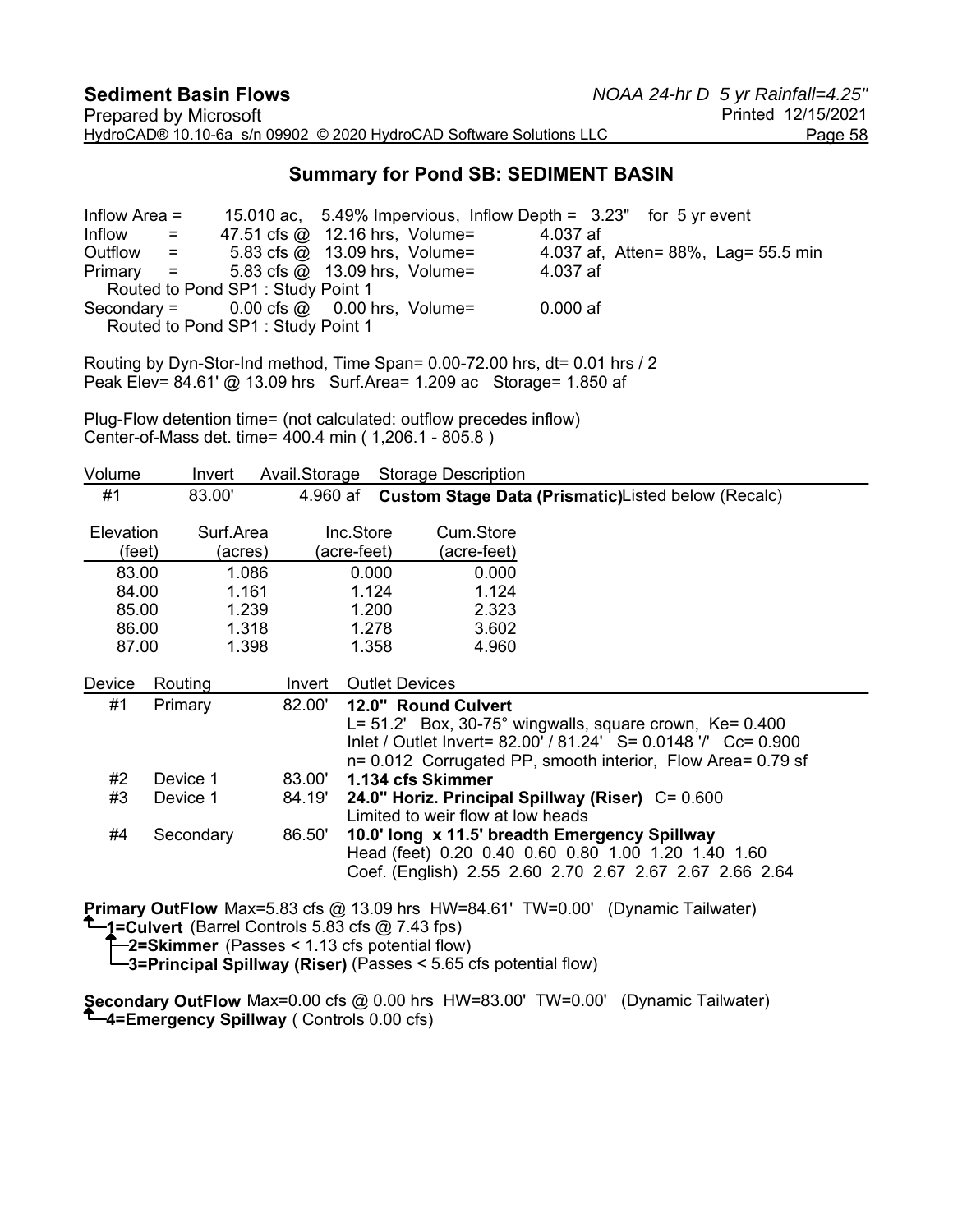# **Pond SB: SEDIMENT BASIN**

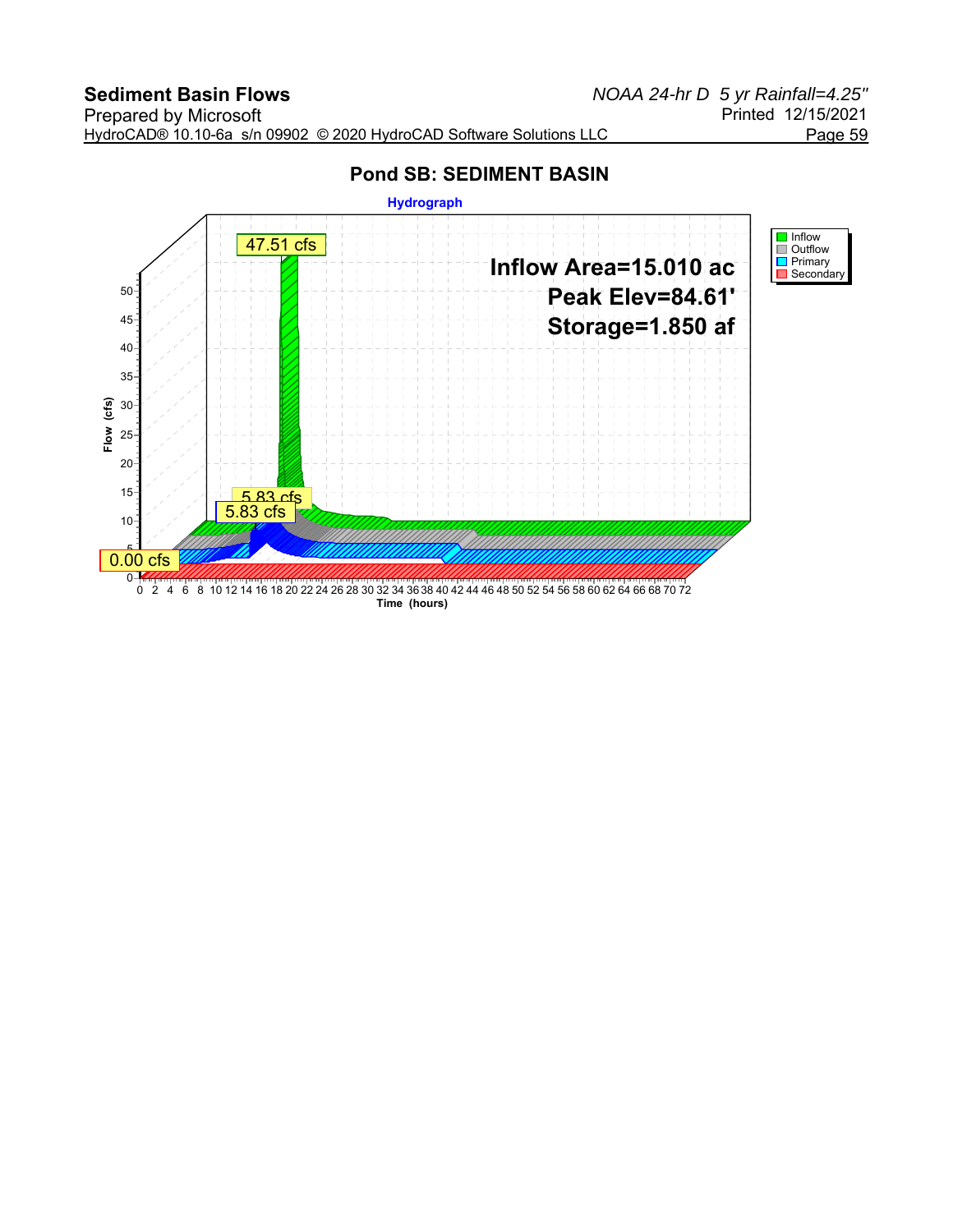| __________________________                                          |                    |
|---------------------------------------------------------------------|--------------------|
| Prepared by Microsoft                                               | Printed 12/15/2021 |
| HydroCAD® 10.10-6a s/n 09902 © 2020 HydroCAD Software Solutions LLC | Page 60            |

## **Hydrograph for Pond SB: SEDIMENT BASIN**

| Time    | Inflow | Storage     | Elevation | Outflow | Primary | Secondary |
|---------|--------|-------------|-----------|---------|---------|-----------|
| (hours) | (cfs)  | (acre-feet) | (feet)    | (cfs)   | (cfs)   | (cfs)     |
| 0.00    | 0.00   | 0.000       | 83.00     | 0.00    | 0.00    | 0.00      |
| 2.00    | 0.01   | 0.000       | 83.00     | 0.01    | 0.01    | 0.00      |
| 4.00    | 0.05   | 0.000       | 83.00     | 0.05    | 0.05    | 0.00      |
| 6.00    | 0.26   | 0.000       | 83.00     | 0.26    | 0.26    | 0.00      |
| 8.00    | 0.68   | 0.000       | 83.00     | 0.68    | 0.68    | 0.00      |
| 10.00   | 1.71   | 0.017       | 83.02     | 1.13    | 1.13    | 0.00      |
| 12.00   | 21.22  | 0.631       | 83.57     | 1.13    | 1.13    | 0.00      |
| 14.00   | 3.06   | 1.732       | 84.52     | 4.95    | 4.95    | 0.00      |
| 16.00   | 1.68   | 1.531       | 84.35     | 2.41    | 2.41    | 0.00      |
| 18.00   | 1.14   | 1.441       | 84.27     | 1.61    | 1.61    | 0.00      |
| 20.00   | 0.96   | 1.381       | 84.22     | 1.24    | 1.24    | 0.00      |
| 22.00   | 0.83   | 1.336       | 84.18     | 1.13    | 1.13    | 0.00      |
| 24.00   | 0.69   | 1.274       | 84.13     | 1.13    | 1.13    | 0.00      |
| 26.00   | 0.00   | 1.104       | 83.98     | 1.13    | 1.13    | 0.00      |
| 28.00   | 0.00   | 0.917       | 83.82     | 1.13    | 1.13    | 0.00      |
| 30.00   | 0.00   | 0.730       | 83.66     | 1.13    | 1.13    | 0.00      |
| 32.00   | 0.00   | 0.542       | 83.49     | 1.13    | 1.13    | 0.00      |
| 34.00   | 0.00   | 0.355       | 83.32     | 1.13    | 1.13    | 0.00      |
| 36.00   | 0.00   | 0.167       | 83.15     | 1.13    | 1.13    | 0.00      |
| 38.00   | 0.00   | 0.000       | 83.00     | 0.00    | 0.00    | 0.00      |
| 40.00   | 0.00   | 0.000       | 83.00     | 0.00    | 0.00    | 0.00      |
| 42.00   | 0.00   | 0.000       | 83.00     | 0.00    | 0.00    | 0.00      |
| 44.00   | 0.00   | 0.000       | 83.00     | 0.00    | 0.00    | 0.00      |
| 46.00   | 0.00   | 0.000       | 83.00     | 0.00    | 0.00    | 0.00      |
| 48.00   | 0.00   | 0.000       | 83.00     | 0.00    | 0.00    | 0.00      |
| 50.00   | 0.00   | 0.000       | 83.00     | 0.00    | 0.00    | 0.00      |
| 52.00   | 0.00   | 0.000       | 83.00     | 0.00    | 0.00    | 0.00      |
| 54.00   | 0.00   | 0.000       | 83.00     | 0.00    | 0.00    | 0.00      |
| 56.00   | 0.00   | 0.000       | 83.00     | 0.00    | 0.00    | 0.00      |
| 58.00   | 0.00   | 0.000       | 83.00     | 0.00    | 0.00    | 0.00      |
| 60.00   | 0.00   | 0.000       | 83.00     | 0.00    | 0.00    | 0.00      |
| 62.00   | 0.00   | 0.000       | 83.00     | 0.00    | 0.00    | 0.00      |
| 64.00   | 0.00   | 0.000       | 83.00     | 0.00    | 0.00    | 0.00      |
| 66.00   | 0.00   | 0.000       | 83.00     | 0.00    | 0.00    | 0.00      |
| 68.00   | 0.00   | 0.000       | 83.00     | 0.00    | 0.00    | 0.00      |
| 70.00   | 0.00   | 0.000       | 83.00     | 0.00    | 0.00    | 0.00      |
| 72.00   | 0.00   | 0.000       | 83.00     | 0.00    | 0.00    | 0.00      |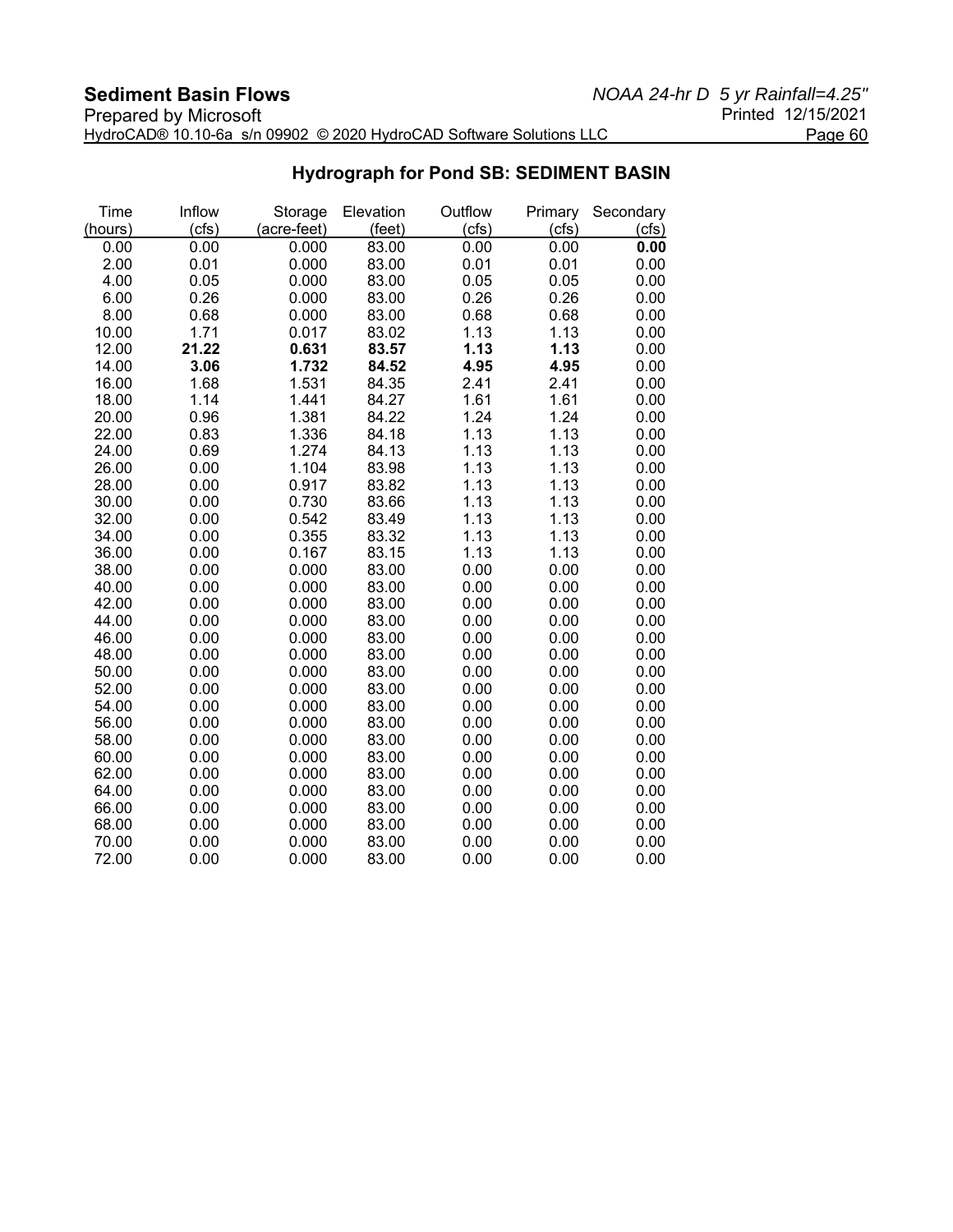### **Summary for Pond SP1: Study Point 1**

| Inflow Area $=$ |          | 15.010 ac, 5.49% Impervious, Inflow Depth = $3.23$ " for 5 yr event |          |                                   |
|-----------------|----------|---------------------------------------------------------------------|----------|-----------------------------------|
| Inflow          | $\equiv$ | 5.83 cfs $\omega$ 13.09 hrs, Volume=                                | 4.037 af |                                   |
| $Primary =$     |          | 5.83 cfs $\omega$ 13.09 hrs, Volume=                                |          | 4.037 af, Atten= 0%, Lag= 0.0 min |

Routing by Dyn-Stor-Ind method, Time Span= 0.00-72.00 hrs, dt= 0.01 hrs / 2

## **Pond SP1: Study Point 1**

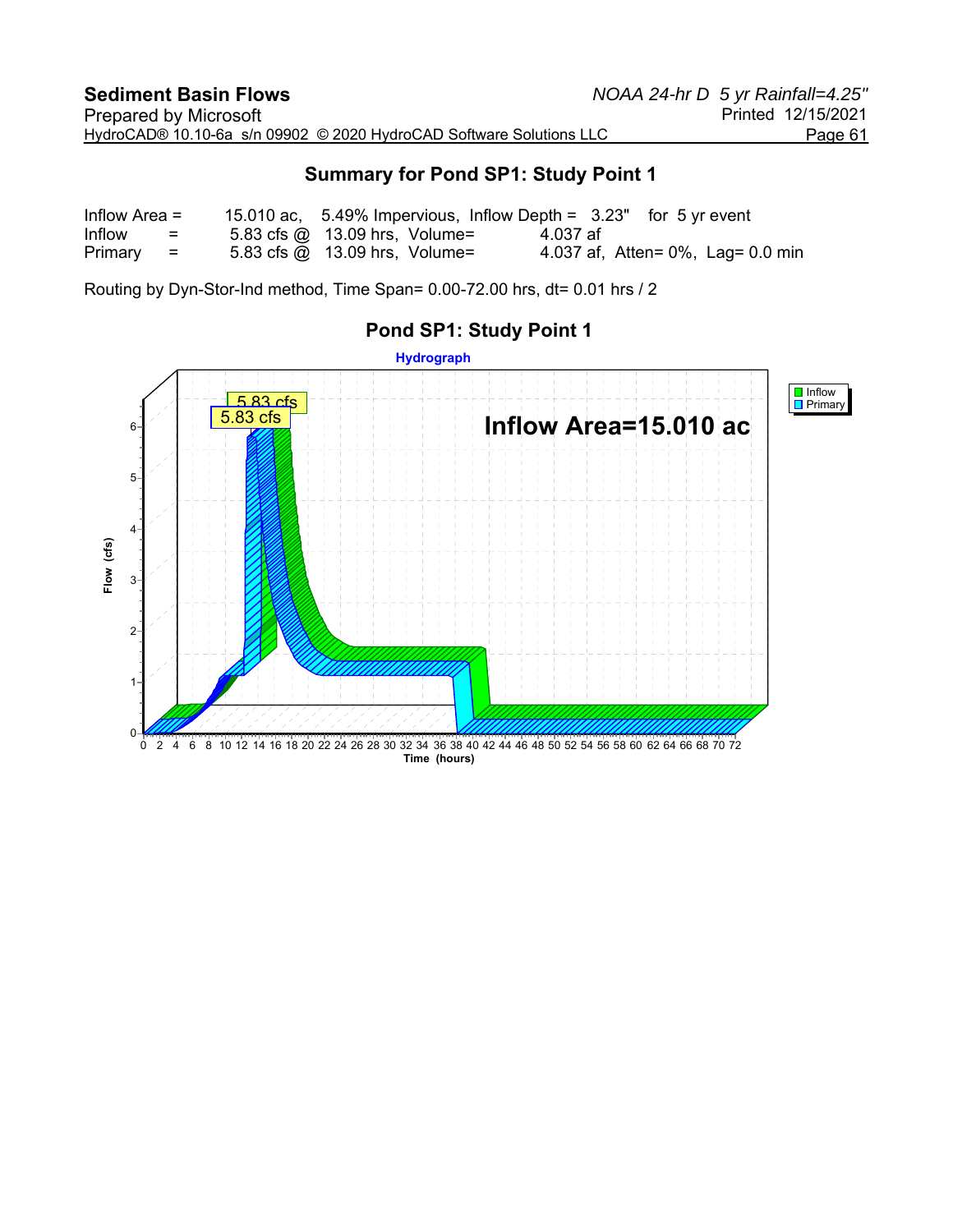| _________________________ |                                                                     |                    |
|---------------------------|---------------------------------------------------------------------|--------------------|
| Prepared by Microsoft     |                                                                     | Printed 12/15/2021 |
|                           | HydroCAD® 10.10-6a s/n 09902 © 2020 HydroCAD Software Solutions LLC | Page 62            |

# **Hydrograph for Pond SP1: Study Point 1**

| Time<br>(hours) | Inflow<br>(cfs) | Elevation<br>(feet) | Primary<br>(cts) | Time<br>(hours) | Inflow<br>(cfs) | Elevation<br>(feet) | Primary<br>(cfs) |
|-----------------|-----------------|---------------------|------------------|-----------------|-----------------|---------------------|------------------|
|                 |                 |                     |                  |                 |                 |                     |                  |
| 0.00            | 0.00            |                     | 0.00             | 53.00           | 0.00            |                     | 0.00             |
| 1.00            | 0.00<br>0.01    |                     | 0.00             | 54.00           | 0.00            |                     | 0.00             |
| 2.00            |                 |                     | 0.01             | 55.00           | 0.00            |                     | 0.00             |
| 3.00            | 0.03            |                     | 0.03             | 56.00           | 0.00<br>0.00    |                     | 0.00             |
| 4.00            | 0.05            |                     | 0.05             | 57.00           |                 |                     | 0.00             |
| 5.00            | 0.15<br>0.26    |                     | 0.15             | 58.00           | 0.00            |                     | 0.00             |
| 6.00<br>7.00    | 0.44            |                     | 0.26<br>0.44     | 59.00<br>60.00  | 0.00            |                     | 0.00<br>0.00     |
| 8.00            | 0.68            |                     | 0.68             | 61.00           | 0.00<br>0.00    |                     | 0.00             |
| 9.00            | 0.97            |                     | 0.97             | 62.00           | 0.00            |                     | 0.00             |
| 10.00           | 1.13            |                     | 1.13             | 63.00           | 0.00            |                     | 0.00             |
| 11.00           | 1.13            |                     | 1.13             | 64.00           | 0.00            |                     | 0.00             |
| 12.00           | 1.13            |                     | 1.13             | 65.00           | 0.00            |                     | 0.00             |
| 13.00           | 5.83            |                     | 5.83             | 66.00           | 0.00            |                     | 0.00             |
| 14.00           | 4.95            |                     | 4.95             | 67.00           | 0.00            |                     | 0.00             |
| 15.00           | 3.33            |                     | 3.33             | 68.00           | 0.00            |                     | 0.00             |
| 16.00           | 2.41            |                     | 2.41             | 69.00           | 0.00            |                     | 0.00             |
| 17.00           | 1.93            |                     | 1.93             | 70.00           | 0.00            |                     | 0.00             |
| 18.00           | 1.61            |                     | 1.61             | 71.00           | 0.00            |                     | 0.00             |
| 19.00           | 1.38            |                     | 1.38             | 72.00           | 0.00            |                     | 0.00             |
| 20.00           | 1.24            |                     | 1.24             |                 |                 |                     |                  |
| 21.00           | 1.16            |                     | 1.16             |                 |                 |                     |                  |
| 22.00           | 1.13            |                     | 1.13             |                 |                 |                     |                  |
| 23.00           | 1.13            |                     | 1.13             |                 |                 |                     |                  |
| 24.00           | 1.13            |                     | 1.13             |                 |                 |                     |                  |
| 25.00           | 1.13            |                     | 1.13             |                 |                 |                     |                  |
| 26.00           | 1.13            |                     | 1.13             |                 |                 |                     |                  |
| 27.00           | 1.13            |                     | 1.13             |                 |                 |                     |                  |
| 28.00           | 1.13            |                     | 1.13             |                 |                 |                     |                  |
| 29.00           | 1.13            |                     | 1.13             |                 |                 |                     |                  |
| 30.00           | 1.13            |                     | 1.13             |                 |                 |                     |                  |
| 31.00           | 1.13            |                     | 1.13             |                 |                 |                     |                  |
| 32.00           | 1.13            |                     | 1.13             |                 |                 |                     |                  |
| 33.00           | 1.13            |                     | 1.13             |                 |                 |                     |                  |
| 34.00           | 1.13            |                     | 1.13             |                 |                 |                     |                  |
| 35.00           | 1.13            |                     | 1.13             |                 |                 |                     |                  |
| 36.00           | 1.13            |                     | 1.13             |                 |                 |                     |                  |
| 37.00<br>38.00  | 1.13<br>0.00    |                     | 1.13             |                 |                 |                     |                  |
| 39.00           | 0.00            |                     | 0.00<br>0.00     |                 |                 |                     |                  |
| 40.00           | 0.00            |                     | 0.00             |                 |                 |                     |                  |
| 41.00           | 0.00            |                     | 0.00             |                 |                 |                     |                  |
| 42.00           | 0.00            |                     | 0.00             |                 |                 |                     |                  |
| 43.00           | 0.00            |                     | 0.00             |                 |                 |                     |                  |
| 44.00           | 0.00            |                     | 0.00             |                 |                 |                     |                  |
| 45.00           | 0.00            |                     | 0.00             |                 |                 |                     |                  |
| 46.00           | 0.00            |                     | 0.00             |                 |                 |                     |                  |
| 47.00           | 0.00            |                     | 0.00             |                 |                 |                     |                  |
| 48.00           | 0.00            |                     | 0.00             |                 |                 |                     |                  |
| 49.00           | 0.00            |                     | 0.00             |                 |                 |                     |                  |
| 50.00           | 0.00            |                     | 0.00             |                 |                 |                     |                  |
| 51.00           | 0.00            |                     | 0.00             |                 |                 |                     |                  |
| 52.00           | 0.00            |                     | 0.00             |                 |                 |                     |                  |
|                 |                 |                     |                  |                 |                 |                     |                  |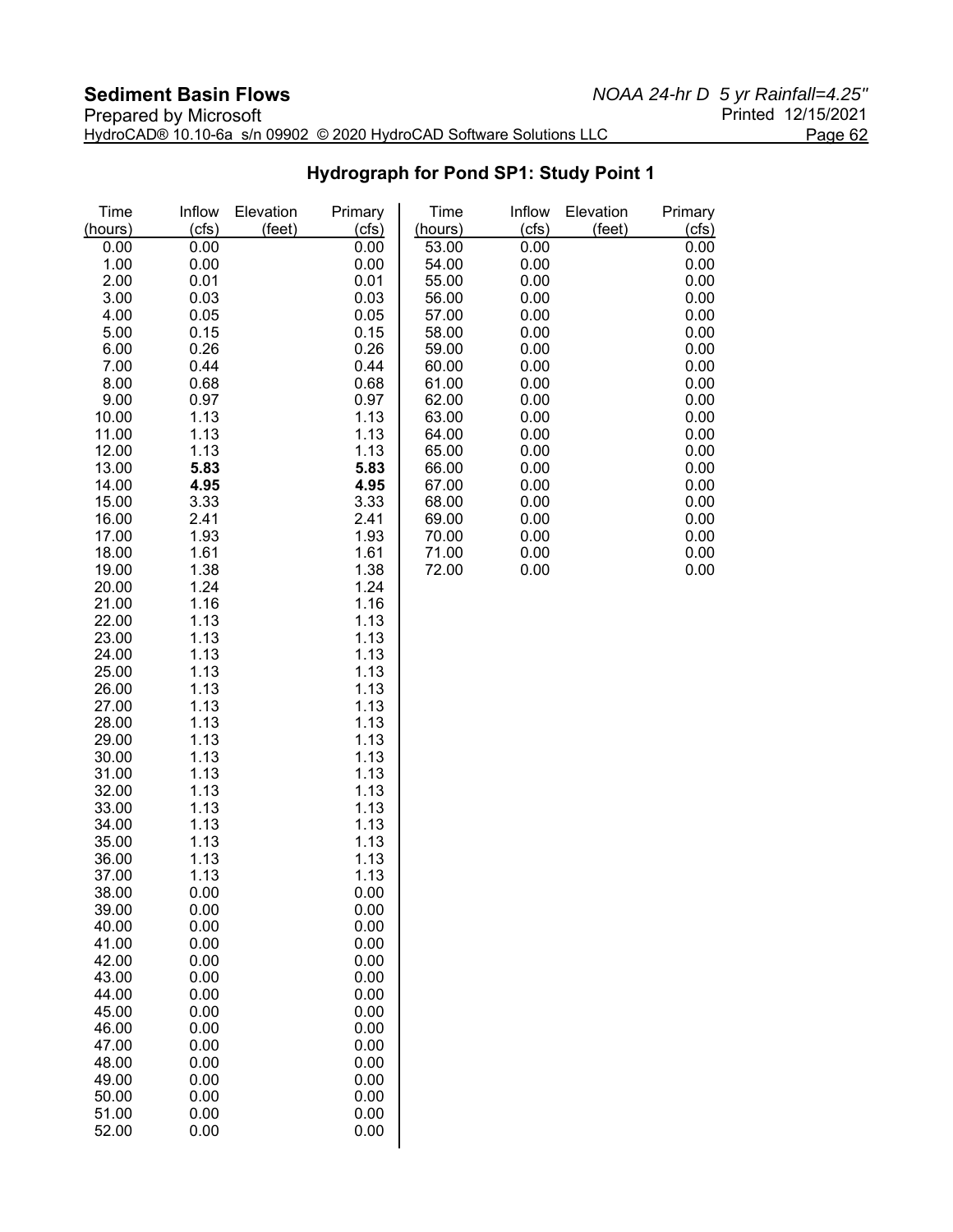#### **Summary for Subcatchment DS1-I: DIVERSION SWALE #1 DRAINAGE AREA (Impervious)**

Runoff  $=$  2.98 cfs  $\omega$  12.14 hrs, Volume= 0.255 af, Depth= 4.82" Routed to Reach DS1 : DIVERSION SWALE #1

Runoff by SCS TR-20 method, UH=SCS, Weighted-CN, Time Span= 0.00-72.00 hrs, dt= 0.01 hrs NOAA 24-hr D 10 yr Rainfall=5.06"

| Area (ac)   |                                                                  | CΝ |                                | Description          |                             |                      |
|-------------|------------------------------------------------------------------|----|--------------------------------|----------------------|-----------------------------|----------------------|
|             | 0.635                                                            | 98 |                                |                      | Unconnected pavement, HSG C |                      |
|             | 100.00% Impervious Area<br>0.635<br>100.00% Unconnected<br>0.635 |    |                                |                      |                             |                      |
| Tc<br>(min) | Length<br>(feet)                                                 |    | Slope<br>$({\rm ft}/{\rm ft})$ | Velocity<br>(ft/sec) | Capacity<br>(cfs)           | Description          |
| 6.9         |                                                                  |    |                                |                      |                             | <b>Direct Entry,</b> |

### **Subcatchment DS1-I: DIVERSION SWALE #1 DRAINAGE AREA (Impervious)**

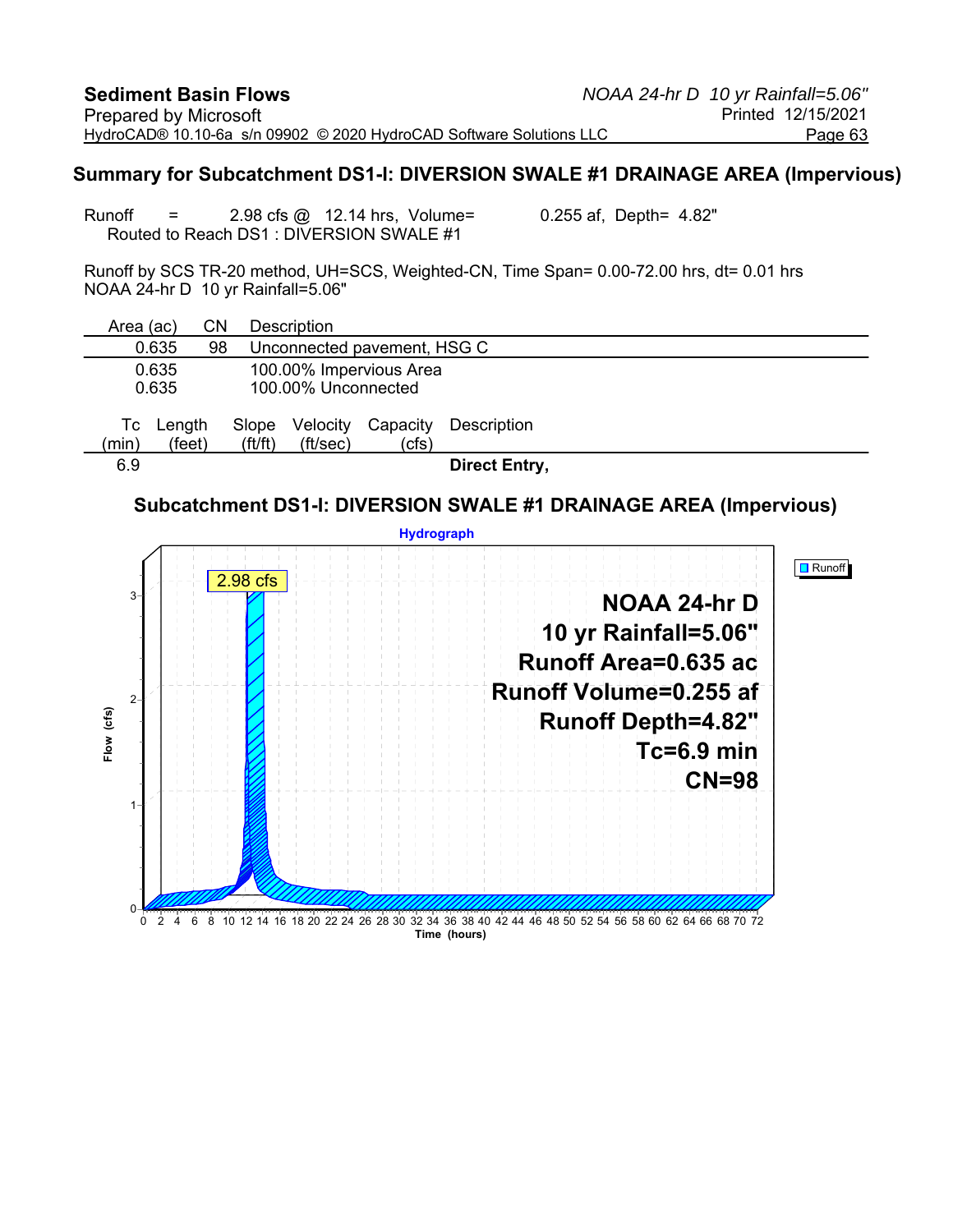### **Hydrograph for Subcatchment DS1-I: DIVERSION SWALE #1 DRAINAGE AREA (Impervious)**

| Time           | Precip.      | <b>Excess</b> | Runoff       | Time           | Precip.      | <b>Excess</b> | Runoff       |
|----------------|--------------|---------------|--------------|----------------|--------------|---------------|--------------|
| (hours)        | (inches)     | (inches)      | (cts)        | (hours)        | (inches)     | (inches)      | (cfs)        |
| 0.00           | 0.00         | 0.00          | 0.00         | 53.00          | 5.06         | 4.82          | 0.00         |
| 1.00<br>2.00   | 0.06<br>0.12 | 0.00<br>0.02  | 0.00<br>0.02 | 54.00          | 5.06         | 4.82<br>4.82  | 0.00         |
| 3.00           | 0.19         | 0.06          | 0.03         | 55.00<br>56.00 | 5.06<br>5.06 | 4.82          | 0.00<br>0.00 |
| 4.00           | 0.27         | 0.12          | 0.04         | 57.00          | 5.06         | 4.82          | 0.00         |
| 5.00           | 0.35         | 0.18          | 0.04         | 58.00          | 5.06         | 4.82          | 0.00         |
| 6.00           | 0.43         | 0.26          | 0.05         | 59.00          | 5.06         | 4.82          | 0.00         |
| 7.00           | 0.53         | 0.35          | 0.06         | 60.00          | 5.06         | 4.82          | 0.00         |
| 8.00           | 0.66         | 0.46          | 0.08         | 61.00          | 5.06         | 4.82          | 0.00         |
| 9.00           | 0.80         | 0.60          | 0.09         | 62.00          | 5.06         | 4.82          | 0.00         |
| 10.00          | 1.00         | 0.79          | 0.14         | 63.00          | 5.06         | 4.82          | 0.00         |
| 11.00          | 1.32         | 1.10          | 0.26         | 64.00          | 5.06         | 4.82          | 0.00         |
| 12.00          | 2.42         | 2.20          | 1.59         | 65.00          | 5.06         | 4.82          | 0.00         |
| 13.00          | 3.74         | 3.51          | 0.32         | 66.00          | 5.06         | 4.82          | 0.00         |
| 14.00          | 4.06         | 3.82          | 0.16         | 67.00          | 5.06         | 4.82          | 0.00         |
| 15.00<br>16.00 | 4.26         | 4.02          | 0.11         | 68.00          | 5.06<br>5.06 | 4.82          | 0.00         |
| 17.00          | 4.40<br>4.53 | 4.17<br>4.29  | 0.09<br>0.07 | 69.00<br>70.00 | 5.06         | 4.82<br>4.82  | 0.00<br>0.00 |
| 18.00          | 4.63         | 4.39          | 0.06         | 71.00          | 5.06         | 4.82          | 0.00         |
| 19.00          | 4.71         | 4.48          | 0.05         | 72.00          | 5.06         | 4.82          | 0.00         |
| 20.00          | 4.79         | 4.56          | 0.05         |                |              |               |              |
| 21.00          | 4.87         | 4.63          | 0.05         |                |              |               |              |
| 22.00          | 4.94         | 4.70          | 0.04         |                |              |               |              |
| 23.00          | 5.00         | 4.77          | 0.04         |                |              |               |              |
| 24.00          | 5.06         | 4.82          | 0.04         |                |              |               |              |
| 25.00          | 5.06         | 4.82          | 0.00         |                |              |               |              |
| 26.00          | 5.06         | 4.82          | 0.00         |                |              |               |              |
| 27.00<br>28.00 | 5.06<br>5.06 | 4.82<br>4.82  | 0.00<br>0.00 |                |              |               |              |
| 29.00          | 5.06         | 4.82          | 0.00         |                |              |               |              |
| 30.00          | 5.06         | 4.82          | 0.00         |                |              |               |              |
| 31.00          | 5.06         | 4.82          | 0.00         |                |              |               |              |
| 32.00          | 5.06         | 4.82          | 0.00         |                |              |               |              |
| 33.00          | 5.06         | 4.82          | 0.00         |                |              |               |              |
| 34.00          | 5.06         | 4.82          | 0.00         |                |              |               |              |
| 35.00          | 5.06         | 4.82          | 0.00         |                |              |               |              |
| 36.00          | 5.06         | 4.82          | 0.00         |                |              |               |              |
| 37.00          | 5.06         | 4.82          | 0.00         |                |              |               |              |
| 38.00          | 5.06         | 4.82          | 0.00         |                |              |               |              |
| 39.00<br>40.00 | 5.06<br>5.06 | 4.82<br>4.82  | 0.00<br>0.00 |                |              |               |              |
| 41.00          | 5.06         | 4.82          | 0.00         |                |              |               |              |
| 42.00          | 5.06         | 4.82          | 0.00         |                |              |               |              |
| 43.00          | 5.06         | 4.82          | 0.00         |                |              |               |              |
| 44.00          | 5.06         | 4.82          | 0.00         |                |              |               |              |
| 45.00          | 5.06         | 4.82          | 0.00         |                |              |               |              |
| 46.00          | 5.06         | 4.82          | 0.00         |                |              |               |              |
| 47.00          | 5.06         | 4.82          | 0.00         |                |              |               |              |
| 48.00          | 5.06         | 4.82          | 0.00         |                |              |               |              |
| 49.00          | 5.06         | 4.82          | 0.00         |                |              |               |              |
| 50.00<br>51.00 | 5.06<br>5.06 | 4.82<br>4.82  | 0.00<br>0.00 |                |              |               |              |
| 52.00          | 5.06         | 4.82          | 0.00         |                |              |               |              |
|                |              |               |              |                |              |               |              |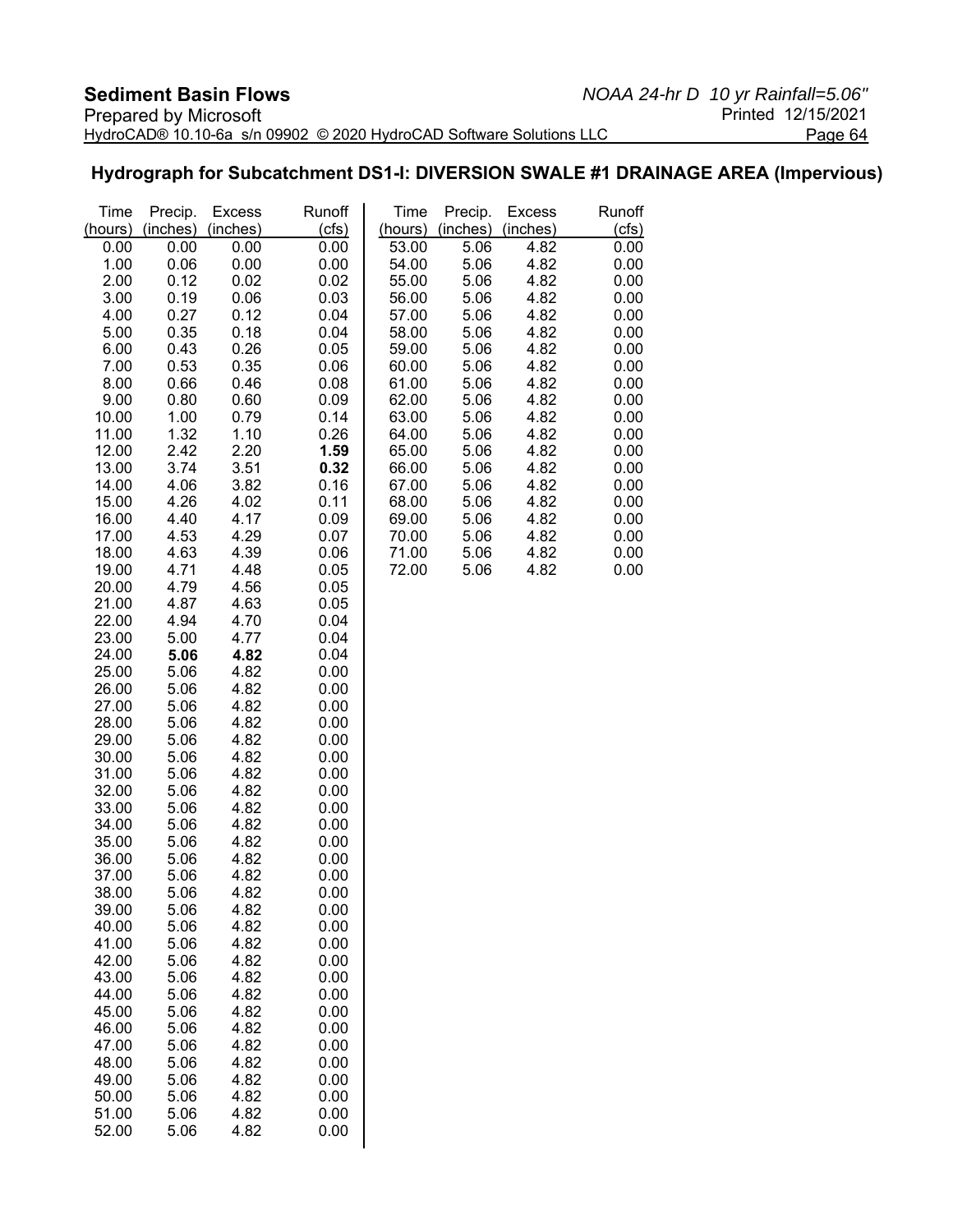#### **Summary for Subcatchment DS1-P: DIVERSION SWALE #1 DRAINAGE AREA (Pervious)**

Runoff  $=$  32.80 cfs  $\omega$  12.14 hrs, Volume= 2.558 af, Depth= 4.04" Routed to Reach DS1 : DIVERSION SWALE #1

Runoff by SCS TR-20 method, UH=SCS, Weighted-CN, Time Span= 0.00-72.00 hrs, dt= 0.01 hrs NOAA 24-hr D 10 yr Rainfall=5.06"

| Area (ac)     |                          | CΝ              | Description           |                          |                                                                 |
|---------------|--------------------------|-----------------|-----------------------|--------------------------|-----------------------------------------------------------------|
|               | 7.596                    | 91              |                       | Fallow, bare soil, HSG C |                                                                 |
|               | 7.596                    |                 | 100,00% Pervious Area |                          |                                                                 |
| Тc<br>(min)   | Length<br>(feet)         | Slope<br>ft/ft) | Velocity<br>(ft/sec)  | Capacity<br>(cfs)        | Description                                                     |
| 1.1           | 100                      | 0.0250          | 1.53                  |                          | <b>Sheet Flow, A-B</b>                                          |
|               |                          |                 |                       |                          | Smooth surfaces $n = 0.011$ P2= 3.31"                           |
| 5.1           | 466                      | 0.0230          | 1.52                  |                          | <b>Shallow Concentrated Flow, B-C</b>                           |
| 0.7           | 227                      | 0.0077          | 5.65                  | 401.45                   | Nearly Bare & Untilled Kv= 10.0 fps<br><b>Channel Flow, C-D</b> |
|               |                          |                 |                       |                          | Area = $71.0$ sf Perim = $76.2$ ' r = $0.93$ '                  |
|               |                          |                 |                       |                          | $n = 0.022$ Earth, clean & straight                             |
| $\sim$ $\sim$ | $\overline{\phantom{a}}$ | <b>T.L.I</b>    |                       |                          |                                                                 |

6.9 793 Total

#### **Subcatchment DS1-P: DIVERSION SWALE #1 DRAINAGE AREA (Pervious)**

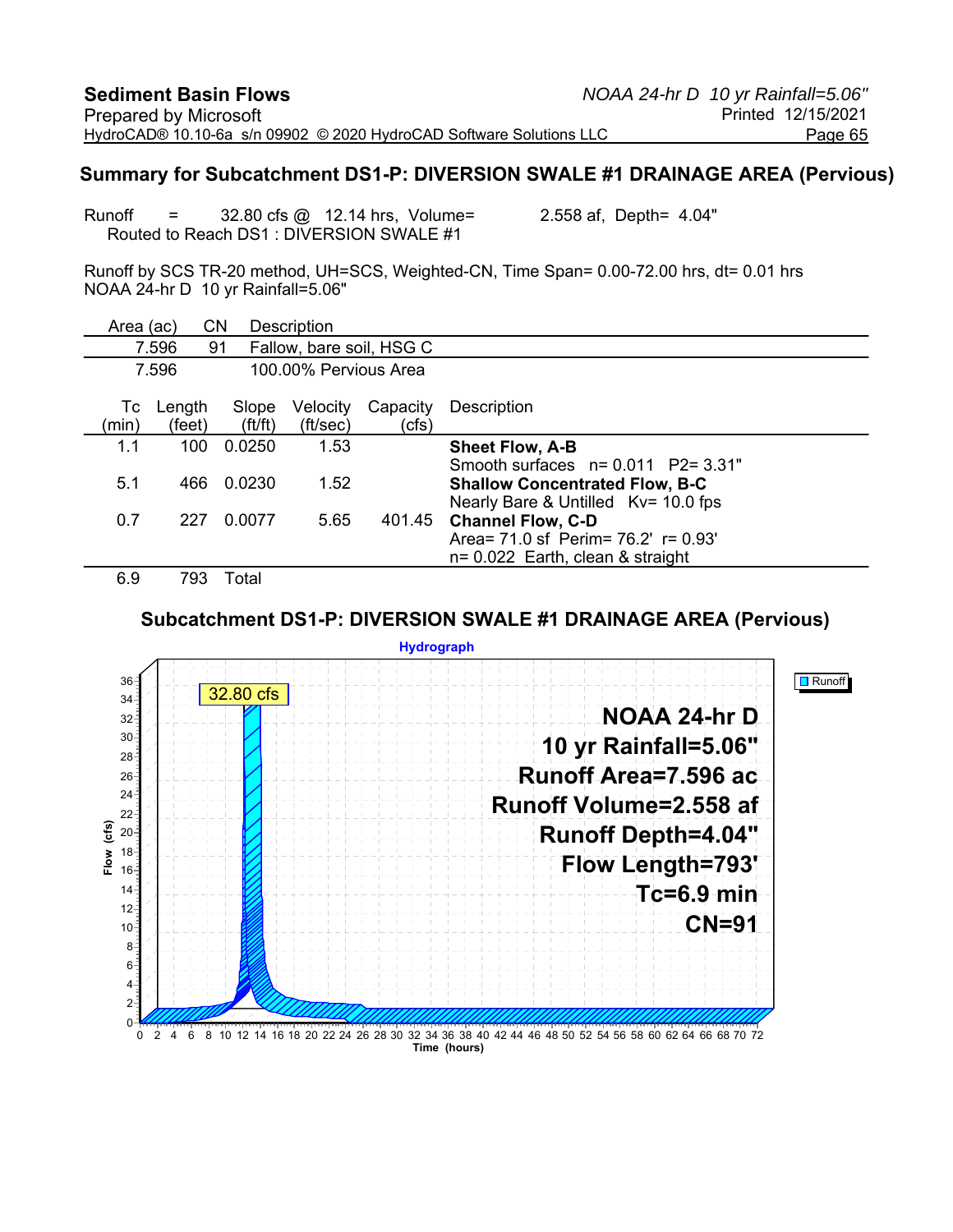#### **Hydrograph for Subcatchment DS1-P: DIVERSION SWALE #1 DRAINAGE AREA (Pervious)**

| Time           | Precip.      | <b>Excess</b> | Runoff       | Time           | Precip.      | <b>Excess</b> | Runoff       |
|----------------|--------------|---------------|--------------|----------------|--------------|---------------|--------------|
| (hours)        | (inches)     | (inches)      | (cts)        | (hours)        | (inches)     | (inches)      | (cts)        |
| 0.00           | 0.00         | 0.00          | 0.00         | 53.00          | 5.06         | 4.04          | 0.00         |
| 1.00           | 0.06         | 0.00          | 0.00         | 54.00          | 5.06         | 4.04          | 0.00         |
| 2.00           | 0.12         | 0.00          | 0.00         | 55.00          | 5.06         | 4.04          | 0.00         |
| 3.00           | 0.19         | 0.00          | 0.00         | 56.00          | 5.06         | 4.04          | 0.00         |
| 4.00           | 0.27         | 0.00          | 0.07         | 57.00          | 5.06         | 4.04          | 0.00         |
| 5.00           | 0.35         | 0.02          | 0.15         | 58.00          | 5.06         | 4.04          | 0.00         |
| 6.00           | 0.43         | 0.04          | 0.23         | 59.00          | 5.06         | 4.04          | 0.00         |
| 7.00           | 0.53         | 0.08          | 0.36         | 60.00          | 5.06         | 4.04          | 0.00         |
| 8.00           | 0.66         | 0.15          | 0.53         | 61.00          | 5.06         | 4.04<br>4.04  | 0.00         |
| 9.00<br>10.00  | 0.80<br>1.00 | 0.23<br>0.36  | 0.72<br>1.22 | 62.00<br>63.00 | 5.06<br>5.06 | 4.04          | 0.00<br>0.00 |
| 11.00          | 1.32         | 0.59          | 2.40         | 64.00          | 5.06         | 4.04          | 0.00         |
| 12.00          | 2.42         | 1.54          | 16.97        | 65.00          | 5.06         | 4.04          | 0.00         |
| 13.00          | 3.74         | 2.77          | 3.66         | 66.00          | 5.06         | 4.04          | 0.00         |
| 14.00          | 4.06         | 3.07          | 1.82         | 67.00          | 5.06         | 4.04          | 0.00         |
| 15.00          | 4.26         | 3.26          | 1.24         | 68.00          | 5.06         | 4.04          | 0.00         |
| 16.00          | 4.40         | 3.40          | 1.01         | 69.00          | 5.06         | 4.04          | 0.00         |
| 17.00          | 4.53         | 3.52          | 0.85         | 70.00          | 5.06         | 4.04          | 0.00         |
| 18.00          | 4.63         | 3.62          | 0.68         | 71.00          | 5.06         | 4.04          | 0.00         |
| 19.00          | 4.71         | 3.70          | 0.62         | 72.00          | 5.06         | 4.04          | 0.00         |
| 20.00          | 4.79         | 3.78          | 0.58         |                |              |               |              |
| 21.00          | 4.87         | 3.86          | 0.54         |                |              |               |              |
| 22.00          | 4.94         | 3.92          | 0.50         |                |              |               |              |
| 23.00          | 5.00         | 3.98          | 0.46         |                |              |               |              |
| 24.00          | 5.06         | 4.04          | 0.42         |                |              |               |              |
| 25.00          | 5.06         | 4.04<br>4.04  | 0.00         |                |              |               |              |
| 26.00<br>27.00 | 5.06<br>5.06 | 4.04          | 0.00<br>0.00 |                |              |               |              |
| 28.00          | 5.06         | 4.04          | 0.00         |                |              |               |              |
| 29.00          | 5.06         | 4.04          | 0.00         |                |              |               |              |
| 30.00          | 5.06         | 4.04          | 0.00         |                |              |               |              |
| 31.00          | 5.06         | 4.04          | 0.00         |                |              |               |              |
| 32.00          | 5.06         | 4.04          | 0.00         |                |              |               |              |
| 33.00          | 5.06         | 4.04          | 0.00         |                |              |               |              |
| 34.00          | 5.06         | 4.04          | 0.00         |                |              |               |              |
| 35.00          | 5.06         | 4.04          | 0.00         |                |              |               |              |
| 36.00          | 5.06         | 4.04          | 0.00         |                |              |               |              |
| 37.00          | 5.06         | 4.04          | 0.00         |                |              |               |              |
| 38.00          | 5.06         | 4.04          | 0.00         |                |              |               |              |
| 39.00          | 5.06         | 4.04          | 0.00         |                |              |               |              |
| 40.00          | 5.06         | 4.04          | 0.00         |                |              |               |              |
| 41.00          | 5.06         | 4.04          | 0.00         |                |              |               |              |
| 42.00          | 5.06         | 4.04<br>4.04  | 0.00<br>0.00 |                |              |               |              |
| 43.00<br>44.00 | 5.06<br>5.06 | 4.04          | 0.00         |                |              |               |              |
| 45.00          | 5.06         | 4.04          | 0.00         |                |              |               |              |
| 46.00          | 5.06         | 4.04          | 0.00         |                |              |               |              |
| 47.00          | 5.06         | 4.04          | 0.00         |                |              |               |              |
| 48.00          | 5.06         | 4.04          | 0.00         |                |              |               |              |
| 49.00          | 5.06         | 4.04          | 0.00         |                |              |               |              |
| 50.00          | 5.06         | 4.04          | 0.00         |                |              |               |              |
| 51.00          | 5.06         | 4.04          | 0.00         |                |              |               |              |
| 52.00          | 5.06         | 4.04          | 0.00         |                |              |               |              |
|                |              |               |              |                |              |               |              |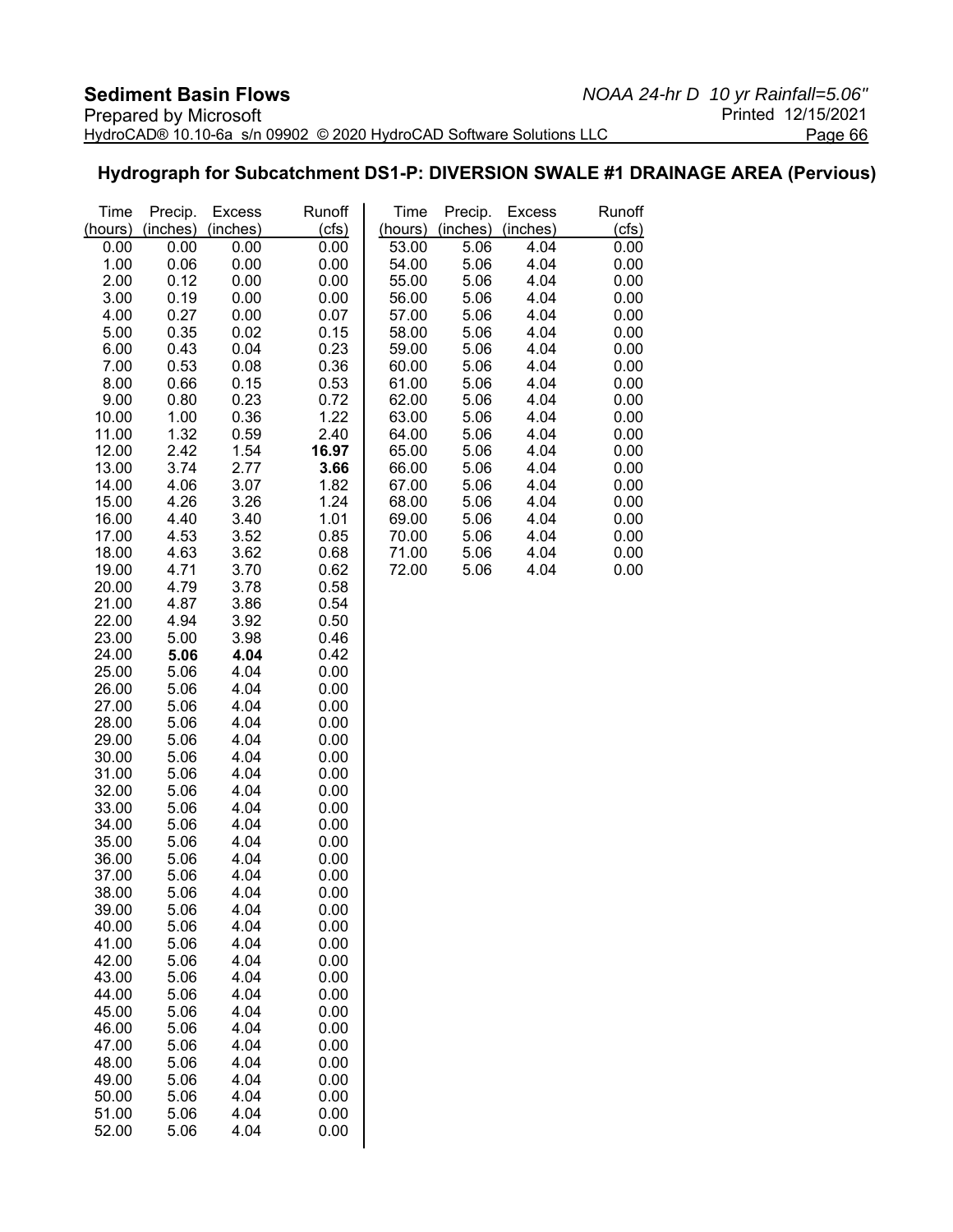#### **Summary for Subcatchment DS2-P: DIVERSION SWALE #2 DRAINAGE AREA (Pervious)**

Runoff = 7.83 cfs @ 12.17 hrs, Volume= 0.648 af, Depth= 3.52" Routed to Reach DS2 : DIVERSION SWALE #2

Runoff by SCS TR-20 method, UH=SCS, Weighted-CN, Time Span= 0.00-72.00 hrs, dt= 0.01 hrs NOAA 24-hr D 10 yr Rainfall=5.06"

| Area (ac) |        | <b>CN</b>             | <b>Description</b>       |          |                                                                       |
|-----------|--------|-----------------------|--------------------------|----------|-----------------------------------------------------------------------|
|           | 0.340  | 77                    | Fallow, bare soil, HSG A |          |                                                                       |
|           | 1.450  | 86                    | Fallow, bare soil, HSG B |          |                                                                       |
|           | 0.416  | 91                    | Fallow, bare soil, HSG C |          |                                                                       |
|           | 2.206  | 86                    | <b>Weighted Average</b>  |          |                                                                       |
|           | 2.206  |                       | 100.00% Pervious Area    |          |                                                                       |
| Тc        | Length | Slope                 | Velocity                 | Capacity | Description                                                           |
| (min)     | (feet) | $({\rm ft}/{\rm ft})$ | (ft/sec)                 | (cfs)    |                                                                       |
| 3.1       | 100    | 0.0385                | 0.54                     |          | <b>Sheet Flow, A-B</b>                                                |
| 6.0       | 445    | 0.0152                | 1.23                     |          | Fallow $n = 0.050$ P2= 3.31"<br><b>Shallow Concentrated Flow, B-C</b> |
|           |        |                       |                          |          | Nearly Bare & Untilled Kv= 10.0 fps                                   |
| 0.4       | 213    | 0.0188                | 8.44                     | 295.55   | <b>Channel Flow, C-D</b>                                              |
|           |        |                       |                          |          | Area = $35.0$ sf Perim = $40.2'$ r = $0.87'$                          |
|           |        |                       |                          |          | $n = 0.022$ Earth, clean & straight                                   |
| 9.5       | 758    | Total                 |                          |          |                                                                       |

**Subcatchment DS2-P: DIVERSION SWALE #2 DRAINAGE AREA (Pervious)**

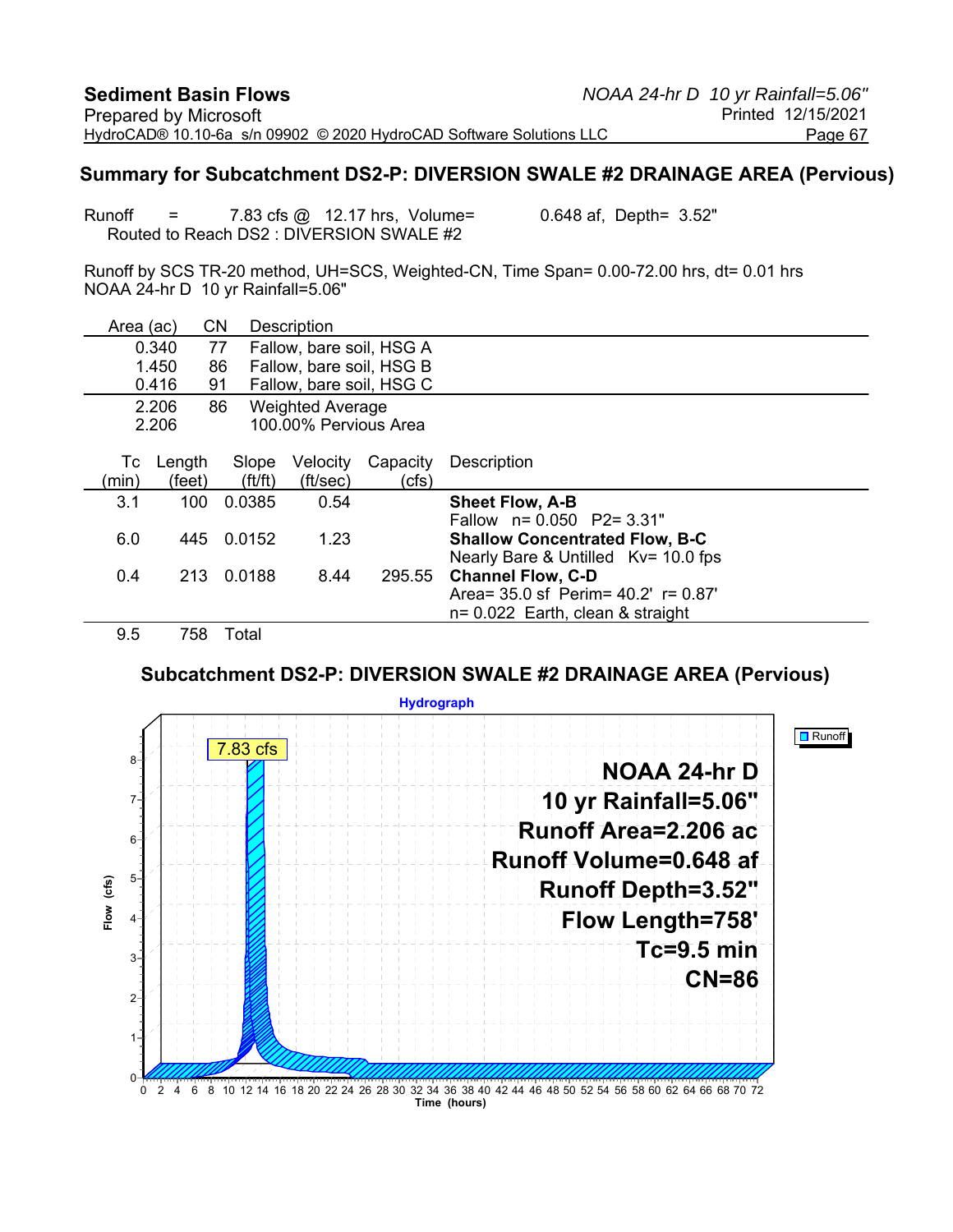#### **Hydrograph for Subcatchment DS2-P: DIVERSION SWALE #2 DRAINAGE AREA (Pervious)**

| Time<br>(hours) | Precip.<br>(inches) | <b>Excess</b><br>(inches) | Runoff<br>(cls) | Time<br>(hours) | Precip.<br>(inches) | <b>Excess</b><br>(inches) | Runoff<br>(cfs) |
|-----------------|---------------------|---------------------------|-----------------|-----------------|---------------------|---------------------------|-----------------|
| 0.00            | 0.00                | 0.00                      | 0.00            | 53.00           | 5.06                | 3.52                      | 0.00            |
| 1.00            | 0.06                | 0.00                      | 0.00            | 54.00           | 5.06                | 3.52                      | 0.00            |
| 2.00            | 0.12                | 0.00                      | 0.00            | 55.00           | 5.06                | 3.52                      | 0.00            |
| 3.00            | 0.19                | 0.00                      | 0.00            | 56.00           | 5.06                | 3.52                      | 0.00            |
|                 |                     |                           |                 |                 |                     |                           |                 |
| 4.00            | 0.27                | 0.00                      | 0.00            | 57.00           | 5.06                | 3.52                      | 0.00            |
| 5.00            | 0.35                | 0.00                      | 0.00            | 58.00           | 5.06                | 3.52                      | 0.00            |
| 6.00            | 0.43                | 0.01                      | 0.02            | 59.00           | 5.06                | 3.52                      | 0.00            |
| 7.00            | 0.53                | 0.02                      | 0.05            | 60.00           | 5.06                | 3.52                      | 0.00            |
| 8.00<br>9.00    | 0.66<br>0.80        | 0.06<br>0.11              | 0.09<br>0.13    | 61.00<br>62.00  | 5.06<br>5.06        | 3.52<br>3.52              | 0.00<br>0.00    |
| 10.00           | 1.00                | 0.20                      | 0.25            | 63.00           | 5.06                | 3.52                      | 0.00            |
| 11.00           | 1.32                | 0.37                      | 0.52            | 64.00           | 5.06                | 3.52                      | 0.00            |
| 12.00           | 2.42                | 1.18                      | 3.54            | 65.00           | 5.06                | 3.52                      | 0.00            |
| 13.00           | 3.74                | 2.32                      | 1.04            | 66.00           | 5.06                | 3.52                      | 0.00            |
| 14.00           | 4.06                | 2.60                      | 0.51            | 67.00           | 5.06                | 3.52                      | 0.00            |
| 15.00           | 4.26                | 2.78                      | 0.35            | 68.00           | 5.06                | 3.52                      | 0.00            |
| 16.00           | 4.40                | 2.91                      | 0.28            | 69.00           | 5.06                | 3.52                      | 0.00            |
| 17.00           | 4.53                | 3.03                      | 0.24            | 70.00           | 5.06                | 3.52                      | 0.00            |
| 18.00           | 4.63                | 3.12                      | 0.19            | 71.00           | 5.06                | 3.52                      | 0.00            |
| 19.00           | 4.71                | 3.20                      | 0.17            | 72.00           | 5.06                | 3.52                      | 0.00            |
| 20.00           | 4.79                | 3.28                      | 0.16            |                 |                     |                           |                 |
| 21.00           | 4.87                | 3.35                      | 0.15            |                 |                     |                           |                 |
| 22.00           | 4.94                | 3.41                      | 0.14            |                 |                     |                           |                 |
| 23.00           | 5.00                | 3.47                      | 0.13            |                 |                     |                           |                 |
| 24.00           | 5.06                | 3.52                      | 0.12            |                 |                     |                           |                 |
| 25.00           | 5.06                | 3.52                      | 0.00            |                 |                     |                           |                 |
| 26.00           | 5.06                | 3.52                      | 0.00            |                 |                     |                           |                 |
| 27.00           | 5.06                | 3.52                      | 0.00            |                 |                     |                           |                 |
| 28.00           | 5.06                | 3.52                      | 0.00            |                 |                     |                           |                 |
| 29.00           | 5.06                | 3.52                      | 0.00            |                 |                     |                           |                 |
| 30.00           | 5.06                | 3.52                      | 0.00            |                 |                     |                           |                 |
| 31.00           | 5.06                | 3.52                      | 0.00            |                 |                     |                           |                 |
| 32.00           | 5.06                | 3.52                      | 0.00            |                 |                     |                           |                 |
| 33.00           | 5.06                | 3.52                      | 0.00            |                 |                     |                           |                 |
| 34.00           | 5.06                | 3.52                      | 0.00            |                 |                     |                           |                 |
| 35.00           | 5.06                | 3.52                      | 0.00            |                 |                     |                           |                 |
| 36.00           | 5.06                | 3.52                      | 0.00            |                 |                     |                           |                 |
| 37.00           | 5.06                | 3.52                      | 0.00            |                 |                     |                           |                 |
| 38.00           | 5.06                | 3.52                      | 0.00            |                 |                     |                           |                 |
| 39.00           | 5.06                | 3.52                      | 0.00            |                 |                     |                           |                 |
| 40.00           | 5.06                | 3.52                      | 0.00            |                 |                     |                           |                 |
| 41.00           | 5.06                | 3.52                      | 0.00            |                 |                     |                           |                 |
| 42.00           | 5.06                | 3.52                      | 0.00            |                 |                     |                           |                 |
| 43.00           | 5.06                | 3.52                      | 0.00            |                 |                     |                           |                 |
| 44.00           | 5.06                | 3.52                      | 0.00            |                 |                     |                           |                 |
| 45.00           | 5.06                | 3.52                      | 0.00            |                 |                     |                           |                 |
| 46.00           | 5.06                | 3.52                      | 0.00            |                 |                     |                           |                 |
| 47.00           | 5.06                | 3.52                      | 0.00            |                 |                     |                           |                 |
| 48.00           | 5.06                | 3.52                      | 0.00            |                 |                     |                           |                 |
| 49.00           | 5.06                | 3.52                      | 0.00            |                 |                     |                           |                 |
| 50.00           | 5.06                | 3.52                      | 0.00            |                 |                     |                           |                 |
| 51.00           | 5.06                | 3.52                      | 0.00            |                 |                     |                           |                 |
| 52.00           | 5.06                | 3.52                      | 0.00            |                 |                     |                           |                 |
|                 |                     |                           |                 |                 |                     |                           |                 |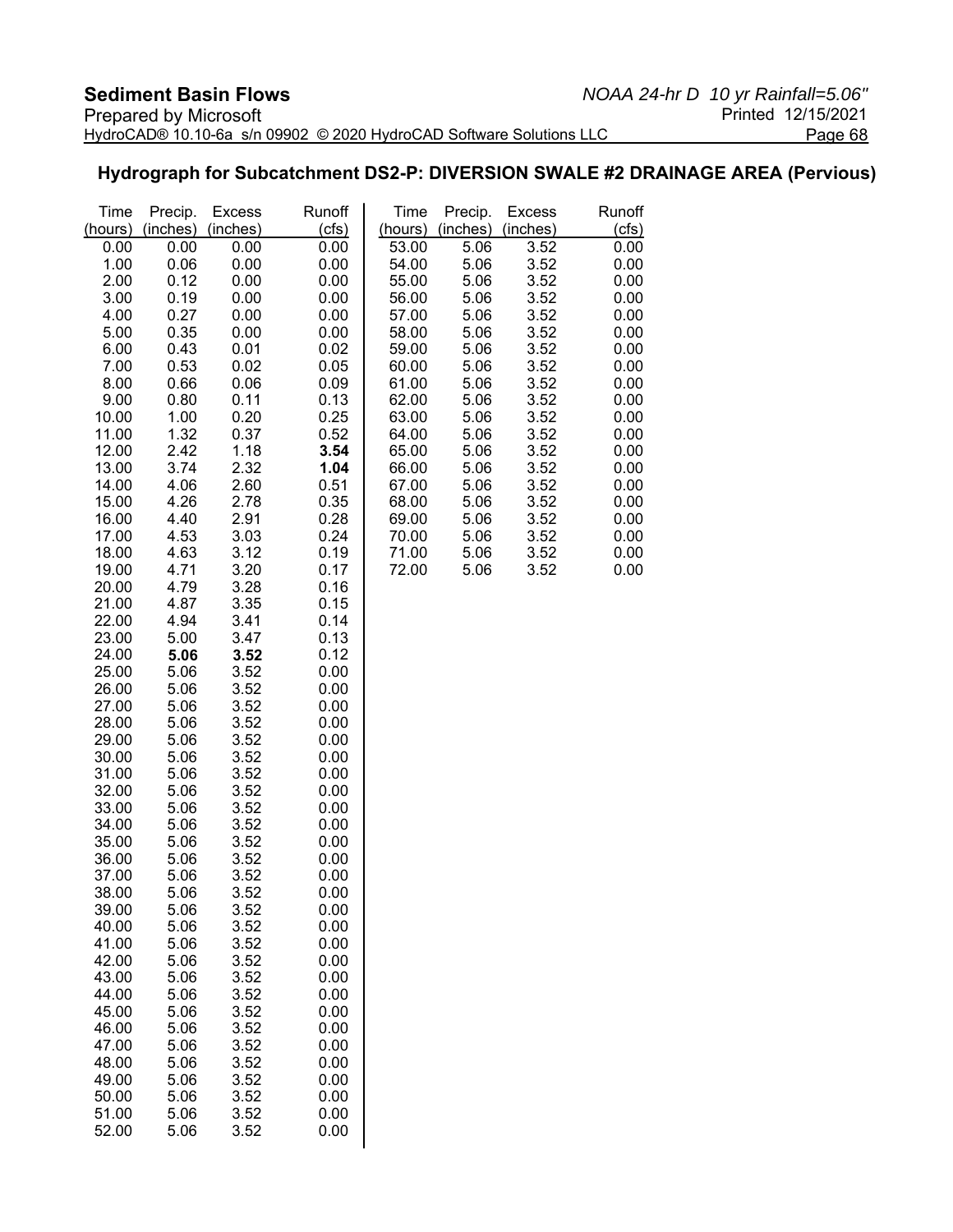#### **Summary for Subcatchment SB-I: SEDIMENT BASIN DRAINAGE AREA (Impervious)**

Runoff = 0.85 cfs @ 12.15 hrs, Volume= 0.076 af, Depth= 4.82" Routed to Pond SB : SEDIMENT BASIN

Runoff by SCS TR-20 method, UH=SCS, Weighted-CN, Time Span= 0.00-72.00 hrs, dt= 0.01 hrs NOAA 24-hr D 10 yr Rainfall=5.06"

| Area (ac)      |                  | CΝ |                                | Description          |                             |                      |
|----------------|------------------|----|--------------------------------|----------------------|-----------------------------|----------------------|
| 0.189          |                  | 98 |                                |                      | Unconnected pavement, HSG C |                      |
| 0.189<br>0.189 |                  |    |                                | 100.00% Unconnected  | 100.00% Impervious Area     |                      |
| Тc<br>(min)    | Length<br>(feet) |    | Slope<br>$({\rm ft}/{\rm ft})$ | Velocity<br>(ft/sec) | Capacity<br>(cfs)           | Description          |
| 8.0            |                  |    |                                |                      |                             | <b>Direct Entry,</b> |

#### **Subcatchment SB-I: SEDIMENT BASIN DRAINAGE AREA (Impervious)**

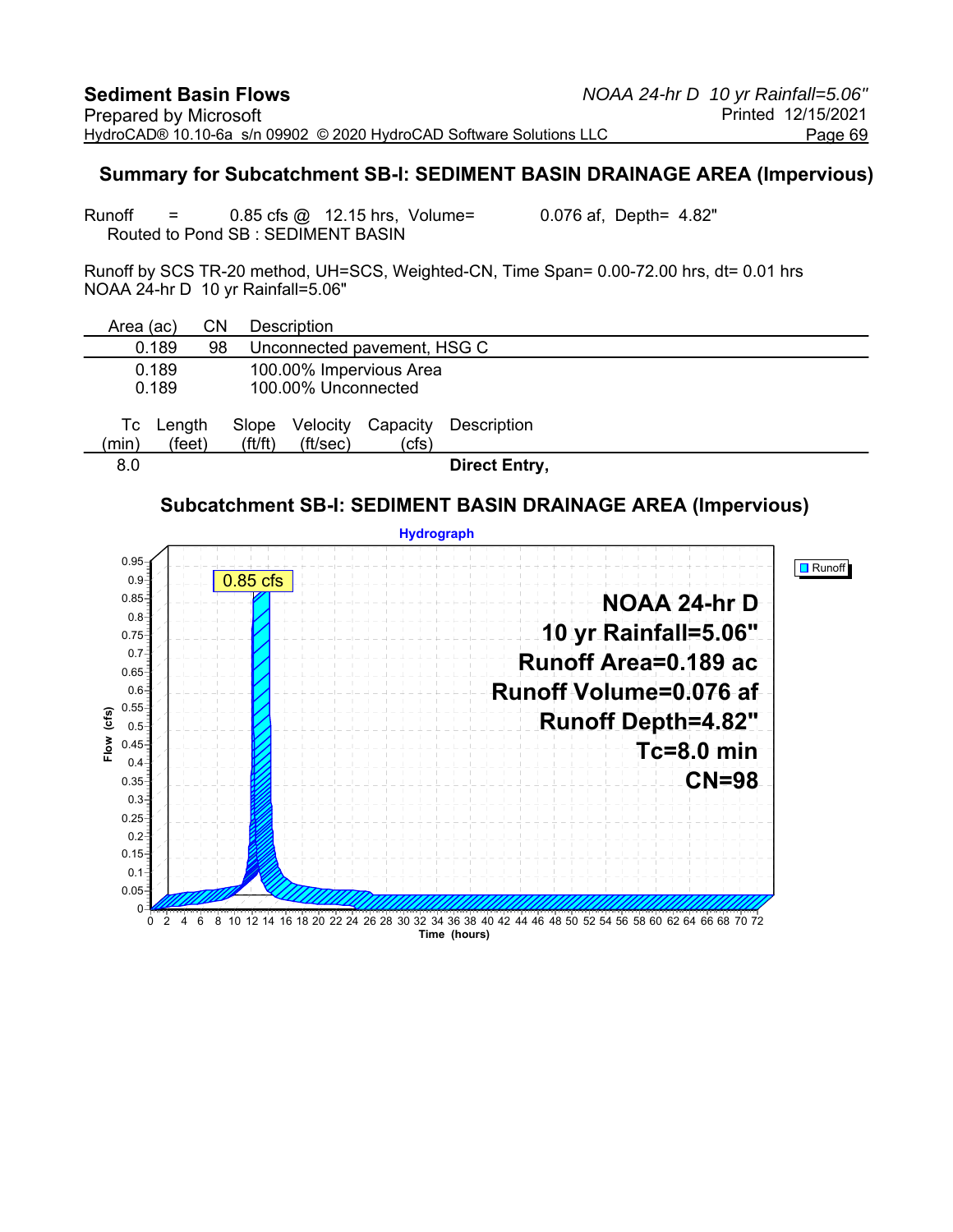#### **Hydrograph for Subcatchment SB-I: SEDIMENT BASIN DRAINAGE AREA (Impervious)**

| Time           | Precip.      | <b>Excess</b> | Runoff       | Time           | Precip.      | <b>Excess</b> | Runoff       |
|----------------|--------------|---------------|--------------|----------------|--------------|---------------|--------------|
| (hours)        | (inches)     | (inches)      | (cts)        | (hours)        | (inches)     | (inches)      | (cts)        |
| 0.00           | 0.00         | 0.00          | 0.00         | 53.00          | 5.06         | 4.82          | 0.00         |
| 1.00           | 0.06         | 0.00          | 0.00         | 54.00          | 5.06<br>5.06 | 4.82<br>4.82  | 0.00         |
| 2.00<br>3.00   | 0.12<br>0.19 | 0.02<br>0.06  | 0.01<br>0.01 | 55.00<br>56.00 | 5.06         | 4.82          | 0.00<br>0.00 |
| 4.00           | 0.27         | 0.12          | 0.01         | 57.00          | 5.06         | 4.82          | 0.00         |
| 5.00           | 0.35         | 0.18          | 0.01         | 58.00          | 5.06         | 4.82          | 0.00         |
| 6.00           | 0.43         | 0.26          | 0.01         | 59.00          | 5.06         | 4.82          | 0.00         |
| 7.00           | 0.53         | 0.35          | 0.02         | 60.00          | 5.06         | 4.82          | 0.00         |
| 8.00           | 0.66         | 0.46          | 0.02         | 61.00          | 5.06         | 4.82          | 0.00         |
| 9.00           | 0.80         | 0.60          | 0.03         | 62.00          | 5.06         | 4.82          | 0.00         |
| 10.00          | 1.00         | 0.79          | 0.04         | 63.00          | 5.06         | 4.82          | 0.00         |
| 11.00          | 1.32         | 1.10          | 0.07         | 64.00          | 5.06         | 4.82          | 0.00         |
| 12.00          | 2.42         | 2.20          | 0.43         | 65.00          | 5.06         | 4.82          | 0.00         |
| 13.00          | 3.74         | 3.51          | 0.10         | 66.00          | 5.06         | 4.82          | 0.00         |
| 14.00          | 4.06         | 3.82          | 0.05         | 67.00          | 5.06         | 4.82          | 0.00         |
| 15.00          | 4.26         | 4.02          | 0.03         | 68.00          | 5.06         | 4.82          | 0.00         |
| 16.00<br>17.00 | 4.40<br>4.53 | 4.17<br>4.29  | 0.03<br>0.02 | 69.00<br>70.00 | 5.06<br>5.06 | 4.82<br>4.82  | 0.00<br>0.00 |
| 18.00          | 4.63         | 4.39          | 0.02         | 71.00          | 5.06         | 4.82          | 0.00         |
| 19.00          | 4.71         | 4.48          | 0.02         | 72.00          | 5.06         | 4.82          | 0.00         |
| 20.00          | 4.79         | 4.56          | 0.01         |                |              |               |              |
| 21.00          | 4.87         | 4.63          | 0.01         |                |              |               |              |
| 22.00          | 4.94         | 4.70          | 0.01         |                |              |               |              |
| 23.00          | 5.00         | 4.77          | 0.01         |                |              |               |              |
| 24.00          | 5.06         | 4.82          | 0.01         |                |              |               |              |
| 25.00          | 5.06         | 4.82          | 0.00         |                |              |               |              |
| 26.00          | 5.06         | 4.82          | 0.00         |                |              |               |              |
| 27.00<br>28.00 | 5.06         | 4.82<br>4.82  | 0.00<br>0.00 |                |              |               |              |
| 29.00          | 5.06<br>5.06 | 4.82          | 0.00         |                |              |               |              |
| 30.00          | 5.06         | 4.82          | 0.00         |                |              |               |              |
| 31.00          | 5.06         | 4.82          | 0.00         |                |              |               |              |
| 32.00          | 5.06         | 4.82          | 0.00         |                |              |               |              |
| 33.00          | 5.06         | 4.82          | 0.00         |                |              |               |              |
| 34.00          | 5.06         | 4.82          | 0.00         |                |              |               |              |
| 35.00          | 5.06         | 4.82          | 0.00         |                |              |               |              |
| 36.00          | 5.06         | 4.82          | 0.00         |                |              |               |              |
| 37.00          | 5.06         | 4.82          | 0.00         |                |              |               |              |
| 38.00          | 5.06         | 4.82          | 0.00         |                |              |               |              |
| 39.00          | 5.06<br>5.06 | 4.82<br>4.82  | 0.00         |                |              |               |              |
| 40.00<br>41.00 | 5.06         | 4.82          | 0.00<br>0.00 |                |              |               |              |
| 42.00          | 5.06         | 4.82          | 0.00         |                |              |               |              |
| 43.00          | 5.06         | 4.82          | 0.00         |                |              |               |              |
| 44.00          | 5.06         | 4.82          | 0.00         |                |              |               |              |
| 45.00          | 5.06         | 4.82          | 0.00         |                |              |               |              |
| 46.00          | 5.06         | 4.82          | 0.00         |                |              |               |              |
| 47.00          | 5.06         | 4.82          | 0.00         |                |              |               |              |
| 48.00          | 5.06         | 4.82          | 0.00         |                |              |               |              |
| 49.00          | 5.06         | 4.82          | 0.00         |                |              |               |              |
| 50.00<br>51.00 | 5.06<br>5.06 | 4.82<br>4.82  | 0.00<br>0.00 |                |              |               |              |
| 52.00          | 5.06         | 4.82          | 0.00         |                |              |               |              |
|                |              |               |              |                |              |               |              |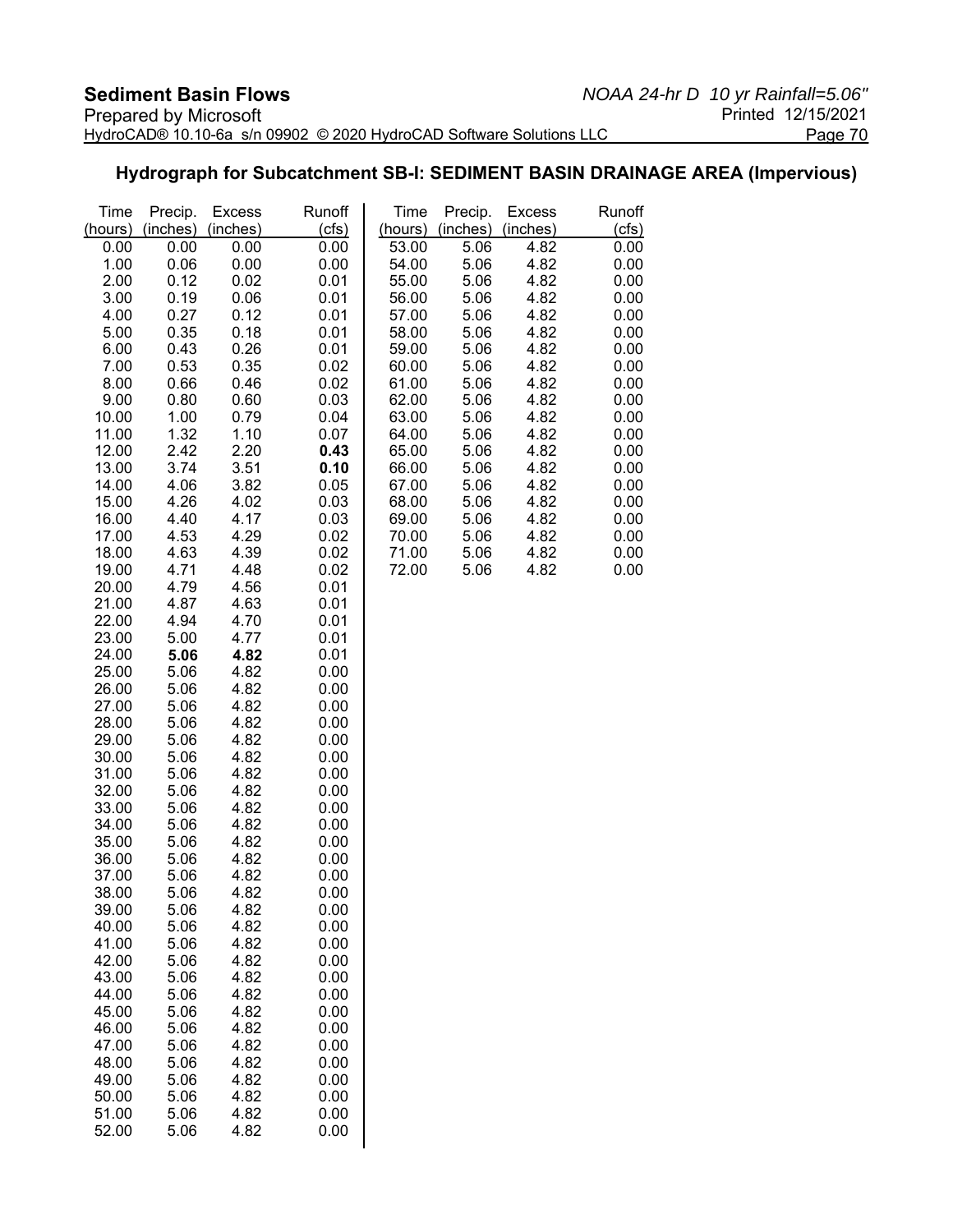#### **Summary for Subcatchment SB-P: SEDIMENT BASIN DRAINAGE AREA (Pervious)**

Runoff  $=$  18.18 cfs  $\omega$  12.15 hrs, Volume= 1.476 af, Depth= 4.04" Routed to Pond SB : SEDIMENT BASIN

Runoff by SCS TR-20 method, UH=SCS, Weighted-CN, Time Span= 0.00-72.00 hrs, dt= 0.01 hrs NOAA 24-hr D 10 yr Rainfall=5.06"

| Area (ac) |        | CΝ                    | Description              |          |                                       |
|-----------|--------|-----------------------|--------------------------|----------|---------------------------------------|
|           | 0.243  | 86                    | Fallow, bare soil, HSG B |          |                                       |
|           | 4.141  | 91                    | Fallow, bare soil, HSG C |          |                                       |
|           | 4.384  | 91                    | <b>Weighted Average</b>  |          |                                       |
|           | 4.384  |                       | 100.00% Pervious Area    |          |                                       |
|           |        |                       |                          |          |                                       |
| Тc        | Length | Slope                 | Velocity                 | Capacity | Description                           |
| (min)     | (feet) | $({\rm ft}/{\rm ft})$ | (ft/sec)                 | (cfs)    |                                       |
| 1.2       | 100    | 0.0200                | 1.40                     |          | <b>Sheet Flow, A-B</b>                |
|           |        |                       |                          |          | Smooth surfaces $n=0.011$ P2= 3.31"   |
| 6.8       | 583    | 0.0202                | 1.42                     |          | <b>Shallow Concentrated Flow, B-C</b> |
|           |        |                       |                          |          | Nearly Bare & Untilled Kv= 10.0 fps   |
| 8.0       | 683    | Total                 |                          |          |                                       |

#### **Subcatchment SB-P: SEDIMENT BASIN DRAINAGE AREA (Pervious)**

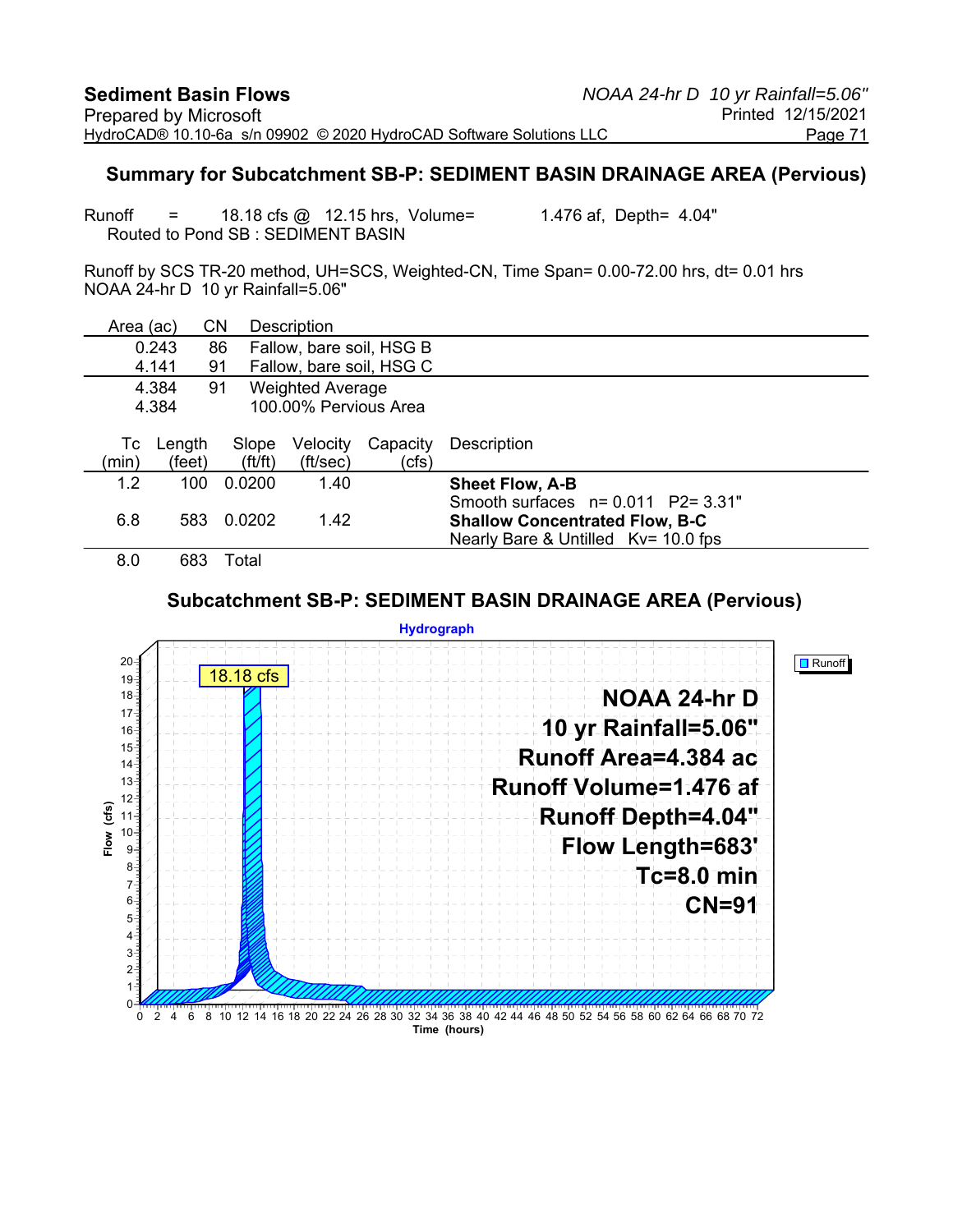#### **Hydrograph for Subcatchment SB-P: SEDIMENT BASIN DRAINAGE AREA (Pervious)**

| Time           | Precip.      | <b>Excess</b> | Runoff       | Time           | Precip.<br>(inches) | <b>Excess</b> | Runoff       |
|----------------|--------------|---------------|--------------|----------------|---------------------|---------------|--------------|
| (hours)        | (inches)     | (inches)      | (cts)        | (hours)        |                     | (inches)      | (cfs)        |
| 0.00           | 0.00         | 0.00          | 0.00         | 53.00          | 5.06                | 4.04          | 0.00         |
| 1.00           | 0.06         | 0.00          | 0.00         | 54.00          | 5.06                | 4.04          | 0.00         |
| 2.00           | 0.12         | 0.00          | 0.00         | 55.00          | 5.06                | 4.04          | 0.00         |
| 3.00           | 0.19         | 0.00          | 0.00         | 56.00          | 5.06                | 4.04          | 0.00         |
| 4.00           | 0.27         | 0.00          | 0.04         | 57.00          | 5.06                | 4.04          | 0.00         |
| 5.00           | 0.35         | 0.02          | 0.08         | 58.00          | 5.06                | 4.04          | 0.00         |
| 6.00<br>7.00   | 0.43<br>0.53 | 0.04<br>0.08  | 0.13<br>0.21 | 59.00<br>60.00 | 5.06<br>5.06        | 4.04<br>4.04  | 0.00<br>0.00 |
| 8.00           | 0.66         | 0.15          | 0.30         | 61.00          | 5.06                | 4.04          | 0.00         |
| 9.00           | 0.80         | 0.23          | 0.41         | 62.00          | 5.06                | 4.04          | 0.00         |
| 10.00          | 1.00         | 0.36          | 0.70         | 63.00          | 5.06                | 4.04          | 0.00         |
| 11.00          | 1.32         | 0.59          | 1.36         | 64.00          | 5.06                | 4.04          | 0.00         |
| 12.00          | 2.42         | 1.54          | 8.98         | 65.00          | 5.06                | 4.04          | 0.00         |
| 13.00          | 3.74         | 2.77          | 2.15         | 66.00          | 5.06                | 4.04          | 0.00         |
| 14.00          | 4.06         | 3.07          | 1.06         | 67.00          | 5.06                | 4.04          | 0.00         |
| 15.00          | 4.26         | 3.26          | 0.72         | 68.00          | 5.06                | 4.04          | 0.00         |
| 16.00          | 4.40         | 3.40          | 0.59         | 69.00          | 5.06                | 4.04          | 0.00         |
| 17.00          | 4.53         | 3.52          | 0.49         | 70.00          | 5.06                | 4.04          | 0.00         |
| 18.00          | 4.63         | 3.62          | 0.40         | 71.00          | 5.06                | 4.04          | 0.00         |
| 19.00          | 4.71         | 3.70          | 0.36         | 72.00          | 5.06                | 4.04          | 0.00         |
| 20.00          | 4.79         | 3.78          | 0.34         |                |                     |               |              |
| 21.00          | 4.87         | 3.86          | 0.31         |                |                     |               |              |
| 22.00          | 4.94         | 3.92          | 0.29         |                |                     |               |              |
| 23.00          | 5.00         | 3.98          | 0.26         |                |                     |               |              |
| 24.00          | 5.06         | 4.04          | 0.24         |                |                     |               |              |
| 25.00          | 5.06         | 4.04          | 0.00         |                |                     |               |              |
| 26.00          | 5.06         | 4.04          | 0.00         |                |                     |               |              |
| 27.00          | 5.06         | 4.04          | 0.00         |                |                     |               |              |
| 28.00          | 5.06         | 4.04          | 0.00         |                |                     |               |              |
| 29.00          | 5.06         | 4.04          | 0.00         |                |                     |               |              |
| 30.00          | 5.06         | 4.04          | 0.00         |                |                     |               |              |
| 31.00          | 5.06         | 4.04          | 0.00         |                |                     |               |              |
| 32.00          | 5.06         | 4.04          | 0.00         |                |                     |               |              |
| 33.00          | 5.06         | 4.04          | 0.00         |                |                     |               |              |
| 34.00          | 5.06         | 4.04          | 0.00         |                |                     |               |              |
| 35.00          | 5.06         | 4.04<br>4.04  | 0.00         |                |                     |               |              |
| 36.00<br>37.00 | 5.06<br>5.06 | 4.04          | 0.00<br>0.00 |                |                     |               |              |
| 38.00          | 5.06         | 4.04          | 0.00         |                |                     |               |              |
| 39.00          | 5.06         | 4.04          | 0.00         |                |                     |               |              |
| 40.00          | 5.06         | 4.04          | 0.00         |                |                     |               |              |
| 41.00          | 5.06         | 4.04          | 0.00         |                |                     |               |              |
| 42.00          | 5.06         | 4.04          | 0.00         |                |                     |               |              |
| 43.00          | 5.06         | 4.04          | 0.00         |                |                     |               |              |
| 44.00          | 5.06         | 4.04          | 0.00         |                |                     |               |              |
| 45.00          | 5.06         | 4.04          | 0.00         |                |                     |               |              |
| 46.00          | 5.06         | 4.04          | 0.00         |                |                     |               |              |
| 47.00          | 5.06         | 4.04          | 0.00         |                |                     |               |              |
| 48.00          | 5.06         | 4.04          | 0.00         |                |                     |               |              |
| 49.00          | 5.06         | 4.04          | 0.00         |                |                     |               |              |
| 50.00          | 5.06         | 4.04          | 0.00         |                |                     |               |              |
| 51.00          | 5.06         | 4.04          | 0.00         |                |                     |               |              |
| 52.00          | 5.06         | 4.04          | 0.00         |                |                     |               |              |
|                |              |               |              |                |                     |               |              |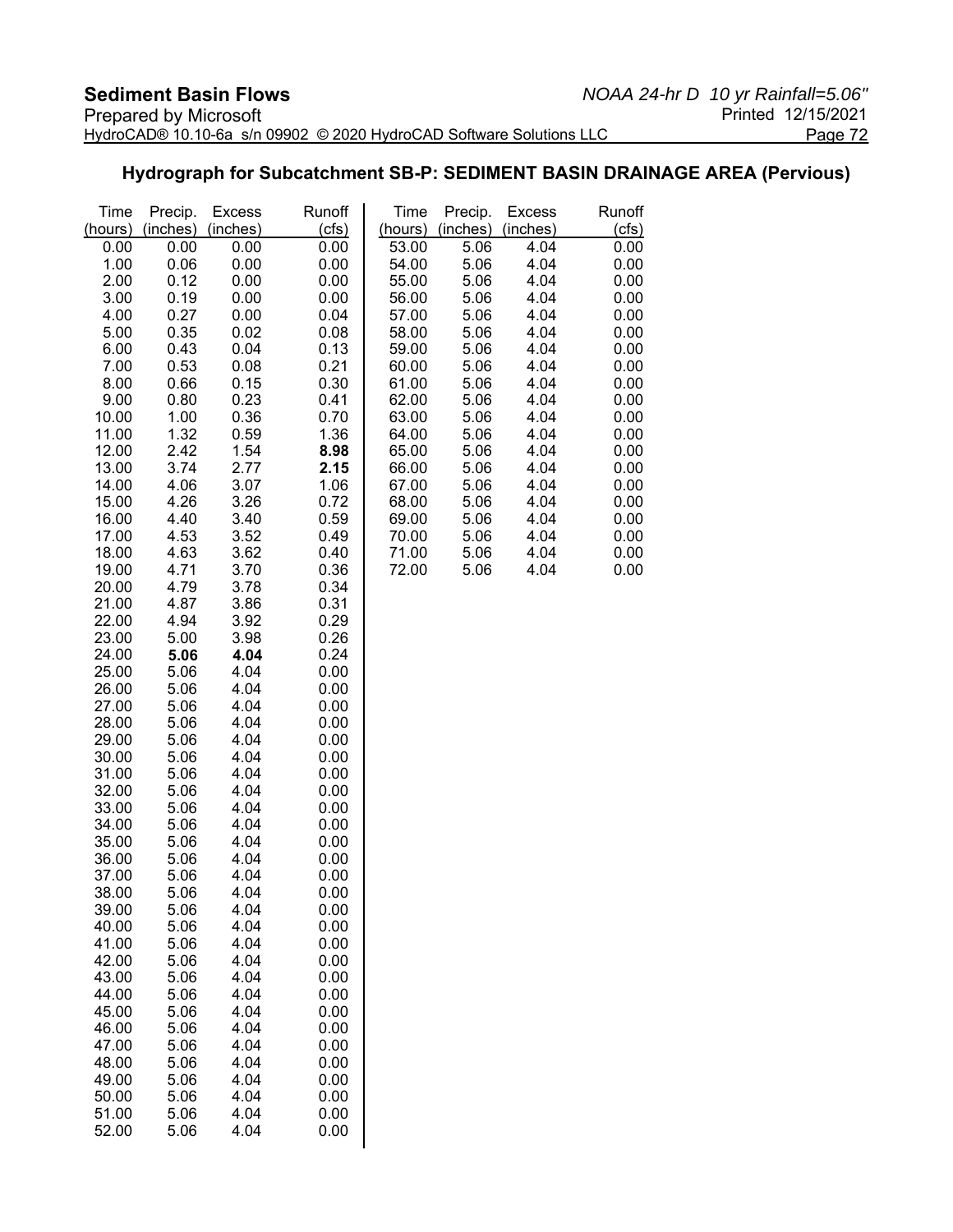#### **Summary for Reach DS1: DIVERSION SWALE #1**

Inflow Area = 8.231 ac, 7.71% Impervious, Inflow Depth = 4.10" for 10 yr event Inflow  $=$  35.77 cfs @ 12.14 hrs, Volume= 2.813 af Outflow = 32.63 cfs @ 12.17 hrs, Volume= 2.813 af, Atten= 9%, Lag= 1.8 min Routed to Pond SB : SEDIMENT BASIN

Routing by Dyn-Stor-Ind method, Time Span= 0.00-72.00 hrs, dt= 0.01 hrs / 2 Max. Velocity= 2.16 fps, Min. Travel Time= 4.0 min Avg. Velocity = 0.55 fps, Avg. Travel Time= 15.7 min

Peak Storage= 7,866 cf @ 12.17 hrs Average Depth at Peak Storage= 0.22' , Surface Width= 68.25' Bank-Full Depth= 2.00' Flow Area= 152.0 sf, Capacity= 1,310.42 cfs

66.00' x 2.00' deep channel, n= 0.022 Earth, clean & straight Side Slope Z-value= 5.0 '/' Top Width= 86.00' Length= 521.5' Slope= 0.0077 '/' Inlet Invert= 87.00', Outlet Invert= 83.00'



#### **Hydrograph**  $\blacksquare$  Inflow 40 35.77 cfs **D** Outflow 38 **Inflow Area=8.231 ac** 36 32.63 cfs**Avg. Flow Depth=0.22'** 34 32 30 **Max Vel=2.16 fps** 28 26 **n=0.022** 24  $(cfs)$ **Flow (cfs) L=521.5'** 22 20 Flow **S=0.0077 '/'** 18 16 **Capacity=1,310.42 cfs** 14 12 10 8 6 4 2  $\mathbf{0}$ 0 2 4 6 8 10 12 14 16 18 20 22 24 26 28 30 32 34 36 38 40 42 44 46 48 50 52 54 56 58 60 62 64 66 68 70 72 **Time (hours)**

**Reach DS1: DIVERSION SWALE #1**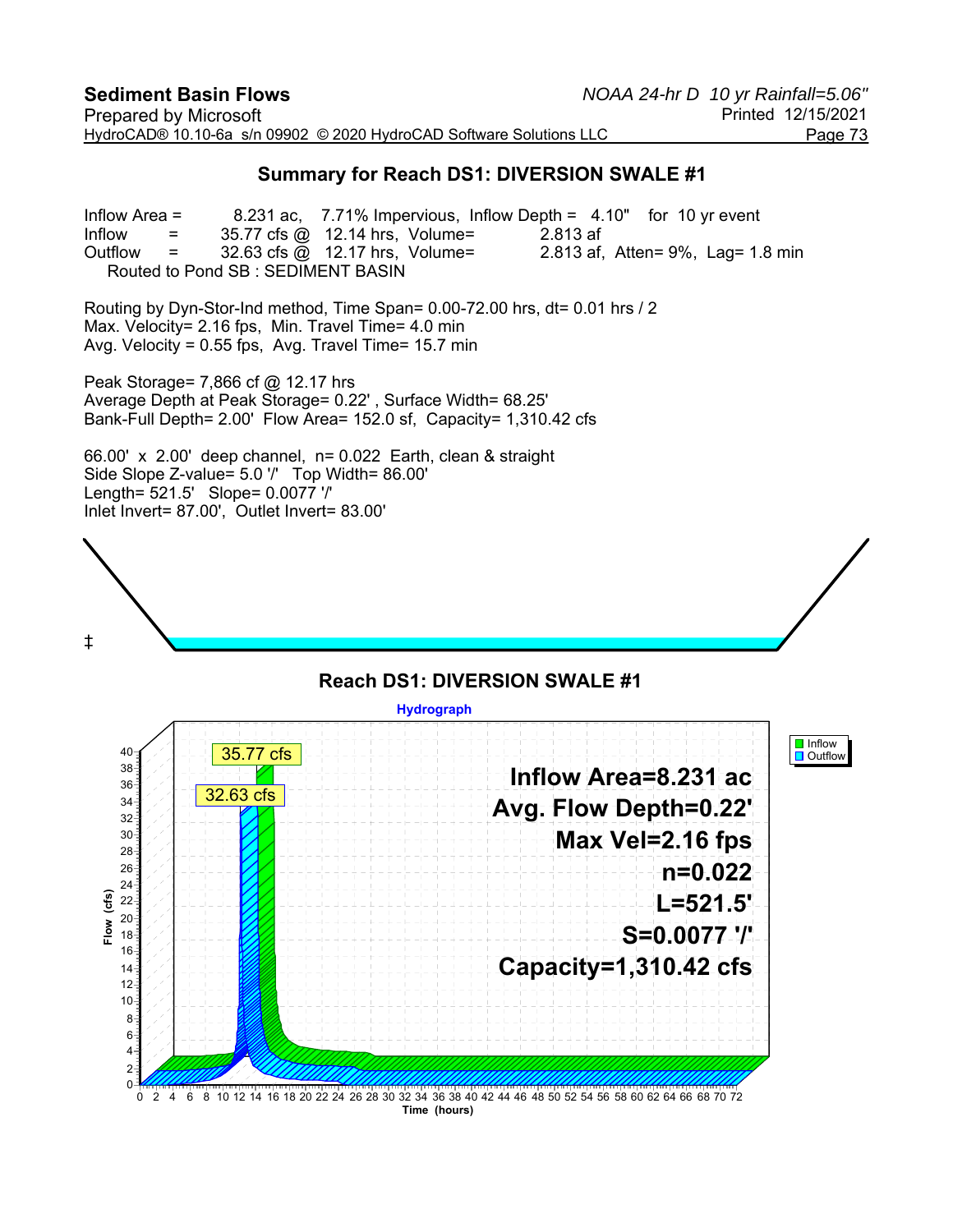#### **Hydrograph for Reach DS1: DIVERSION SWALE #1**

| Time    | Inflow | Storage      | Elevation | Outflow |
|---------|--------|--------------|-----------|---------|
| (hours) | (cfs)  | (cubic-feet) | (feet)    | (cts)   |
| 0.00    | 0.00   | 0            | 87.00     | 0.00    |
| 2.00    | 0.02   | 18           | 87.00     | 0.01    |
| 4.00    | 0.10   | 90           | 87.00     | 0.08    |
| 6.00    | 0.28   | 297          | 87.01     | 0.25    |
| 8.00    | 0.61   | 657          | 87.02     | 0.55    |
| 10.00   | 1.37   | 1,074        | 87.03     | 1.27    |
| 12.00   | 18.56  | 4,723        | 87.14     | 14.09   |
| 14.00   | 1.98   | 1,472        | 87.04     | 2.06    |
| 16.00   | 1.10   | 994          | 87.03     | 1.13    |
| 18.00   | 0.74   | 796          | 87.02     | 0.77    |
| 20.00   | 0.63   | 723          | 87.02     | 0.64    |
| 22.00   | 0.54   | 664          | 87.02     | 0.55    |
| 24.00   | 0.45   | 557          | 87.02     | 0.47    |
| 26.00   | 0.00   | 2            | 87.00     | 0.00    |
| 28.00   | 0.00   | 0            | 87.00     | 0.00    |
| 30.00   | 0.00   | 0            | 87.00     | 0.00    |
| 32.00   | 0.00   | 0            | 87.00     | 0.00    |
| 34.00   | 0.00   | 0            | 87.00     | 0.00    |
| 36.00   | 0.00   | 0            | 87.00     | 0.00    |
| 38.00   | 0.00   | 0            | 87.00     | 0.00    |
| 40.00   | 0.00   | 0            | 87.00     | 0.00    |
| 42.00   | 0.00   | 0            | 87.00     | 0.00    |
| 44.00   | 0.00   | 0            | 87.00     | 0.00    |
| 46.00   | 0.00   | 0            | 87.00     | 0.00    |
| 48.00   | 0.00   | 0            | 87.00     | 0.00    |
| 50.00   | 0.00   | 0            | 87.00     | 0.00    |
| 52.00   | 0.00   | 0            | 87.00     | 0.00    |
| 54.00   | 0.00   | 0            | 87.00     | 0.00    |
| 56.00   | 0.00   | 0            | 87.00     | 0.00    |
| 58.00   | 0.00   | 0            | 87.00     | 0.00    |
| 60.00   | 0.00   | 0            | 87.00     | 0.00    |
| 62.00   | 0.00   | 0            | 87.00     | 0.00    |
| 64.00   | 0.00   | 0            | 87.00     | 0.00    |
| 66.00   | 0.00   | 0            | 87.00     | 0.00    |
| 68.00   | 0.00   | 0            | 87.00     | 0.00    |
| 70.00   | 0.00   | 0            | 87.00     | 0.00    |
| 72.00   | 0.00   | 0            | 87.00     | 0.00    |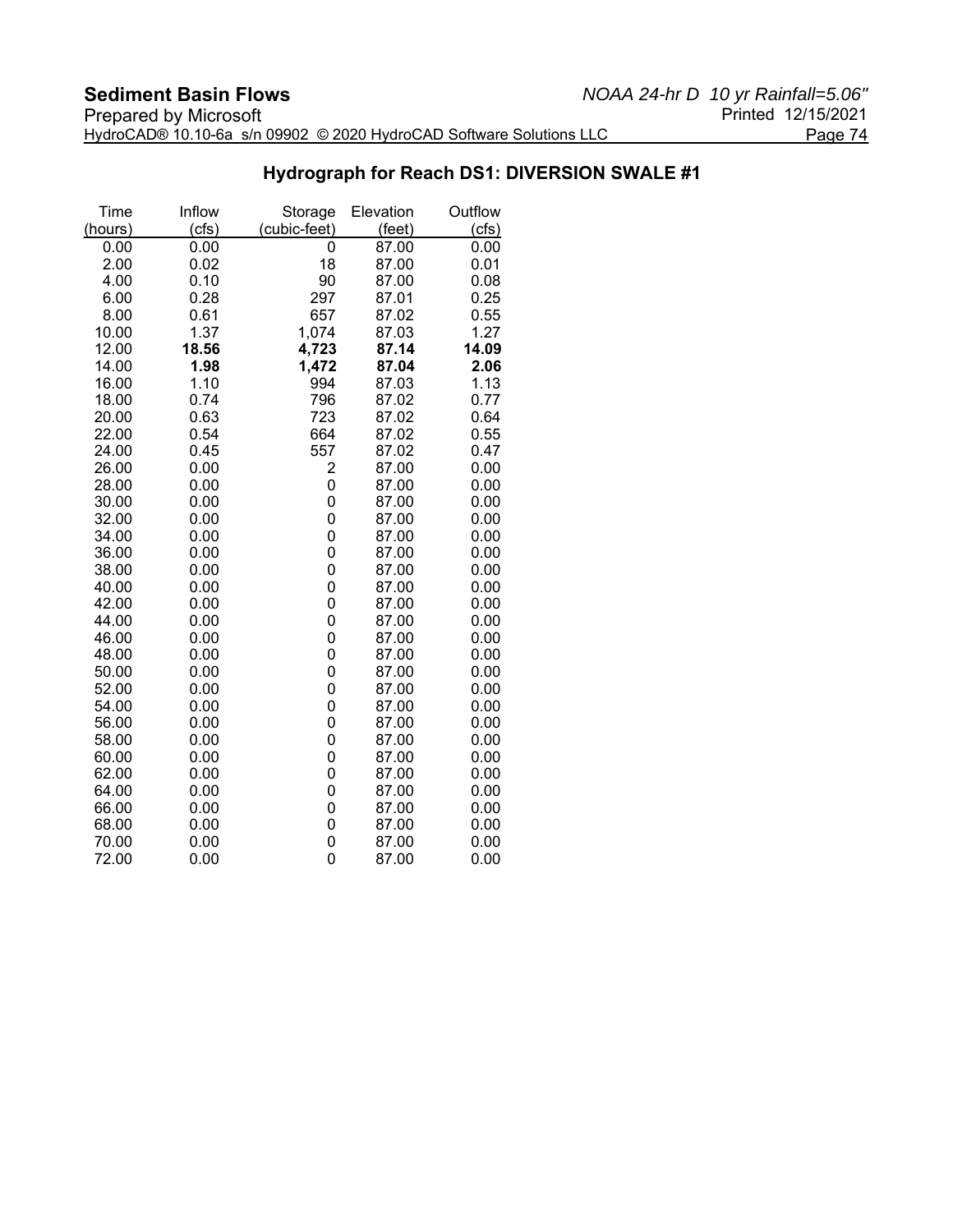#### **Summary for Reach DS2: DIVERSION SWALE #2**

Inflow Area = 2.206 ac, 0.00% Impervious, Inflow Depth = 3.52" for 10 yr event Inflow  $=$  7.83 cfs @ 12.17 hrs, Volume= 0.648 af Outflow  $=$  7.69 cfs  $\omega$  12.18 hrs, Volume= 0.648 af, Atten= 2%, Lag= 0.9 min Routed to Pond SB : SEDIMENT BASIN

Routing by Dyn-Stor-Ind method, Time Span= 0.00-72.00 hrs, dt= 0.01 hrs / 2 Max. Velocity= 2.17 fps, Min. Travel Time= 1.6 min Avg. Velocity = 0.59 fps, Avg. Travel Time= 6.0 min

Peak Storage= 753 cf @ 12.18 hrs Average Depth at Peak Storage= 0.12' , Surface Width= 31.16' Bank-Full Depth= 1.00' Flow Area= 35.0 sf, Capacity= 295.54 cfs

30.00' x 1.00' deep channel, n= 0.022 Earth, clean & straight Side Slope Z-value= 5.0 '/' Top Width= 40.00' Length= 212.8' Slope= 0.0188 '/' Inlet Invert= 87.00', Outlet Invert= 83.00'



#### **Reach DS2: DIVERSION SWALE #2 Hydrograph I** Inflow 7.83 cfs **D** Outflow 7.69 cfs**Inflow Area=2.206 ac** 8 **Avg. Flow Depth=0.12'** 7 **Max Vel=2.17 fps**  $6$ **n=0.022**  $(cts)$ 5 **Flow (cfs) L=212.8'** Flow **S=0.0188 '/'** 4 **Capacity=295.54 cfs** 3 2 1  $\Omega$ 0 2 4 6 8 10 12 14 16 18 20 22 24 26 28 30 32 34 36 38 40 42 44 46 48 50 52 54 56 58 60 62 64 66 68 70 72 **Time (hours)**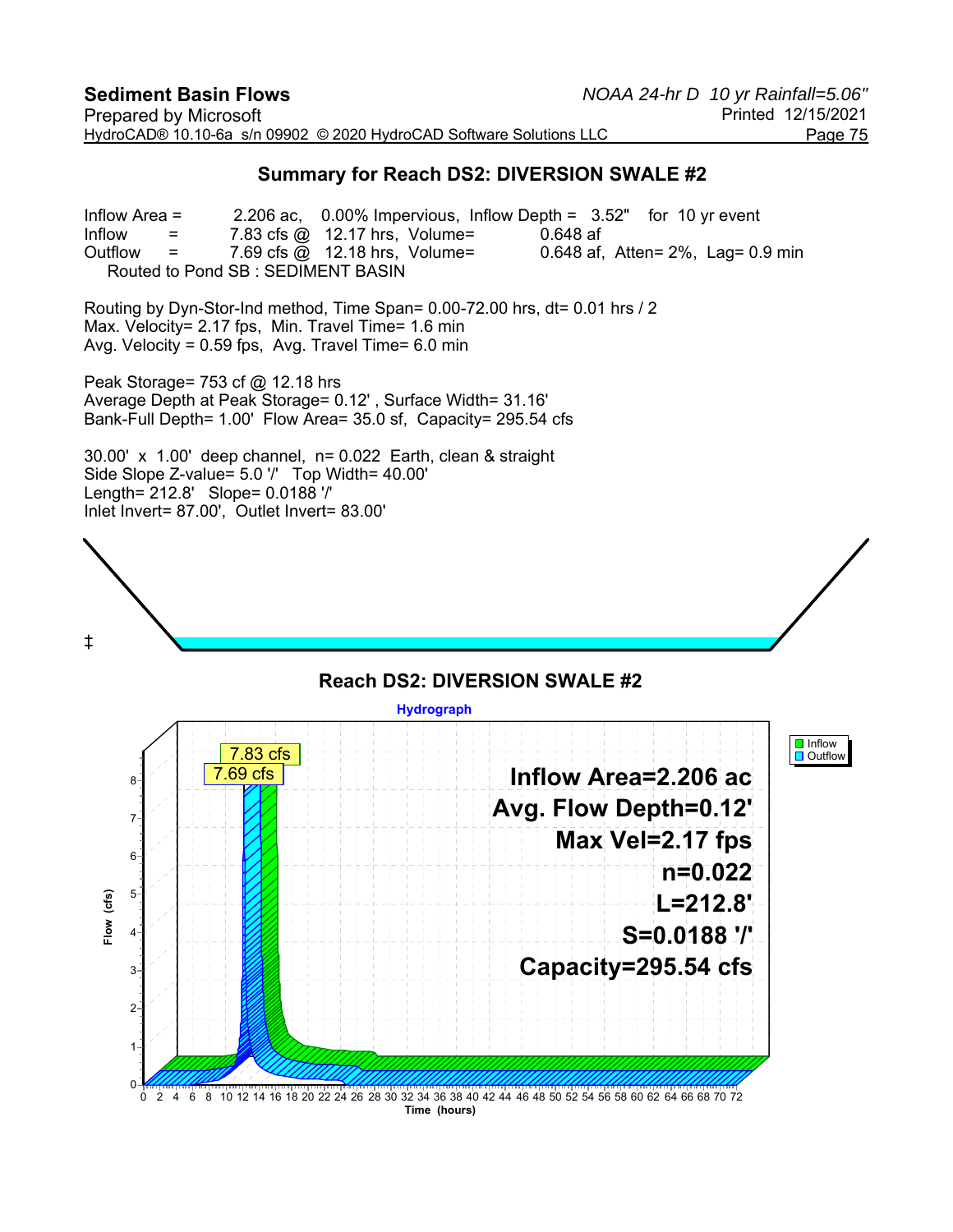#### **Hydrograph for Reach DS2: DIVERSION SWALE #2**

| Inflow | Storage                                                                                                                              | Elevation                                                                                                                                                                           | Outflow                                                                                                                                      |
|--------|--------------------------------------------------------------------------------------------------------------------------------------|-------------------------------------------------------------------------------------------------------------------------------------------------------------------------------------|----------------------------------------------------------------------------------------------------------------------------------------------|
| (cfs)  | (cubic-feet)                                                                                                                         | (feet)                                                                                                                                                                              | (cfs)                                                                                                                                        |
| 0.00   | 0                                                                                                                                    | 87.00                                                                                                                                                                               | 0.00                                                                                                                                         |
| 0.00   | 0                                                                                                                                    | 87.00                                                                                                                                                                               | 0.00                                                                                                                                         |
| 0.00   | 0                                                                                                                                    |                                                                                                                                                                                     | 0.00                                                                                                                                         |
| 0.02   | 9                                                                                                                                    |                                                                                                                                                                                     | 0.02                                                                                                                                         |
| 0.09   | 40                                                                                                                                   | 87.01                                                                                                                                                                               | 0.08                                                                                                                                         |
| 0.25   | 89                                                                                                                                   | 87.01                                                                                                                                                                               | 0.24                                                                                                                                         |
|        | 437                                                                                                                                  | 87.07                                                                                                                                                                               | 3.15                                                                                                                                         |
| 0.51   | 145                                                                                                                                  | 87.02                                                                                                                                                                               | 0.52                                                                                                                                         |
| 0.28   | 100                                                                                                                                  | 87.02                                                                                                                                                                               | 0.28                                                                                                                                         |
| 0.19   | 79                                                                                                                                   | 87.01                                                                                                                                                                               | 0.19                                                                                                                                         |
| 0.16   |                                                                                                                                      | 87.01                                                                                                                                                                               | 0.16                                                                                                                                         |
| 0.14   |                                                                                                                                      | 87.01                                                                                                                                                                               | 0.14                                                                                                                                         |
| 0.12   |                                                                                                                                      | 87.01                                                                                                                                                                               | 0.12                                                                                                                                         |
| 0.00   | 0                                                                                                                                    | 87.00                                                                                                                                                                               | 0.00                                                                                                                                         |
| 0.00   | 0                                                                                                                                    | 87.00                                                                                                                                                                               | 0.00                                                                                                                                         |
| 0.00   | 0                                                                                                                                    | 87.00                                                                                                                                                                               | 0.00                                                                                                                                         |
| 0.00   | 0                                                                                                                                    | 87.00                                                                                                                                                                               | 0.00                                                                                                                                         |
|        |                                                                                                                                      | 87.00                                                                                                                                                                               | 0.00                                                                                                                                         |
|        |                                                                                                                                      | 87.00                                                                                                                                                                               | 0.00                                                                                                                                         |
| 0.00   |                                                                                                                                      | 87.00                                                                                                                                                                               | 0.00                                                                                                                                         |
|        |                                                                                                                                      |                                                                                                                                                                                     | 0.00                                                                                                                                         |
|        |                                                                                                                                      |                                                                                                                                                                                     | 0.00                                                                                                                                         |
|        |                                                                                                                                      |                                                                                                                                                                                     | 0.00                                                                                                                                         |
| 0.00   |                                                                                                                                      | 87.00                                                                                                                                                                               | 0.00                                                                                                                                         |
|        |                                                                                                                                      |                                                                                                                                                                                     | 0.00                                                                                                                                         |
|        |                                                                                                                                      |                                                                                                                                                                                     | 0.00                                                                                                                                         |
|        |                                                                                                                                      |                                                                                                                                                                                     | 0.00                                                                                                                                         |
|        |                                                                                                                                      |                                                                                                                                                                                     | 0.00                                                                                                                                         |
|        |                                                                                                                                      |                                                                                                                                                                                     | 0.00                                                                                                                                         |
| 0.00   |                                                                                                                                      | 87.00                                                                                                                                                                               | 0.00                                                                                                                                         |
|        |                                                                                                                                      |                                                                                                                                                                                     | 0.00                                                                                                                                         |
|        |                                                                                                                                      |                                                                                                                                                                                     | 0.00                                                                                                                                         |
|        |                                                                                                                                      |                                                                                                                                                                                     | 0.00                                                                                                                                         |
|        |                                                                                                                                      |                                                                                                                                                                                     | 0.00                                                                                                                                         |
|        |                                                                                                                                      |                                                                                                                                                                                     | 0.00                                                                                                                                         |
|        |                                                                                                                                      |                                                                                                                                                                                     | 0.00                                                                                                                                         |
| 0.00   |                                                                                                                                      | 87.00                                                                                                                                                                               | 0.00                                                                                                                                         |
|        | 3.54<br>0.00<br>0.00<br>0.00<br>0.00<br>0.00<br>0.00<br>0.00<br>0.00<br>0.00<br>0.00<br>0.00<br>0.00<br>0.00<br>0.00<br>0.00<br>0.00 | 72<br>66<br>58<br>0<br>$\overline{0}$<br>0<br>0<br>$\overline{0}$<br>0<br>0<br>$\overline{0}$<br>0<br>0<br>0<br>$\overline{0}$<br>0<br>0<br>$\overline{0}$<br>0<br>0<br>0<br>0<br>0 | 87.00<br>87.00<br>87.00<br>87.00<br>87.00<br>87.00<br>87.00<br>87.00<br>87.00<br>87.00<br>87.00<br>87.00<br>87.00<br>87.00<br>87.00<br>87.00 |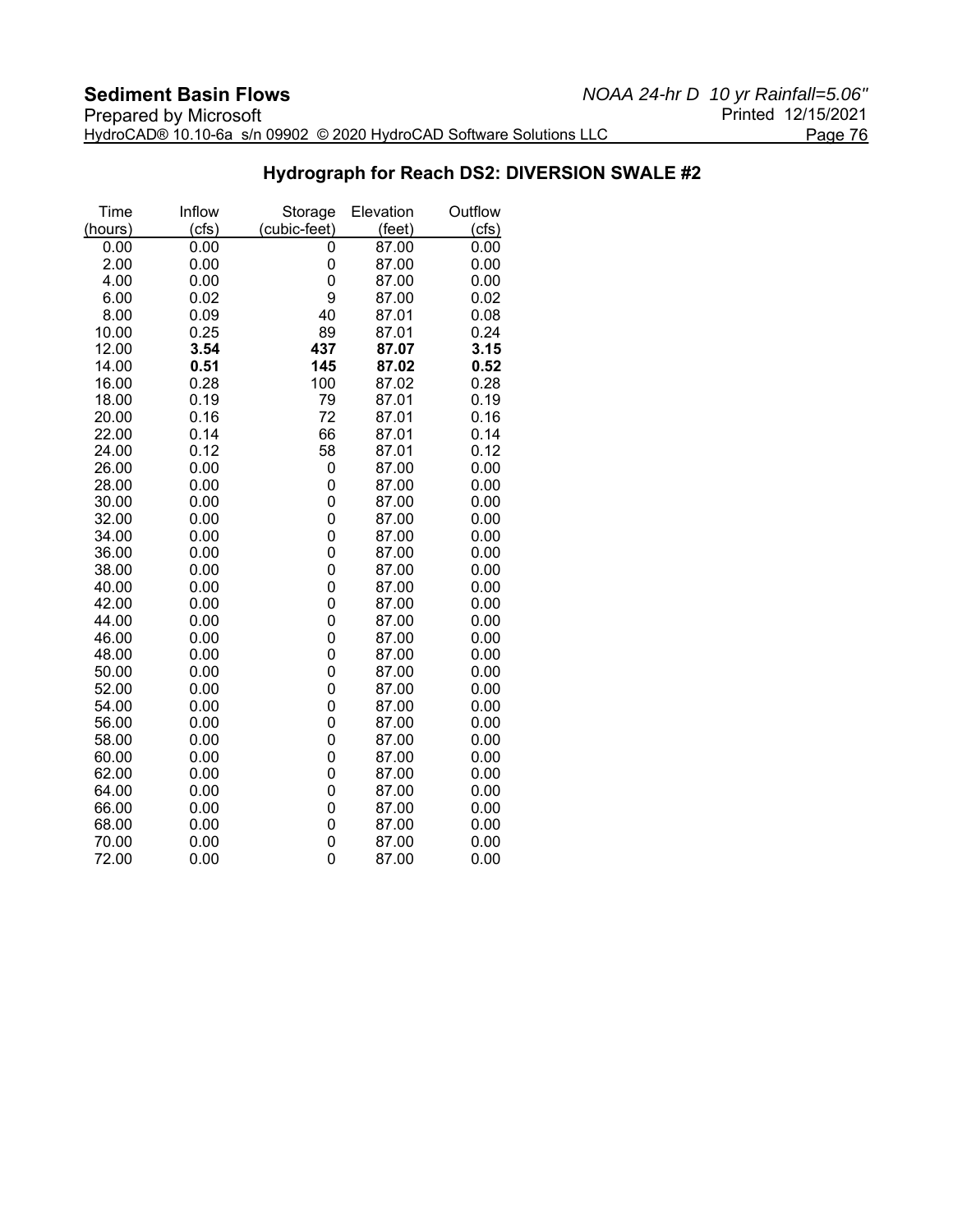#### **Summary for Pond SB: SEDIMENT BASIN**

Inflow Area = 15.010 ac, 5.49% Impervious, Inflow Depth = 4.01" for 10 yr event  $Inform 1.32<sup>th</sup> = 58.79$  cfs @ 12.16 hrs, Volume=  $5.012$  af Outflow = 6.33 cfs @ 13.19 hrs, Volume= 5.013 af, Atten= 89%, Lag= 61.7 min Primary = 6.33 cfs @ 13.19 hrs, Volume= 5.013 af Routed to Pond SP1 : Study Point 1 Secondary =  $0.00$  cfs  $\omega = 0.00$  hrs, Volume=  $0.000$  af Routed to Pond SP1 : Study Point 1

Routing by Dyn-Stor-Ind method, Time Span= 0.00-72.00 hrs, dt= 0.01 hrs / 2 Peak Elev= 85.03' @ 13.19 hrs Surf.Area= 1.241 ac Storage= 2.361 af

Plug-Flow detention time= (not calculated: outflow precedes inflow) Center-of-Mass det. time= 363.0 min ( 1,162.1 - 799.1 )

| Volume                     |           | Invert               | Avail.Storage |                          | <b>Storage Description</b>                                       |
|----------------------------|-----------|----------------------|---------------|--------------------------|------------------------------------------------------------------|
| #1                         |           | 83.00'               | 4.960 af      |                          | Custom Stage Data (Prismatic) Listed below (Recalc)              |
| <b>Elevation</b><br>(feet) |           | Surf.Area<br>(acres) |               | Inc.Store<br>(acre-feet) | Cum.Store<br>(acre-feet)                                         |
| 83.00                      |           | 1.086                |               | 0.000                    | 0.000                                                            |
| 84.00                      |           | 1.161                |               | 1.124                    | 1.124                                                            |
| 85.00                      |           | 1.239                |               | 1.200                    | 2.323                                                            |
| 86.00                      |           | 1.318                |               | 1.278                    | 3.602                                                            |
| 87.00                      |           | 1.398                |               | 1.358                    | 4.960                                                            |
| Device                     | Routing   |                      | Invert        |                          | <b>Outlet Devices</b>                                            |
| #1                         | Primary   |                      | 82.00'        |                          | 12.0" Round Culvert                                              |
|                            |           |                      |               |                          | L= $51.2'$ Box, $30-75^\circ$ wingwalls, square crown, Ke= 0.400 |
|                            |           |                      |               |                          | Inlet / Outlet Invert= 82.00' / 81.24' S= 0.0148 '/' Cc= 0.900   |
|                            |           |                      |               |                          | n= 0.012 Corrugated PP, smooth interior, Flow Area= 0.79 sf      |
| #2                         | Device 1  |                      | 83.00'        |                          | 1.134 cfs Skimmer                                                |
| #3                         | Device 1  |                      | 84.19'        |                          | 24.0" Horiz. Principal Spillway (Riser) C= 0.600                 |
|                            |           |                      |               |                          | Limited to weir flow at low heads                                |
| #4                         | Secondary |                      | 86.50'        |                          | 10.0' long x 11.5' breadth Emergency Spillway                    |
|                            |           |                      |               |                          | Head (feet) 0.20 0.40 0.60 0.80 1.00 1.20 1.40 1.60              |
|                            |           |                      |               |                          | Coef. (English) 2.55 2.60 2.70 2.67 2.67 2.67 2.66 2.64          |
|                            |           |                      |               |                          | $\overline{a}$                                                   |

**Primary OutFlow** Max=6.33 cfs @ 13.19 hrs HW=85.03' TW=0.00' (Dynamic Tailwater) **1=Culvert** (Barrel Controls 6.33 cfs @ 8.05 fps)

**2=Skimmer** (Passes < 1.13 cfs potential flow)

**3=Principal Spillway (Riser)** (Passes < 13.87 cfs potential flow)

**Secondary OutFlow** Max=0.00 cfs @ 0.00 hrs HW=83.00' TW=0.00' (Dynamic Tailwater) **4=Emergency Spillway** ( Controls 0.00 cfs)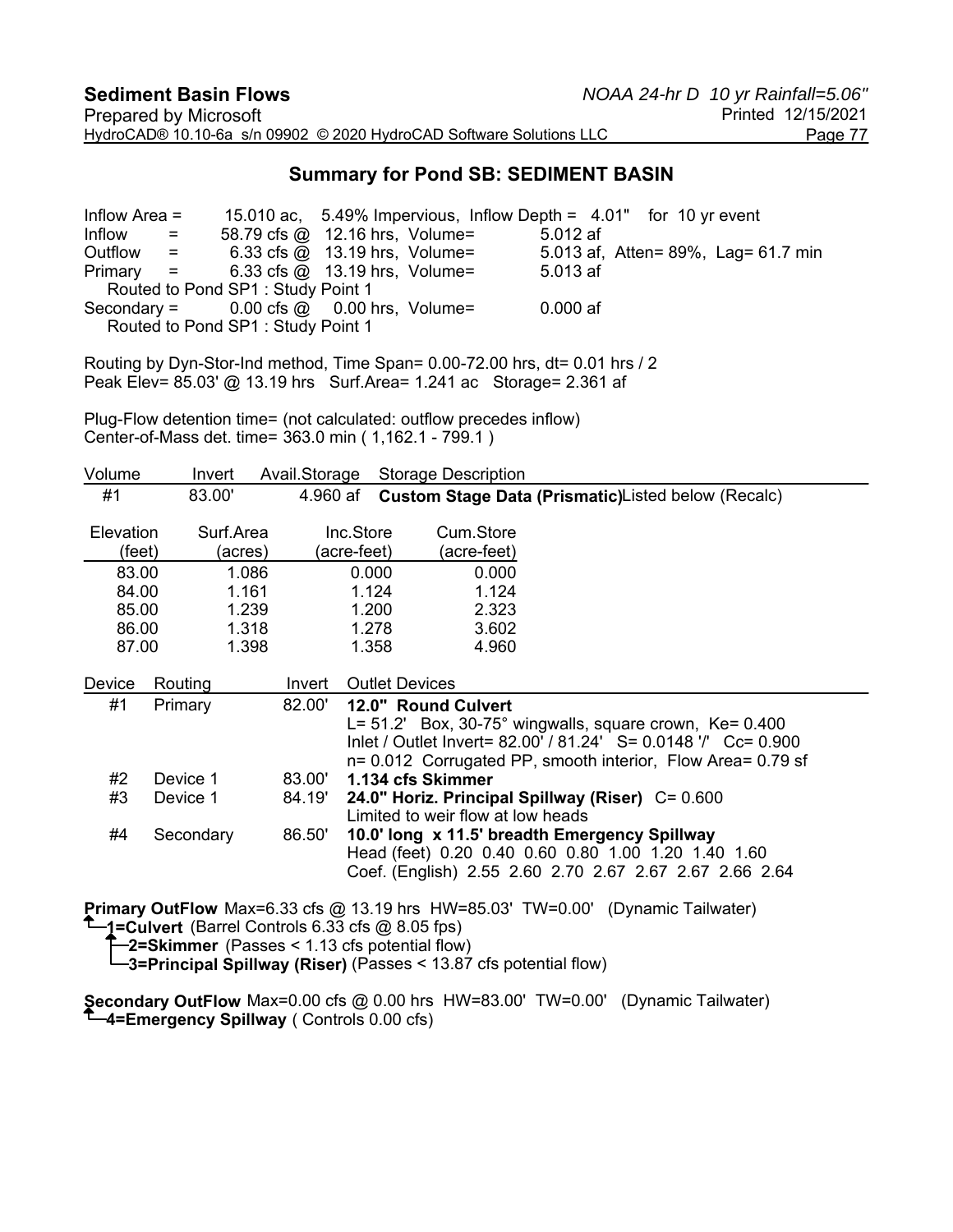## **Pond SB: SEDIMENT BASIN**

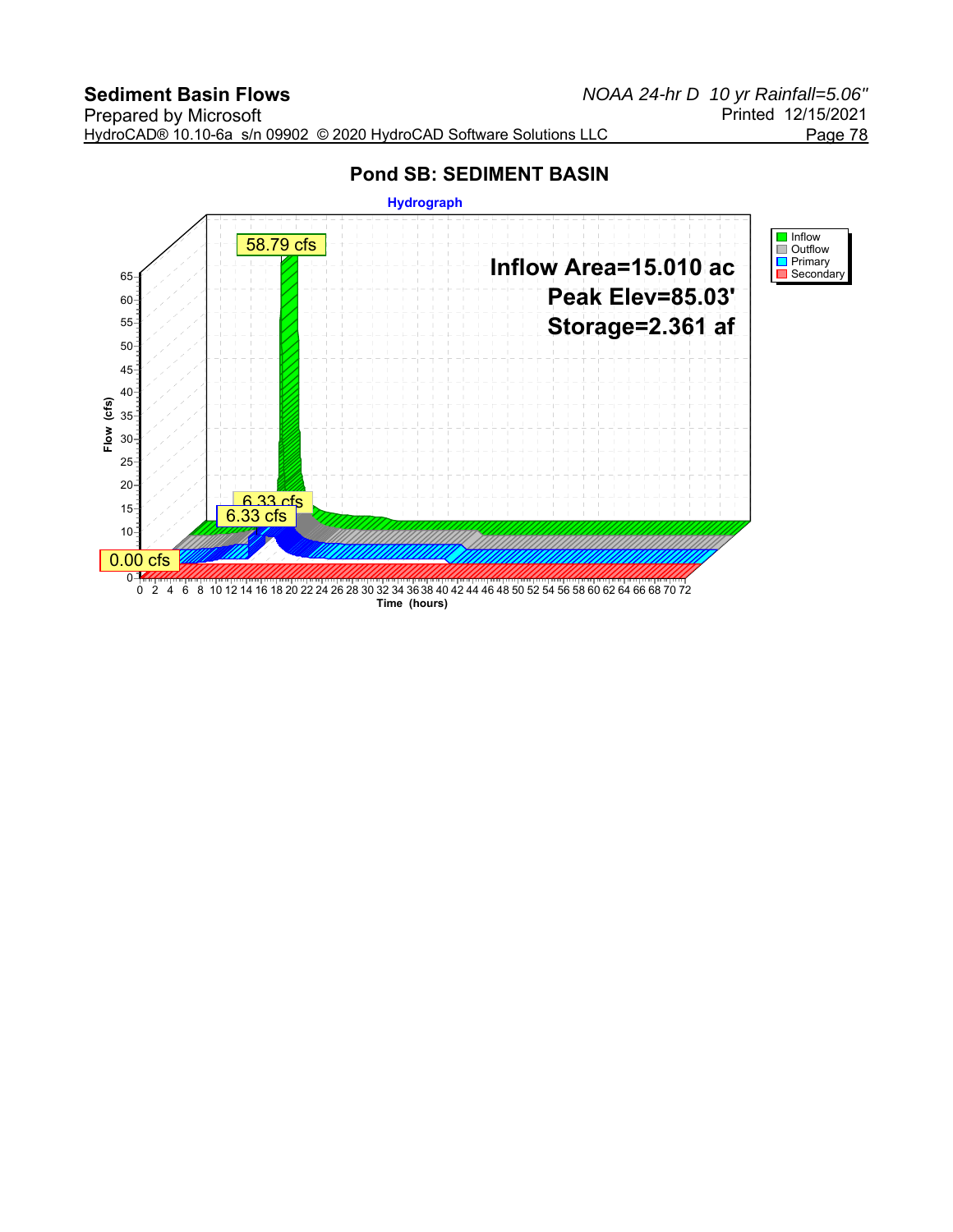| <b>Prepared by Microsoft</b>                                        | Printed 12/15/2021 |
|---------------------------------------------------------------------|--------------------|
| HydroCAD® 10.10-6a s/n 09902 © 2020 HydroCAD Software Solutions LLC | Page 79            |

# **Hydrograph for Pond SB: SEDIMENT BASIN**

| Time    | Inflow | Storage     | Elevation | Outflow | Primary | Secondary |
|---------|--------|-------------|-----------|---------|---------|-----------|
| (hours) | (cfs)  | (acre-feet) | (feet)    | (cfs)   | (cfs)   | (cfs)     |
| 0.00    | 0.00   | 0.000       | 83.00     | 0.00    | 0.00    | 0.00      |
| 2.00    | 0.02   | 0.000       | 83.00     | 0.02    | 0.02    | 0.00      |
| 4.00    | 0.12   | 0.000       | 83.00     | 0.12    | 0.12    | 0.00      |
| 6.00    | 0.41   | 0.000       | 83.00     | 0.41    | 0.41    | 0.00      |
| 8.00    | 0.96   | 0.000       | 83.00     | 0.96    | 0.96    | 0.00      |
| 10.00   | 2.25   | 0.057       | 83.05     | 1.13    | 1.13    | 0.00      |
| 12.00   | 26.65  | 0.893       | 83.80     | 1.13    | 1.13    | 0.00      |
| 14.00   | 3.68   | 2.256       | 84.95     | 6.23    | 6.23    | 0.00      |
| 16.00   | 2.02   | 1.720       | 84.50     | 4.77    | 4.77    | 0.00      |
| 18.00   | 1.38   | 1.499       | 84.32     | 2.09    | 2.09    | 0.00      |
| 20.00   | 1.15   | 1.420       | 84.25     | 1.46    | 1.46    | 0.00      |
| 22.00   | 1.00   | 1.377       | 84.22     | 1.23    | 1.23    | 0.00      |
| 24.00   | 0.83   | 1.336       | 84.18     | 1.13    | 1.13    | 0.00      |
| 26.00   | 0.00   | 1.171       | 84.04     | 1.13    | 1.13    | 0.00      |
| 28.00   | 0.00   | 0.983       | 83.88     | 1.13    | 1.13    | 0.00      |
| 30.00   | 0.00   | 0.796       | 83.72     | 1.13    | 1.13    | 0.00      |
| 32.00   | 0.00   | 0.608       | 83.55     | 1.13    | 1.13    | 0.00      |
| 34.00   | 0.00   | 0.421       | 83.38     | 1.13    | 1.13    | 0.00      |
| 36.00   | 0.00   | 0.233       | 83.21     | 1.13    | 1.13    | 0.00      |
| 38.00   | 0.00   | 0.046       | 83.04     | 1.13    | 1.13    | 0.00      |
| 40.00   | 0.00   | 0.000       | 83.00     | 0.00    | 0.00    | 0.00      |
| 42.00   | 0.00   | 0.000       | 83.00     | 0.00    | 0.00    | 0.00      |
| 44.00   | 0.00   | 0.000       | 83.00     | 0.00    | 0.00    | 0.00      |
| 46.00   | 0.00   | 0.000       | 83.00     | 0.00    | 0.00    | 0.00      |
| 48.00   | 0.00   | 0.000       | 83.00     | 0.00    | 0.00    | 0.00      |
| 50.00   | 0.00   | 0.000       | 83.00     | 0.00    | 0.00    | 0.00      |
| 52.00   | 0.00   | 0.000       | 83.00     | 0.00    | 0.00    | 0.00      |
| 54.00   | 0.00   | 0.000       | 83.00     | 0.00    | 0.00    | 0.00      |
| 56.00   | 0.00   | 0.000       | 83.00     | 0.00    | 0.00    | 0.00      |
| 58.00   | 0.00   | 0.000       | 83.00     | 0.00    | 0.00    | 0.00      |
| 60.00   | 0.00   | 0.000       | 83.00     | 0.00    | 0.00    | 0.00      |
| 62.00   | 0.00   | 0.000       | 83.00     | 0.00    | 0.00    | 0.00      |
| 64.00   | 0.00   | 0.000       | 83.00     | 0.00    | 0.00    | 0.00      |
| 66.00   | 0.00   | 0.000       | 83.00     | 0.00    | 0.00    | 0.00      |
| 68.00   | 0.00   | 0.000       | 83.00     | 0.00    | 0.00    | 0.00      |
| 70.00   | 0.00   | 0.000       | 83.00     | 0.00    | 0.00    | 0.00      |
| 72.00   | 0.00   | 0.000       | 83.00     | 0.00    | 0.00    | 0.00      |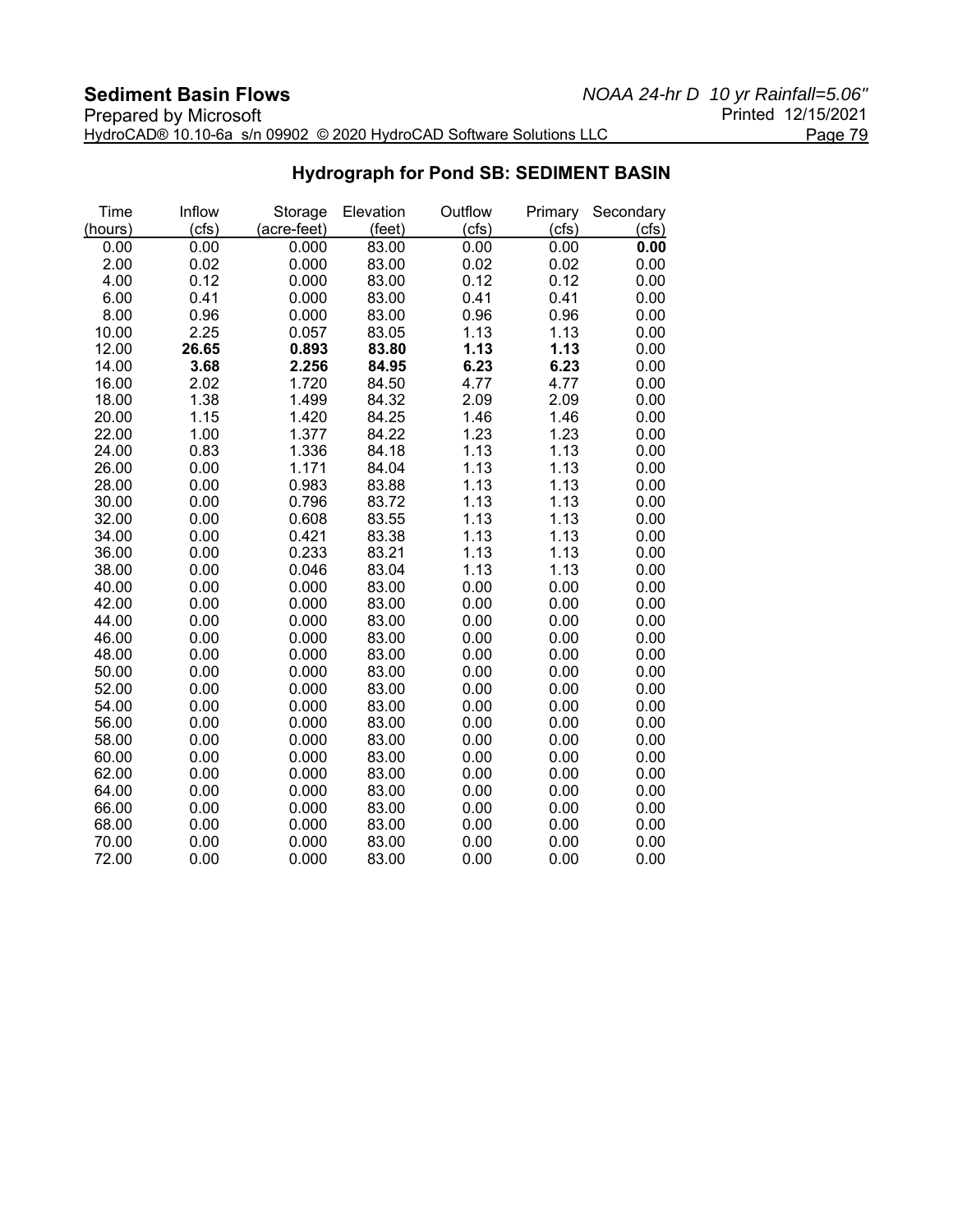#### **Summary for Pond SP1: Study Point 1**

| Inflow Area $=$ |                   | 15.010 ac, $5.49\%$ Impervious, Inflow Depth = $4.01$ " for 10 yr event |          |                                       |
|-----------------|-------------------|-------------------------------------------------------------------------|----------|---------------------------------------|
| Inflow          | $\equiv$ $\equiv$ | 6.33 cfs $@$ 13.19 hrs, Volume=                                         | 5.013 af |                                       |
| Primary         | and the second    | $6.33$ cfs $\omega$ 13.19 hrs, Volume=                                  |          | 5.013 af, Atten= $0\%$ , Lag= 0.0 min |

Routing by Dyn-Stor-Ind method, Time Span= 0.00-72.00 hrs, dt= 0.01 hrs / 2



### **Pond SP1: Study Point 1**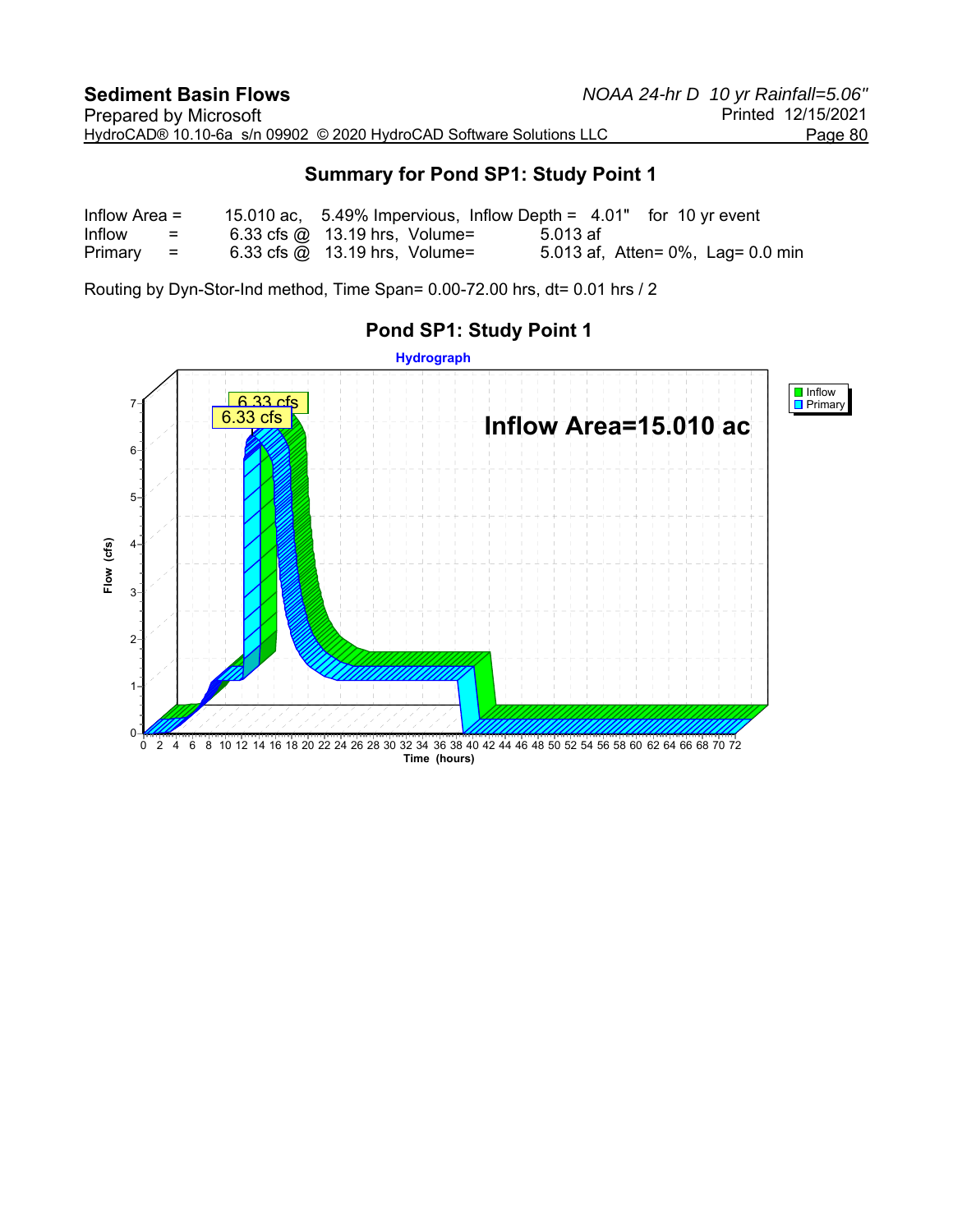# **Hydrograph for Pond SP1: Study Point 1**

| Time<br>(hours) | Inflow<br>(cfs) | Elevation<br>(feet) | Primary<br>(cfs) | Time<br>(hours) | Inflow<br>(cfs) | Elevation<br>(feet) | Primary<br>(cfs) |
|-----------------|-----------------|---------------------|------------------|-----------------|-----------------|---------------------|------------------|
|                 | 0.00            |                     | 0.00             |                 | 0.00            |                     | 0.00             |
| 0.00            |                 |                     |                  | 53.00           |                 |                     |                  |
| 1.00            | 0.00            |                     | 0.00             | 54.00           | 0.00            |                     | 0.00             |
| 2.00            | 0.02            |                     | 0.02             | 55.00           | 0.00            |                     | 0.00             |
| 3.00            | 0.04            |                     | 0.04             | 56.00           | 0.00            |                     | 0.00             |
| 4.00            | 0.12            |                     | 0.12             | 57.00           | 0.00            |                     | 0.00             |
| 5.00            | 0.26            |                     | 0.26             | 58.00           | 0.00            |                     | 0.00             |
| 6.00            | 0.41            |                     | 0.41             | 59.00           | 0.00            |                     | 0.00             |
| 7.00            | 0.65            |                     | 0.65             | 60.00           | 0.00            |                     | 0.00             |
| 8.00            | 0.96            |                     | 0.96             | 61.00           | 0.00            |                     | 0.00             |
| 9.00            | 1.13            |                     | 1.13             | 62.00           | 0.00            |                     | 0.00             |
| 10.00           | 1.13            |                     | 1.13             | 63.00           | 0.00            |                     | 0.00             |
| 11.00           | 1.13            |                     | 1.13             | 64.00           | 0.00            |                     | 0.00             |
| 12.00           | 1.13            |                     | 1.13             | 65.00           | 0.00            |                     | 0.00             |
| 13.00           | 6.32            |                     | 6.32             | 66.00           | 0.00            |                     | 0.00             |
| 14.00           | 6.23            |                     | 6.23             | 67.00           | 0.00            |                     | 0.00             |
| 15.00           | 5.99            |                     | 5.99             | 68.00           | 0.00            |                     | 0.00             |
| 16.00           | 4.77            |                     | 4.77             | 69.00           | 0.00            |                     | 0.00             |
| 17.00           | 2.86            |                     | 2.86             | 70.00           | 0.00            |                     | 0.00             |
| 18.00           | 2.09            |                     | 2.09             | 71.00           | 0.00            |                     | 0.00             |
| 19.00           | 1.68            |                     | 1.68             | 72.00           | 0.00            |                     | 0.00             |
| 20.00           | 1.46            |                     | 1.46             |                 |                 |                     |                  |
| 21.00           | 1.32            |                     | 1.32             |                 |                 |                     |                  |
| 22.00           | 1.23            |                     | 1.23             |                 |                 |                     |                  |
| 23.00           | 1.16            |                     | 1.16             |                 |                 |                     |                  |
| 24.00           | 1.13            |                     | 1.13             |                 |                 |                     |                  |
| 25.00           | 1.13            |                     | 1.13             |                 |                 |                     |                  |
| 26.00           | 1.13            |                     | 1.13             |                 |                 |                     |                  |
| 27.00           | 1.13            |                     | 1.13             |                 |                 |                     |                  |
| 28.00           | 1.13            |                     | 1.13             |                 |                 |                     |                  |
| 29.00           | 1.13            |                     | 1.13             |                 |                 |                     |                  |
| 30.00           | 1.13            |                     | 1.13             |                 |                 |                     |                  |
| 31.00           | 1.13            |                     | 1.13             |                 |                 |                     |                  |
| 32.00           | 1.13            |                     | 1.13             |                 |                 |                     |                  |
| 33.00           | 1.13            |                     | 1.13             |                 |                 |                     |                  |
| 34.00           | 1.13            |                     | 1.13             |                 |                 |                     |                  |
| 35.00           | 1.13            |                     | 1.13             |                 |                 |                     |                  |
| 36.00           | 1.13            |                     | 1.13             |                 |                 |                     |                  |
| 37.00           | 1.13            |                     | 1.13             |                 |                 |                     |                  |
| 38.00           | 1.13            |                     | 1.13             |                 |                 |                     |                  |
|                 |                 |                     |                  |                 |                 |                     |                  |
| 39.00<br>40.00  | 0.00<br>0.00    |                     | 0.00             |                 |                 |                     |                  |
| 41.00           | 0.00            |                     | 0.00<br>0.00     |                 |                 |                     |                  |
|                 |                 |                     |                  |                 |                 |                     |                  |
| 42.00           | 0.00            |                     | 0.00<br>0.00     |                 |                 |                     |                  |
| 43.00           | 0.00            |                     |                  |                 |                 |                     |                  |
| 44.00           | 0.00            |                     | 0.00             |                 |                 |                     |                  |
| 45.00           | 0.00            |                     | 0.00             |                 |                 |                     |                  |
| 46.00           | 0.00            |                     | 0.00             |                 |                 |                     |                  |
| 47.00           | 0.00            |                     | 0.00             |                 |                 |                     |                  |
| 48.00           | 0.00            |                     | 0.00             |                 |                 |                     |                  |
| 49.00           | 0.00            |                     | 0.00             |                 |                 |                     |                  |
| 50.00           | 0.00            |                     | 0.00             |                 |                 |                     |                  |
| 51.00           | 0.00            |                     | 0.00             |                 |                 |                     |                  |
| 52.00           | 0.00            |                     | 0.00             |                 |                 |                     |                  |
|                 |                 |                     |                  |                 |                 |                     |                  |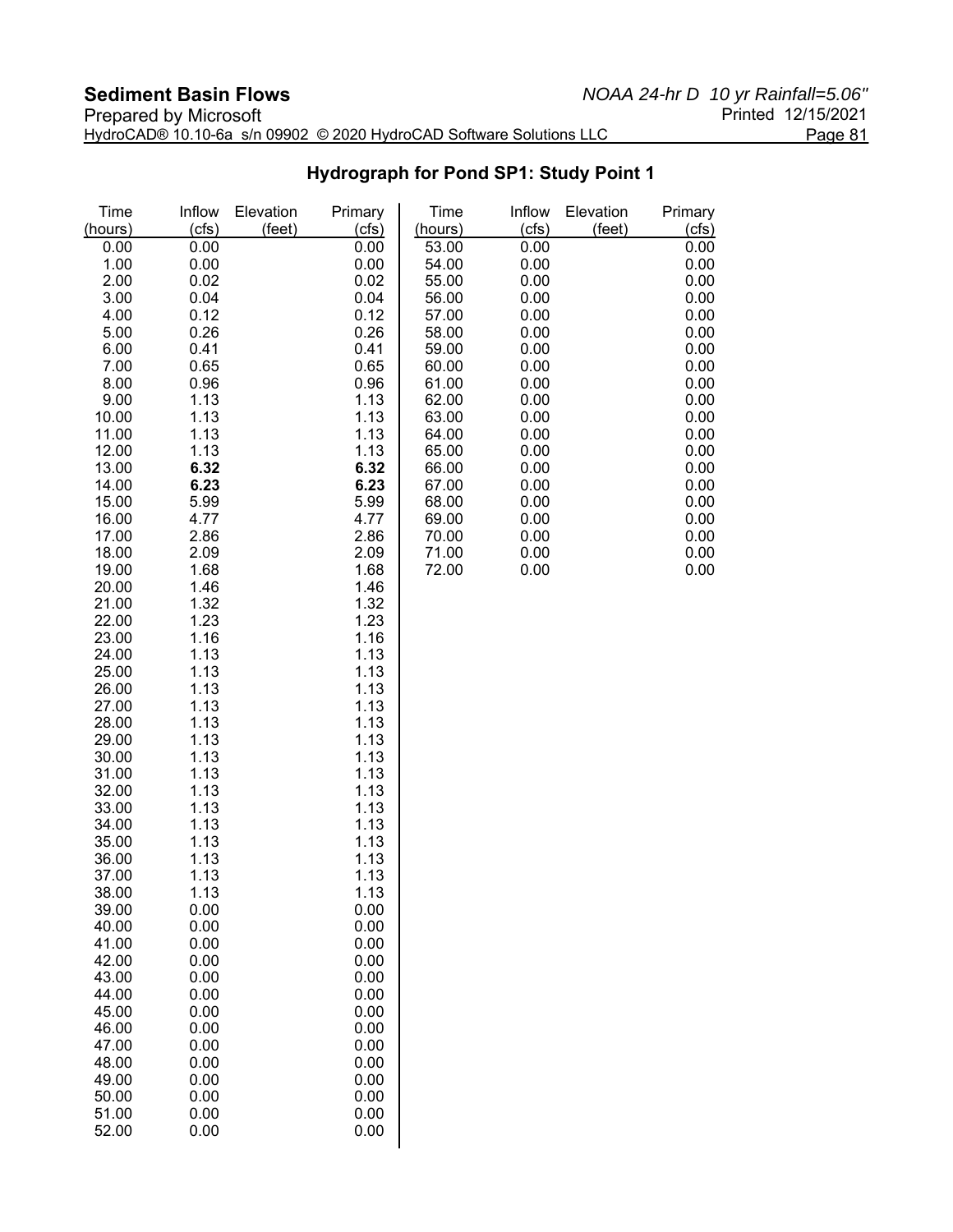#### **Summary for Subcatchment DS1-I: DIVERSION SWALE #1 DRAINAGE AREA (Impervious)**

Runoff  $=$  3.70 cfs  $@$  12.14 hrs, Volume= 0.320 af, Depth= 6.04" Routed to Reach DS1 : DIVERSION SWALE #1

Runoff by SCS TR-20 method, UH=SCS, Weighted-CN, Time Span= 0.00-72.00 hrs, dt= 0.01 hrs NOAA 24-hr D 25 yr Rainfall=6.28"

| Area (ac)      | CΝ               |                                | <b>Description</b>          |                         |                      |  |  |  |  |
|----------------|------------------|--------------------------------|-----------------------------|-------------------------|----------------------|--|--|--|--|
| 0.635          | 98               |                                | Unconnected pavement, HSG C |                         |                      |  |  |  |  |
| 0.635<br>0.635 |                  |                                | 100.00% Unconnected         | 100.00% Impervious Area |                      |  |  |  |  |
| Tc<br>(min)    | Length<br>(feet) | Slope<br>$({\rm ft}/{\rm ft})$ | Velocity<br>(ft/sec)        | Capacity<br>(cfs)       | Description          |  |  |  |  |
| 6.9            |                  |                                |                             |                         | <b>Direct Entry,</b> |  |  |  |  |

#### **Subcatchment DS1-I: DIVERSION SWALE #1 DRAINAGE AREA (Impervious)**

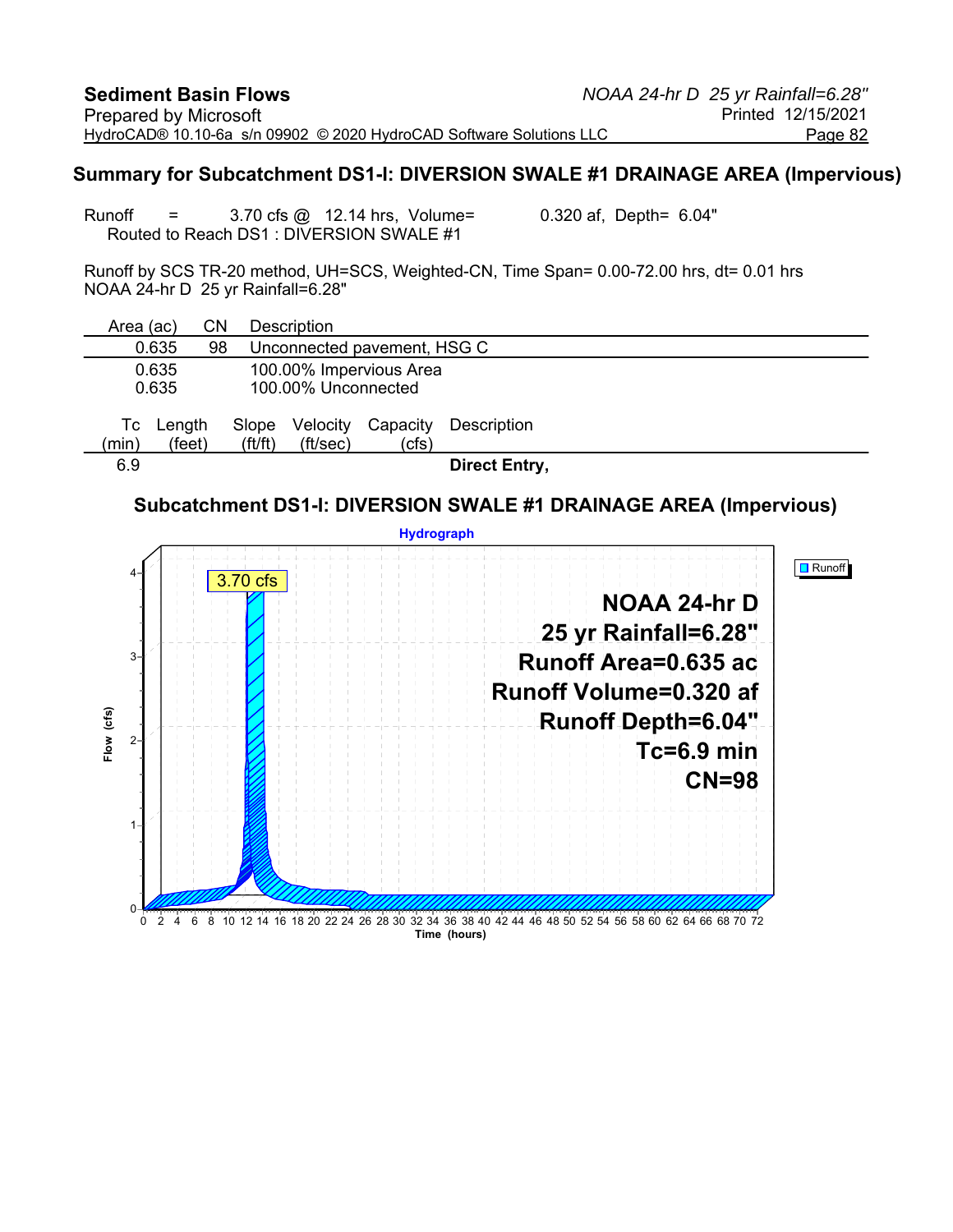#### **Hydrograph for Subcatchment DS1-I: DIVERSION SWALE #1 DRAINAGE AREA (Impervious)**

| Time           | Precip.      | <b>Excess</b> | Runoff       | Time           | Precip.      | <b>Excess</b> | Runoff       |
|----------------|--------------|---------------|--------------|----------------|--------------|---------------|--------------|
| (hours)        | (inches)     | (inches)      | (cts)        | (hours)        | (inches)     | (inches)      | (cfs)        |
| 0.00           | 0.00         | 0.00          | 0.00         | 53.00          | 6.28         | 6.04          | 0.00         |
| 1.00           | 0.07         | 0.00          | 0.01         | 54.00          | 6.28         | 6.04          | 0.00         |
| 2.00           | 0.15         | 0.04          | 0.03         | 55.00          | 6.28         | 6.04          | 0.00         |
| 3.00           | 0.24         | 0.10          | 0.04         | 56.00          | 6.28         | 6.04          | 0.00<br>0.00 |
| 4.00           | 0.33         | 0.17          | 0.05         | 57.00          | 6.28         | 6.04          | 0.00         |
| 5.00<br>6.00   | 0.43<br>0.54 | 0.25<br>0.35  | 0.06         | 58.00<br>59.00 | 6.28<br>6.28 | 6.04<br>6.04  | 0.00         |
| 7.00           | 0.66         | 0.47          | 0.06<br>0.08 | 60.00          | 6.28         | 6.04          | 0.00         |
| 8.00           | 0.81         | 0.61          | 0.10         | 61.00          | 6.28         | 6.04          | 0.00         |
| 9.00           | 1.00         | 0.79          | 0.12         | 62.00          | 6.28         | 6.04          | 0.00         |
| 10.00          | 1.24         | 1.03          | 0.18         | 63.00          | 6.28         | 6.04          | 0.00         |
| 11.00          | 1.63         | 1.41          | 0.32         | 64.00          | 6.28         | 6.04          | 0.00         |
| 12.00          | 3.01         | 2.78          | 1.98         | 65.00          | 6.28         | 6.04          | 0.00         |
| 13.00          | 4.65         | 4.41          | 0.40         | 66.00          | 6.28         | 6.04          | 0.00         |
| 14.00          | 5.04         | 4.80          | 0.20         | 67.00          | 6.28         | 6.04          | 0.00         |
| 15.00          | 5.28         | 5.05          | 0.13         | 68.00          | 6.28         | 6.04          | 0.00         |
| 16.00          | 5.47         | 5.23          | 0.11         | 69.00          | 6.28         | 6.04          | 0.00         |
| 17.00          | 5.62         | 5.38          | 0.09         | 70.00          | 6.28         | 6.04          | 0.00         |
| 18.00          | 5.74         | 5.51          | 0.07         | 71.00          | 6.28         | 6.04          | 0.00         |
| 19.00          | 5.85         | 5.61          | 0.07         | 72.00          | 6.28         | 6.04          | 0.00         |
| 20.00          | 5.95         | 5.71          | 0.06         |                |              |               |              |
| 21.00          | 6.04         | 5.81          | 0.06         |                |              |               |              |
| 22.00          | 6.13         | 5.89          | 0.05         |                |              |               |              |
| 23.00          | 6.21         | 5.97          | 0.05         |                |              |               |              |
| 24.00<br>25.00 | 6.28<br>6.28 | 6.04<br>6.04  | 0.04<br>0.00 |                |              |               |              |
| 26.00          | 6.28         | 6.04          | 0.00         |                |              |               |              |
| 27.00          | 6.28         | 6.04          | 0.00         |                |              |               |              |
| 28.00          | 6.28         | 6.04          | 0.00         |                |              |               |              |
| 29.00          | 6.28         | 6.04          | 0.00         |                |              |               |              |
| 30.00          | 6.28         | 6.04          | 0.00         |                |              |               |              |
| 31.00          | 6.28         | 6.04          | 0.00         |                |              |               |              |
| 32.00          | 6.28         | 6.04          | 0.00         |                |              |               |              |
| 33.00          | 6.28         | 6.04          | 0.00         |                |              |               |              |
| 34.00          | 6.28         | 6.04          | 0.00         |                |              |               |              |
| 35.00          | 6.28         | 6.04          | 0.00         |                |              |               |              |
| 36.00          | 6.28         | 6.04          | 0.00         |                |              |               |              |
| 37.00          | 6.28         | 6.04          | 0.00         |                |              |               |              |
| 38.00          | 6.28         | 6.04          | 0.00         |                |              |               |              |
| 39.00          | 6.28         | 6.04          | 0.00         |                |              |               |              |
| 40.00          | 6.28         | 6.04          | 0.00         |                |              |               |              |
| 41.00          | 6.28         | 6.04          | 0.00         |                |              |               |              |
| 42.00<br>43.00 | 6.28<br>6.28 | 6.04<br>6.04  | 0.00         |                |              |               |              |
| 44.00          | 6.28         | 6.04          | 0.00<br>0.00 |                |              |               |              |
| 45.00          | 6.28         | 6.04          | 0.00         |                |              |               |              |
| 46.00          | 6.28         | 6.04          | 0.00         |                |              |               |              |
| 47.00          | 6.28         | 6.04          | 0.00         |                |              |               |              |
| 48.00          | 6.28         | 6.04          | 0.00         |                |              |               |              |
| 49.00          | 6.28         | 6.04          | 0.00         |                |              |               |              |
| 50.00          | 6.28         | 6.04          | 0.00         |                |              |               |              |
| 51.00          | 6.28         | 6.04          | 0.00         |                |              |               |              |
| 52.00          | 6.28         | 6.04          | 0.00         |                |              |               |              |
|                |              |               |              |                |              |               |              |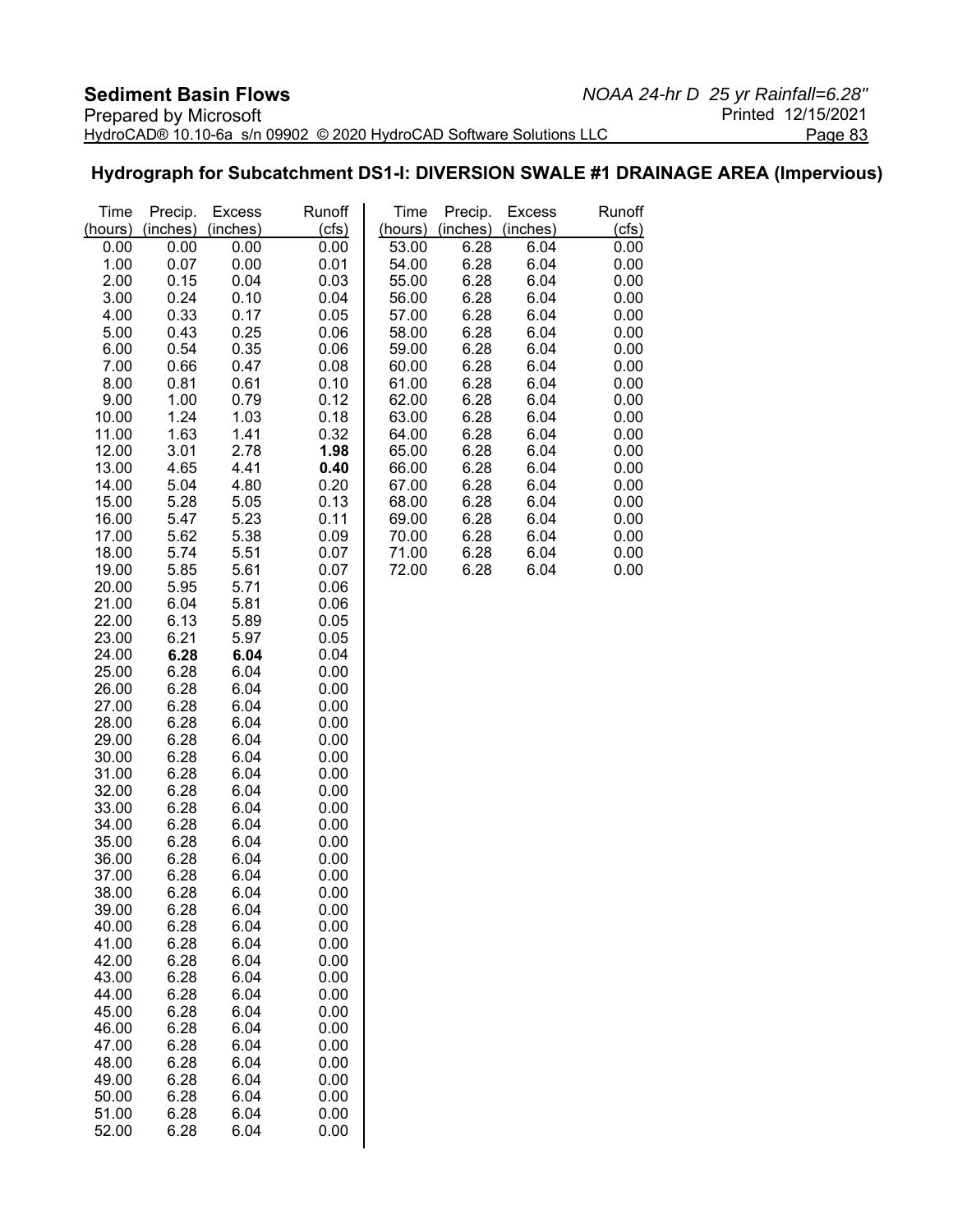#### **Summary for Subcatchment DS1-P: DIVERSION SWALE #1 DRAINAGE AREA (Pervious)**

Runoff = 41.78 cfs @ 12.14 hrs, Volume= 3.312 af, Depth= 5.23" Routed to Reach DS1 : DIVERSION SWALE #1

Runoff by SCS TR-20 method, UH=SCS, Weighted-CN, Time Span= 0.00-72.00 hrs, dt= 0.01 hrs NOAA 24-hr D 25 yr Rainfall=6.28"

| Area (ac)   |                  | CΝ                             | Description           |                          |                                                                                                                       |
|-------------|------------------|--------------------------------|-----------------------|--------------------------|-----------------------------------------------------------------------------------------------------------------------|
|             | 7.596            | 91                             |                       | Fallow, bare soil, HSG C |                                                                                                                       |
|             | 7.596            |                                | 100.00% Pervious Area |                          |                                                                                                                       |
| Тc<br>(min) | Length<br>(feet) | Slope<br>$({\rm ft}/{\rm ft})$ | Velocity<br>(ft/sec)  | Capacity<br>(cfs)        | Description                                                                                                           |
| 1.1         | 100              | 0.0250                         | 1.53                  |                          | <b>Sheet Flow, A-B</b>                                                                                                |
| 5.1         | 466              | 0.0230                         | 1.52                  |                          | Smooth surfaces $n = 0.011$ P2= 3.31"<br><b>Shallow Concentrated Flow, B-C</b><br>Nearly Bare & Untilled Kv= 10.0 fps |
| 0.7         | 227              | 0.0077                         | 5.65                  | 401.45                   | <b>Channel Flow, C-D</b><br>Area = 71.0 sf Perim = 76.2' r = 0.93'<br>$n = 0.022$ Earth, clean & straight             |
| 69          | 793.             | Total                          |                       |                          |                                                                                                                       |

#### **Subcatchment DS1-P: DIVERSION SWALE #1 DRAINAGE AREA (Pervious)**

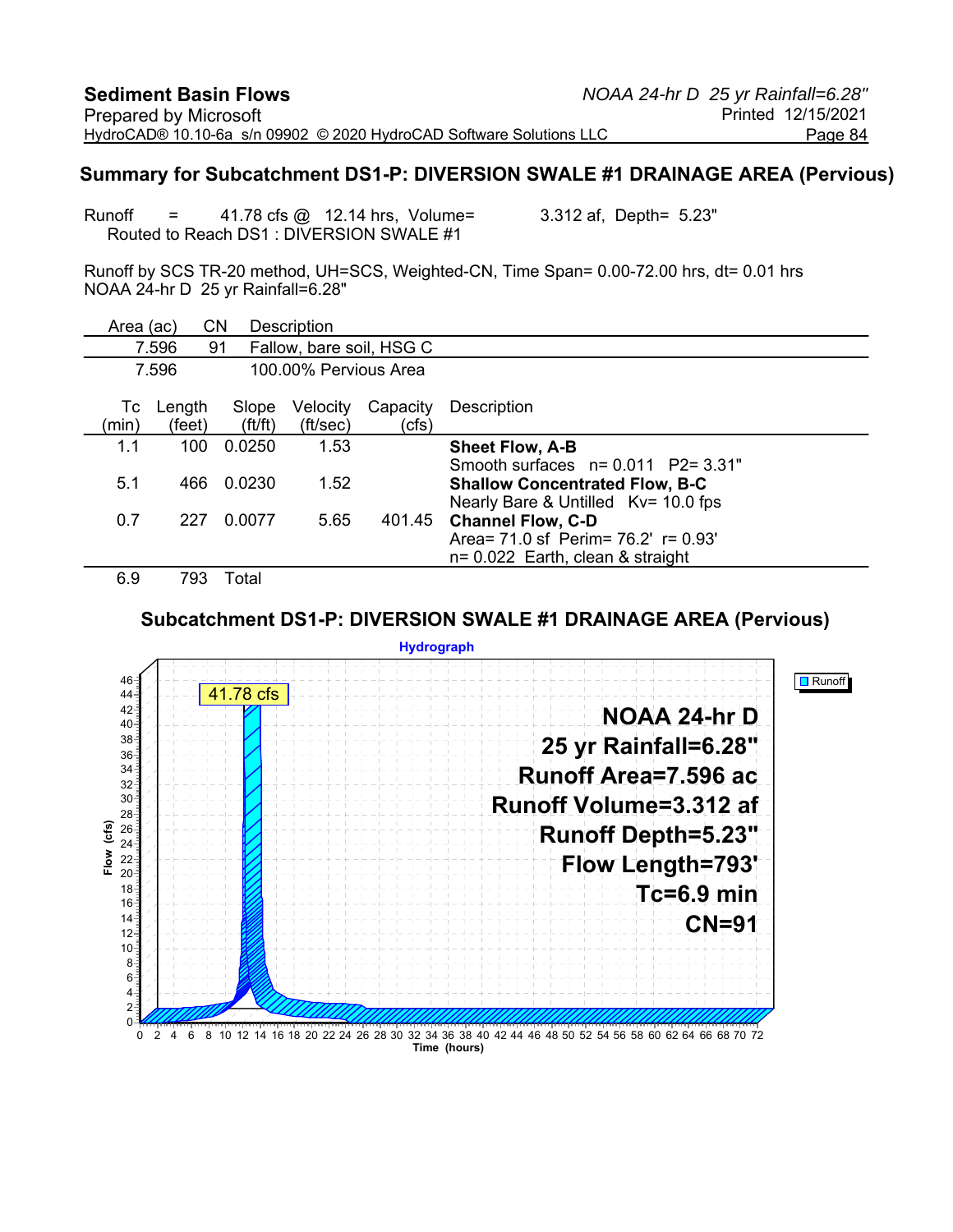#### **Hydrograph for Subcatchment DS1-P: DIVERSION SWALE #1 DRAINAGE AREA (Pervious)**

| Time           | Precip.      | <b>Excess</b> | Runoff       | Time           | Precip.      | <b>Excess</b> | Runoff       |
|----------------|--------------|---------------|--------------|----------------|--------------|---------------|--------------|
| (hours)        | (inches)     | (inches)      | (cls)        | (hours)        | (inches)     | (inches)      | (cfs)        |
| 0.00           | 0.00         | 0.00          | 0.00         | 53.00          | 6.28         | 5.23          | 0.00         |
| 1.00           | 0.07         | 0.00          | 0.00         | 54.00          | 6.28         | 5.23          | 0.00         |
| 2.00           | 0.15         | 0.00          | 0.00         | 55.00          | 6.28         | 5.23          | 0.00         |
| 3.00           | 0.24         | 0.00          | 0.04         | 56.00          | 6.28         | 5.23          | 0.00         |
| 4.00           | 0.33         | 0.02          | 0.15         | 57.00          | 6.28         | 5.23          | 0.00         |
| 5.00           | 0.43         | 0.04          | 0.26         | 58.00          | 6.28         | 5.23          | 0.00         |
| 6.00           | 0.54         | 0.09          | 0.36         | 59.00          | 6.28         | 5.23          | 0.00         |
| 7.00           | 0.66         | 0.15          | 0.55         | 60.00          | 6.28         | 5.23          | 0.00         |
| 8.00           | 0.81         | 0.24          | 0.77         | 61.00          | 6.28         | 5.23          | 0.00         |
| 9.00           | 1.00         | 0.36          | 1.01         | 62.00          | 6.28         | 5.23          | 0.00         |
| 10.00          | 1.24         | 0.54          | 1.67         | 63.00          | 6.28         | 5.23          | 0.00         |
| 11.00          | 1.63         | 0.85          | 3.20         | 64.00          | 6.28         | 5.23          | 0.00         |
| 12.00          | 3.01         | 2.08          | 21.82        | 65.00          | 6.28         | 5.23          | 0.00         |
| 13.00          | 4.65         | 3.64          | 4.61         | 66.00          | 6.28         | 5.23          | 0.00         |
| 14.00          | 5.04         | 4.02          | 2.29         | 67.00          | 6.28         | 5.23          | 0.00         |
| 15.00          | 5.28         | 4.26          | 1.56         | 68.00          | 6.28         | 5.23          | 0.00         |
| 16.00          | 5.47         | 4.43          | 1.27         | 69.00          | 6.28         | 5.23          | 0.00         |
| 17.00<br>18.00 | 5.62<br>5.74 | 4.58<br>4.71  | 1.06<br>0.86 | 70.00<br>71.00 | 6.28<br>6.28 | 5.23<br>5.23  | 0.00<br>0.00 |
| 19.00          | 5.85         | 4.81          | 0.78         | 72.00          | 6.28         | 5.23          | 0.00         |
| 20.00          | 5.95         | 4.91          | 0.73         |                |              |               |              |
| 21.00          | 6.04         | 5.00          | 0.68         |                |              |               |              |
| 22.00          | 6.13         | 5.08          | 0.62         |                |              |               |              |
| 23.00          | 6.21         | 5.16          | 0.57         |                |              |               |              |
| 24.00          | 6.28         | 5.23          | 0.52         |                |              |               |              |
| 25.00          | 6.28         | 5.23          | 0.00         |                |              |               |              |
| 26.00          | 6.28         | 5.23          | 0.00         |                |              |               |              |
| 27.00          | 6.28         | 5.23          | 0.00         |                |              |               |              |
| 28.00          | 6.28         | 5.23          | 0.00         |                |              |               |              |
| 29.00          | 6.28         | 5.23          | 0.00         |                |              |               |              |
| 30.00          | 6.28         | 5.23          | 0.00         |                |              |               |              |
| 31.00          | 6.28         | 5.23          | 0.00         |                |              |               |              |
| 32.00          | 6.28         | 5.23          | 0.00         |                |              |               |              |
| 33.00          | 6.28         | 5.23          | 0.00         |                |              |               |              |
| 34.00          | 6.28         | 5.23          | 0.00         |                |              |               |              |
| 35.00          | 6.28         | 5.23          | 0.00         |                |              |               |              |
| 36.00          | 6.28         | 5.23          | 0.00         |                |              |               |              |
| 37.00          | 6.28         | 5.23          | 0.00         |                |              |               |              |
| 38.00          | 6.28         | 5.23          | 0.00         |                |              |               |              |
| 39.00          | 6.28         | 5.23          | 0.00         |                |              |               |              |
| 40.00          | 6.28         | 5.23          | 0.00         |                |              |               |              |
| 41.00          | 6.28         | 5.23          | 0.00         |                |              |               |              |
| 42.00          | 6.28         | 5.23          | 0.00         |                |              |               |              |
| 43.00          | 6.28         | 5.23          | 0.00         |                |              |               |              |
| 44.00          | 6.28         | 5.23          | 0.00         |                |              |               |              |
| 45.00<br>46.00 | 6.28         | 5.23          | 0.00         |                |              |               |              |
| 47.00          | 6.28<br>6.28 | 5.23<br>5.23  | 0.00<br>0.00 |                |              |               |              |
| 48.00          | 6.28         | 5.23          | 0.00         |                |              |               |              |
| 49.00          | 6.28         | 5.23          | 0.00         |                |              |               |              |
| 50.00          | 6.28         | 5.23          | 0.00         |                |              |               |              |
| 51.00          | 6.28         | 5.23          | 0.00         |                |              |               |              |
| 52.00          | 6.28         | 5.23          | 0.00         |                |              |               |              |
|                |              |               |              |                |              |               |              |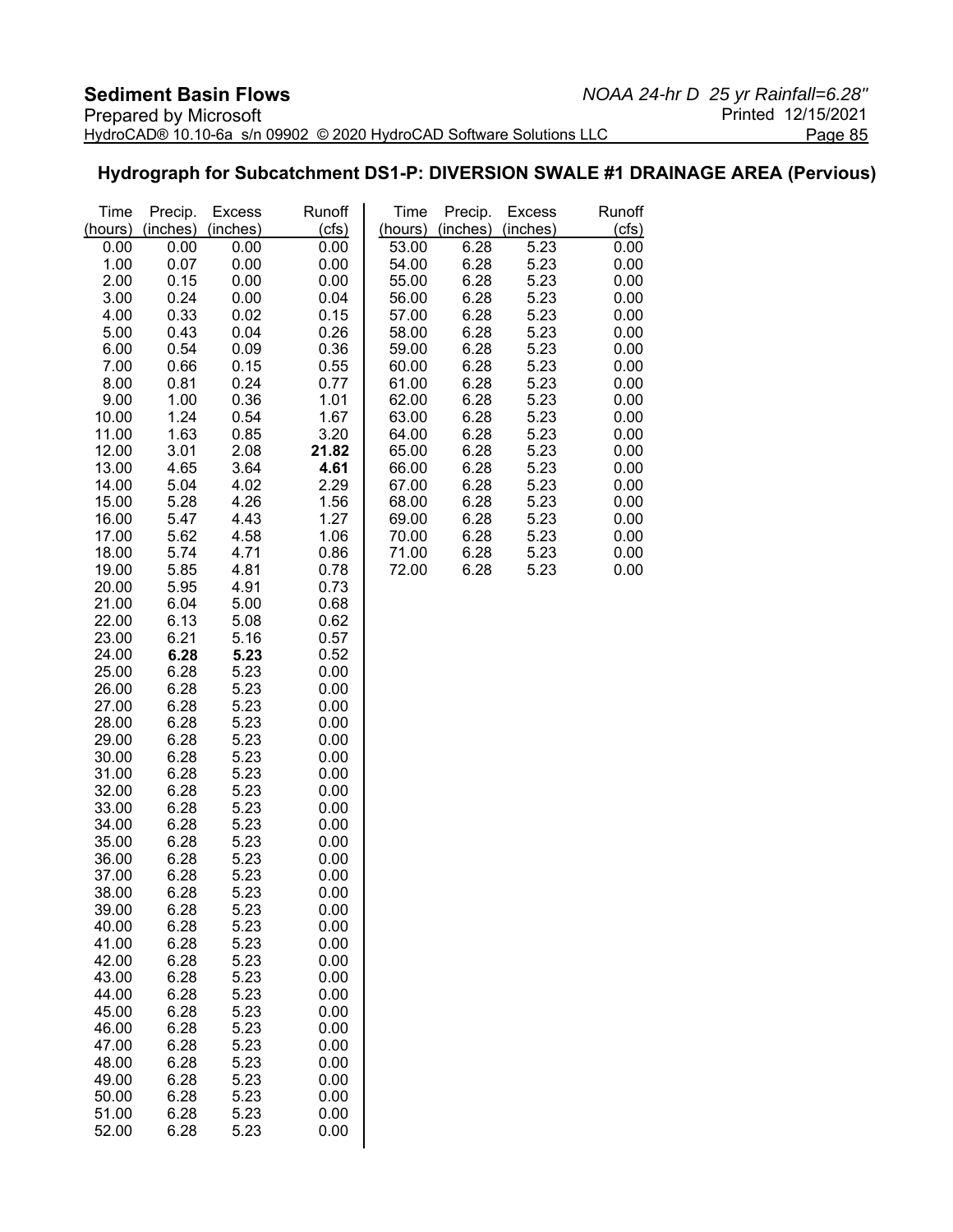#### **Summary for Subcatchment DS2-P: DIVERSION SWALE #2 DRAINAGE AREA (Pervious)**

Runoff  $=$  10.24 cfs  $\textcircled{a}$  12.17 hrs, Volume= 0.860 af, Depth= 4.68" Routed to Reach DS2 : DIVERSION SWALE #2

Runoff by SCS TR-20 method, UH=SCS, Weighted-CN, Time Span= 0.00-72.00 hrs, dt= 0.01 hrs NOAA 24-hr D 25 yr Rainfall=6.28"

| Area (ac)                              |        | <b>CN</b>             | Description              |          |                                           |
|----------------------------------------|--------|-----------------------|--------------------------|----------|-------------------------------------------|
|                                        | 0.340  | 77                    | Fallow, bare soil, HSG A |          |                                           |
|                                        | 1.450  | 86                    | Fallow, bare soil, HSG B |          |                                           |
|                                        | 0.416  | 91                    | Fallow, bare soil, HSG C |          |                                           |
| 2.206<br>86<br><b>Weighted Average</b> |        |                       |                          |          |                                           |
|                                        | 2.206  |                       | 100.00% Pervious Area    |          |                                           |
|                                        |        |                       |                          |          |                                           |
| Тc                                     | Length | Slope                 | Velocity                 | Capacity | Description                               |
| (min)                                  | (feet) | $({\rm ft}/{\rm ft})$ | (ft/sec)                 | (cfs)    |                                           |
| 3.1                                    | 100    | 0.0385                | 0.54                     |          | <b>Sheet Flow, A-B</b>                    |
|                                        |        |                       |                          |          | Fallow n= 0.050 P2= 3.31"                 |
| 6.0                                    | 445    | 0.0152                | 1.23                     |          | <b>Shallow Concentrated Flow, B-C</b>     |
|                                        |        |                       |                          |          | Nearly Bare & Untilled Kv= 10.0 fps       |
| 0.4                                    | 213    | 0.0188                | 8.44                     | 295.55   | <b>Channel Flow, C-D</b>                  |
|                                        |        |                       |                          |          | Area= $35.0$ sf Perim= $40.2'$ r= $0.87'$ |
|                                        |        |                       |                          |          | $n = 0.022$ Earth, clean & straight       |
| 9.5                                    | 758    | Total                 |                          |          |                                           |

**Subcatchment DS2-P: DIVERSION SWALE #2 DRAINAGE AREA (Pervious)**

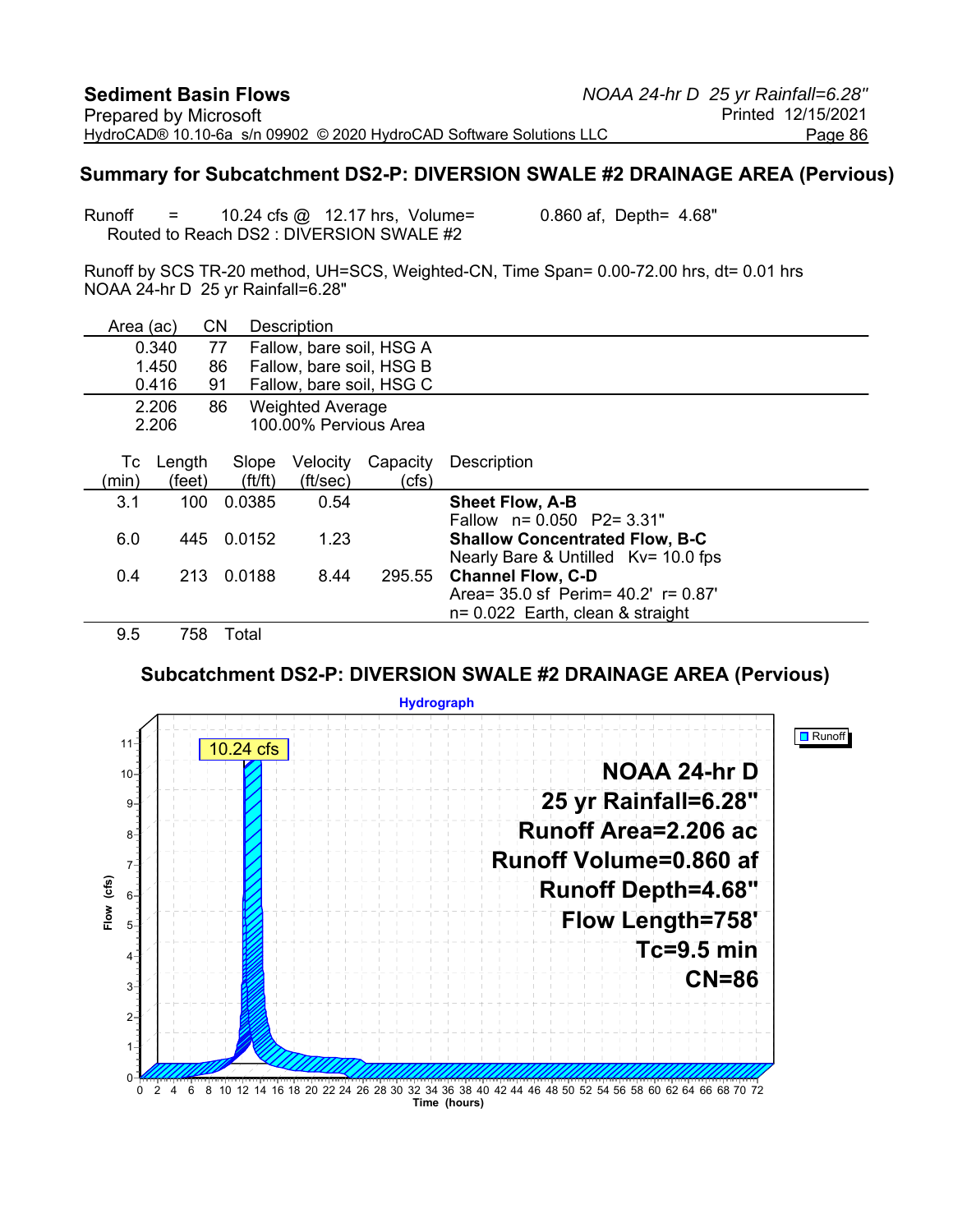#### **Hydrograph for Subcatchment DS2-P: DIVERSION SWALE #2 DRAINAGE AREA (Pervious)**

| Time           | Precip.      | <b>Excess</b><br>(inches) | Runoff       | Time<br>(hours) | Precip.      | <b>Excess</b> | Runoff       |
|----------------|--------------|---------------------------|--------------|-----------------|--------------|---------------|--------------|
| (hours)        | (inches)     |                           | (cts)        |                 | (inches)     | (inches)      | (cts)        |
| 0.00           | 0.00         | 0.00                      | 0.00         | 53.00           | 6.28         | 4.68          | 0.00         |
| 1.00           | 0.07         | 0.00                      | 0.00         | 54.00           | 6.28         | 4.68          | 0.00         |
| 2.00           | 0.15         | 0.00                      | 0.00         | 55.00           | 6.28         | 4.68          | 0.00         |
| 3.00           | 0.24         | 0.00                      | 0.00         | 56.00           | 6.28         | 4.68          | 0.00         |
| 4.00           | 0.33         | 0.00                      | 0.00         | 57.00           | 6.28         | 4.68          | 0.00         |
| 5.00           | 0.43         | 0.01                      | 0.02         | 58.00           | 6.28         | 4.68          | 0.00         |
| 6.00           | 0.54         | 0.02                      | 0.05         | 59.00           | 6.28         | 4.68          | 0.00         |
| 7.00           | 0.66         | 0.06                      | 0.09         | 60.00           | 6.28         | 4.68          | 0.00         |
| 8.00           | 0.81         | 0.11<br>0.20              | 0.14         | 61.00           | 6.28         | 4.68          | 0.00         |
| 9.00<br>10.00  | 1.00<br>1.24 | 0.33                      | 0.21<br>0.36 | 62.00<br>63.00  | 6.28<br>6.28 | 4.68<br>4.68  | 0.00<br>0.00 |
| 11.00          | 1.63         | 0.58                      | 0.74         | 64.00           | 6.28         | 4.68          | 0.00         |
| 12.00          | 3.01         | 1.67                      | 4.72         | 65.00           | 6.28         | 4.68          | 0.00         |
| 13.00          | 4.65         | 3.14                      | 1.34         | 66.00           | 6.28         | 4.68          | 0.00         |
| 14.00          | 5.04         | 3.50                      | 0.65         | 67.00           | 6.28         | 4.68          | 0.00         |
| 15.00          | 5.28         | 3.73                      | 0.45         | 68.00           | 6.28         | 4.68          | 0.00         |
| 16.00          | 5.47         | 3.90                      | 0.36         | 69.00           | 6.28         | 4.68          | 0.00         |
| 17.00          | 5.62         | 4.05                      | 0.30         | 70.00           | 6.28         | 4.68          | 0.00         |
| 18.00          | 5.74         | 4.17                      | 0.24         | 71.00           | 6.28         | 4.68          | 0.00         |
| 19.00          | 5.85         | 4.27                      | 0.22         | 72.00           | 6.28         | 4.68          | 0.00         |
| 20.00          | 5.95         | 4.36                      | 0.21         |                 |              |               |              |
| 21.00          | 6.04         | 4.45                      | 0.19         |                 |              |               |              |
| 22.00          | 6.13         | 4.53                      | 0.18         |                 |              |               |              |
| 23.00          | 6.21         | 4.61                      | 0.16         |                 |              |               |              |
| 24.00          | 6.28         | 4.68                      | 0.15         |                 |              |               |              |
| 25.00          | 6.28         | 4.68                      | 0.00         |                 |              |               |              |
| 26.00          | 6.28         | 4.68                      | 0.00         |                 |              |               |              |
| 27.00          | 6.28         | 4.68                      | 0.00         |                 |              |               |              |
| 28.00          | 6.28         | 4.68                      | 0.00         |                 |              |               |              |
| 29.00          | 6.28         | 4.68                      | 0.00         |                 |              |               |              |
| 30.00          | 6.28         | 4.68                      | 0.00         |                 |              |               |              |
| 31.00          | 6.28         | 4.68                      | 0.00         |                 |              |               |              |
| 32.00          | 6.28         | 4.68                      | 0.00         |                 |              |               |              |
| 33.00          | 6.28         | 4.68                      | 0.00         |                 |              |               |              |
| 34.00          | 6.28         | 4.68                      | 0.00         |                 |              |               |              |
| 35.00<br>36.00 | 6.28<br>6.28 | 4.68<br>4.68              | 0.00<br>0.00 |                 |              |               |              |
| 37.00          | 6.28         | 4.68                      | 0.00         |                 |              |               |              |
| 38.00          | 6.28         | 4.68                      | 0.00         |                 |              |               |              |
| 39.00          | 6.28         | 4.68                      | 0.00         |                 |              |               |              |
| 40.00          | 6.28         | 4.68                      | 0.00         |                 |              |               |              |
| 41.00          | 6.28         | 4.68                      | 0.00         |                 |              |               |              |
| 42.00          | 6.28         | 4.68                      | 0.00         |                 |              |               |              |
| 43.00          | 6.28         | 4.68                      | 0.00         |                 |              |               |              |
| 44.00          | 6.28         | 4.68                      | 0.00         |                 |              |               |              |
| 45.00          | 6.28         | 4.68                      | 0.00         |                 |              |               |              |
| 46.00          | 6.28         | 4.68                      | 0.00         |                 |              |               |              |
| 47.00          | 6.28         | 4.68                      | 0.00         |                 |              |               |              |
| 48.00          | 6.28         | 4.68                      | 0.00         |                 |              |               |              |
| 49.00          | 6.28         | 4.68                      | 0.00         |                 |              |               |              |
| 50.00          | 6.28         | 4.68                      | 0.00         |                 |              |               |              |
| 51.00          | 6.28         | 4.68                      | 0.00         |                 |              |               |              |
| 52.00          | 6.28         | 4.68                      | 0.00         |                 |              |               |              |
|                |              |                           |              |                 |              |               |              |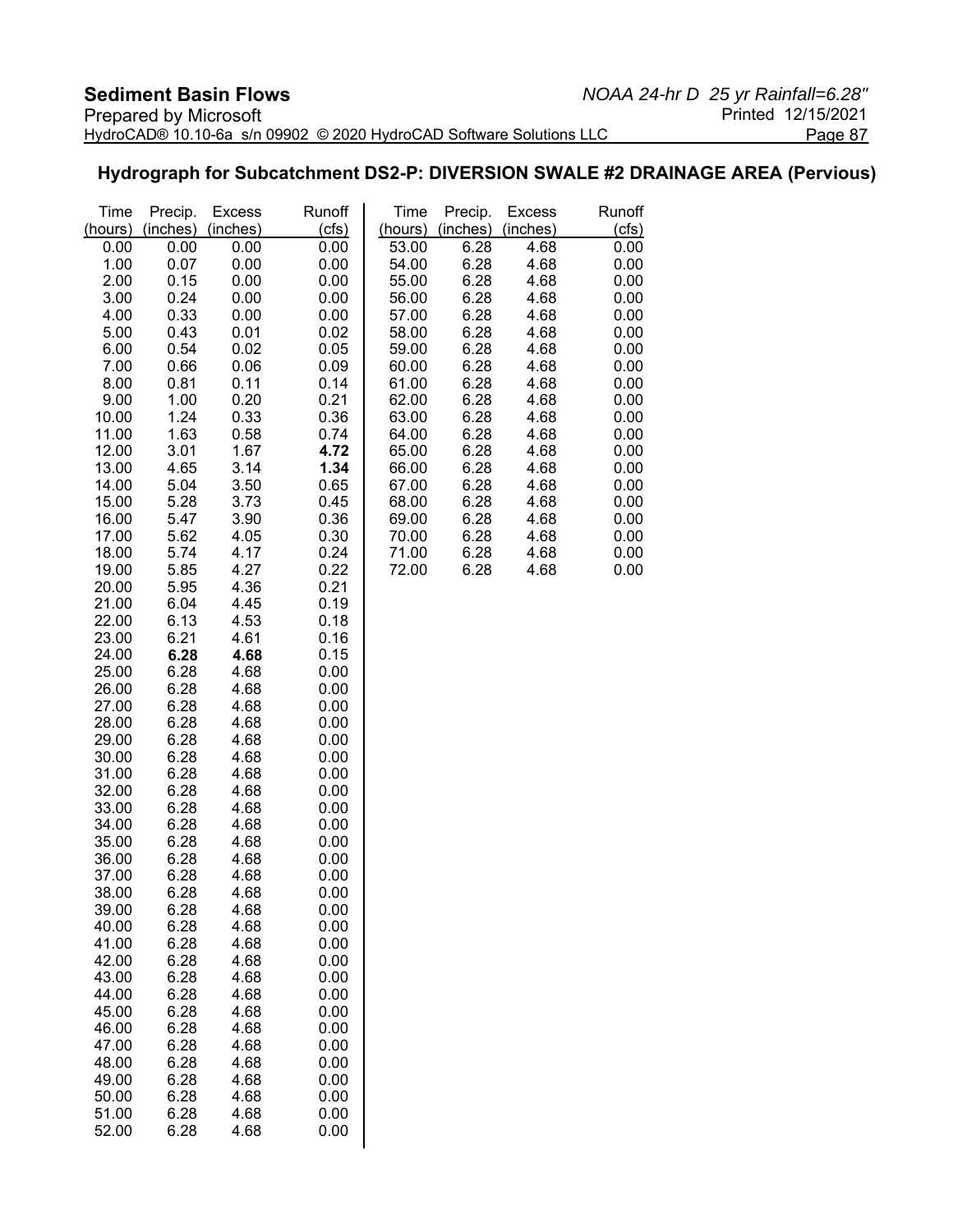#### **Summary for Subcatchment SB-I: SEDIMENT BASIN DRAINAGE AREA (Impervious)**

Runoff  $=$  1.06 cfs  $\omega$  12.15 hrs, Volume= 0.095 af, Depth= 6.04" Routed to Pond SB : SEDIMENT BASIN

Runoff by SCS TR-20 method, UH=SCS, Weighted-CN, Time Span= 0.00-72.00 hrs, dt= 0.01 hrs NOAA 24-hr D 25 yr Rainfall=6.28"

| Area (ac)             | CΝ     |                                | <b>Description</b>          |                         |                      |  |  |  |
|-----------------------|--------|--------------------------------|-----------------------------|-------------------------|----------------------|--|--|--|
| 0.189                 | 98     |                                | Unconnected pavement, HSG C |                         |                      |  |  |  |
| 0.189                 |        |                                |                             | 100.00% Impervious Area |                      |  |  |  |
| 0.189                 |        |                                | 100.00% Unconnected         |                         |                      |  |  |  |
| Length<br>Tc<br>(min) | (feet) | Slope<br>$({\rm ft}/{\rm ft})$ | Velocity<br>(ft/sec)        | Capacity<br>(cfs)       | Description          |  |  |  |
| 8.0                   |        |                                |                             |                         | <b>Direct Entry,</b> |  |  |  |

#### **Subcatchment SB-I: SEDIMENT BASIN DRAINAGE AREA (Impervious)**

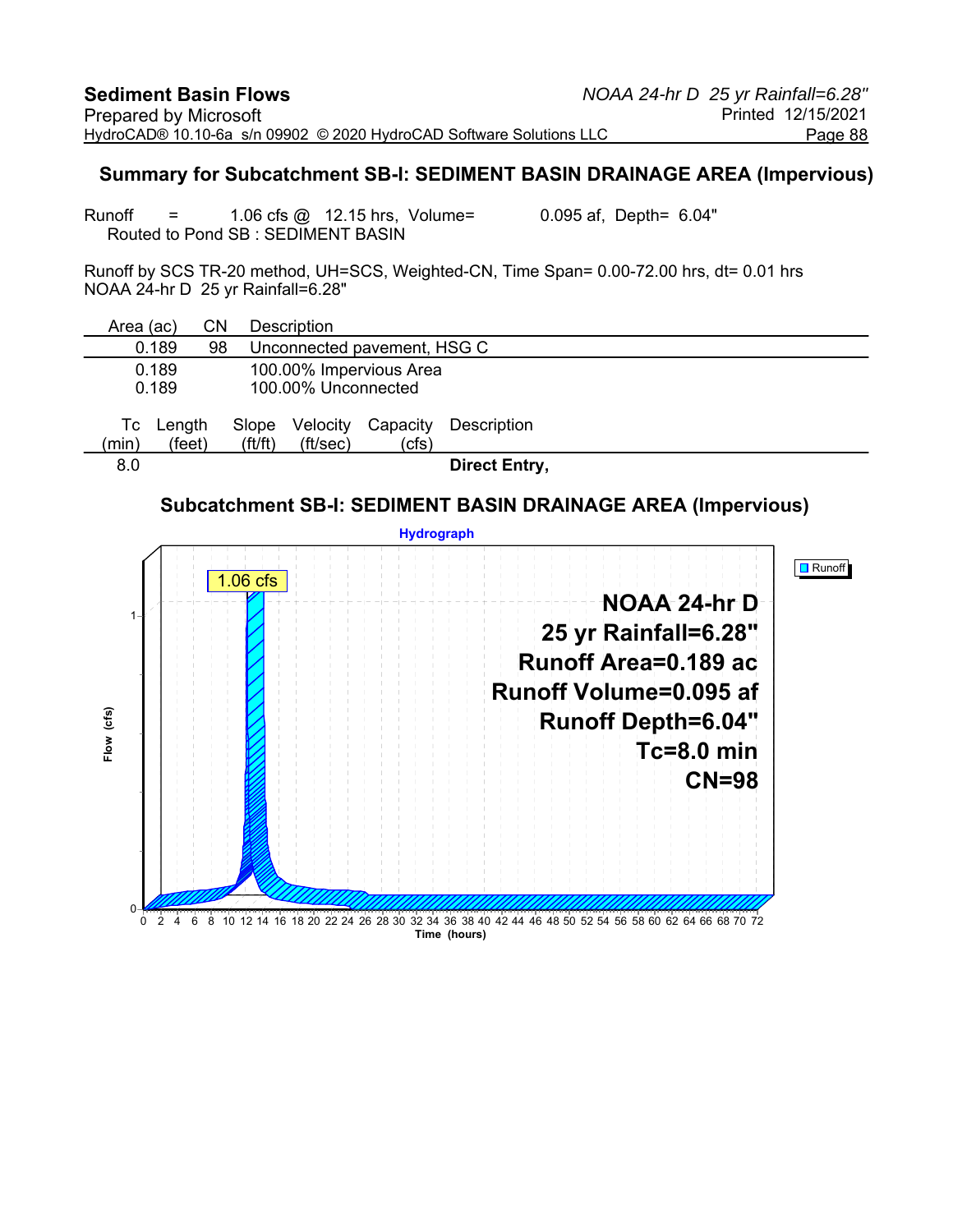#### **Hydrograph for Subcatchment SB-I: SEDIMENT BASIN DRAINAGE AREA (Impervious)**

| Time           | Precip.      | <b>Excess</b> | Runoff       | Time           | Precip.      | <b>Excess</b> | Runoff       |
|----------------|--------------|---------------|--------------|----------------|--------------|---------------|--------------|
| (hours)        | (inches)     | (inches)      | (cfs)        | (hours)        | (inches)     | (inches)      | (cfs)        |
| 0.00           | 0.00         | 0.00          | 0.00         | 53.00          | 6.28         | 6.04          | 0.00         |
| 1.00           | 0.07         | 0.00          | 0.00         | 54.00          | 6.28         | 6.04          | 0.00         |
| 2.00           | 0.15         | 0.04          | 0.01         | 55.00          | 6.28         | 6.04          | 0.00         |
| 3.00           | 0.24         | 0.10          | 0.01         | 56.00          | 6.28         | 6.04          | 0.00         |
| 4.00           | 0.33         | 0.17          | 0.01         | 57.00          | 6.28         | 6.04          | 0.00         |
| 5.00           | 0.43         | 0.25          | 0.02         | 58.00          | 6.28         | 6.04          | 0.00         |
| 6.00           | 0.54         | 0.35          | 0.02         | 59.00          | 6.28         | 6.04          | 0.00         |
| 7.00           | 0.66         | 0.47          | 0.02         | 60.00          | 6.28         | 6.04          | 0.00         |
| 8.00           | 0.81         | 0.61          | 0.03         | 61.00          | 6.28         | 6.04          | 0.00         |
| 9.00           | 1.00         | 0.79          | 0.04         | 62.00          | 6.28         | 6.04          | 0.00         |
| 10.00          | 1.24         | 1.03          | 0.05         | 63.00          | 6.28         | 6.04          | 0.00         |
| 11.00          | 1.63         | 1.41          | 0.09         | 64.00          | 6.28         | 6.04          | 0.00         |
| 12.00          | 3.01         | 2.78          | 0.54         | 65.00          | 6.28         | 6.04          | 0.00         |
| 13.00          | 4.65         | 4.41          | 0.12         | 66.00          | 6.28         | 6.04          | 0.00         |
| 14.00<br>15.00 | 5.04<br>5.28 | 4.80          | 0.06<br>0.04 | 67.00<br>68.00 | 6.28<br>6.28 | 6.04<br>6.04  | 0.00<br>0.00 |
| 16.00          | 5.47         | 5.05<br>5.23  | 0.03         | 69.00          | 6.28         | 6.04          | 0.00         |
| 17.00          | 5.62         | 5.38          | 0.03         | 70.00          | 6.28         | 6.04          | 0.00         |
| 18.00          | 5.74         | 5.51          | 0.02         | 71.00          | 6.28         | 6.04          | 0.00         |
| 19.00          | 5.85         | 5.61          | 0.02         | 72.00          | 6.28         | 6.04          | 0.00         |
| 20.00          | 5.95         | 5.71          | 0.02         |                |              |               |              |
| 21.00          | 6.04         | 5.81          | 0.02         |                |              |               |              |
| 22.00          | 6.13         | 5.89          | 0.02         |                |              |               |              |
| 23.00          | 6.21         | 5.97          | 0.01         |                |              |               |              |
| 24.00          | 6.28         | 6.04          | 0.01         |                |              |               |              |
| 25.00          | 6.28         | 6.04          | 0.00         |                |              |               |              |
| 26.00          | 6.28         | 6.04          | 0.00         |                |              |               |              |
| 27.00          | 6.28         | 6.04          | 0.00         |                |              |               |              |
| 28.00          | 6.28         | 6.04          | 0.00         |                |              |               |              |
| 29.00          | 6.28         | 6.04          | 0.00         |                |              |               |              |
| 30.00          | 6.28         | 6.04          | 0.00         |                |              |               |              |
| 31.00          | 6.28         | 6.04          | 0.00         |                |              |               |              |
| 32.00          | 6.28         | 6.04          | 0.00         |                |              |               |              |
| 33.00          | 6.28         | 6.04          | 0.00         |                |              |               |              |
| 34.00          | 6.28         | 6.04          | 0.00         |                |              |               |              |
| 35.00          | 6.28         | 6.04          | 0.00         |                |              |               |              |
| 36.00<br>37.00 | 6.28<br>6.28 | 6.04          | 0.00         |                |              |               |              |
|                |              | 6.04<br>6.04  | 0.00         |                |              |               |              |
| 38.00<br>39.00 | 6.28<br>6.28 | 6.04          | 0.00<br>0.00 |                |              |               |              |
| 40.00          | 6.28         | 6.04          | 0.00         |                |              |               |              |
| 41.00          | 6.28         | 6.04          | 0.00         |                |              |               |              |
| 42.00          | 6.28         | 6.04          | 0.00         |                |              |               |              |
| 43.00          | 6.28         | 6.04          | 0.00         |                |              |               |              |
| 44.00          | 6.28         | 6.04          | 0.00         |                |              |               |              |
| 45.00          | 6.28         | 6.04          | 0.00         |                |              |               |              |
| 46.00          | 6.28         | 6.04          | 0.00         |                |              |               |              |
| 47.00          | 6.28         | 6.04          | 0.00         |                |              |               |              |
| 48.00          | 6.28         | 6.04          | 0.00         |                |              |               |              |
| 49.00          | 6.28         | 6.04          | 0.00         |                |              |               |              |
| 50.00          | 6.28         | 6.04          | 0.00         |                |              |               |              |
| 51.00          | 6.28         | 6.04          | 0.00         |                |              |               |              |
| 52.00          | 6.28         | 6.04          | 0.00         |                |              |               |              |
|                |              |               |              |                |              |               |              |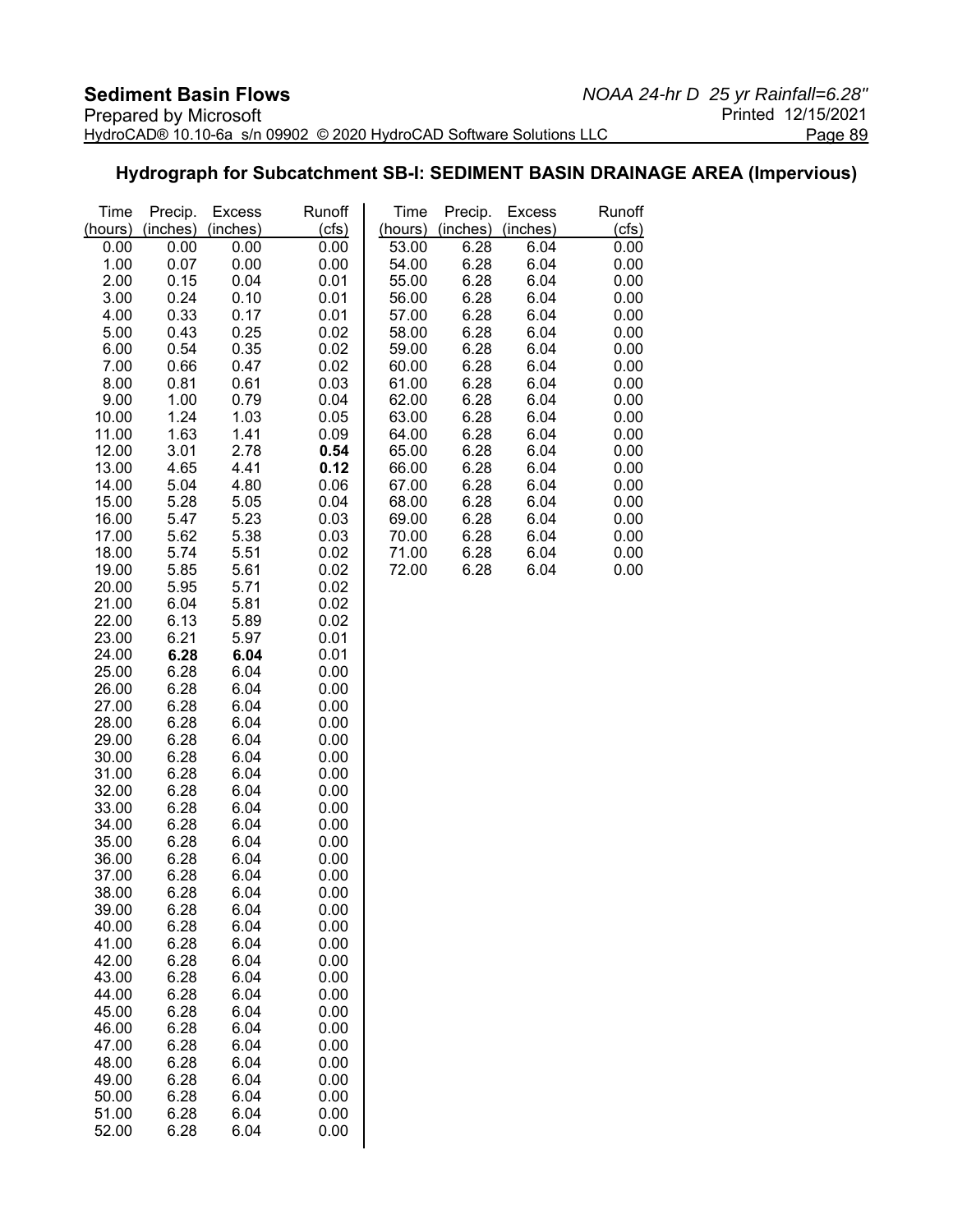#### **Summary for Subcatchment SB-P: SEDIMENT BASIN DRAINAGE AREA (Pervious)**

Runoff = 23.16 cfs @ 12.15 hrs, Volume= 1.911 af, Depth= 5.23" Routed to Pond SB : SEDIMENT BASIN

Runoff by SCS TR-20 method, UH=SCS, Weighted-CN, Time Span= 0.00-72.00 hrs, dt= 0.01 hrs NOAA 24-hr D 25 yr Rainfall=6.28"

| Area (ac)                      |        | CΝ                    | <b>Description</b>       |          |                                       |
|--------------------------------|--------|-----------------------|--------------------------|----------|---------------------------------------|
|                                | 0.243  | 86                    | Fallow, bare soil, HSG B |          |                                       |
|                                | 4.141  | 91                    | Fallow, bare soil, HSG C |          |                                       |
|                                | 4.384  | 91                    | <b>Weighted Average</b>  |          |                                       |
| 100.00% Pervious Area<br>4.384 |        |                       |                          |          |                                       |
|                                |        |                       |                          |          |                                       |
| Тc                             | Length | Slope                 | Velocity                 | Capacity | Description                           |
| (min)                          | (feet) | $({\rm ft}/{\rm ft})$ | (ft/sec)                 | (cfs)    |                                       |
| 1.2                            | 100    | 0.0200                | 1.40                     |          | <b>Sheet Flow, A-B</b>                |
|                                |        |                       |                          |          | Smooth surfaces $n = 0.011$ P2= 3.31" |
| 6.8                            | 583    | 0.0202                | 1.42                     |          | <b>Shallow Concentrated Flow, B-C</b> |
|                                |        |                       |                          |          | Nearly Bare & Untilled Kv= 10.0 fps   |
| 8.0                            | 683    | Total                 |                          |          |                                       |

#### **Subcatchment SB-P: SEDIMENT BASIN DRAINAGE AREA (Pervious)**

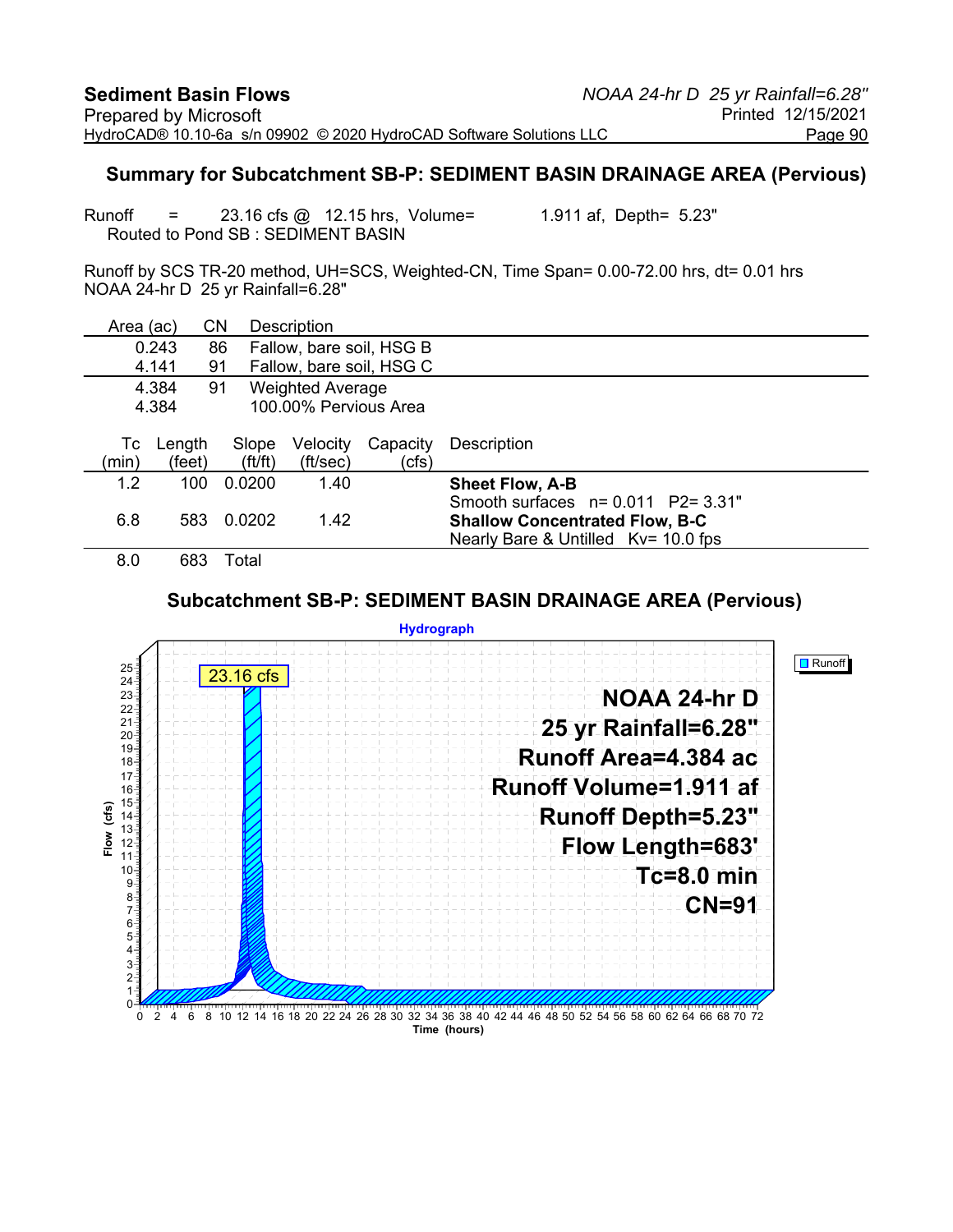## **Hydrograph for Subcatchment SB-P: SEDIMENT BASIN DRAINAGE AREA (Pervious)**

| Time           | Precip.      | <b>Excess</b> | Runoff       | Time           | Precip.      | <b>Excess</b> | Runoff       |
|----------------|--------------|---------------|--------------|----------------|--------------|---------------|--------------|
| (hours)        | (inches)     | (inches)      | (cls)        | (hours)        | (inches)     | (inches)      | (cfs)        |
| 0.00           | 0.00         | 0.00          | 0.00         | 53.00          | 6.28         | 5.23          | 0.00         |
| 1.00           | 0.07         | 0.00          | 0.00         | 54.00          | 6.28         | 5.23          | 0.00         |
| 2.00           | 0.15         | 0.00          | 0.00         | 55.00          | 6.28         | 5.23          | 0.00         |
| 3.00           | 0.24         | 0.00          | 0.02         | 56.00          | 6.28         | 5.23          | 0.00         |
| 4.00           | 0.33         | 0.02          | 0.09         | 57.00          | 6.28         | 5.23          | 0.00         |
| 5.00           | 0.43         | 0.04          | 0.15         | 58.00          | 6.28         | 5.23          | 0.00         |
| 6.00           | 0.54         | 0.09          | 0.21         | 59.00          | 6.28         | 5.23          | 0.00         |
| 7.00           | 0.66<br>0.81 | 0.15<br>0.24  | 0.32         | 60.00          | 6.28<br>6.28 | 5.23<br>5.23  | 0.00         |
| 8.00<br>9.00   | 1.00         | 0.36          | 0.44<br>0.58 | 61.00<br>62.00 | 6.28         | 5.23          | 0.00<br>0.00 |
| 10.00          | 1.24         | 0.54          | 0.96         | 63.00          | 6.28         | 5.23          | 0.00         |
| 11.00          | 1.63         | 0.85          | 1.82         | 64.00          | 6.28         | 5.23          | 0.00         |
| 12.00          | 3.01         | 2.08          | 11.55        | 65.00          | 6.28         | 5.23          | 0.00         |
| 13.00          | 4.65         | 3.64          | 2.71         | 66.00          | 6.28         | 5.23          | 0.00         |
| 14.00          | 5.04         | 4.02          | 1.33         | 67.00          | 6.28         | 5.23          | 0.00         |
| 15.00          | 5.28         | 4.26          | 0.91         | 68.00          | 6.28         | 5.23          | 0.00         |
| 16.00          | 5.47         | 4.43          | 0.74         | 69.00          | 6.28         | 5.23          | 0.00         |
| 17.00          | 5.62         | 4.58          | 0.62         | 70.00          | 6.28         | 5.23          | 0.00         |
| 18.00          | 5.74         | 4.71          | 0.50         | 71.00          | 6.28         | 5.23          | 0.00         |
| 19.00          | 5.85         | 4.81          | 0.45         | 72.00          | 6.28         | 5.23          | 0.00         |
| 20.00          | 5.95         | 4.91          | 0.42         |                |              |               |              |
| 21.00          | 6.04         | 5.00          | 0.39         |                |              |               |              |
| 22.00          | 6.13         | 5.08          | 0.36         |                |              |               |              |
| 23.00<br>24.00 | 6.21<br>6.28 | 5.16          | 0.33         |                |              |               |              |
| 25.00          | 6.28         | 5.23<br>5.23  | 0.30<br>0.00 |                |              |               |              |
| 26.00          | 6.28         | 5.23          | 0.00         |                |              |               |              |
| 27.00          | 6.28         | 5.23          | 0.00         |                |              |               |              |
| 28.00          | 6.28         | 5.23          | 0.00         |                |              |               |              |
| 29.00          | 6.28         | 5.23          | 0.00         |                |              |               |              |
| 30.00          | 6.28         | 5.23          | 0.00         |                |              |               |              |
| 31.00          | 6.28         | 5.23          | 0.00         |                |              |               |              |
| 32.00          | 6.28         | 5.23          | 0.00         |                |              |               |              |
| 33.00          | 6.28         | 5.23          | 0.00         |                |              |               |              |
| 34.00          | 6.28         | 5.23          | 0.00         |                |              |               |              |
| 35.00          | 6.28         | 5.23          | 0.00         |                |              |               |              |
| 36.00          | 6.28         | 5.23          | 0.00         |                |              |               |              |
| 37.00          | 6.28         | 5.23          | 0.00         |                |              |               |              |
| 38.00<br>39.00 | 6.28<br>6.28 | 5.23<br>5.23  | 0.00<br>0.00 |                |              |               |              |
| 40.00          | 6.28         | 5.23          | 0.00         |                |              |               |              |
| 41.00          | 6.28         | 5.23          | 0.00         |                |              |               |              |
| 42.00          | 6.28         | 5.23          | 0.00         |                |              |               |              |
| 43.00          | 6.28         | 5.23          | 0.00         |                |              |               |              |
| 44.00          | 6.28         | 5.23          | 0.00         |                |              |               |              |
| 45.00          | 6.28         | 5.23          | 0.00         |                |              |               |              |
| 46.00          | 6.28         | 5.23          | 0.00         |                |              |               |              |
| 47.00          | 6.28         | 5.23          | 0.00         |                |              |               |              |
| 48.00          | 6.28         | 5.23          | 0.00         |                |              |               |              |
| 49.00          | 6.28         | 5.23          | 0.00         |                |              |               |              |
| 50.00          | 6.28         | 5.23          | 0.00         |                |              |               |              |
| 51.00<br>52.00 | 6.28<br>6.28 | 5.23          | 0.00         |                |              |               |              |
|                |              | 5.23          | 0.00         |                |              |               |              |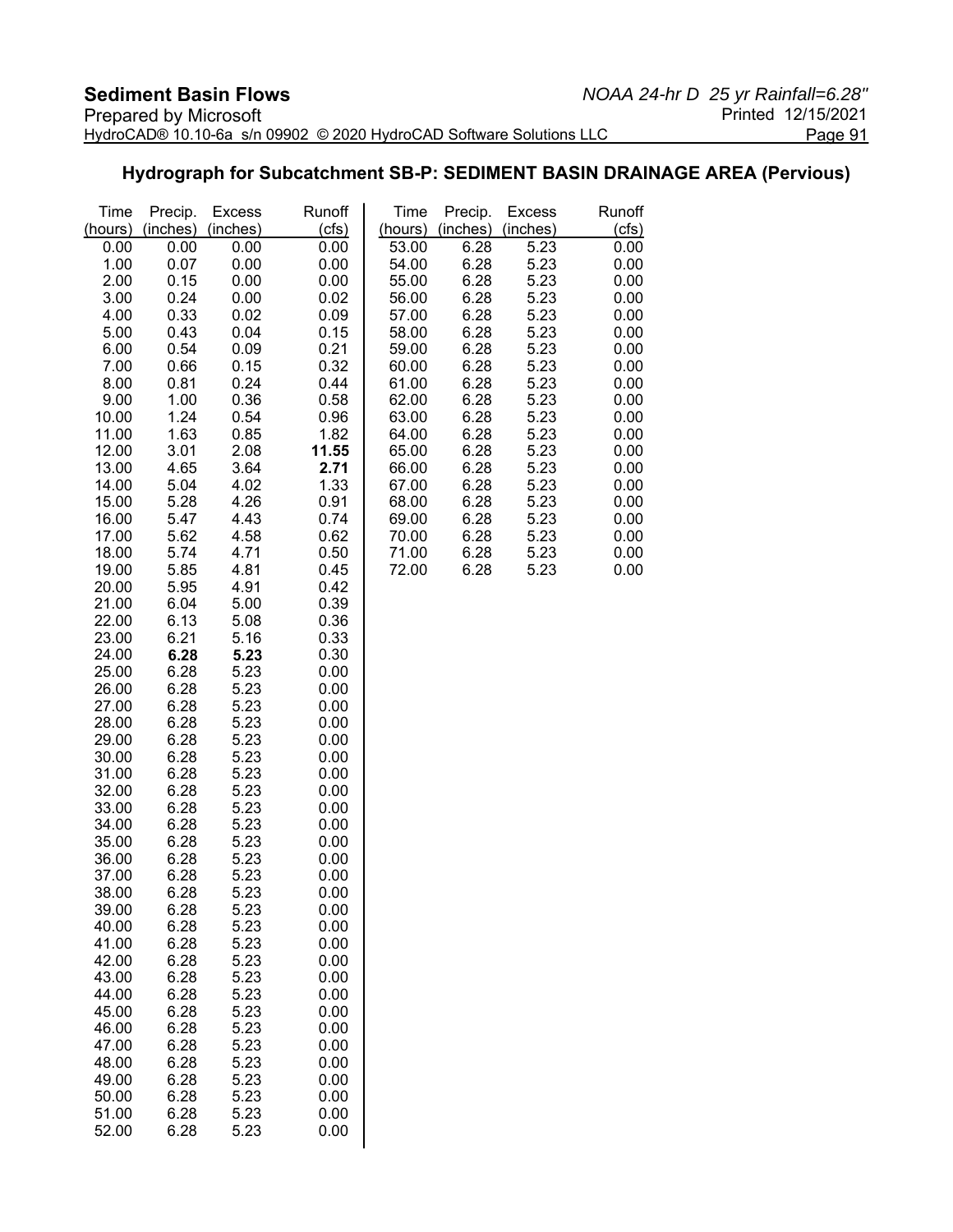#### **Summary for Reach DS1: DIVERSION SWALE #1**

Inflow Area = 8.231 ac, 7.71% Impervious, Inflow Depth = 5.29" for 25 yr event Inflow  $=$  45.48 cfs @ 12.14 hrs, Volume= 3.631 af Outflow  $=$  41.99 cfs  $\omega$  12.17 hrs, Volume= 3.631 af, Atten= 8%, Lag= 1.7 min Routed to Pond SB : SEDIMENT BASIN

Routing by Dyn-Stor-Ind method, Time Span= 0.00-72.00 hrs, dt= 0.01 hrs / 2 Max. Velocity= 2.39 fps, Min. Travel Time= 3.6 min Avg. Velocity = 0.59 fps, Avg. Travel Time= 14.7 min

Peak Storage= 9,175 cf @ 12.17 hrs Average Depth at Peak Storage= 0.26' , Surface Width= 68.61' Bank-Full Depth= 2.00' Flow Area= 152.0 sf, Capacity= 1,310.42 cfs

66.00' x 2.00' deep channel, n= 0.022 Earth, clean & straight Side Slope Z-value= 5.0 '/' Top Width= 86.00' Length= 521.5' Slope= 0.0077 '/' Inlet Invert= 87.00', Outlet Invert= 83.00'



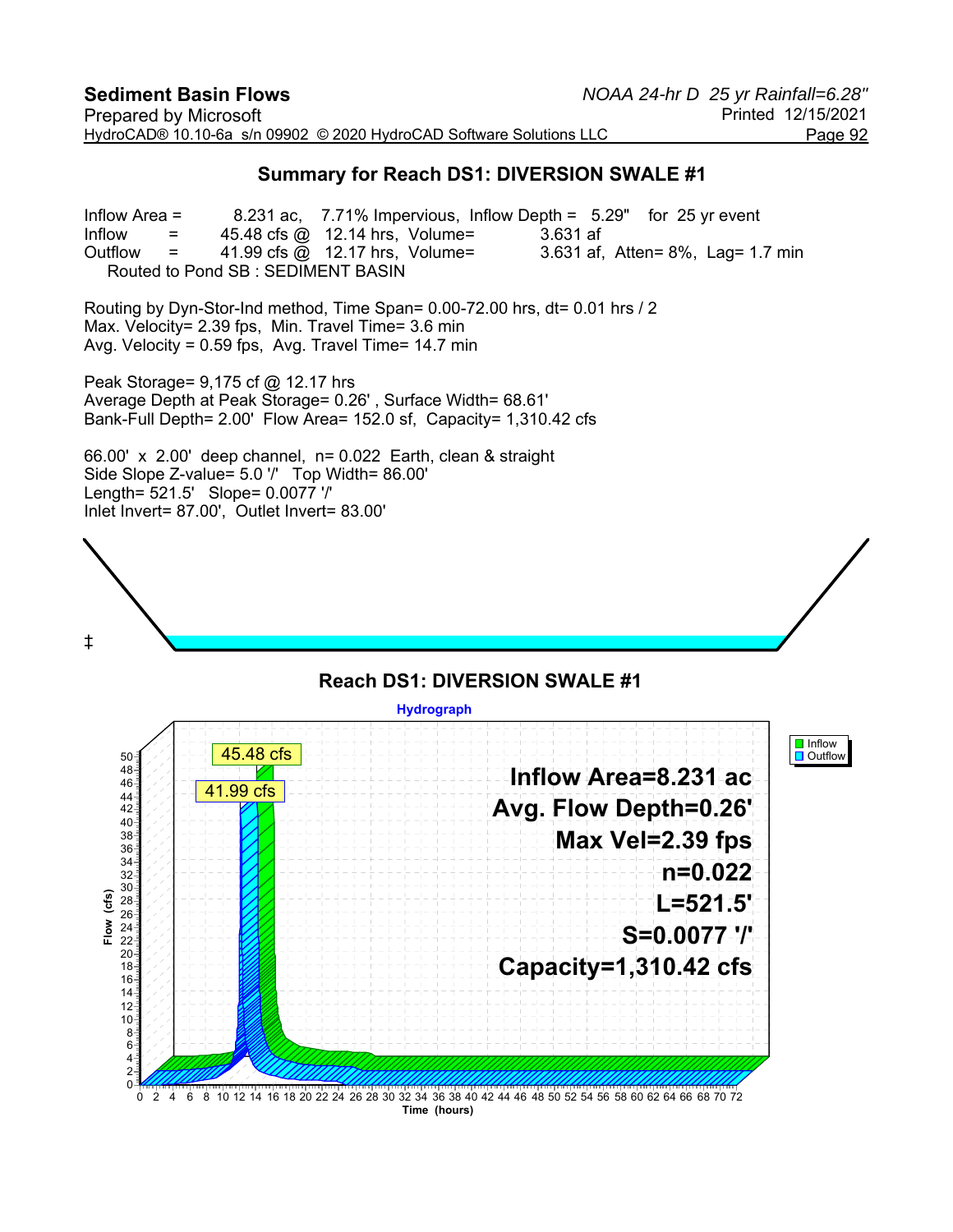#### **Hydrograph for Reach DS1: DIVERSION SWALE #1**

| Time    | Inflow | Storage        | Elevation | Outflow |
|---------|--------|----------------|-----------|---------|
| (hours) | (cfs)  | (cubic-feet)   | (feet)    | (cts)   |
| 0.00    | 0.00   | 0              | 87.00     | 0.00    |
| 2.00    | 0.03   | 28             | 87.00     | 0.02    |
| 4.00    | 0.20   | 194            | 87.01     | 0.16    |
| 6.00    | 0.43   | 470            | 87.01     | 0.39    |
| 8.00    | 0.87   | 832            | 87.02     | 0.83    |
| 10.00   | 1.85   | 1,326          | 87.04     | 1.73    |
| 12.00   | 23.79  | 5,572          | 87.16     | 18.47   |
| 14.00   | 2.49   | 1,680          | 87.05     | 2.59    |
| 16.00   | 1.38   | 1,153          | 87.03     | 1.42    |
| 18.00   | 0.93   | 904            | 87.03     | 0.96    |
| 20.00   | 0.79   | 812            | 87.02     | 0.80    |
| 22.00   | 0.68   | 750            | 87.02     | 0.69    |
| 24.00   | 0.57   | 687            | 87.02     | 0.57    |
| 26.00   | 0.00   | 2              | 87.00     | 0.00    |
| 28.00   | 0.00   | 0              | 87.00     | 0.00    |
| 30.00   | 0.00   | 0              | 87.00     | 0.00    |
| 32.00   | 0.00   | 0              | 87.00     | 0.00    |
| 34.00   | 0.00   | 0              | 87.00     | 0.00    |
| 36.00   | 0.00   | 0              | 87.00     | 0.00    |
| 38.00   | 0.00   | 0              | 87.00     | 0.00    |
| 40.00   | 0.00   | $\overline{0}$ | 87.00     | 0.00    |
| 42.00   | 0.00   | 0              | 87.00     | 0.00    |
| 44.00   | 0.00   | 0              | 87.00     | 0.00    |
| 46.00   | 0.00   | 0              | 87.00     | 0.00    |
| 48.00   | 0.00   | 0              | 87.00     | 0.00    |
| 50.00   | 0.00   | 0              | 87.00     | 0.00    |
| 52.00   | 0.00   | 0              | 87.00     | 0.00    |
| 54.00   | 0.00   | 0              | 87.00     | 0.00    |
| 56.00   | 0.00   | 0              | 87.00     | 0.00    |
| 58.00   | 0.00   | 0              | 87.00     | 0.00    |
| 60.00   | 0.00   | 0              | 87.00     | 0.00    |
| 62.00   | 0.00   | 0              | 87.00     | 0.00    |
| 64.00   | 0.00   | 0              | 87.00     | 0.00    |
| 66.00   | 0.00   | 0              | 87.00     | 0.00    |
| 68.00   | 0.00   | 0              | 87.00     | 0.00    |
| 70.00   | 0.00   | 0              | 87.00     | 0.00    |
| 72.00   | 0.00   | 0              | 87.00     | 0.00    |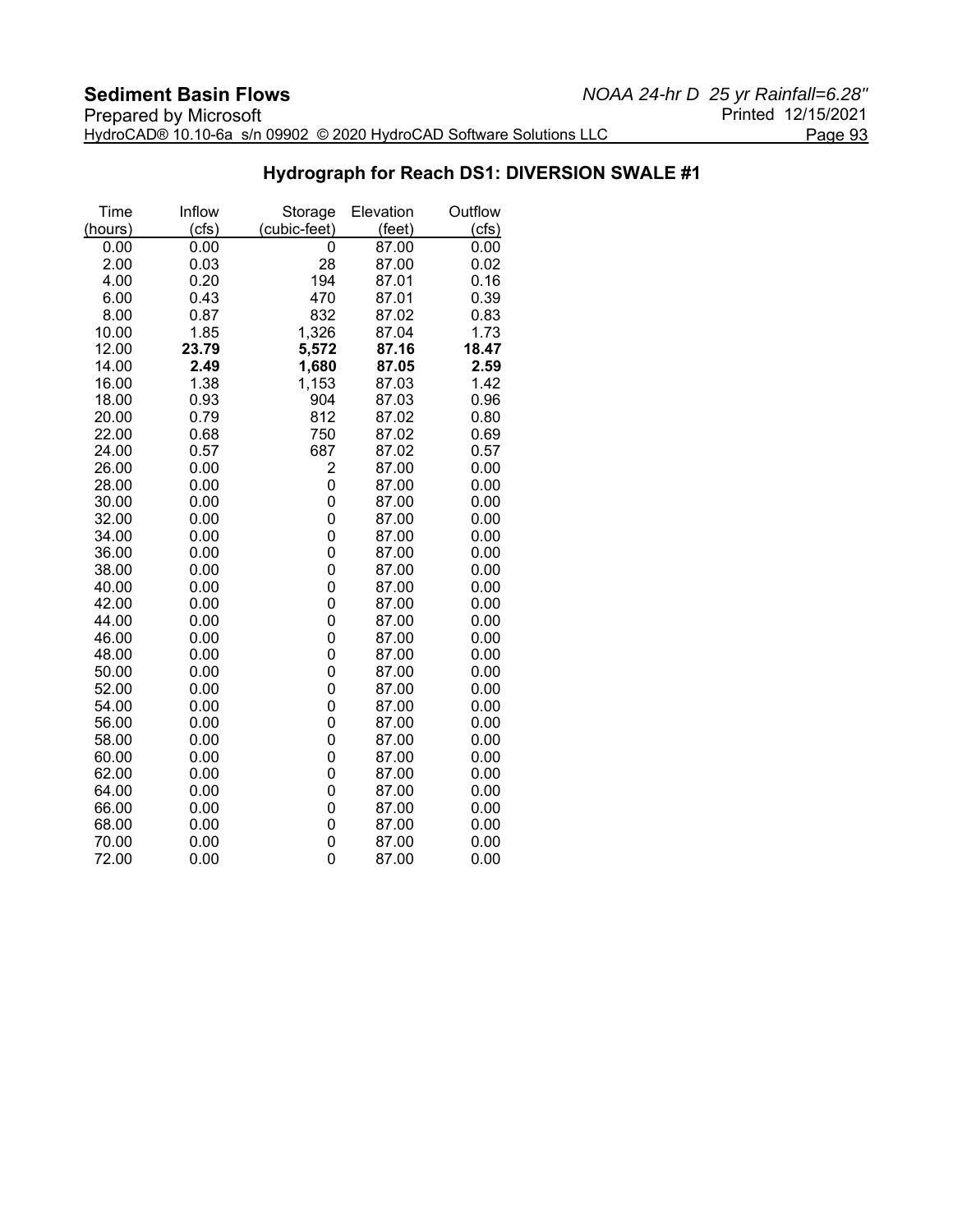#### **Summary for Reach DS2: DIVERSION SWALE #2**

Inflow Area = 2.206 ac, 0.00% Impervious, Inflow Depth = 4.68" for 25 yr event  $Inflow = 10.24 \text{ cfs } @. 12.17 \text{ hrs}, \text{ Volume} = 0.860 \text{ af}$ Outflow  $=$  10.10 cfs  $\textcircled{a}$  12.18 hrs, Volume= 0.860 af, Atten= 1%, Lag= 0.8 min Routed to Pond SB : SEDIMENT BASIN

Routing by Dyn-Stor-Ind method, Time Span= 0.00-72.00 hrs, dt= 0.01 hrs / 2 Max. Velocity= 2.42 fps, Min. Travel Time= 1.5 min Avg. Velocity = 0.64 fps, Avg. Travel Time= 5.6 min

Peak Storage= 889 cf @ 12.18 hrs Average Depth at Peak Storage= 0.14' , Surface Width= 31.36' Bank-Full Depth= 1.00' Flow Area= 35.0 sf, Capacity= 295.54 cfs

30.00' x 1.00' deep channel, n= 0.022 Earth, clean & straight Side Slope Z-value= 5.0 '/' Top Width= 40.00' Length= 212.8' Slope= 0.0188 '/' Inlet Invert= 87.00', Outlet Invert= 83.00'



#### **Reach DS2: DIVERSION SWALE #2 Hydrograph I** Inflow 10.24 cfs **D** Outflow 11 **Inflow Area=2.206 ac** 10.10 cfs $10 -$ **Avg. Flow Depth=0.14'** 9 **Max Vel=2.42 fps** 8 **n=0.022** 7  $(cts)$ **Flow (cfs) L=212.8'** 6 Flow **S=0.0188 '/'** 5 **Capacity=295.54 cfs** 4 3 2 1  $\Omega$ 0 2 4 6 8 10 12 14 16 18 20 22 24 26 28 30 32 34 36 38 40 42 44 46 48 50 52 54 56 58 60 62 64 66 68 70 72 **Time (hours)**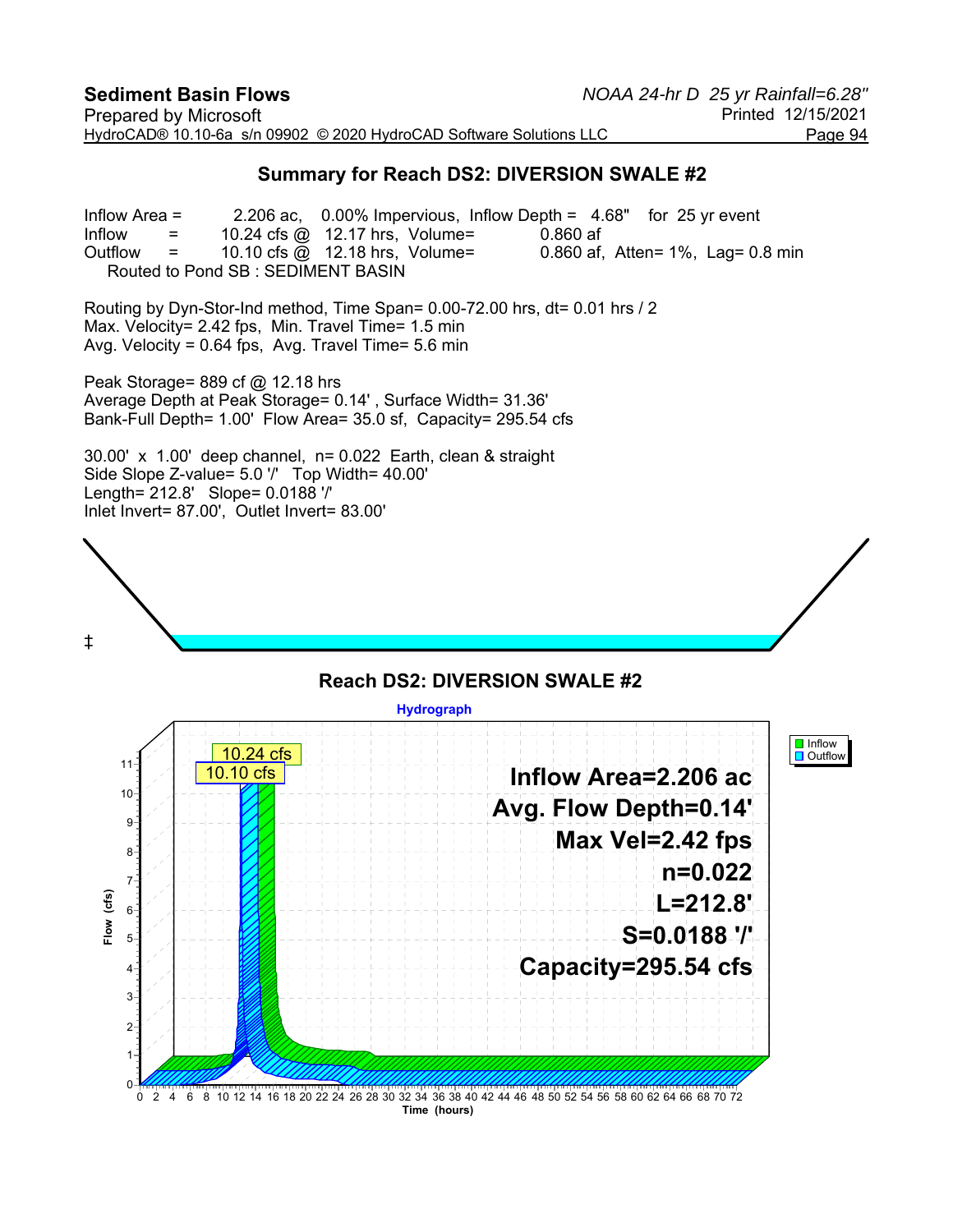#### **Hydrograph for Reach DS2: DIVERSION SWALE #2**

| Time    | Inflow | Storage      | Elevation | Outflow |
|---------|--------|--------------|-----------|---------|
| (hours) | (cfs)  | (cubic-feet) | (feet)    | (cts)   |
| 0.00    | 0.00   | 0            | 87.00     | 0.00    |
| 2.00    | 0.00   | 0            | 87.00     | 0.00    |
| 4.00    | 0.00   | 0            | 87.00     | 0.00    |
| 6.00    | 0.05   | 23           | 87.00     | 0.05    |
| 8.00    | 0.14   | 66           | 87.01     | 0.14    |
| 10.00   | 0.36   | 115          | 87.02     | 0.35    |
| 12.00   | 4.72   | 525          | 87.08     | 4.25    |
| 14.00   | 0.65   | 169          | 87.03     | 0.66    |
| 16.00   | 0.36   | 117          | 87.02     | 0.36    |
| 18.00   | 0.24   | 91           | 87.01     | 0.25    |
| 20.00   | 0.21   | 82           | 87.01     | 0.21    |
| 22.00   | 0.18   | 75           | 87.01     | 0.18    |
| 24.00   | 0.15   | 68           | 87.01     | 0.15    |
| 26.00   | 0.00   | 0            | 87.00     | 0.00    |
| 28.00   | 0.00   | 0            | 87.00     | 0.00    |
| 30.00   | 0.00   | 0            | 87.00     | 0.00    |
| 32.00   | 0.00   | 0            | 87.00     | 0.00    |
| 34.00   | 0.00   | 0            | 87.00     | 0.00    |
| 36.00   | 0.00   | 0            | 87.00     | 0.00    |
| 38.00   | 0.00   | 0            | 87.00     | 0.00    |
| 40.00   | 0.00   | 0            | 87.00     | 0.00    |
| 42.00   | 0.00   | 0            | 87.00     | 0.00    |
| 44.00   | 0.00   | 0            | 87.00     | 0.00    |
| 46.00   | 0.00   | 0            | 87.00     | 0.00    |
| 48.00   | 0.00   | 0            | 87.00     | 0.00    |
| 50.00   | 0.00   | 0            | 87.00     | 0.00    |
| 52.00   | 0.00   | 0            | 87.00     | 0.00    |
| 54.00   | 0.00   | 0            | 87.00     | 0.00    |
| 56.00   | 0.00   | 0            | 87.00     | 0.00    |
| 58.00   | 0.00   | 0            | 87.00     | 0.00    |
| 60.00   | 0.00   | 0            | 87.00     | 0.00    |
| 62.00   | 0.00   | 0            | 87.00     | 0.00    |
| 64.00   | 0.00   | 0            | 87.00     | 0.00    |
| 66.00   | 0.00   | 0            | 87.00     | 0.00    |
| 68.00   | 0.00   | 0            | 87.00     | 0.00    |
| 70.00   | 0.00   | 0            | 87.00     | 0.00    |
| 72.00   | 0.00   | 0            | 87.00     | 0.00    |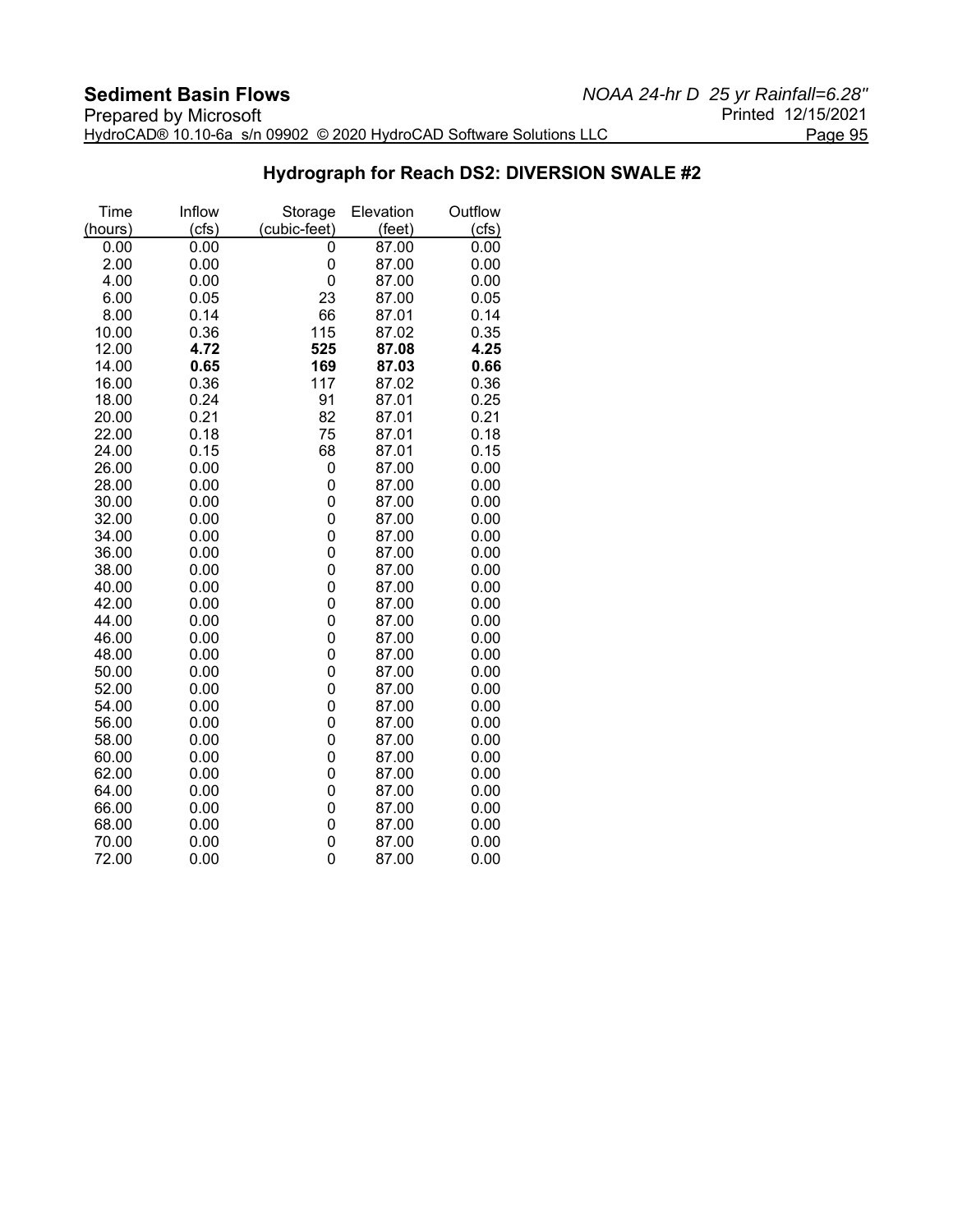#### **Summary for Pond SB: SEDIMENT BASIN**

Inflow Area = 15.010 ac, 5.49% Impervious, Inflow Depth = 5.19" for 25 yr event  $Inform 1.32<sup>th</sup> = 75.69 cfs @ 12.16 hrs, Volume= 6.497 af$ Outflow = 7.07 cfs @ 13.34 hrs, Volume= 6.498 af, Atten= 91%, Lag= 70.5 min Primary = 7.07 cfs @ 13.34 hrs, Volume= 6.498 af Routed to Pond SP1 : Study Point 1 Secondary =  $0.00$  cfs  $\omega = 0.00$  hrs, Volume=  $0.000$  af Routed to Pond SP1 : Study Point 1

Routing by Dyn-Stor-Ind method, Time Span= 0.00-72.00 hrs, dt= 0.01 hrs / 2 Peak Elev= 85.73' @ 13.34 hrs Surf.Area= 1.296 ac Storage= 3.245 af

Plug-Flow detention time= (not calculated: outflow precedes inflow) Center-of-Mass det. time= 342.9 min ( 1,134.2 - 791.3 )

| Volume              | Invert                                                              | Avail.Storage |                         | <b>Storage Description</b>                                                                                                                                                                                         |
|---------------------|---------------------------------------------------------------------|---------------|-------------------------|--------------------------------------------------------------------------------------------------------------------------------------------------------------------------------------------------------------------|
| #1                  | 83.00'                                                              | 4.960 af      |                         | Custom Stage Data (Prismatic)Listed below (Recalc)                                                                                                                                                                 |
| Elevation<br>(feet) | Surf.Area<br>(acres)                                                |               | Inc.Store<br>acre-feet) | Cum.Store<br>(acre-feet)                                                                                                                                                                                           |
| 83.00               | 1.086                                                               |               | 0.000                   | 0.000                                                                                                                                                                                                              |
| 84.00               | 1.161                                                               |               | 1.124                   | 1.124                                                                                                                                                                                                              |
| 85.00               | 1.239                                                               |               | 1.200                   | 2.323                                                                                                                                                                                                              |
| 86.00               | 1.318                                                               |               | 1.278                   | 3.602                                                                                                                                                                                                              |
| 87.00               | 1.398                                                               |               | 1.358                   | 4.960                                                                                                                                                                                                              |
| Device              | Routing                                                             | Invert        | <b>Outlet Devices</b>   |                                                                                                                                                                                                                    |
| #1                  | Primary                                                             | 82.00'        |                         | 12.0" Round Culvert<br>$L = 51.2'$ Box, 30-75° wingwalls, square crown, Ke= 0.400<br>Inlet / Outlet Invert= 82.00' / 81.24' S= 0.0148 '/' Cc= 0.900<br>n= 0.012 Corrugated PP, smooth interior, Flow Area= 0.79 sf |
| #2                  | Device 1                                                            | 83.00'        |                         | 1.134 cfs Skimmer                                                                                                                                                                                                  |
| #3                  | Device 1                                                            | 84.19'        |                         | 24.0" Horiz. Principal Spillway (Riser) C= 0.600<br>Limited to weir flow at low heads                                                                                                                              |
| #4                  | Secondary                                                           | 86.50'        |                         | 10.0' long x 11.5' breadth Emergency Spillway<br>Head (feet) 0.20 0.40 0.60 0.80 1.00 1.20 1.40 1.60<br>Coef. (English) 2.55 2.60 2.70 2.67 2.67 2.67 2.66 2.64                                                    |
|                     | $\uparrow$ 4-Culvest (Berrol Centrele 7.07 etc. $\otimes$ 0.00 fro) |               |                         | <b>Primary OutFlow</b> Max=7.07 cfs @ 13.34 hrs HW=85.73' TW=0.00' (Dynamic Tailwater)                                                                                                                             |

**1=Culvert** (Barrel Controls 7.07 cfs @ 9.00 fps)

**2=Skimmer** (Passes < 1.13 cfs potential flow)

**3=Principal Spillway (Riser)** (Passes < 18.75 cfs potential flow)

**Secondary OutFlow** Max=0.00 cfs @ 0.00 hrs HW=83.00' TW=0.00' (Dynamic Tailwater) **4=Emergency Spillway** ( Controls 0.00 cfs)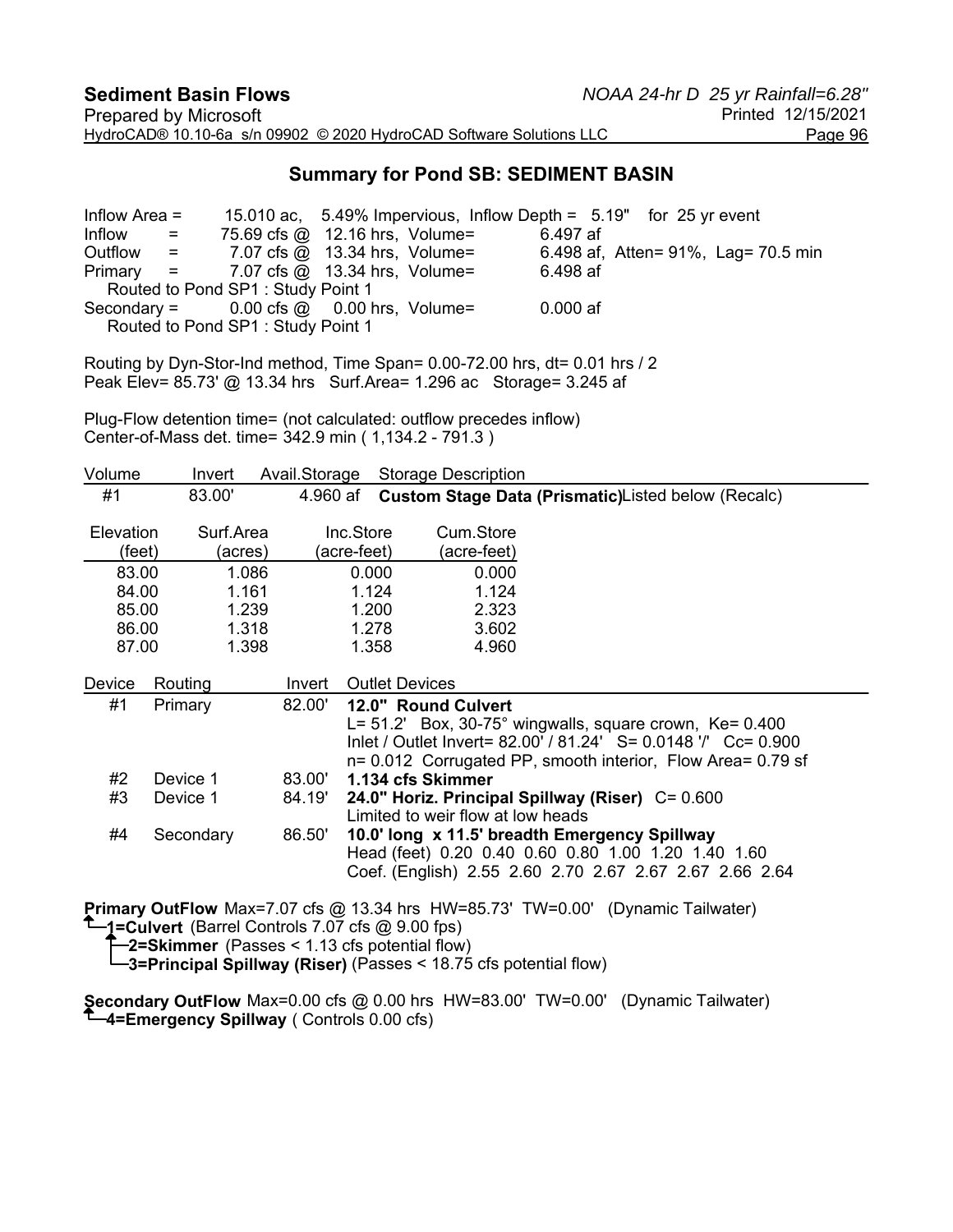# **Pond SB: SEDIMENT BASIN Hydrograph** 75.69 cfs





**Time (hours)**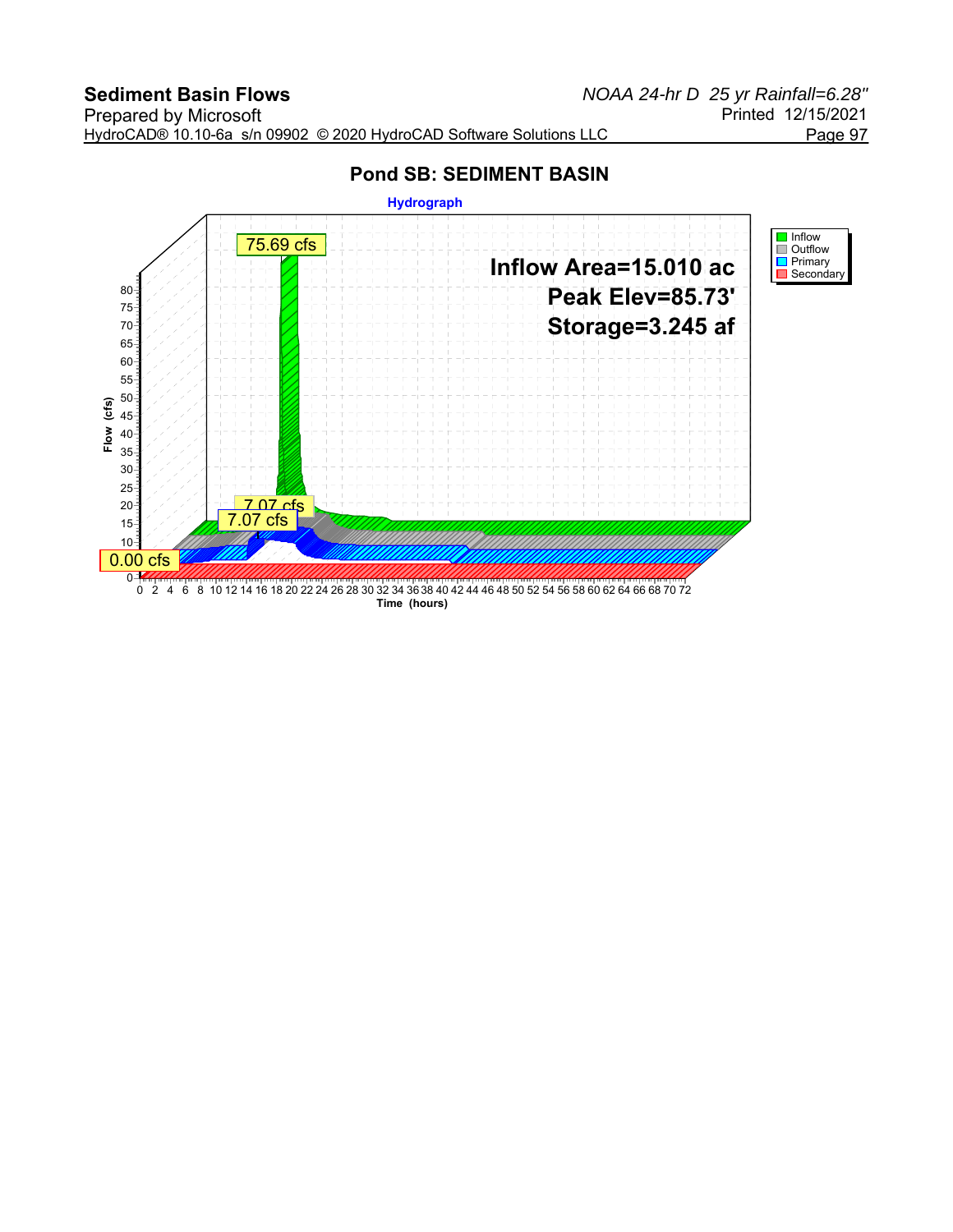| Prepared by Microsoft                                               | Printed 12/15/2021 |
|---------------------------------------------------------------------|--------------------|
| HydroCAD® 10.10-6a s/n 09902 © 2020 HydroCAD Software Solutions LLC | Page 98            |

### **Hydrograph for Pond SB: SEDIMENT BASIN**

| Time    | Inflow | Storage     | Elevation | Outflow | Primary | Secondary |
|---------|--------|-------------|-----------|---------|---------|-----------|
| (hours) | (cfs)  | (acre-feet) | (feet)    | (cfs)   | (cfs)   | (cfs)     |
| 0.00    | 0.00   | 0.000       | 83.00     | 0.00    | 0.00    | 0.00      |
| 2.00    | 0.03   | 0.000       | 83.00     | 0.03    | 0.03    | 0.00      |
| 4.00    | 0.26   | 0.000       | 83.00     | 0.26    | 0.26    | 0.00      |
| 6.00    | 0.67   | 0.000       | 83.00     | 0.67    | 0.67    | 0.00      |
| 8.00    | 1.44   | 0.009       | 83.01     | 1.13    | 1.13    | 0.00      |
| 10.00   | 3.09   | 0.162       | 83.15     | 1.13    | 1.13    | 0.00      |
| 12.00   | 34.81  | 1.337       | 84.18     | 1.13    | 1.13    | 0.00      |
| 14.00   | 4.64   | 3.164       | 85.66     | 7.01    | 7.01    | 0.00      |
| 16.00   | 2.55   | 2.595       | 85.22     | 6.53    | 6.53    | 0.00      |
| 18.00   | 1.73   | 1.919       | 84.67     | 5.90    | 5.90    | 0.00      |
| 20.00   | 1.44   | 1.523       | 84.34     | 2.33    | 2.33    | 0.00      |
| 22.00   | 1.24   | 1.436       | 84.27     | 1.57    | 1.57    | 0.00      |
| 24.00   | 1.04   | 1.390       | 84.23     | 1.29    | 1.29    | 0.00      |
| 26.00   | 0.00   | 1.226       | 84.09     | 1.13    | 1.13    | 0.00      |
| 28.00   | 0.00   | 1.038       | 83.93     | 1.13    | 1.13    | 0.00      |
| 30.00   | 0.00   | 0.851       | 83.76     | 1.13    | 1.13    | 0.00      |
| 32.00   | 0.00   | 0.663       | 83.60     | 1.13    | 1.13    | 0.00      |
| 34.00   | 0.00   | 0.476       | 83.43     | 1.13    | 1.13    | 0.00      |
| 36.00   | 0.00   | 0.288       | 83.26     | 1.13    | 1.13    | 0.00      |
| 38.00   | 0.00   | 0.101       | 83.09     | 1.13    | 1.13    | 0.00      |
| 40.00   | 0.00   | 0.000       | 83.00     | 0.00    | 0.00    | 0.00      |
| 42.00   | 0.00   | 0.000       | 83.00     | 0.00    | 0.00    | 0.00      |
| 44.00   | 0.00   | 0.000       | 83.00     | 0.00    | 0.00    | 0.00      |
| 46.00   | 0.00   | 0.000       | 83.00     | 0.00    | 0.00    | 0.00      |
| 48.00   | 0.00   | 0.000       | 83.00     | 0.00    | 0.00    | 0.00      |
| 50.00   | 0.00   | 0.000       | 83.00     | 0.00    | 0.00    | 0.00      |
| 52.00   | 0.00   | 0.000       | 83.00     | 0.00    | 0.00    | 0.00      |
| 54.00   | 0.00   | 0.000       | 83.00     | 0.00    | 0.00    | 0.00      |
| 56.00   | 0.00   | 0.000       | 83.00     | 0.00    | 0.00    | 0.00      |
| 58.00   | 0.00   | 0.000       | 83.00     | 0.00    | 0.00    | 0.00      |
| 60.00   | 0.00   | 0.000       | 83.00     | 0.00    | 0.00    | 0.00      |
| 62.00   | 0.00   | 0.000       | 83.00     | 0.00    | 0.00    | 0.00      |
| 64.00   | 0.00   | 0.000       | 83.00     | 0.00    | 0.00    | 0.00      |
| 66.00   | 0.00   | 0.000       | 83.00     | 0.00    | 0.00    | 0.00      |
| 68.00   | 0.00   | 0.000       | 83.00     | 0.00    | 0.00    | 0.00      |
| 70.00   | 0.00   | 0.000       | 83.00     | 0.00    | 0.00    | 0.00      |
| 72.00   | 0.00   | 0.000       | 83.00     | 0.00    | 0.00    | 0.00      |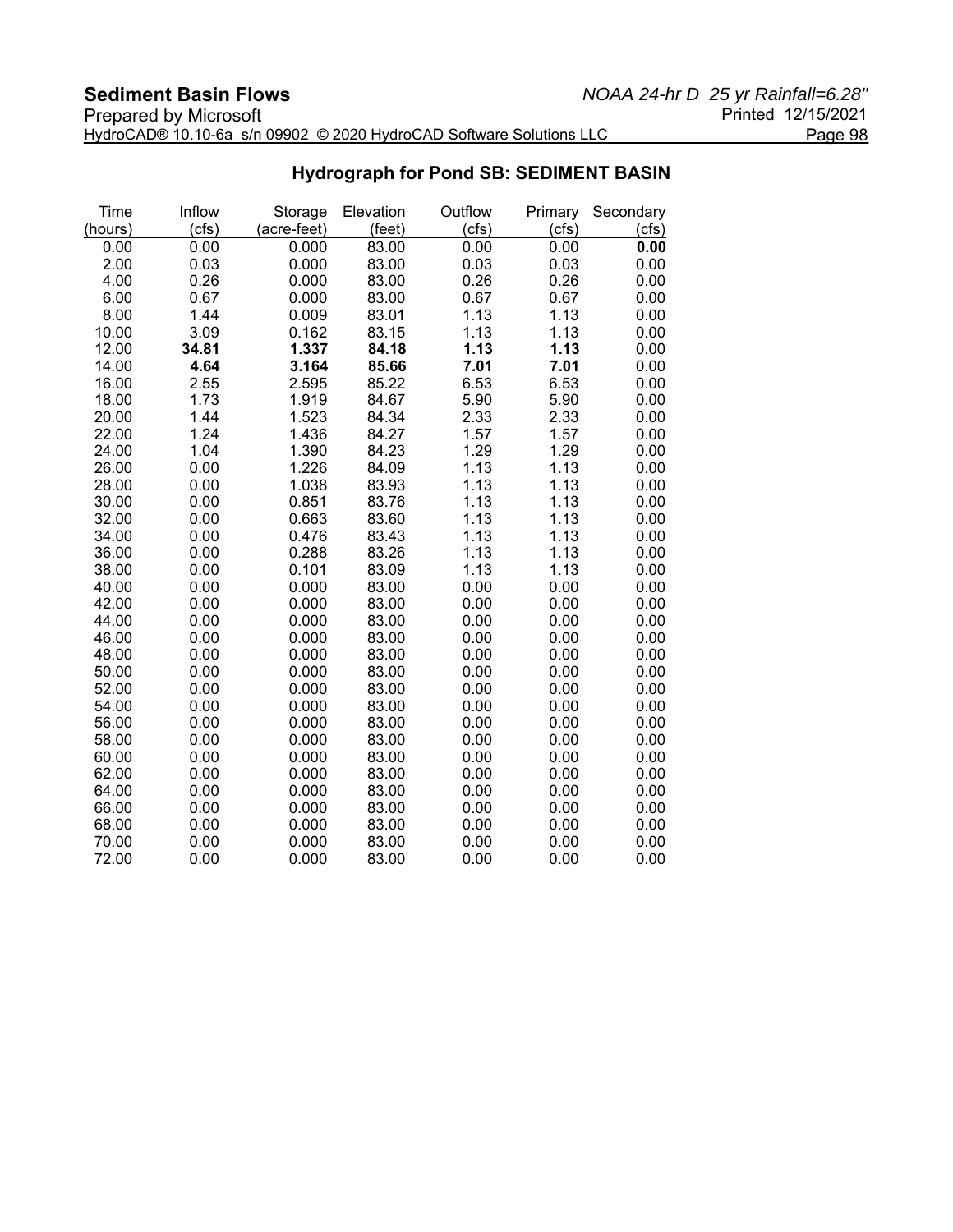#### **Summary for Pond SP1: Study Point 1**

| Inflow Area $=$ |          |                                      |          | 15.010 ac, 5.49% Impervious, Inflow Depth = 5.19" for 25 yr event |
|-----------------|----------|--------------------------------------|----------|-------------------------------------------------------------------|
| Inflow          | $\equiv$ | 7.07 cfs $@$ 13.34 hrs, Volume=      | 6.498 af |                                                                   |
| $Primary =$     |          | 7.07 cfs $\omega$ 13.34 hrs, Volume= |          | 6.498 af, Atten= $0\%$ , Lag= 0.0 min                             |

Routing by Dyn-Stor-Ind method, Time Span= 0.00-72.00 hrs, dt= 0.01 hrs / 2

## **Hydrograph** Inflow Primary 7.07 cfs 7.07 cfs**Inflow Area=15.010 ac** 7 6 5 Flow (cfs) **Flow (cfs)** 4 3 2 1  $\Omega$ 0 2 4 6 8 10 12 14 16 18 20 22 24 26 28 30 32 34 36 38 40 42 44 46 48 50 52 54 56 58 60 62 64 66 68 70 72 **Time (hours)**

### **Pond SP1: Study Point 1**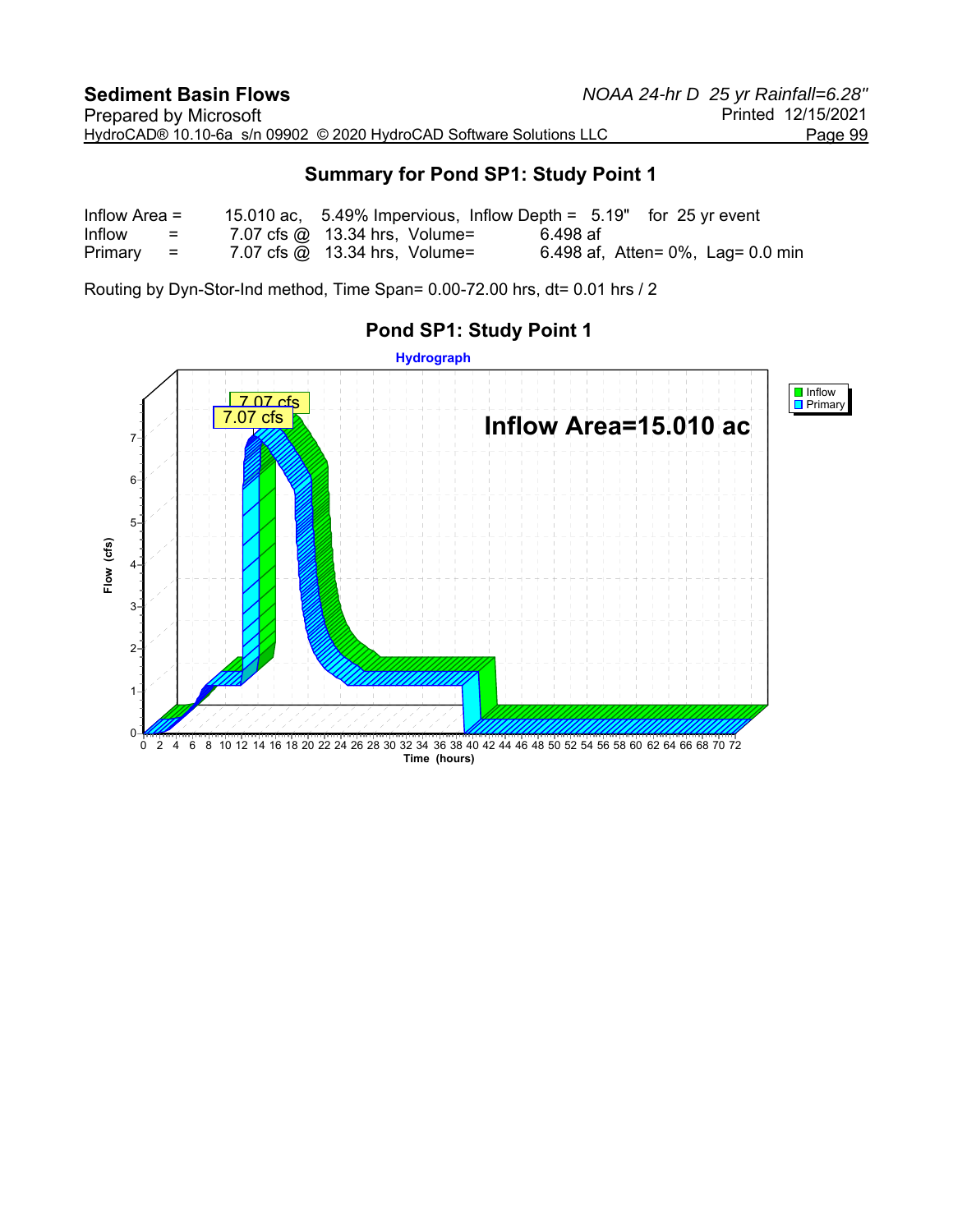| Prepared by Microsoft                                               | Printed 12/15/2021 |
|---------------------------------------------------------------------|--------------------|
| HydroCAD® 10.10-6a s/n 09902 © 2020 HydroCAD Software Solutions LLC | Page 100           |

**Hydrograph for Pond SP1: Study Point 1**

| Time<br>(hours) | Inflow<br>(cfs) | Elevation<br>(feet) | Primary<br>(cfs) | Time<br>(hours) | Inflow<br>(cts) | Elevation<br>(feet) | Primary<br>(cfs) |
|-----------------|-----------------|---------------------|------------------|-----------------|-----------------|---------------------|------------------|
| 0.00            | 0.00            |                     | 0.00             | 53.00           | 0.00            |                     | 0.00             |
| 1.00            | 0.01            |                     | 0.01             | 54.00           | 0.00            |                     | 0.00             |
| 2.00            |                 |                     |                  |                 |                 |                     |                  |
|                 | 0.03            |                     | 0.03             | 55.00           | 0.00            |                     | 0.00             |
| 3.00            | 0.09            |                     | 0.09             | 56.00           | 0.00            |                     | 0.00             |
| 4.00            | 0.26            |                     | 0.26             | 57.00           | 0.00            |                     | 0.00             |
| 5.00            | 0.47            |                     | 0.47             | 58.00           | 0.00            |                     | 0.00             |
| 6.00            | 0.67            |                     | 0.67             | 59.00           | 0.00            |                     | 0.00             |
| 7.00            | 0.99            |                     | 0.99             | 60.00           | 0.00            |                     | 0.00             |
| 8.00            | 1.13            |                     | 1.13             | 61.00           | 0.00            |                     | 0.00             |
| 9.00            | 1.13            |                     | 1.13             | 62.00           | 0.00            |                     | 0.00             |
| 10.00           | 1.13            |                     | 1.13             | 63.00           | 0.00            |                     | 0.00             |
| 11.00           | 1.13            |                     | 1.13             | 64.00           | 0.00            |                     | 0.00             |
| 12.00           | 1.13            |                     | 1.13             | 65.00           | 0.00            |                     | 0.00             |
| 13.00           | 7.05            |                     | 7.05             | 66.00           | 0.00            |                     | 0.00             |
| 14.00           | 7.01            |                     | 7.01             | 67.00           | 0.00            |                     | 0.00             |
| 15.00           | 6.81            |                     | 6.81             | 68.00           | 0.00            |                     | 0.00             |
| 16.00           | 6.53            |                     | 6.53             | 69.00           | 0.00            |                     | 0.00             |
| 17.00           | 6.23            |                     | 6.23             | 70.00           | 0.00            |                     | 0.00             |
| 18.00           | 5.90            |                     | 5.90             | 71.00           | 0.00            |                     | 0.00             |
| 19.00           | 3.62            |                     | 3.62             | 72.00           | 0.00            |                     | 0.00             |
| 20.00           | 2.33            |                     | 2.33             |                 |                 |                     |                  |
| 21.00           | 1.83            |                     | 1.83             |                 |                 |                     |                  |
| 22.00           | 1.57            |                     | 1.57             |                 |                 |                     |                  |
| 23.00           | 1.41            |                     | 1.41             |                 |                 |                     |                  |
| 24.00           | 1.29            |                     | 1.29             |                 |                 |                     |                  |
| 25.00           | 1.13            |                     | 1.13             |                 |                 |                     |                  |
| 26.00           | 1.13            |                     | 1.13             |                 |                 |                     |                  |
| 27.00           | 1.13            |                     | 1.13             |                 |                 |                     |                  |
| 28.00           | 1.13            |                     | 1.13             |                 |                 |                     |                  |
| 29.00           | 1.13            |                     | 1.13             |                 |                 |                     |                  |
| 30.00           | 1.13            |                     | 1.13             |                 |                 |                     |                  |
| 31.00           | 1.13            |                     | 1.13             |                 |                 |                     |                  |
| 32.00           | 1.13            |                     | 1.13             |                 |                 |                     |                  |
| 33.00           | 1.13            |                     | 1.13             |                 |                 |                     |                  |
| 34.00           | 1.13            |                     | 1.13             |                 |                 |                     |                  |
| 35.00           | 1.13            |                     | 1.13             |                 |                 |                     |                  |
| 36.00           | 1.13            |                     | 1.13             |                 |                 |                     |                  |
| 37.00           | 1.13            |                     | 1.13             |                 |                 |                     |                  |
| 38.00           | 1.13            |                     | 1.13             |                 |                 |                     |                  |
| 39.00           | 1.13            |                     | 1.13             |                 |                 |                     |                  |
| 40.00           | 0.00            |                     | 0.00             |                 |                 |                     |                  |
| 41.00<br>42.00  | 0.00<br>0.00    |                     | 0.00<br>0.00     |                 |                 |                     |                  |
| 43.00           |                 |                     | 0.00             |                 |                 |                     |                  |
| 44.00           | 0.00<br>0.00    |                     | 0.00             |                 |                 |                     |                  |
| 45.00           | 0.00            |                     | 0.00             |                 |                 |                     |                  |
| 46.00           | 0.00            |                     | 0.00             |                 |                 |                     |                  |
| 47.00           | 0.00            |                     | 0.00             |                 |                 |                     |                  |
| 48.00           | 0.00            |                     | 0.00             |                 |                 |                     |                  |
| 49.00           | 0.00            |                     | 0.00             |                 |                 |                     |                  |
| 50.00           | 0.00            |                     | 0.00             |                 |                 |                     |                  |
| 51.00           | 0.00            |                     | 0.00             |                 |                 |                     |                  |
| 52.00           | 0.00            |                     | 0.00             |                 |                 |                     |                  |
|                 |                 |                     |                  |                 |                 |                     |                  |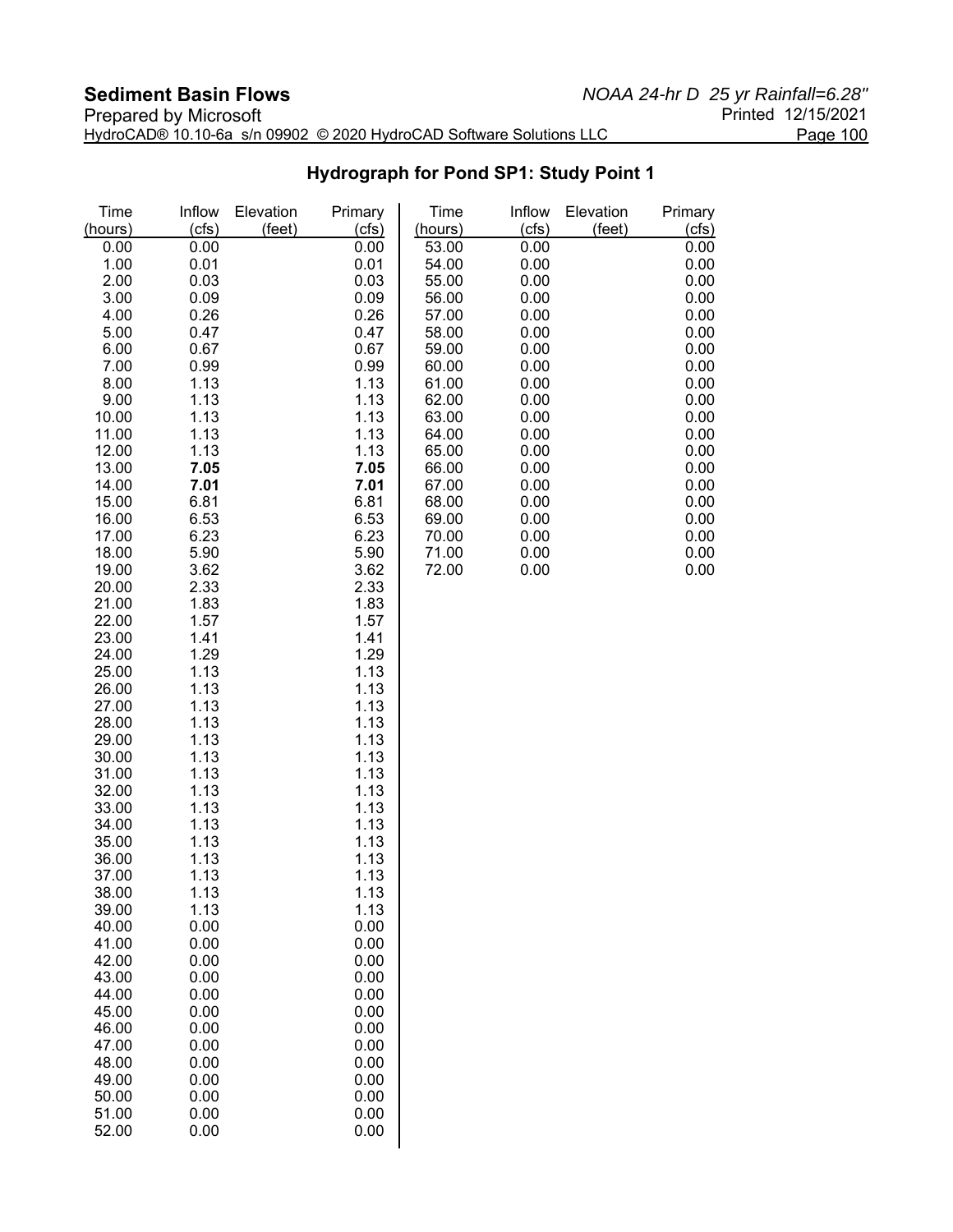#### **Events for Subcatchment DS1-I: DIVERSION SWALE #1 DRAINAGE AREA (Impervious)**

|                  | Event Rainfall | <b>Runoff</b> | Volume      | Depth    |
|------------------|----------------|---------------|-------------|----------|
|                  | (inches)       | (cfs)         | (acre-feet) | (inches) |
| WQ               | 1.25           | 1.81          | 0.055       | 1.03     |
| 2 yr             | 3.31           | 1.93          | 0.163       | 3.08     |
| 5 yr             | 4.25           | 2.50          | 0.212       | 4.01     |
| 10 <sub>yr</sub> | 5.06           | 2.98          | 0.255       | 4.82     |
| 25 <sub>yr</sub> | 6.28           | 3.70          | 0.320       | 6.04     |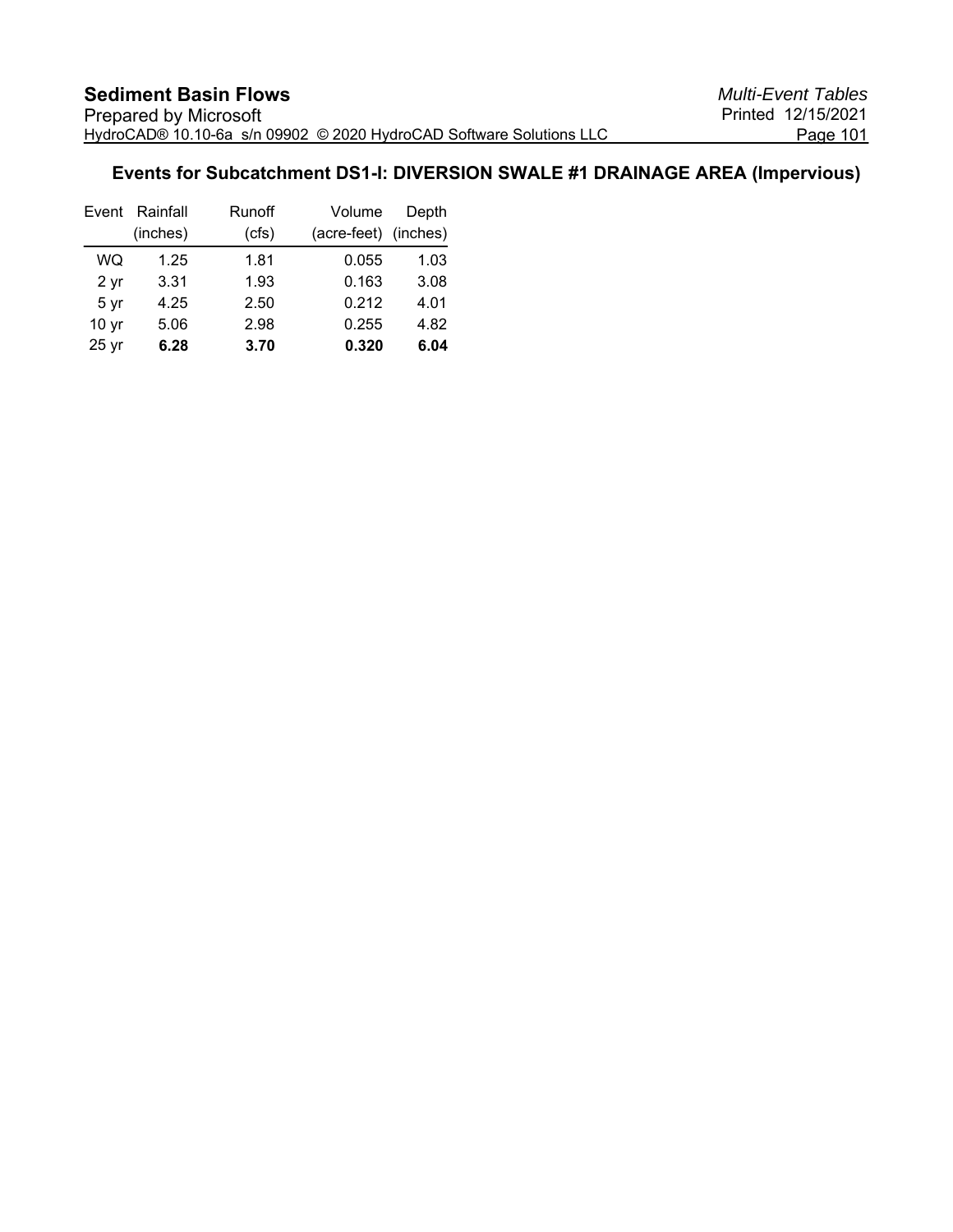# **Events for Subcatchment DS1-P: DIVERSION SWALE #1 DRAINAGE AREA (Pervious)**

| Event            | Rainfall | <b>Runoff</b> | Volume      | Depth    |
|------------------|----------|---------------|-------------|----------|
|                  | (inches) | (cfs)         | (acre-feet) | (inches) |
| WQ               | 1.25     | 12.51         | 0.343       | 0.54     |
| 2 yr             | 3.31     | 19.78         | 1.495       | 2.36     |
| 5 yr             | 4.25     | 26.79         | 2.062       | 3.26     |
| 10 <sub>yr</sub> | 5.06     | 32.80         | 2.558       | 4.04     |
| 25 <sub>yr</sub> | 6.28     | 41.78         | 3.312       | 5.23     |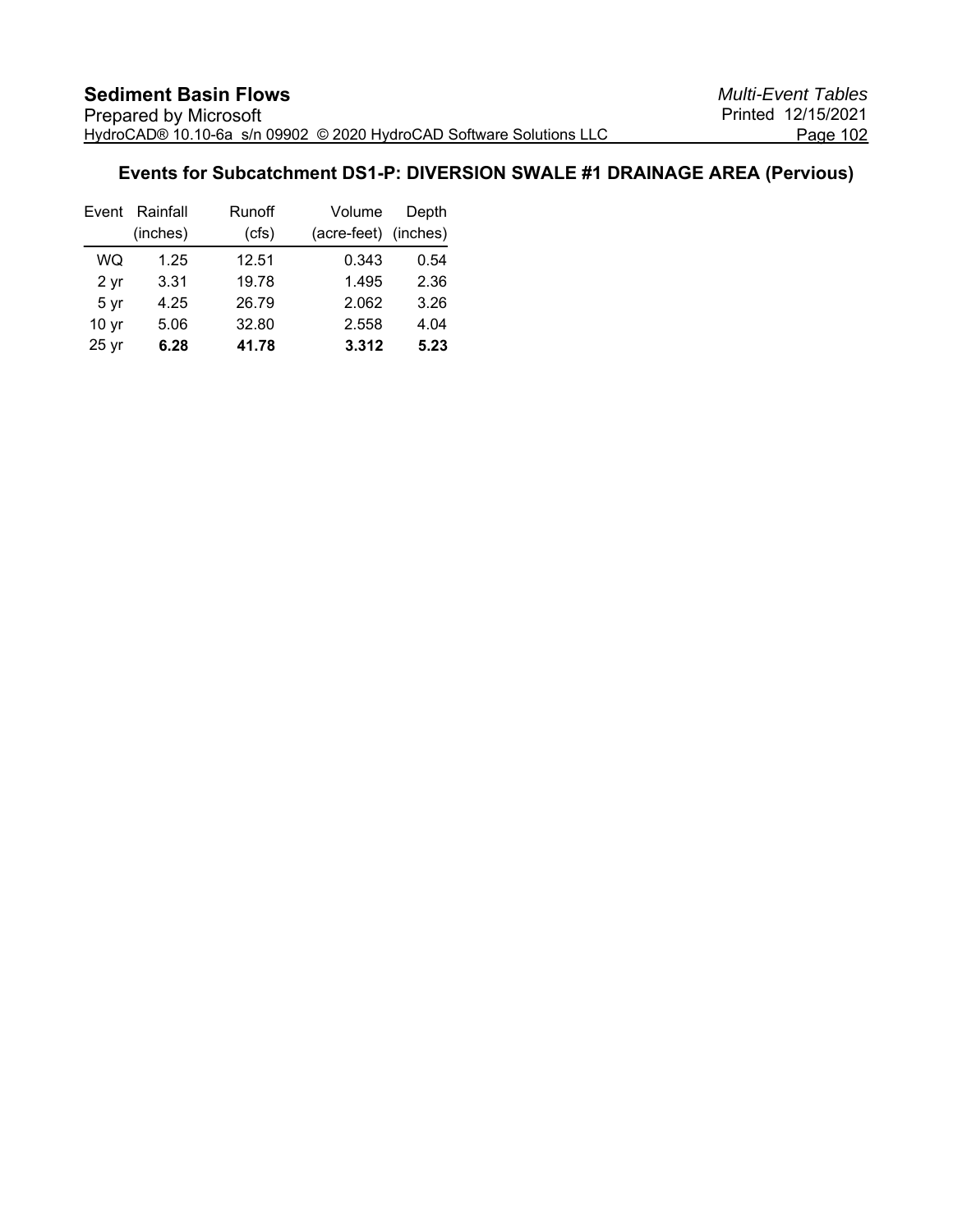# **Events for Subcatchment DS2-P: DIVERSION SWALE #2 DRAINAGE AREA (Pervious)**

| Event            | Rainfall | <b>Runoff</b> | Volume      | Depth    |
|------------------|----------|---------------|-------------|----------|
|                  | (inches) | (cfs)         | (acre-feet) | (inches) |
| WQ               | 1.25     | 1.94          | 0.062       | 0.33     |
| 2 yr             | 3.31     | 4.38          | 0.355       | 1.93     |
| 5 yr             | 4.25     | 6.22          | 0.510       | 2.77     |
| 10 <sub>yr</sub> | 5.06     | 7.83          | 0.648       | 3.52     |
| 25 <sub>yr</sub> | 6.28     | 10.24         | 0.860       | 4.68     |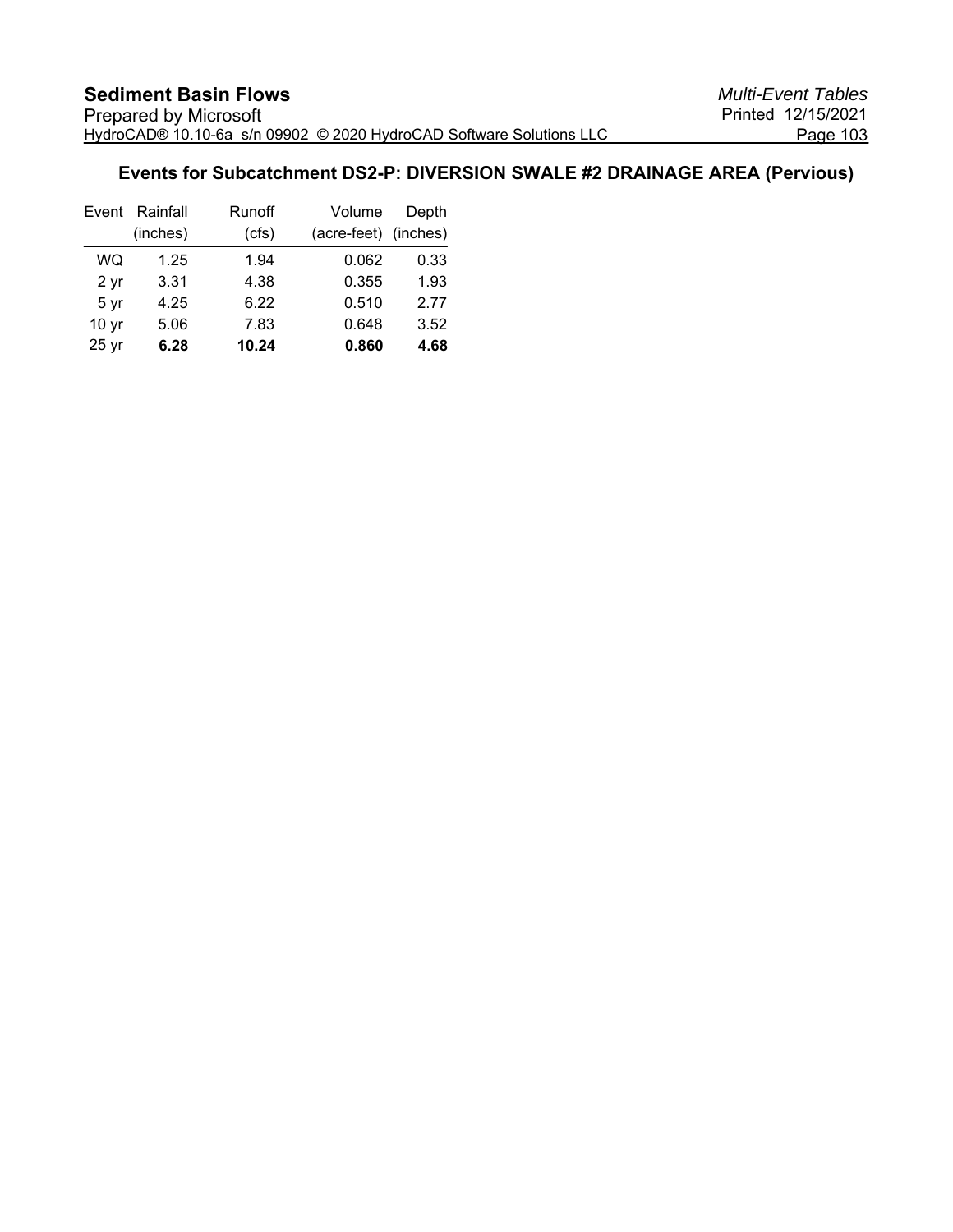# **Events for Subcatchment SB-I: SEDIMENT BASIN DRAINAGE AREA (Impervious)**

| Event            | Rainfall | <b>Runoff</b> | Volume               | Depth |
|------------------|----------|---------------|----------------------|-------|
|                  | (inches) | (cfs)         | (acre-feet) (inches) |       |
| WQ               | 1.25     | 0.52          | 0.016                | 1.03  |
| 2 yr             | 3.31     | 0.55          | 0.048                | 3.08  |
| 5 yr             | 4.25     | 0.71          | 0.063                | 4.01  |
| 10 <sub>yr</sub> | 5.06     | 0.85          | 0.076                | 4.82  |
| 25 <sub>yr</sub> | 6.28     | 1.06          | 0.095                | 6.04  |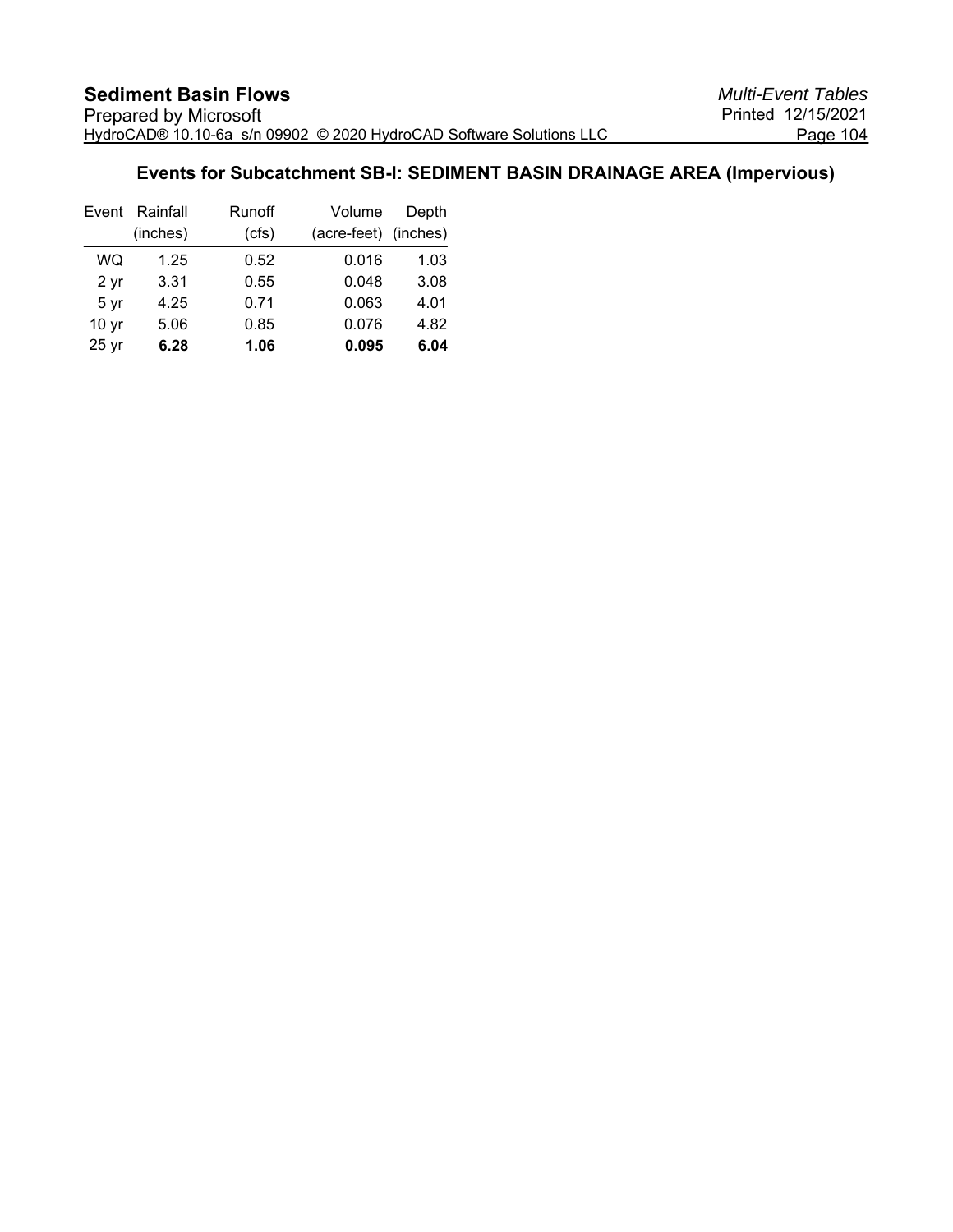# **Events for Subcatchment SB-P: SEDIMENT BASIN DRAINAGE AREA (Pervious)**

|                  | Event Rainfall | Runoff | Volume      | Depth    |
|------------------|----------------|--------|-------------|----------|
|                  | (inches)       | (cfs)  | (acre-feet) | (inches) |
| WQ               | 1.25           | 6.91   | 0.198       | 0.54     |
| 2 <sub>yr</sub>  | 3.31           | 10.95  | 0.863       | 2.36     |
| 5 yr             | 4.25           | 14.84  | 1.190       | 3.26     |
| 10 <sub>yr</sub> | 5.06           | 18.18  | 1.476       | 4.04     |
| $25$ yr          | 6.28           | 23.16  | 1.911       | 5.23     |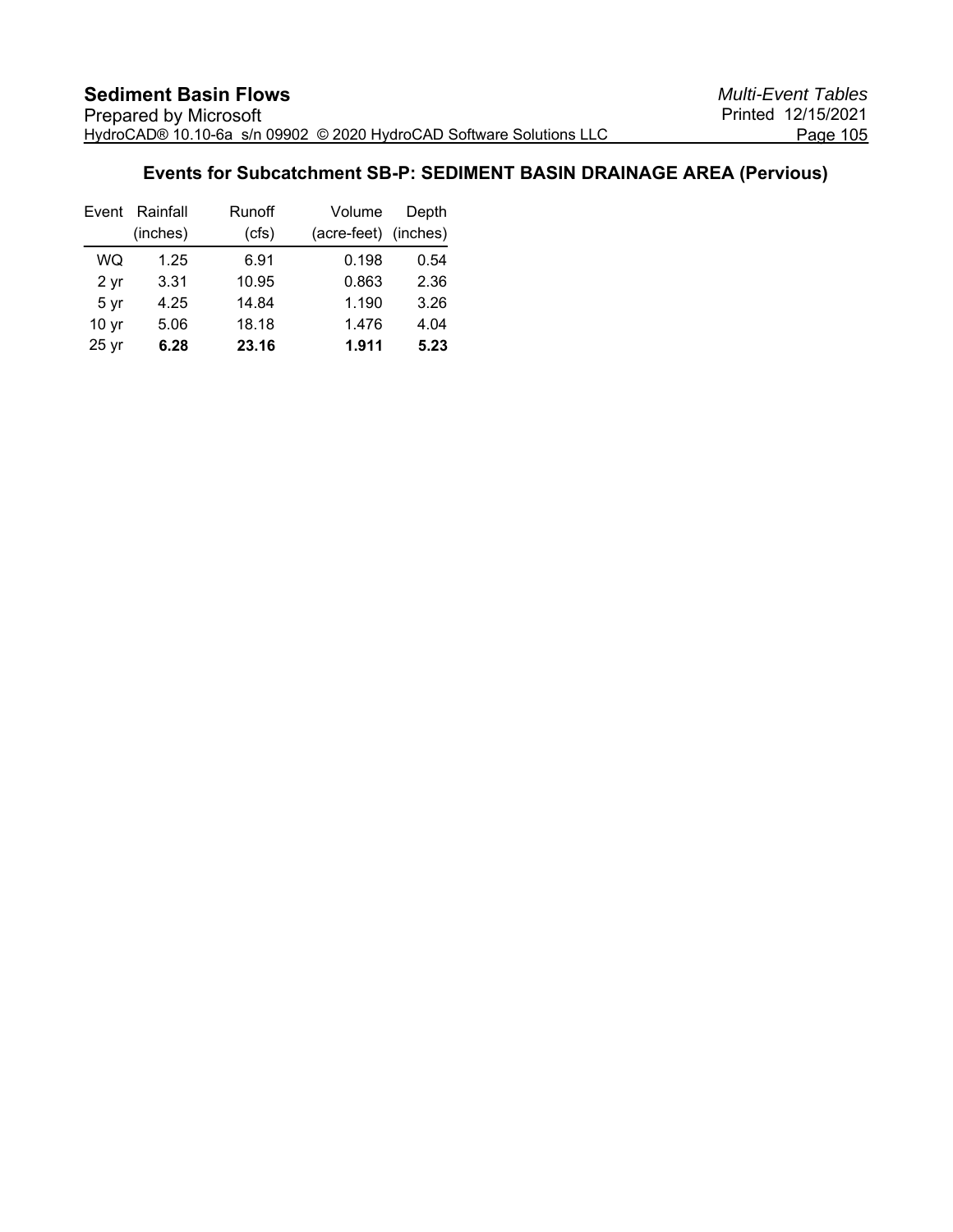## **Events for Reach DS1: DIVERSION SWALE #1**

| Event            | Inflow | Outflow | Elevation | Storage      |
|------------------|--------|---------|-----------|--------------|
|                  | (cfs)  | (cfs)   | (feet)    | (cubic-feet) |
| WQ               | 14.30  | 11.37   | 87.12     | 4.154        |
| 2 yr             | 21.71  | 19.16   | 87.16     | 5,693        |
| 5 yr             | 29.29  | 26.38   | 87.20     | 6,914        |
| 10 <sub>yr</sub> | 35.77  | 32.63   | 87.22     | 7,866        |
| $25$ yr          | 45.48  | 41.99   | 87.26     | 9,175        |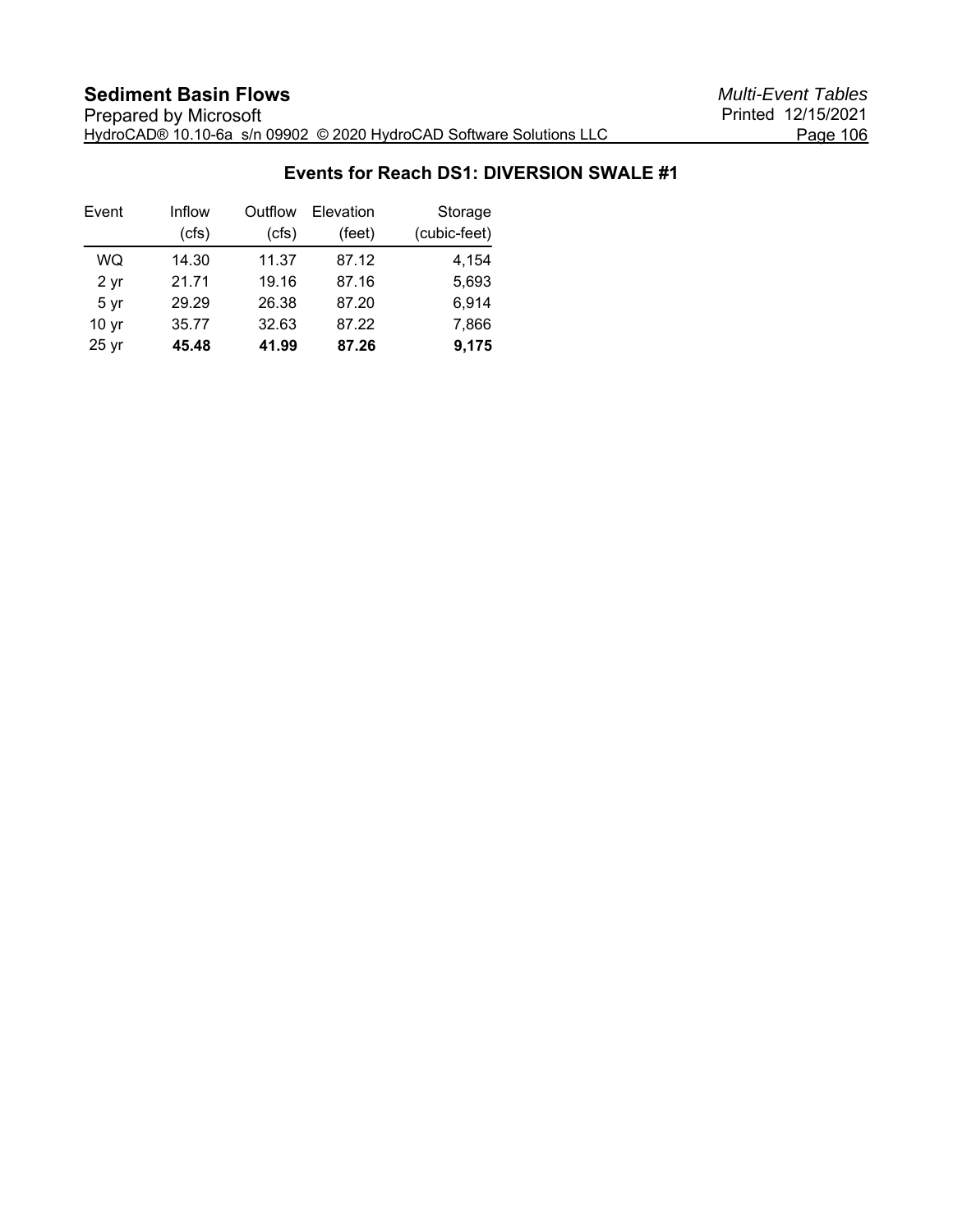### **Events for Reach DS2: DIVERSION SWALE #2**

| Event            | Inflow | Outflow | Elevation | Storage      |
|------------------|--------|---------|-----------|--------------|
|                  | (cfs)  | (cfs)   | (feet)    | (cubic-feet) |
| WQ               | 1.94   | 1.82    | 87.05     | 314          |
| 2 <sub>yr</sub>  | 4.38   | 4.26    | 87.08     | 526          |
| 5 yr             | 6.22   | 6.09    | 87.10     | 654          |
| 10 <sub>yr</sub> | 7.83   | 7.69    | 87.12     | 753          |
| 25 <sub>yr</sub> | 10.24  | 10.10   | 87.14     | 889          |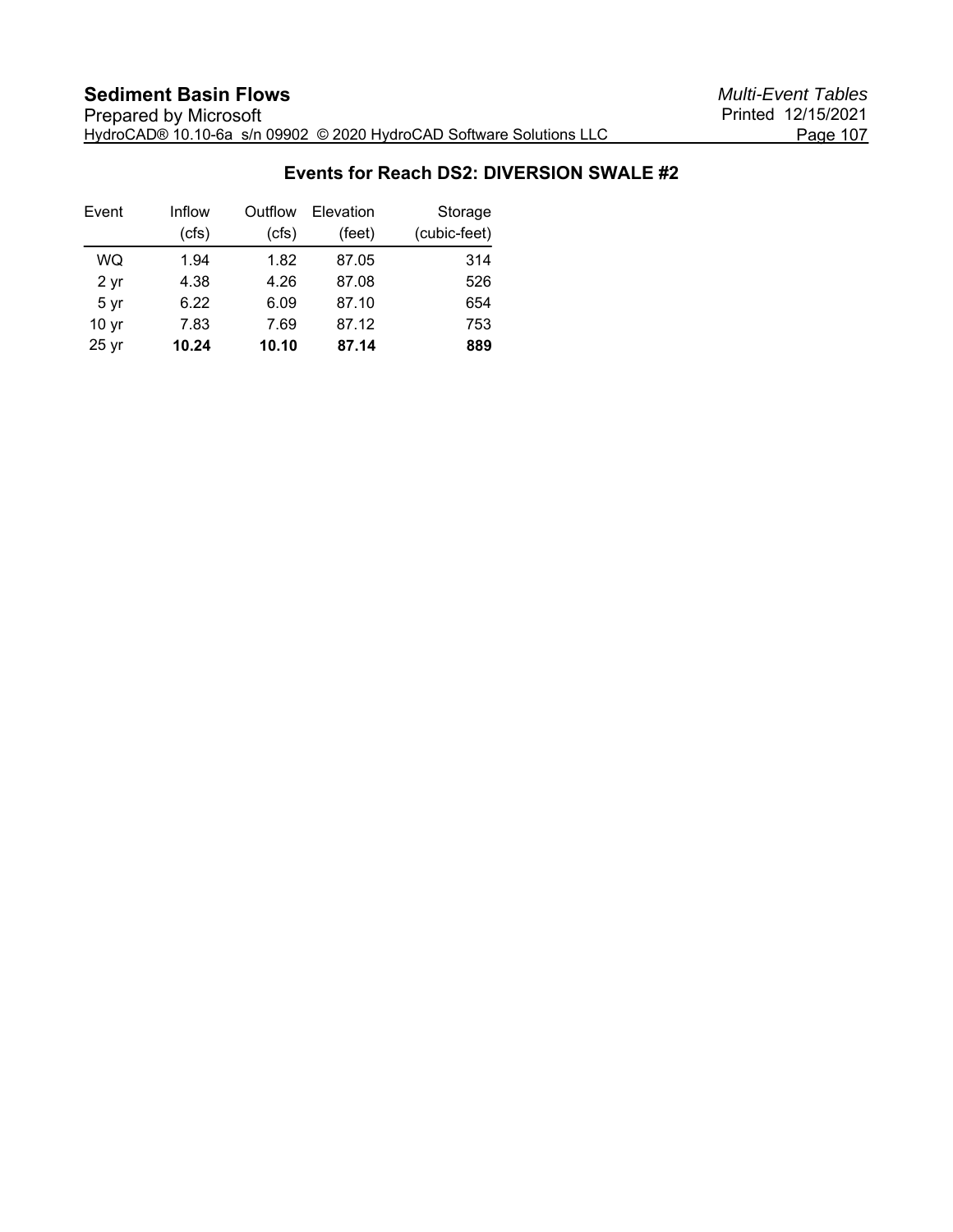## **Events for Pond SB: SEDIMENT BASIN**

| Event            | Inflow | Outflow | Primary | Secondary | Elevation | Storage     |
|------------------|--------|---------|---------|-----------|-----------|-------------|
|                  | (cfs)  | (cfs)   | (cfs)   | (cfs)     | (feet)    | (acre-feet) |
| <b>WQ</b>        | 19.90  | 1.13    | 1.13    | 0.00      | 83.48     | 0.536       |
| 2 <sub>yr</sub>  | 34.46  | 2.24    | 2.24    | 0.00      | 84.33     | 1.514       |
| 5 yr             | 47.51  | 5.83    | 5.83    | 0.00      | 84.61     | 1.850       |
| 10 <sub>yr</sub> | 58.79  | 6.33    | 6.33    | 0.00      | 85.03     | 2.361       |
| 25 yr            | 75.69  | 7.07    | 7.07    | 0.00      | 85.73     | 3.245       |